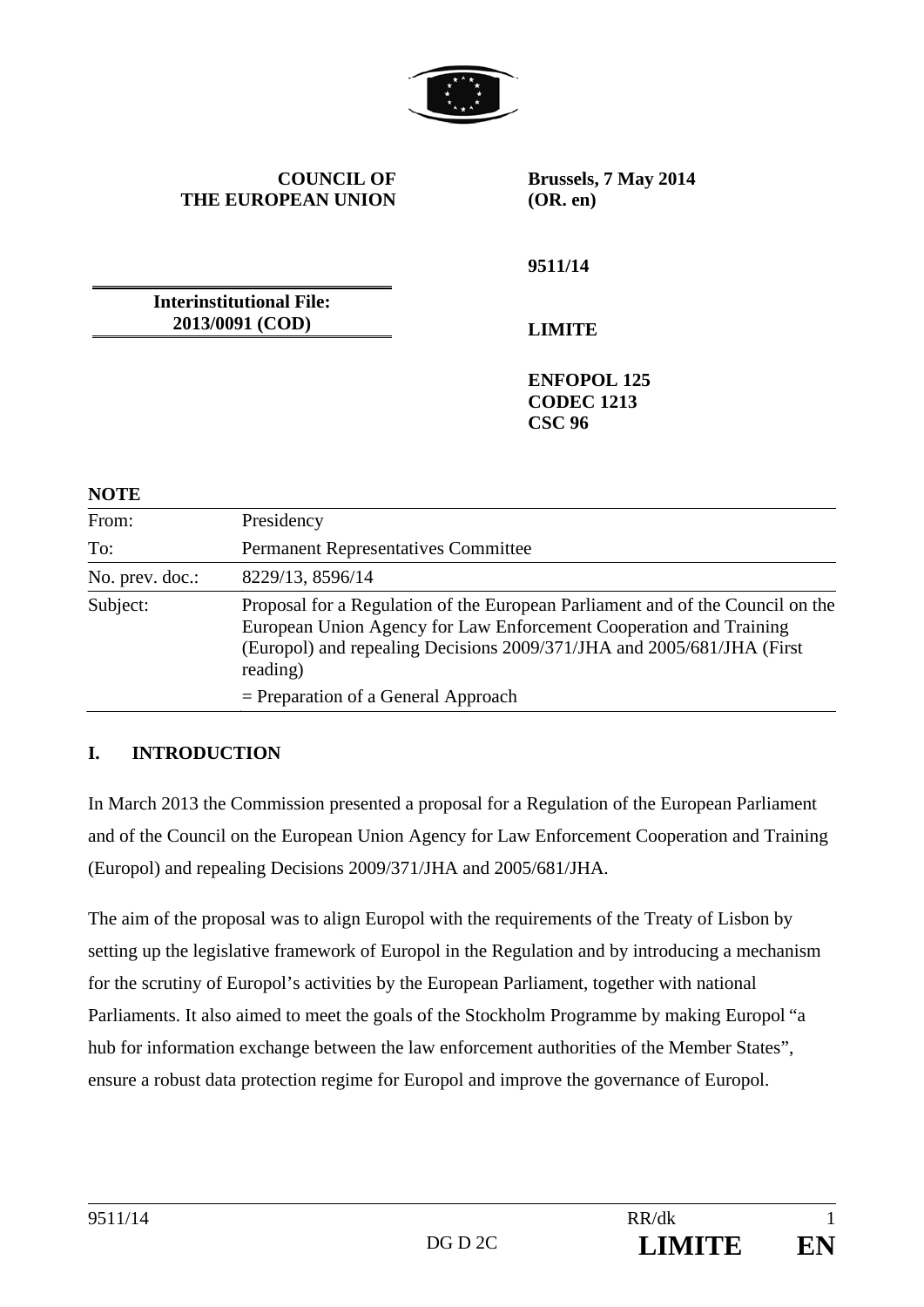The Commission had also proposed to merge Europol and the European Police College (CEPOL), but this proposal was rejected both by the Council at its meeting on 6-7 June 2013 and by the European Parliament.

### **II. WORK WITHIN THE COUNCIL PREPARATORY BODIES**

Following the debate on certain aspects of the proposal at the CATS meeting of 8 May 2013 and at the Council of 6-7 June 2013, the Law Enforcement Working Party (LEWP) started examining the text at its meeting on 20 June 2013 under the IE Presidency with a general exchange of views on each Chapter.

The various Chapters of the draft Regulation were then examined by the LEWP article by article under the LT and EL Presidencies, followed by Presidency compromise proposals based on the written contributions of delegations, the outcome of LEWP meetings and the consultations with various stakeholders. In total 15 meeting days were dedicated to the examination of the text.

On 25 April 2014 the LEWP examined the full Presidency compromise text as set out in doc. 8596/14. Delegations commented on various provisions of the Presidency compromise text and some of their comments were reflected in the revised text set out in annex. Delegations' comments and drafting suggestions which were not supported by other delegations or which were supported by a very limited number of delegations are indicated as reservations in the footnotes.

The changes in the text of the draft Regulation compared to the Commission's proposal are marked in *bold italics* and strikethrough, whereas the latest changes compared to the previous compromise text set out in doc. 8596/14 are additionally marked in underlining.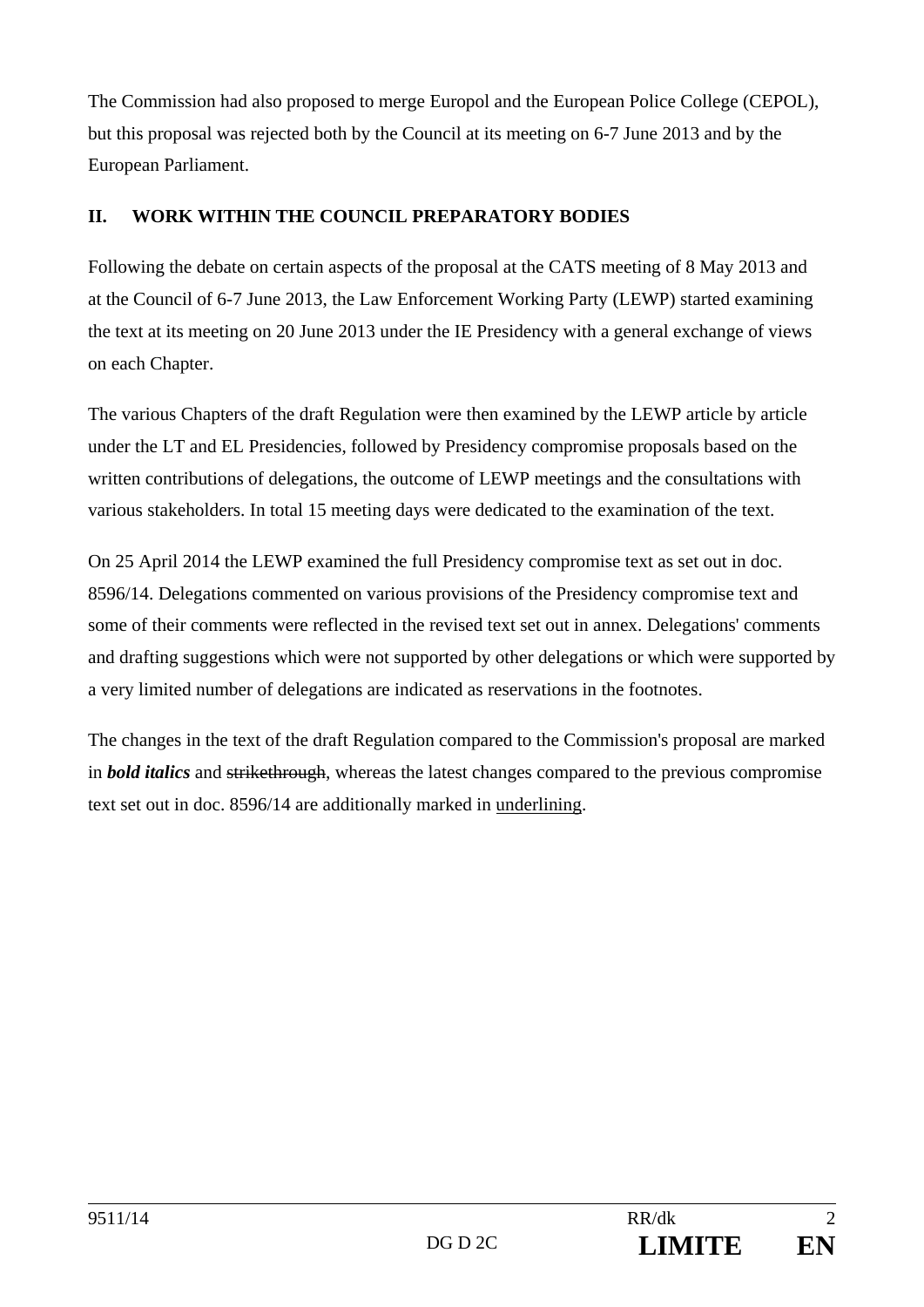#### **III. OUTSTANDING ISSUES**

It appeared from the discussions at the LEWP of 25 April 2014 that all individual provisions of the Presidency compromise text are acceptable to the vast majority of delegations with the exception of two provisions where a number of reservations remain:

(1) **The cooperation of Financial Intelligence Units (FIUs) with Europol in Article 7(5b)**:

there was no reference to FIUs in the original Commission proposal, but the new provision was suggested by the Commission based on the discussions at the financial attachés meeting of 6 December 2013, where the draft anti-money laundering Directive was discussed. The current framework for cooperation between Europol and FIUs is contained in the Common Understanding of 3 October 2013 concerning the embedding of the FIU information exchange system (FIU.net) into the Europol information exchange system (SIENA). This is not a legal instrument and therefore some Member States consider that there is no legal basis for the operational exchange of information between FIUs and Europol. The issue stems from the varying structure and status of FIUs in the Member States ranging from law enforcement to judicial or purely administrative authorities. Therefore, the suggested new provision in Article 7(5b) would provide an explicit legal basis for cooperation of FIUs with Europol in all Member States, regardless of the formal status or structure of the FIU in question. The proposed text only provides an enabling clause, not an obligation, which leaves enough leeway for Member States. Delegations are therefore invited to agree to this provision.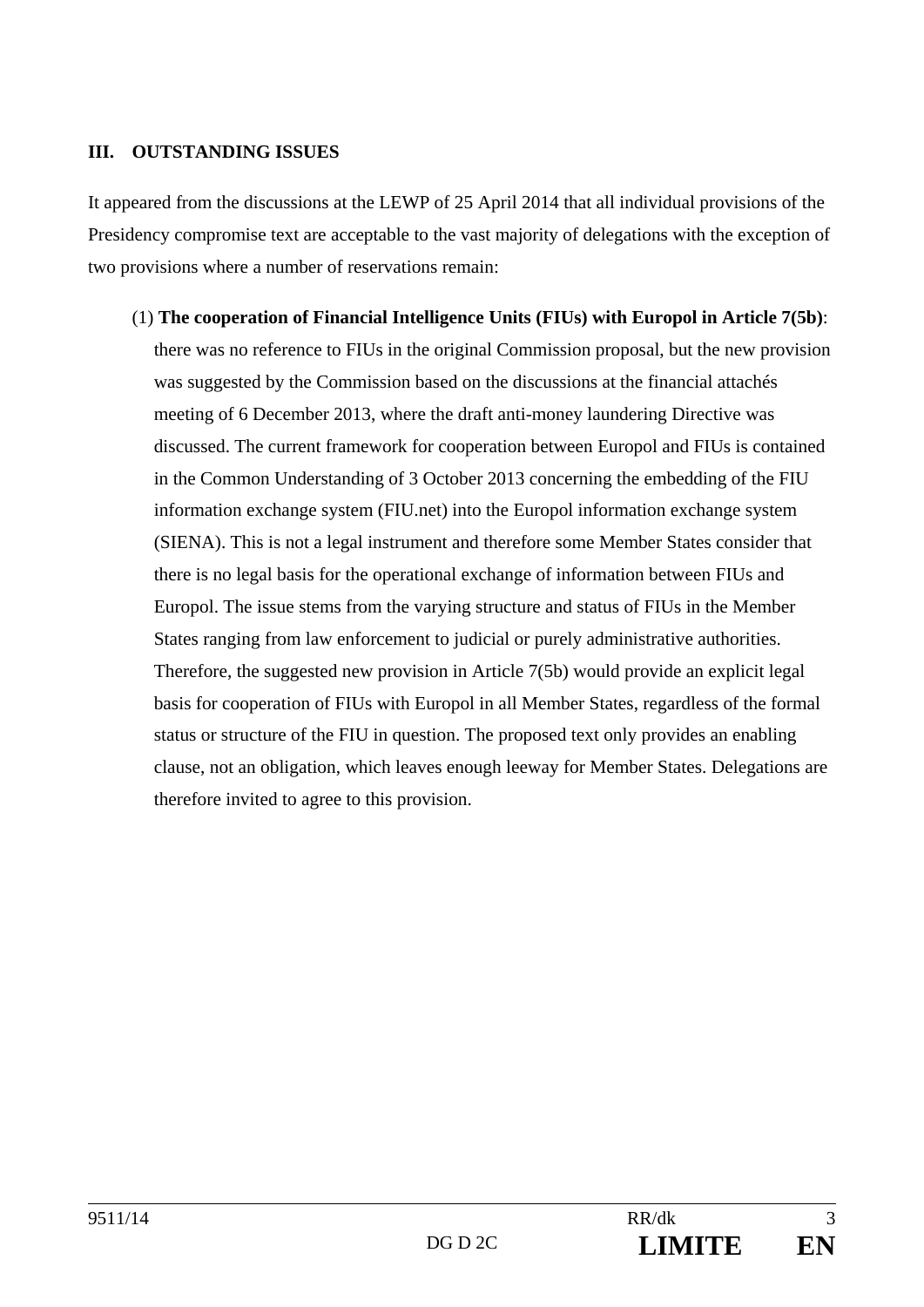(2) **Data protection supervision in Articles 45-47 (Chapter VII):** the issue of data protection supervision of Europol had been discussed on several occasions at the LEWP but also at the CATS meeting on 12 November 2013 and was referred to at the CATS meeting on 24 April 2014 in the context of discussions on the draft Eurojust Regulation. Initially a number of delegations had doubts whether the EDPS was best placed to supervise Europol. Taking into account the legal opinion set out in doc.  $17615/13 + COR$  1 and the Presidency compromise proposals on strengthening the cooperation between the EDPS and the national supervisory authorities, it appears that most delegations could accept the currently proposed model of supervision. At the CATS meeting on 24 April 2014 as well as at the LEWP on 25 April 2014 some delegations suggested that a coordinated approach within the Council was needed so as to ensure coherence and consistency in the drawing up of the draft Regulations on Europol, Eurojust and the European Public Prosecutor's Office, in particular in relation to the data protection supervision, and some suggested to continue the discussions on the subject. As roughly a third of delegations at the aforementioned CATS meeting considered that the supervision model proposed in the draft Europol Regulation would also be suitable for Eurojust, and considering the fact that the discussions on the draft Europol Regulation are much more advanced than those on the draft Eurojust Regulation, delegations are invited to agree to the provisions on the data protection supervision of Europol and continue the national coordination so as to ensure consistency between these instruments.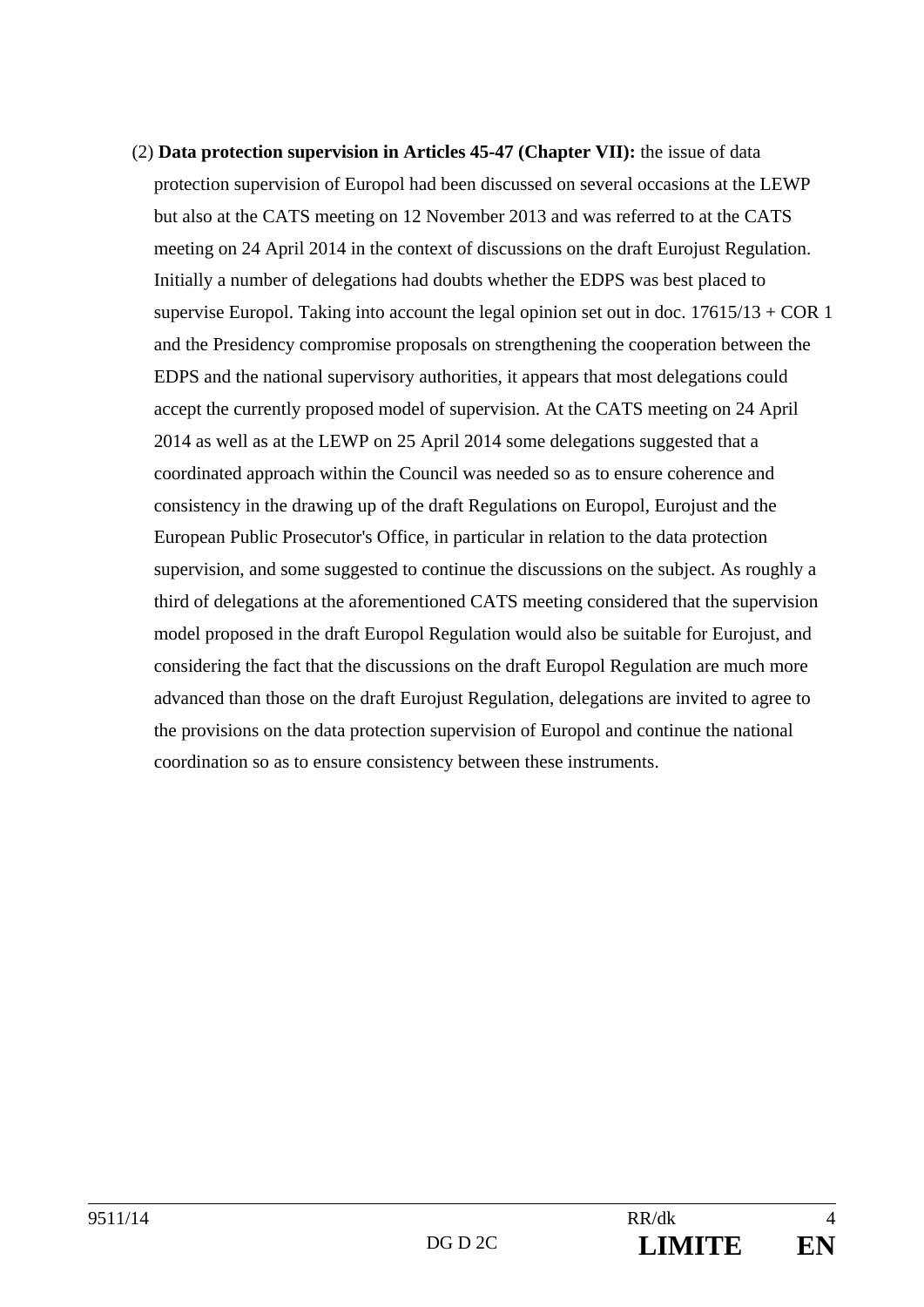### **IV. OTHER ISSUES**

Additionally, the Presidency would like to point out that at the LEWP meeting of 25 April 2014 a limited number of delegations also raised some questions in relation to the following provisions:

- some delegations asked whether the definition of competent authorities in Article  $2(a)$  well reflects the provisions of Article 88 TFEU and whether such authorities should be designated by Member States. The Presidency believes that the current definition is broad enough to cover all relevant services of Member States responsible for preventing and combating criminal offences similarly as in the current Europol Council Decision which refers to "all public bodies" and also does not prevent those Member States, which for national reasons need to designate such authorities, to do so and therefore has not further modified this definition;
- one delegation, supported by a few others, suggested to include additional more detailed rules on processing of information by Europol similarly as in the current Europol Council Decision (ECD) and its implementing Decisions. Considering the fact that the draft Regulation introduces a new concept of information processing - the Integrated Data Management Concept (IDMC) - the ECD provisions seem to be no longer relevant. Also, the Presidency has introduced a provision under the functions of the Management Board (Article 14(1)(oc)) enabling it to adopt any procedures and business processes required for the processing of information by Europol and thus to include any safeguards that would be necessary for each particular set of procedures and processes, which allows Member States to benefit from Europol's operational services and support in a manner better tailored to their needs.

The Commission maintains a general reservation. Specific reservations pertain notably to the following changes in its initial proposal: the appointment of the Director by the Council rather than the Management Board as well as other "deviations" from the Common Approach on the EU decentralised agencies, in particular in relation to the composition of the Management Board; deviations from the original proposal introduced in Chapter VII; and the "replacement" rather than the "repeal and replacement" of the current Europol Council Decision.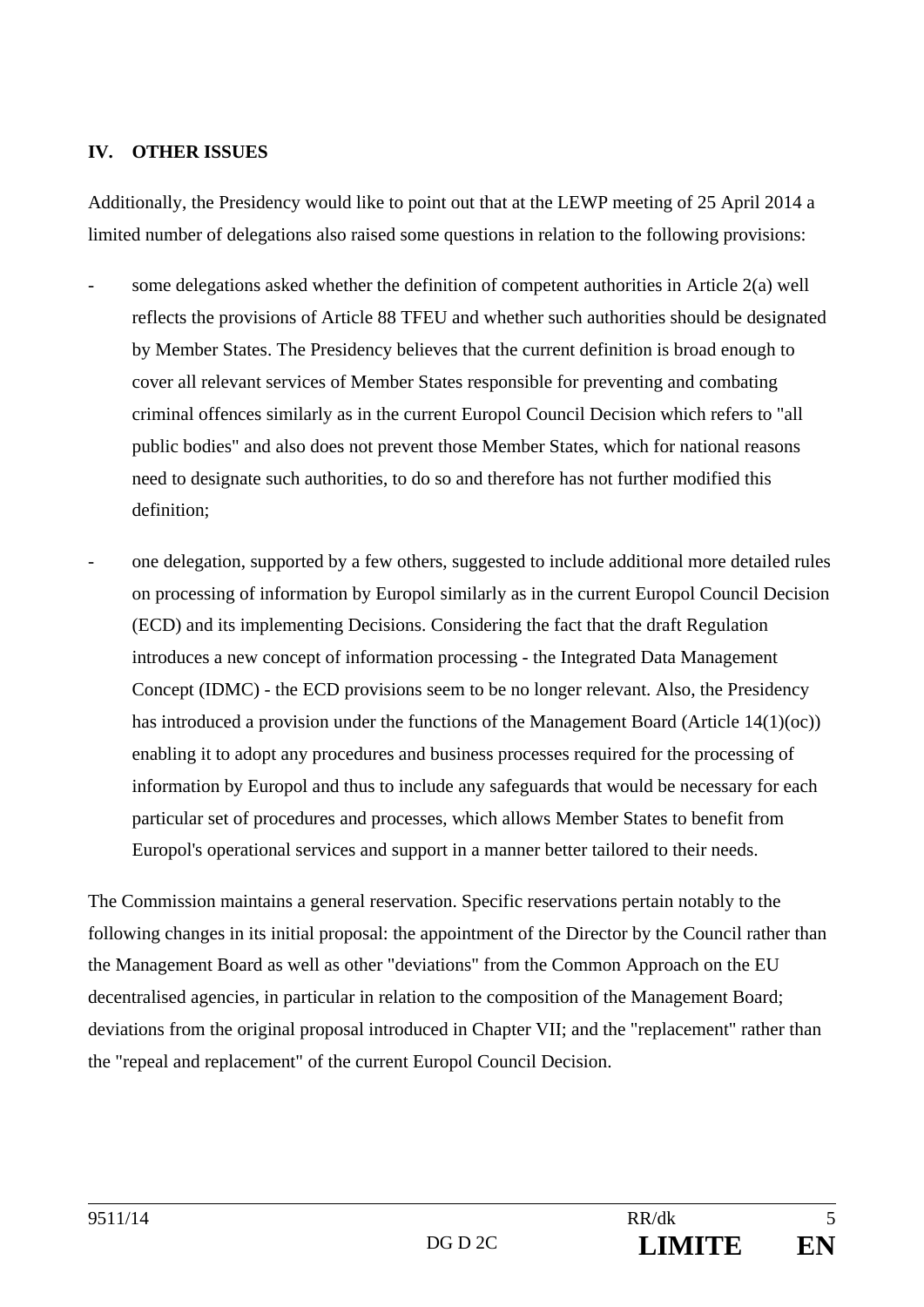### **V. WORK WITHIN THE EUROPEAN PARLIAMENT**

The EP has adopted its position at first reading on the draft Europol Regulation on 25 February 2014 (see doc. 6745/1/14 REV 1).

### **VI. CONCLUSION**

In the light of the above, the Permanent Representatives Committee is invited to examine the text as set out in the Annex with a view to allowing the Council to reach a General Approach at its meeting on 5-6 June 2014 on that basis.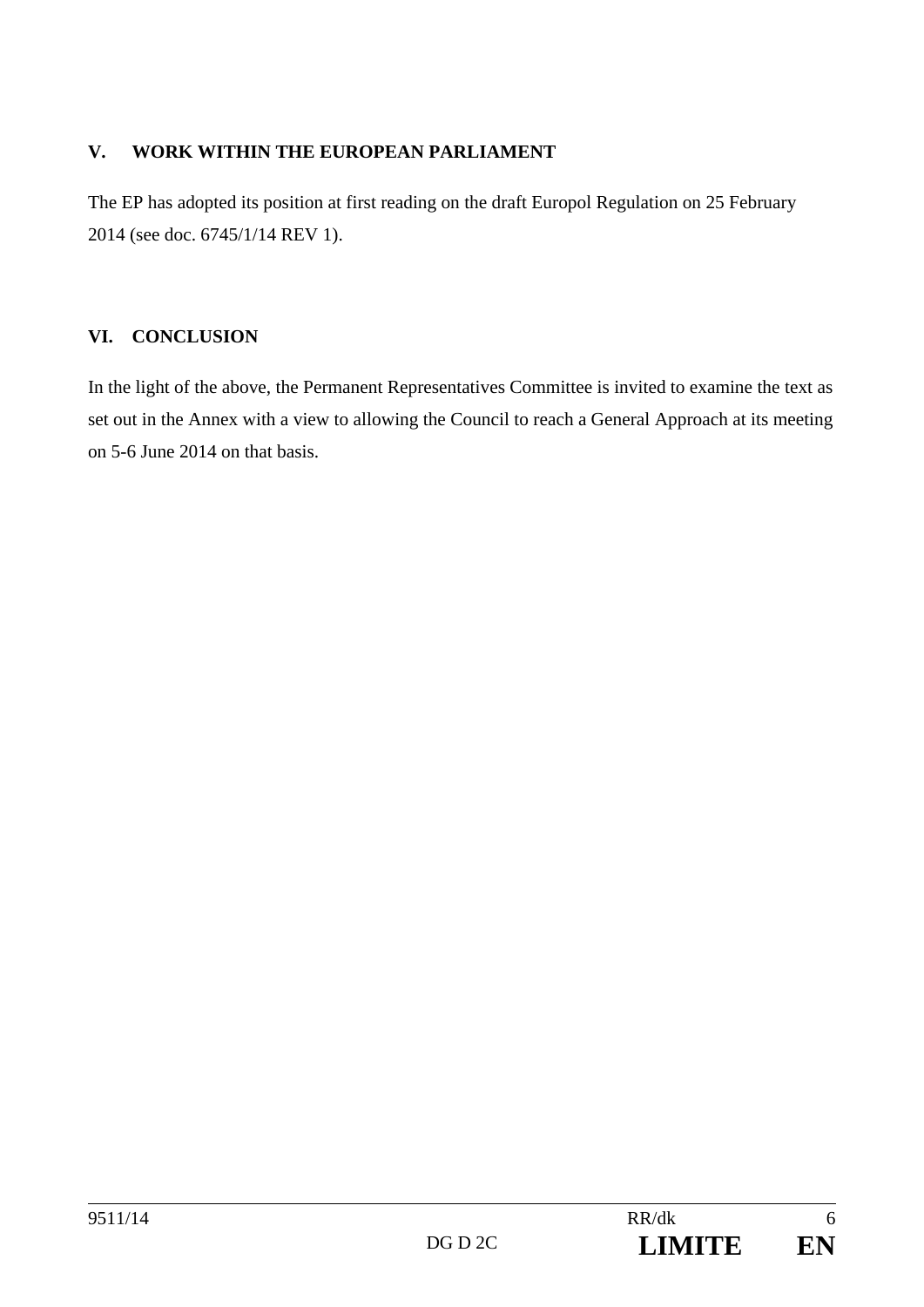Proposal for a

### **REGULATION OF THE EUROPEAN PARLIAMENT AND OF THE COUNCIL**

**on the European Union Agency for Law Enforcement Cooperation and Training (Europol) and repealing** *replacing Council* **Decisions 2009/371/JHA***, 2009/934/JHA, 2009/935/JHA, 2009/936/JHA and 2009/968/JHA* **and 2005/681/JHA1**

#### THE EUROPEAN PARLIAMENT AND THE COUNCIL OF THE EUROPEAN UNION,

Having regard to the Treaty on the Functioning of the European Union, and in particular Article 88 and Article 87(2)(b) thereof,

Having regard to the proposal from the European Commission,

After transmission of the draft legislative act to the national Parliaments,

#### After having consulted the European Data Protection Supervisor,

Acting in accordance with the ordinary legislative procedure,

#### Whereas:

(1) Europol was set up by Decision  $2009/371/JHA<sup>2</sup>$  as an entity of the Union funded from the general budget of the Union to support and strengthen action by competent authorities of the Member States and their mutual cooperation in preventing and combating organised crime, terrorism and other forms of serious crime affecting two or more Member States. Decision 2009/371/JHA replaced the Convention based on Article K.3 of the Treaty on European Union, on the establishment of a European Police Office (Europol Convention).**<sup>3</sup>**

 **1** COM scrutiny reservation on the changes in the proposed Regulation.

**<sup>2</sup>** OJ L 121, 15.05.2009, p. 37.

**<sup>3</sup>** OJ C 316, 27.11.1995, p. 1.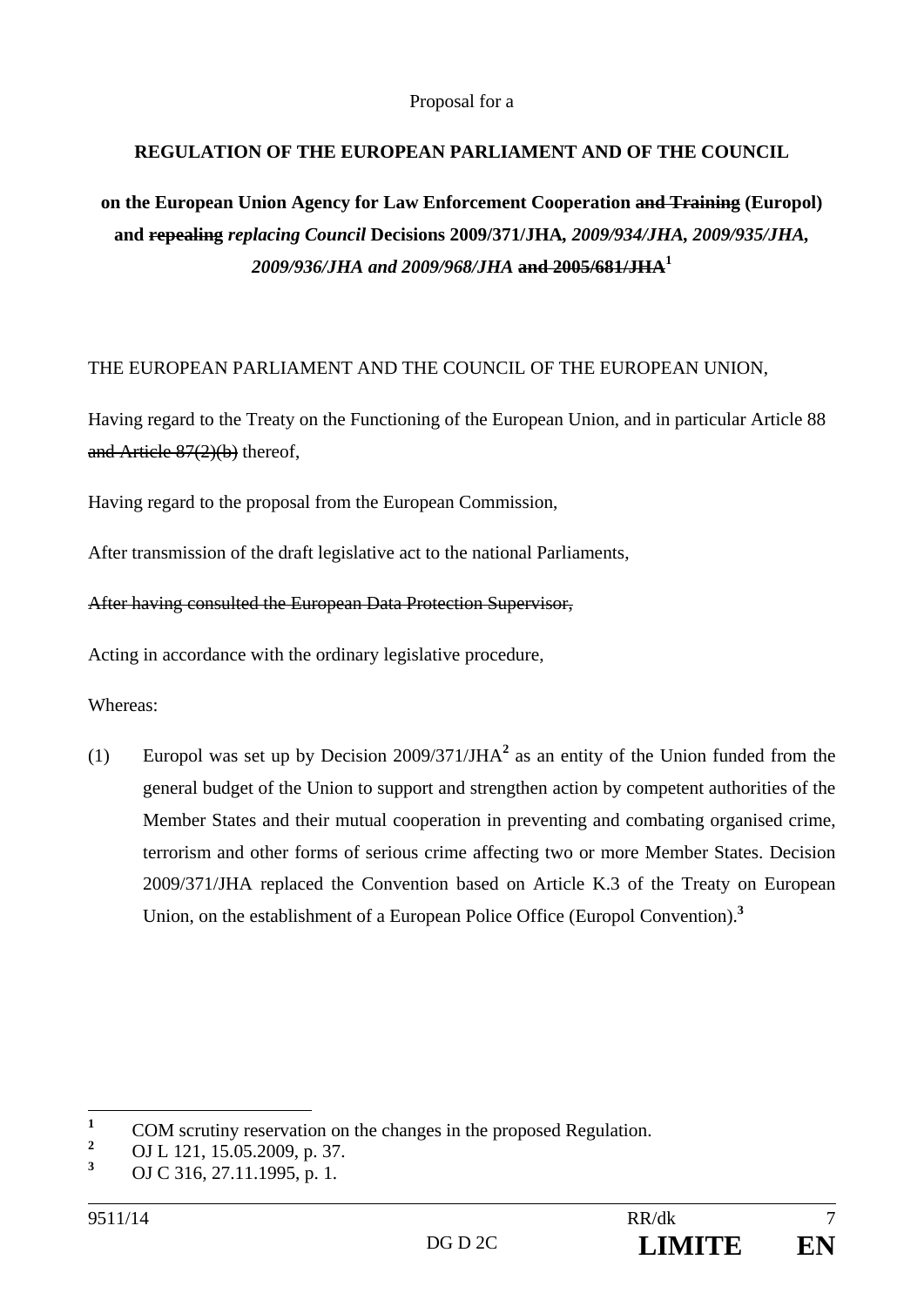- (2) Article 88 of the Treaty provides for Europol to be governed by a regulation to be adopted in accordance with the ordinary legislative procedure. It also requires the establishment of procedures for the scrutiny of Europol's activities by the European Parliament, together with national Parliaments. Therefore, it is necessary to replace the Decision 2009/371/JHA *should be replaced* by a regulation laying down rules on parliamentary scrutiny.
- (3) The European Police College ('CEPOL') was established by Decision 2005/681/JHA<sup>4</sup> to facilitate cooperation between national police forces by organising and coordinating training activities with a European policing dimension.
- (4) The 'Stockholm Programme An open and secure Europe serving and protecting citizens'**<sup>5</sup>** calls for Europol to evolve and become a "hub for information exchange between the law enforcement authorities of the Member States, a service provider and a platform for law enforcement services." On the basis of an assessment of Europol's functioning, further enhancement of its operational effectiveness is needed to meet this objective. The Stockholm Programme also sets the aim of creating a genuine European law enforcement culture by setting up European training schemes and exchange programmes for all relevant law enforcement professionals at national and Union level.

 **4** OJ L 256, 1.10.2005, p. 63.

**<sup>5</sup>** OJ C 115, 4.5.2010, p. 1.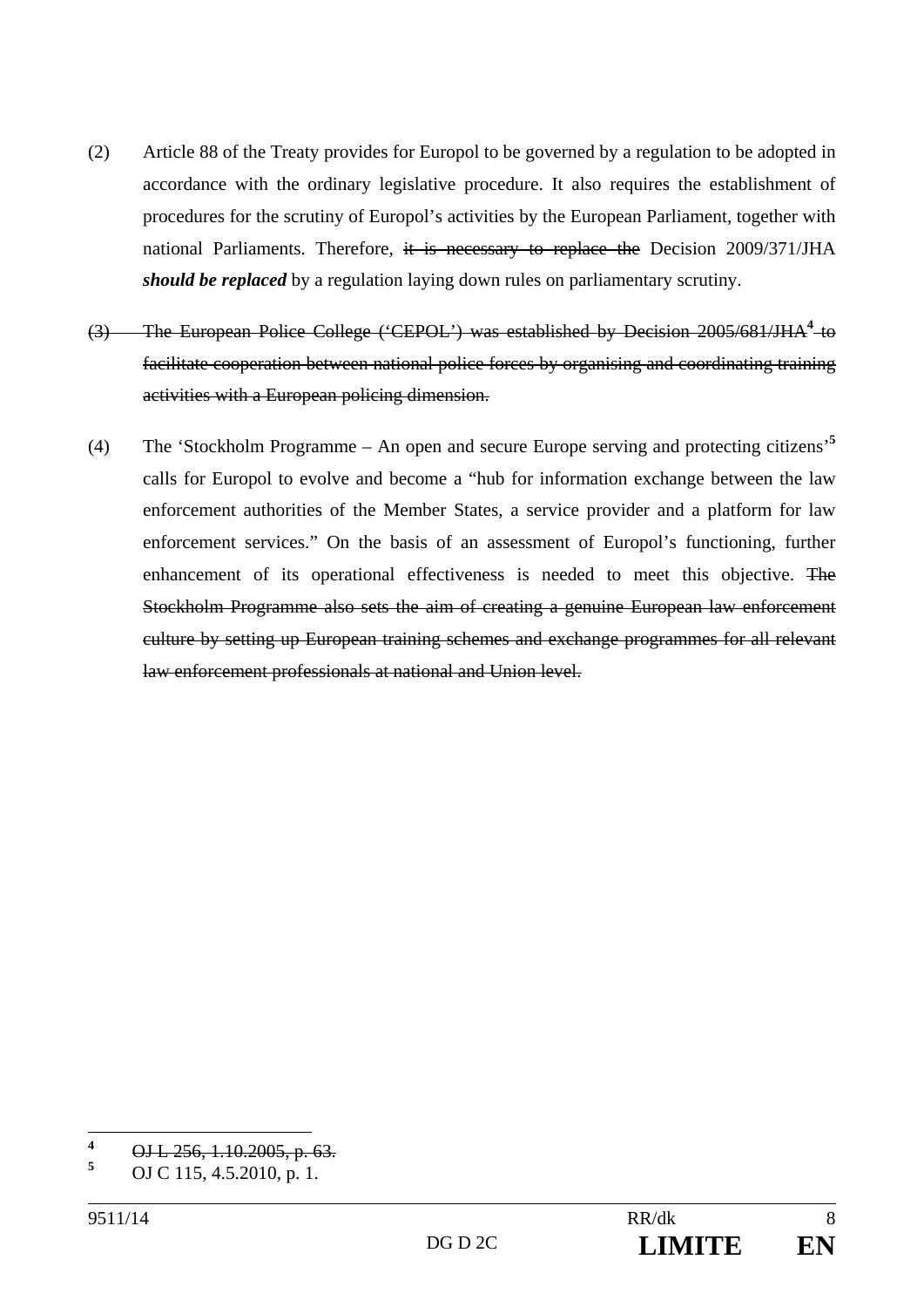- (5) Large-scale criminal and terrorist networks pose a significant threat to the internal security of the Union and to the safety and livelihood of its citizens. Available threat assessments show that criminal groups are becoming increasingly poly-criminal and cross-border in their activities. National law enforcement authorities therefore need to cooperate more closely with their counterparts in other Member States. In this context, it is necessary to equip Europol to support Member States more in Union-wide crime prevention, analyses and investigations. This has also been confirmed in the evaluations of Decisions 2009/371/JHA and 2005/681/JHA.
- (6) Given the links between the tasks of Europol and CEPOL, integrating and rationalising the functions of the two agencies would enhance the effectiveness of operational activity, the relevance of training and the efficiency of Union police cooperation.
- $(7)$ *This Regulation aims to amend and expand the provisions of* Decisions 2009/371/JHA and 2005/681/JHA *as well as Decisions 2009/934/JHA, 2009/935/JHA, 2009/936/JHA and 2009/968/JHA implementing Decision 2009/371/JHA. Since the amendments to be made are of substantial number and nature, these Decisions* should therefore *in the interests of clarity* be repealed and replaced *in their entirety in relation to the Member States bound* by this r*R*egulation, which draws on the lessons learnt from the implementation of both Decisions. Europol as established by this r*R*egulation should replace and assume the functions of Europol and CEPOL as established by the two repealed Decisions *2009/371/JHA*.

 **6** COM additional reservation on the changes in this recital and in Article 77.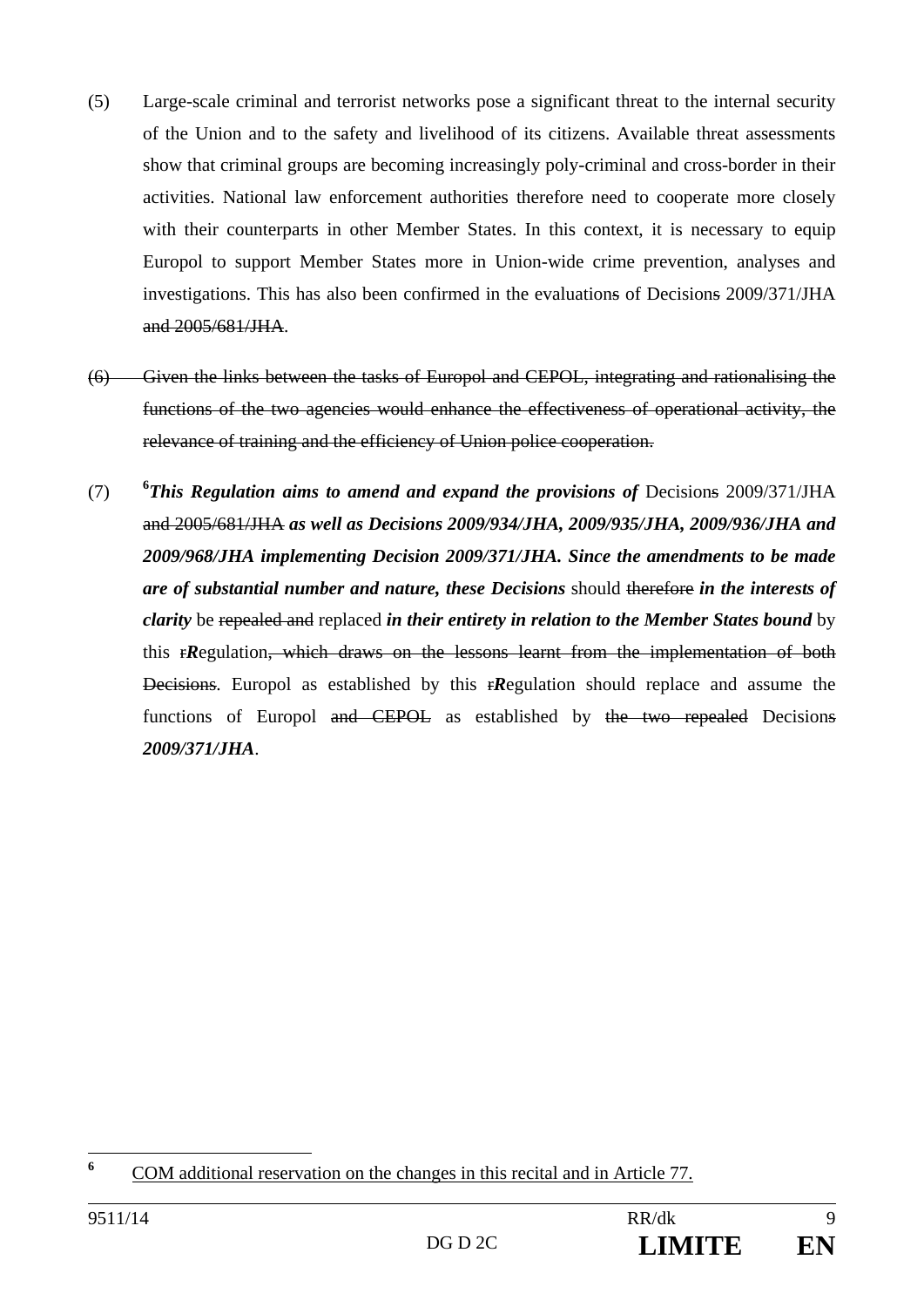- (8) As crime often occurs across internal borders, Europol should support and strengthen Member State actions and their cooperation in preventing and combating serious crime affecting two or more Member States. As terrorism is one of the most important threats for the security of the Union, Europol should assist Member States in facing common challenges in this regard. As the EU law enforcement agency, Europol should also support and strengthen actions and cooperation on tackling forms of crime that affect the interests of the EU. *Among the forms of crime which Europol is competent to deal with, organised crime will continue to fall within Europol's main objectives.* Het *Europol* should also offer support in preventing and combating related criminal offences which are committed in order to procure the means, to facilitate, to carry out or to ensure the impunity of acts in respect of which Europol is competent.
- (9) Europol should ensure better quality, coherent and consistent training for law enforcement officers of all ranks within a clear framework in accordance with identified training needs.
- (10) *(13b)* Europol should be able to request Member States to initiate, conduct or coordinate criminal investigations in specific cases where cross-border cooperation would add value. Europol should inform Eurojust of such requests.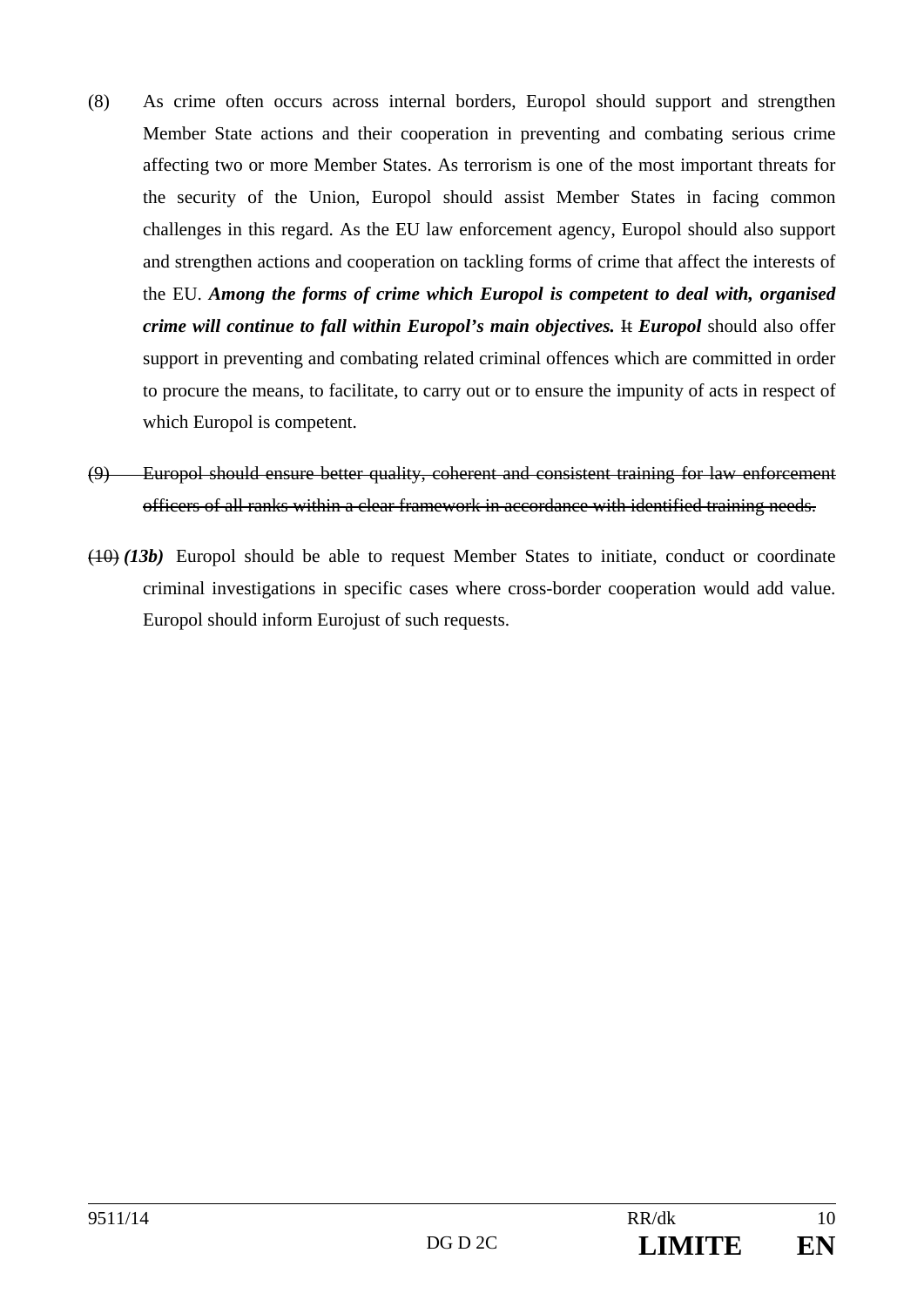- (11) To increase the effectiveness of Europol as a hub for information exchange in the Union, clear obligations for Member States to provide Europol with the data necessary for it to fulfil its objectives should be laid down. While implementing such obligations, Member States should pay particular attention to providing data relevant for the fight against crimes considered to be strategic and operational priorities within relevant policy instruments of the Union*, in particular the priorities set by the Council in the framework of the EU Policy Cycle for organised and serious international crime*. *In line with Council Framework Decision 2006/960/JHA***<sup>7</sup>** Member States should also *endeavour to* provide Europol with a copy of bilateral and multilateral exchanges of information with other Member States on crime falling under Europol's objectives. At the same time, Europol should increase the level of its support to Member States, so as to enhance mutual cooperation and sharing of information. Europol should submit an annual report to all Union institutions *the European Parliament, the Council, the Commission* and to national Parliaments on the extent to which *information provided by the* individual Member States provide it with information.
- (12) To ensure effective cooperation between Europol and Member States, a n*N*ational u*U*nit should be set up in each Member State. It should be the **principal** liaison between national law enforcement *competent* authorities and training institutes and Europol. To ensure continuous, effective exchange of information between Europol and  $\frac{1}{2}$ *National*  $\frac{1}{2}$ *Units* and to facilitate their cooperation, each n*N*ational u*U*nit should second at least one liaison officer to Europol.
- (13) Taking into account the decentralised structure of some Member States and the need to ensure in certain cases rapid exchanges of information, Europol should be allowed to cooperate directly with law enforcement *competent* authorities in Member States in individual investigations*, respecting subject to the conditions defined by Member States* while keeping Europol n*N*ational u*U*nits informed *at their request*.

 $\overline{7}$ **<sup>7</sup>** *Council Framework Decision 2006/960/JHA of 18 December 2006 on simplifying the exchange of information and intelligence between law enforcement authorities of the Member States of the European Union (OJ L 386, 29.12.2006, p. 89).*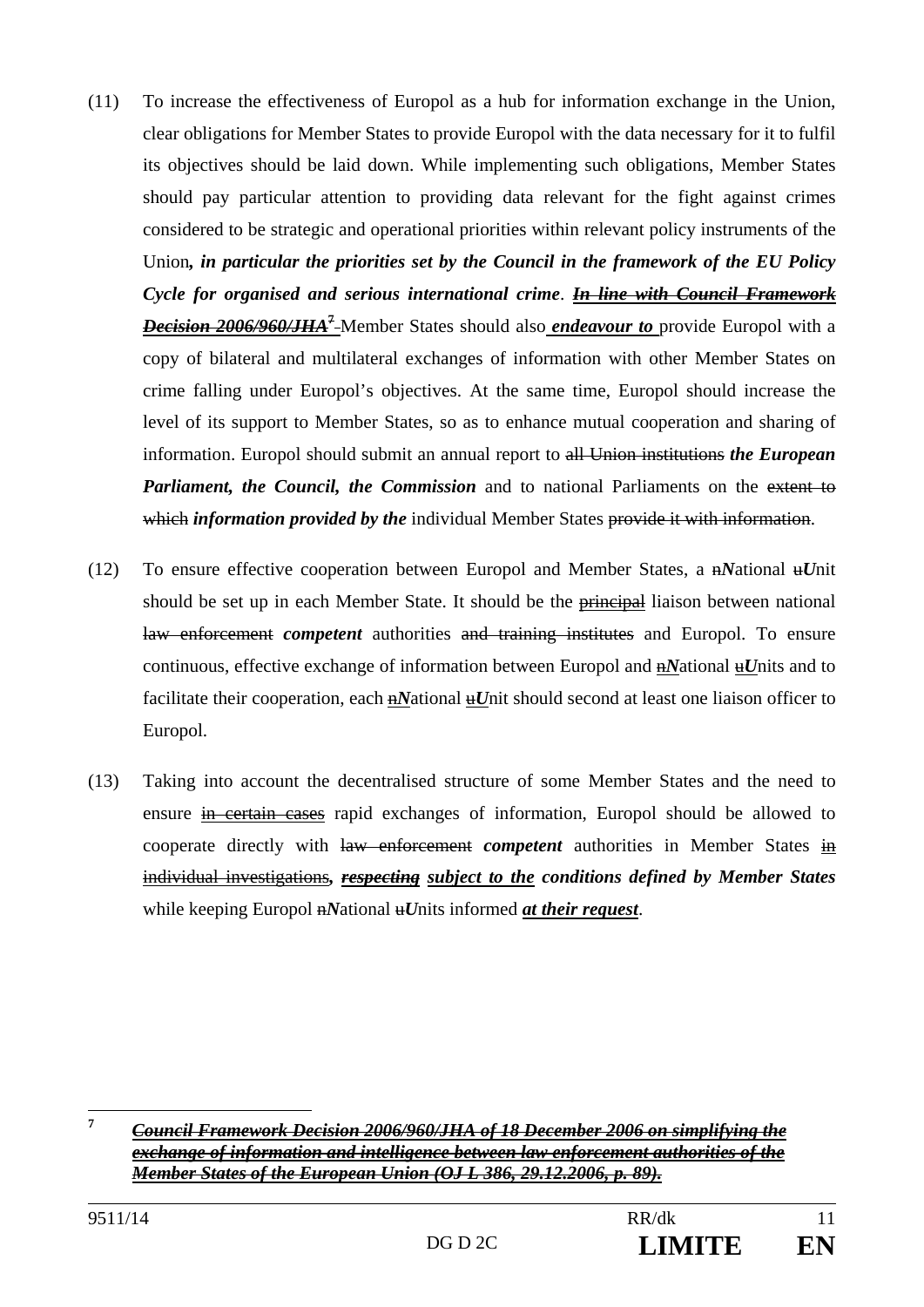- *(13a) The establishment of joint investigation teams should be encouraged and Europol staff should be able to participate in them. To ensure that such participation is possible in every Member State, Council Regulation (Euratom, ECSC, EEC) No 549/69<sup>8</sup>, as amended by* Council Regulation (EC) No 371/2009<sup>9</sup>, provides that Europol staff do not benefit from *immunities while they are participating in joint investigation teams.*
- (14) To ensure that Union-level law enforcement training is of high quality, coherent and consistent, Europol should act in line with Union law enforcement training policy. Unionlevel training should be available to law enforcement officers of all ranks. Europol should ensure that training is evaluated and that conclusions from training needs assessments are part of planning to reduce duplication. Europol should promote the recognition in Member States of training provided at Union level.
- (15) It is also necessary to improve the governance of Europol, by seeking efficiency gains and streamlining procedures.

 $\bf{8}$ **<sup>8</sup>** *Regulation (Euratom, ECSC, EEC) No 549/69 of the Council of 25 March 1969 determining the categories of officials and other servants of the European Communities to whom the provisions of Article 12, the second paragraph of Article 13 and Article 14 of the Protocol on the Privileges and Immunities of the Communities apply (OJ L 74, 27.3.1969, p. 1).* 

**<sup>9</sup>**  *Council Regulation (EC) No 371/2009 of 27 November 2008 amending Regulation (Euratom, ECSC, EEC) No 549/69 determining the categories of officials and other servants of the European Communities to whom the provisions of Article 12, the second paragraph of Article 13 and Article 14 of the Protocol on the Privileges and Immunities of the Communities apply (OJ L 121, 15.5.2009, p. 1).*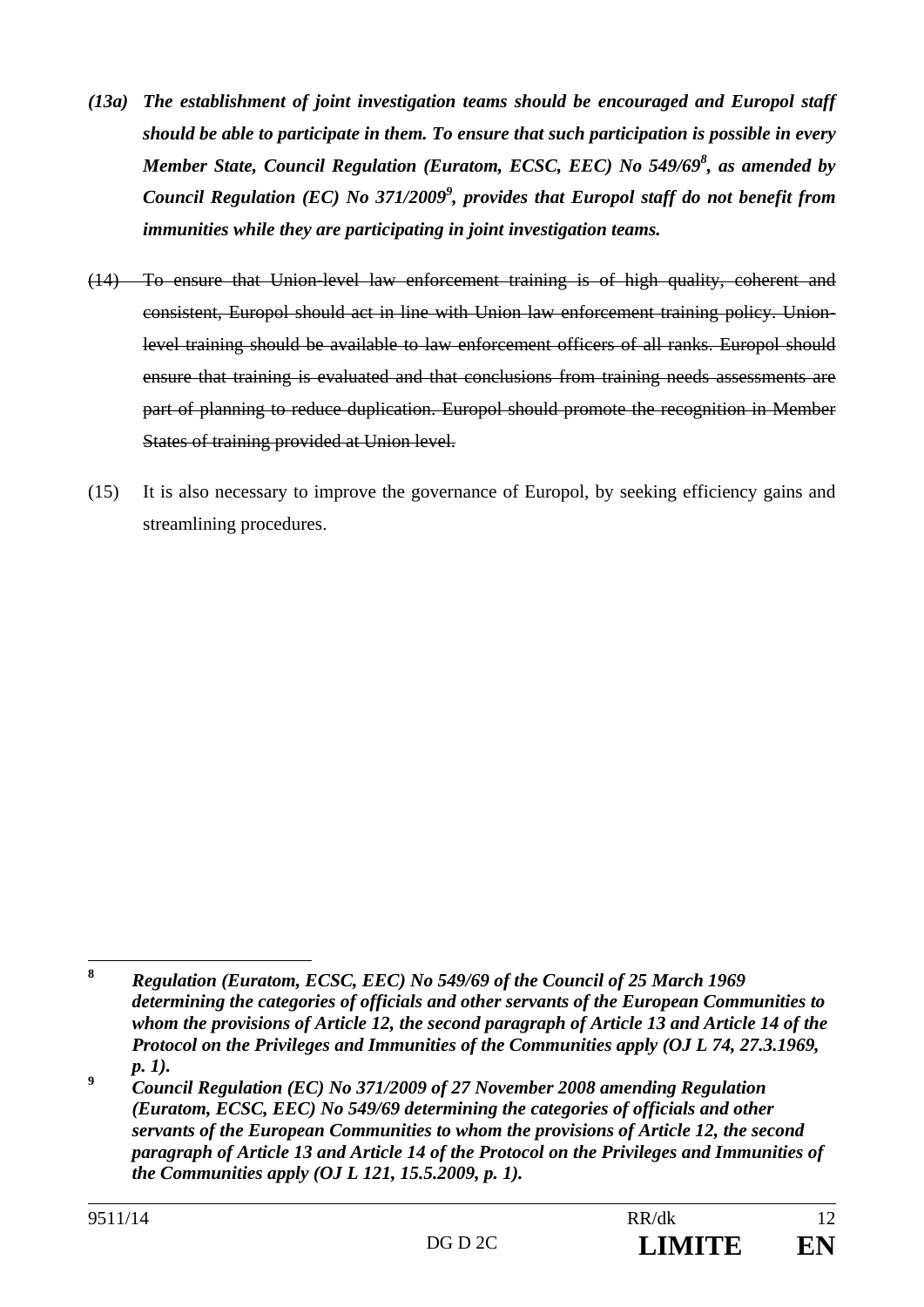- (16) The Commission and the Member States should be represented on the Management Board of Europol to effectively supervise its work. To reflect the dual mandate of the new agency, operational support and training for law enforcement, t*T*he full members *and the alternate members* of the Management Board should be appointed on the basis of *taking into account* their *relevant managerial, administrative and budgetary skills* and knowledge of law enforcement cooperation**<sup>10</sup>**, whereas alternate members should be appointed on the basis of their knowledge of training for law enforcement officers. Alternate members should act as full members in the absence of the full member and in any case when training is discussed or decided. The Management Board should be advised by a scientific committee on technical training issues.
- *(16a) All parties represented in the Management Board should make efforts to limit the turnover of their representatives, to ensure continuity of the Management Board's work. All parties should aim to achieve a balanced representation between men and women on the Management Board.*
- (17) The Management Board should be given the necessary powers, in particular to set the budget, verify its execution, adopt the appropriate financial rules and planning documents, establish transparent working procedures for decision-making by the Executive Director of Europol, and adopt the annual activity report. It should exercise the powers of appointing authority towards staff of the agency including the Executive Director. To streamline the decision making process, and to reinforce supervision of administrative and budgetary management, the Management Board should be also entitled to establish an Executive Board.

 $10$ DE, ES reservations.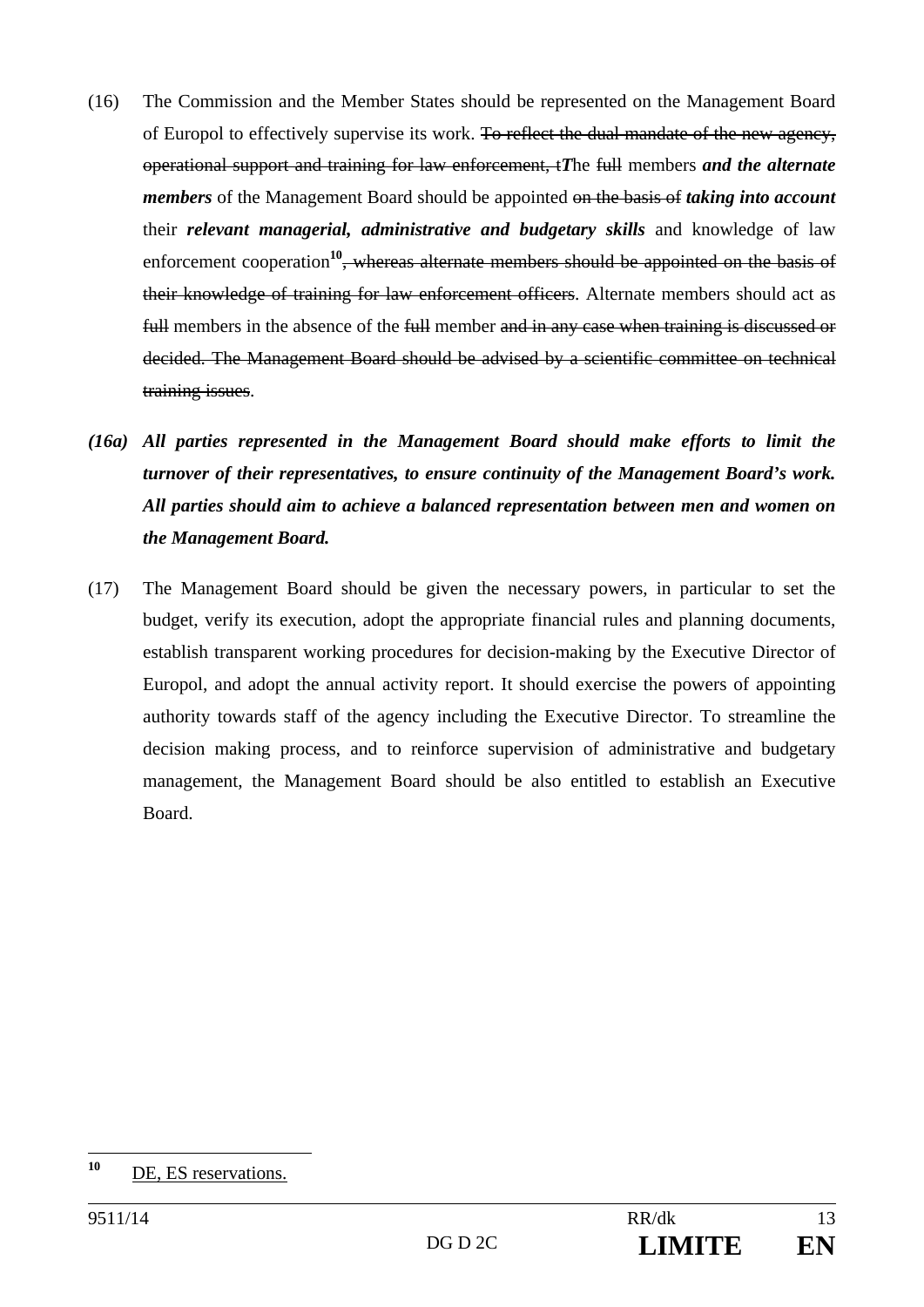- (18) To ensure the efficient day-to-day functioning of Europol, the Executive Director should be its legal representative and manager, acting in complete independence *independently* in the performance of all tasks *his/her duties* and ensuring that Europol carries out the tasks provided for by this Regulation. In particular, the Executive Director should be responsible for preparing budgetary and planning documents submitted for the decision of the Management Board, implementing the annual and multiannual *programming and annual* work programmes of Europol and other planning documents.
- (19) For the purposes of preventing and combating crime falling under its objectives, it is necessary for Europol to have the fullest and most up-to-date information possible. Therefore, Europol should be able to process data provided to it by Member States*, Union bodies*, third countries, international organisations and Union bodies *and, under specific conditions set out in this Regulation, private parties* as well as coming from publicly available sources to develop an understanding of criminal phenomena and trends, to gather information about criminal networks, and to detect links between different offences.
- (20) To improve Europol's effectiveness in providing accurate crime analyses to the Member States' law enforcement *competent* authorities, it should use new technologies to process data. Europol should be able to swiftly detect links between investigations and common *modi operandi* across different criminal groups, to check cross-matches of data and to have a clear overview of trends, while maintaining high level of protection of personal data for individuals. Therefore, Europol databases should not be pre-defined, allowing Europol to choose the most efficient IT structure. *Europol should also be able to act as a service provider, in particular by providing a secure network for the data exchange, such as SIENA, aiming to facilitate the exchange of information between Member States, Europol, other Union bodies, third states and international organisations*. To ensure a high level of data protection, the purpose of processing operations and access rights as well as specific additional safeguards should be laid down.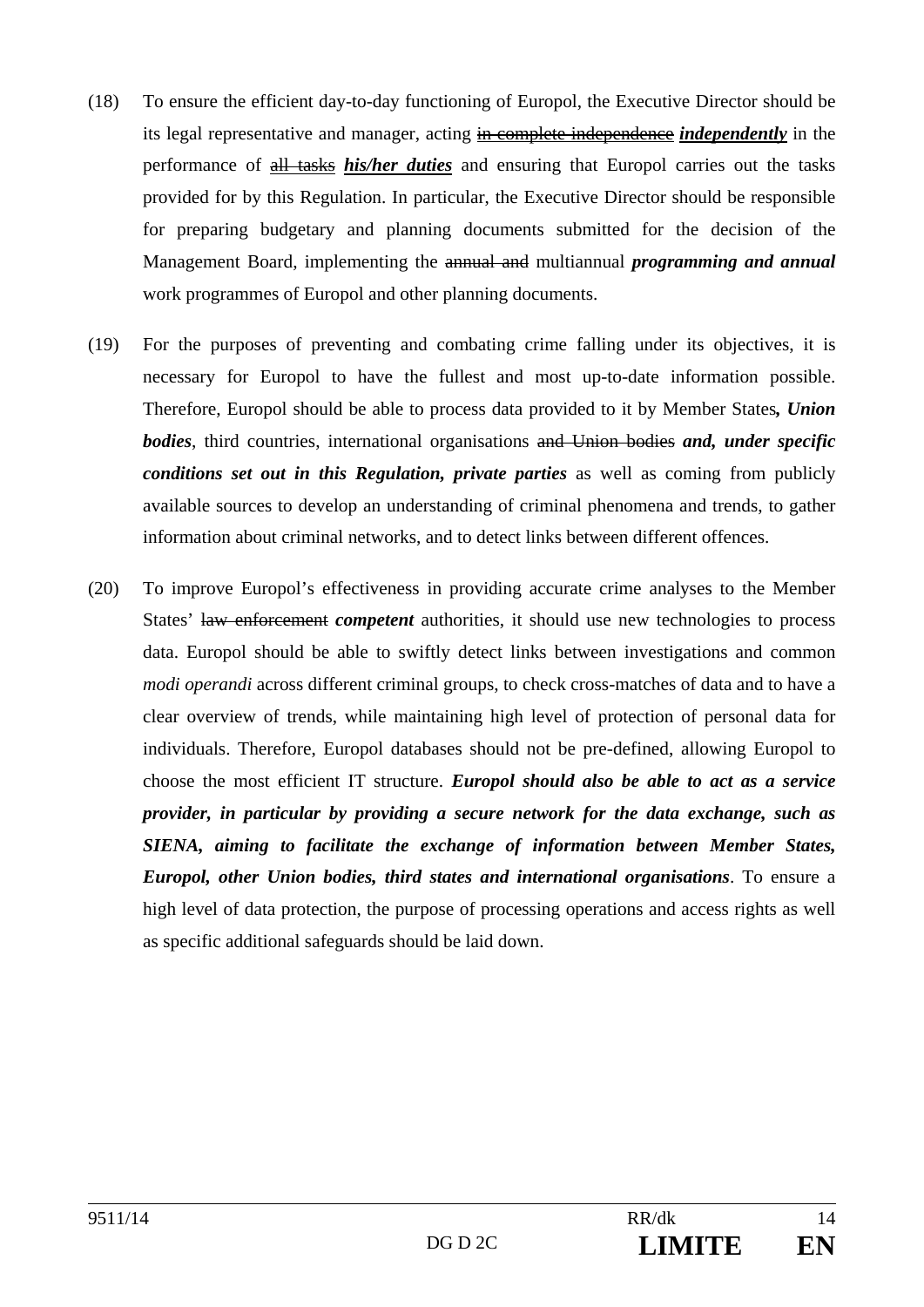- (21) To respect ownership of data and protection of information, Member States*, Union bodies,* and authorities in third countries and international organisations should be able to determine the purpose *or the purposes* for which Europol may process the data they provide and to restrict access rights.
- (22) To ensure that data are accessed only by those for whom access is necessary to perform their tasks, this Regulation should lay down detailed rules on different degrees of right of access to data processed by Europol. Such rules should be without prejudice to restrictions on access imposed by data providers, as the principle of ownership of data should be respected. In order to increase efficiency of preventing and combating crime falling under Europol's objectives, Europol should notify Member States of information which concerns them.
- (23) To enhance operational cooperation between the agencies, and particularly to establish links between data already in possession of the different agencies, Europol should enable Eurojust and the European Anti-Fraud Office (OLAF) to have access *on the basis of a hit/no hit system* to and be able to search against data available at Europol *while such access would by technical means be limited to information falling within the respective mandates of these Union bodies*.
- (24) Europol should maintain cooperative relations with other Union bodies, law enforcement authorities and law enforcement training institutes of third countries, international organisations, and private parties to the extent required for the accomplishment of its tasks.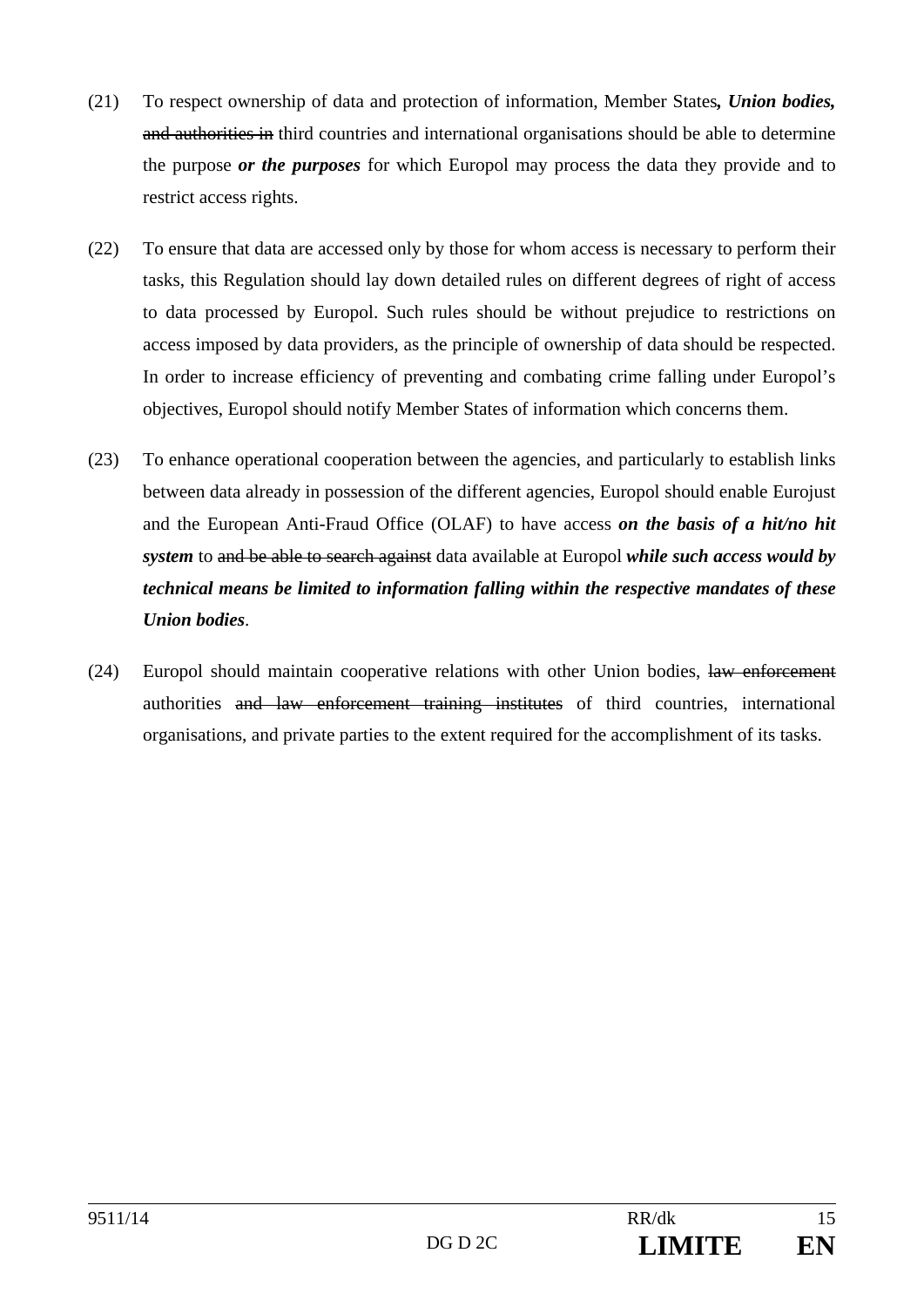- (25) To ensure operational effectiveness, Europol should be able to exchange all *relevant* information, with the exception of personal data, with other Union bodies, law enforcement authorities and law enforcement training institutes of third countries, and international organisations to the extent necessary for the performance of its tasks. Since companies, firms, business associations, non-governmental organisations and other private parties hold expertise and data of direct relevance to the prevention and combating of serious crime and terrorism, Europol should also be able to exchange such data with private parties. To prevent and combat cybercrime, as related to network and information security incidents, Europol should, pursuant to Directive [name of adopted Directive] of the European Parliament and of the Council concerning measures to ensure a high common level of network and information security across the Union,<sup>11</sup> cooperate and exchange information, with the exception of personal data, with national authorities competent for the security of network and information systems**<sup>12</sup>**.
- (26) Europol should be able to exchange *relevant* personal data with other Union bodies to the extent necessary for the accomplishment of its tasks.
- (27) Serious crime and terrorism often have links beyond the territory of the EU. Europol should therefore be able to exchange personal data with law enforcement authorities of third countries and with international organisations such as Interpol to the extent necessary for the accomplishment of its tasks.

 $11$ **<sup>11</sup>** *To insert reference to the adopted Directive (Proposal: COM (2013) 48 final).*

**<sup>12</sup>** FR reservation.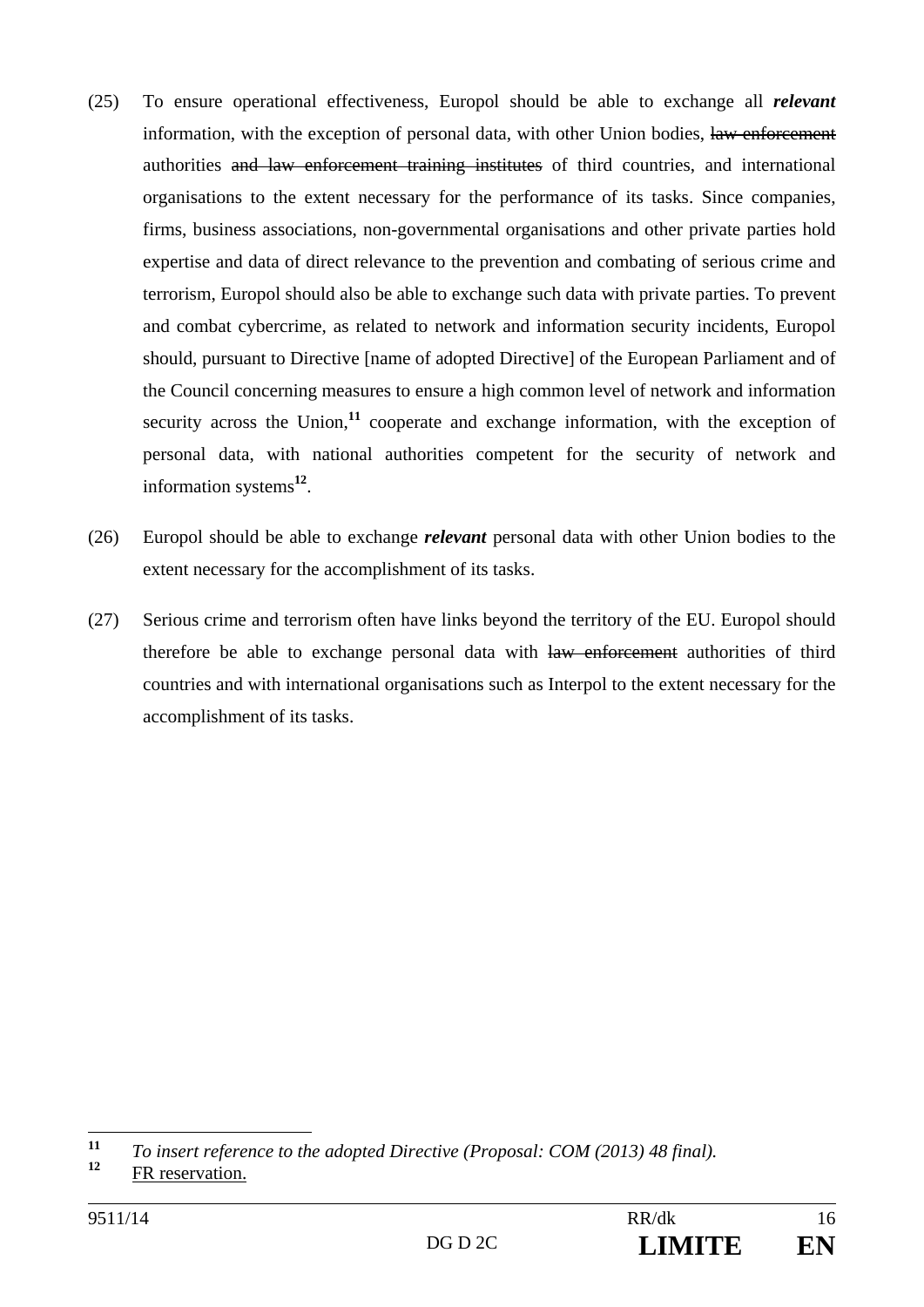- (28) Europol should be able to transfer personal data to an authority of a third country or an international organisation on the basis of a Commission decision finding that the country or international organisation in question ensures an adequate level of data protection, or, in the absence of an adequacy decision, an international agreement concluded by the Union pursuant to Article 218 of the Treaty, or a cooperation agreement *allowing for the exchange of personal data* concluded between Europol and this third country prior to the entry into force of this Regulation. In view of Article 9 of Protocol 36 on transitional provisions attached to the Treaty, legal effects of such agreements should be preserved until those agreements are repealed, annulled or amended in the implementation of the Treaty**<sup>13</sup>**.
- (29) Where a transfer of personal data cannot be based on an adequacy decision taken by the Commission, or, an international agreement concluded by the Union, or an existing cooperation agreement, the Management Board and *in agreement with* the European Data Protection Supervisor should be allowed to authorise a transfer or a set of transfers, *where specific conditions so require and* provided adequate safeguards are ensured. Where none of the above applies, t*T*he Executive Director should be allowed to authorise the transfer of data in exceptional cases on a case-by-case basis, if it is necessary to safeguard the essential interests of a Member State, to prevent an imminent danger associated with crime or terrorism, if the transfer is otherwise necessary or legally required on important public grounds, if the data subject has consented, or if vital interests of the data subject are at stake *where specific conditions so require*.

 $13$ **<sup>13</sup>** DE reservation.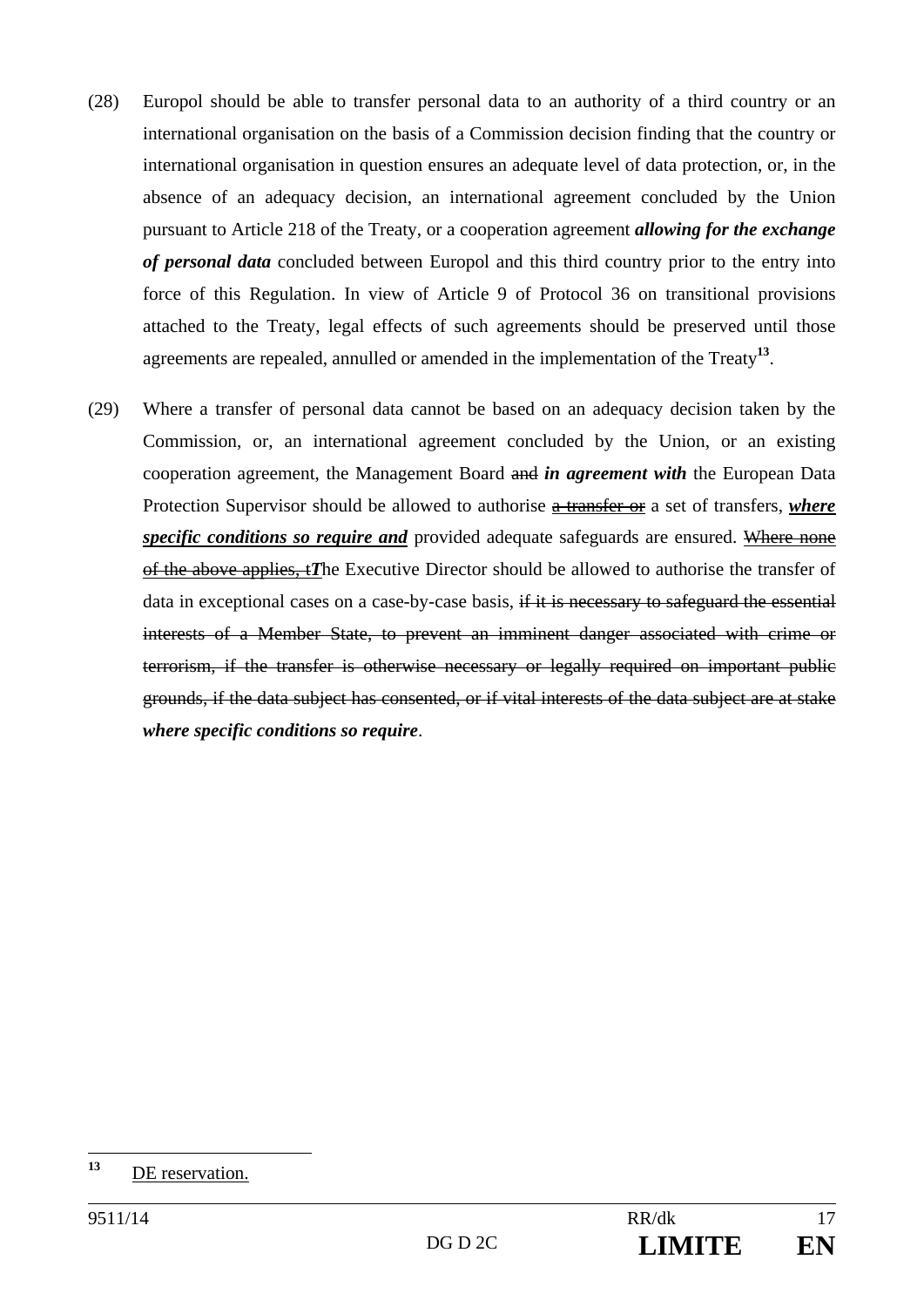- (30) Europol should be able to process personal data originating from private parties and private persons only if transferred to Europol by a Europol n*N*ational u*U*nit of a Member State in accordance with its national law or, by a contact point in a third country *or an international organisation* with which there is established cooperation through a cooperation agreement *allowing for the exchange of personal data* concluded in accordance with Article 23 of Decision 2009/371/JHA prior to the entry into force of this Regulation or an authority of a third country or an international organisation *which is subject to an adequacy decision or*  with which the Union has concluded and international agreement pursuant to Article 218 of the Treaty*, except iIn cases where Europol nonetheless receives personal data directly from private parties and where the National Unit, contact point or authority concerned cannot be identified, Europol may process that personal data solely for the purpose of identifying these entities*.
- (31) Any information which has clearly been obtained by a third country or international organisation in violation of human rights shall not be processed.**<sup>14</sup>**
- (32) Data protection rules at Europol should be strengthened and draw on the principles underpinning Regulation (EC) No  $45/2001^{15}$  to ensure a high level of protection of individuals with regard to processing of personal data. As Declaration 21 attached to the Treaty recognizes the specificity of personal data processing in the law enforcement context, the data protection rules of Europol should be autonomous and aligned with other relevant data protection instruments applicable in the area of police cooperation in the Union, in particular Convention No. 108**<sup>16</sup>** and Recommendation No R(87) of the Council of Europe**<sup>17</sup>** and Council Framework Decision 2008/977/JHA on the protection of personal data processed in the framework of police and judicial cooperation in criminal matters**<sup>18</sup>** [*to be replaced by the relevant Directive in force at the moment of adoption*].

 $14$  $\frac{14}{15}$  <u>DE reservation.</u>

**<sup>15</sup>** OJ L 8, 12.1.2001, p. 1.

**<sup>16</sup>** Convention for the Protection of Individuals with regard to Automatic Processing of Personal Data, Strasbourg, 28.1.1981.

**<sup>17</sup>** Council of Europe Committee of Ministers Recommendation No. R(87) 15 to the Member States on regulating the use of personal data in the police sector, 17.9.1987.

**<sup>18</sup>** OJ L 350, 30.12.2008, p. 60.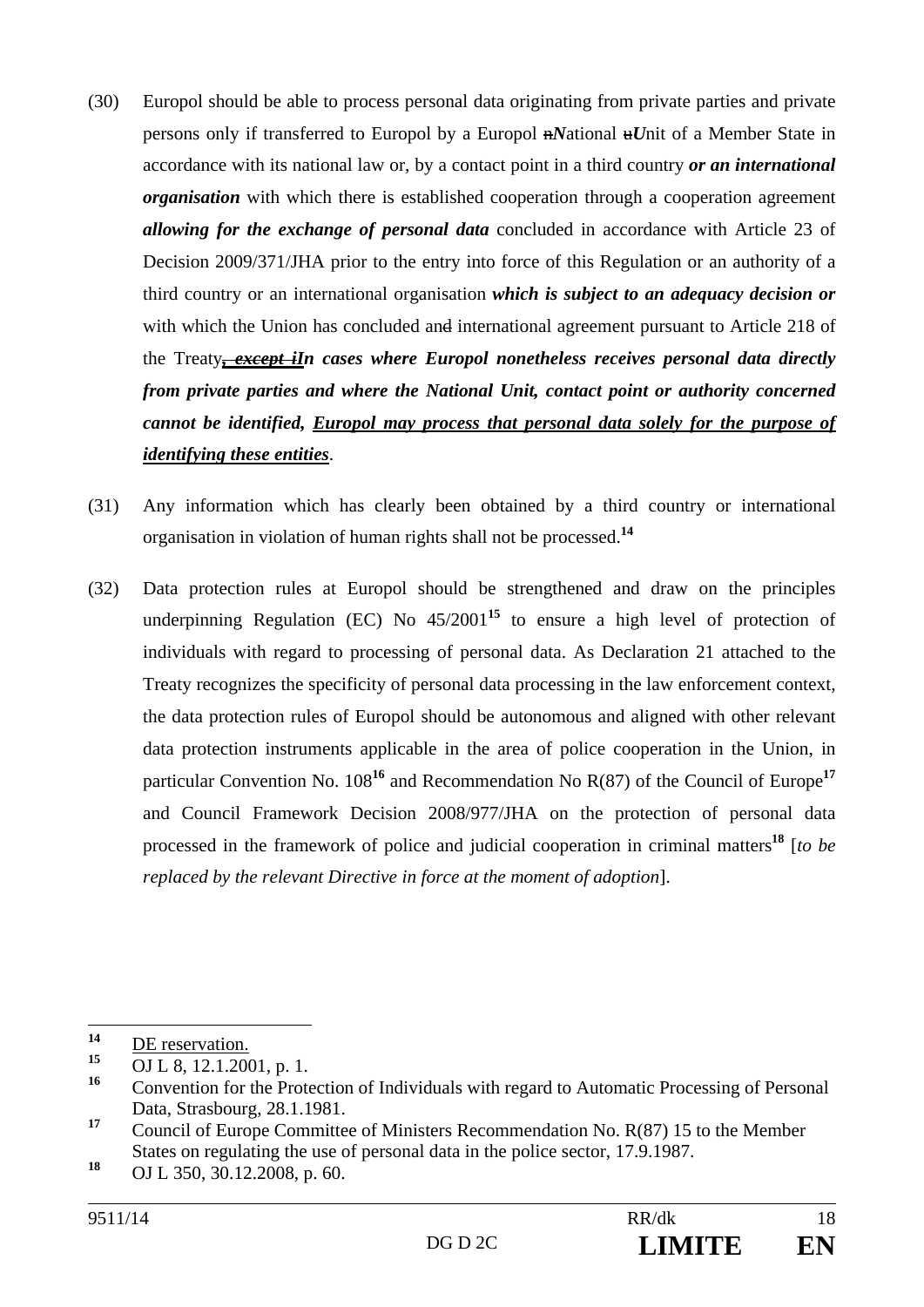- (33) As far as possible personal data should be distinguished according to the degree of their accuracy and reliability. Facts should be distinguished from personal assessments, in order to ensure both the protection of individuals and the quality and reliability of the information processed by Europol.
- (34) Personal data relating to different categories of data subjects are processed in the area of police *law enforcement* co-operation. Europol should make distinctions between personal data of different categories of data subjects as clear as possible. Personal data of persons such as victims, witnesses, persons possessing relevant information as well as personal data of minors should in particular be protected. Therefore, Europol should not *only* process them unless *if* it is strictly necessary for preventing and combating crime within its objectives, and*. Europol should only process sensitive data* if those data supplement other personal data already processed by Europol.
- (35) In the light of fundamental rights to protection of personal data, Europol should not store personal data longer than necessary for the performance of its tasks.
- (36) To guarantee the security of personal data, Europol *and Member States* should implement appropriate technical and organisational measures.
- (37) Any person should have a right of access to personal data concerning them, to have inaccurate data concerning them rectified and to erase or block data concerning them, if the data is no longer required. The rights of the data subject and the exercise thereof should not affect the obligations placed on Europol and should be subject to the restrictions laid down in this Regulation.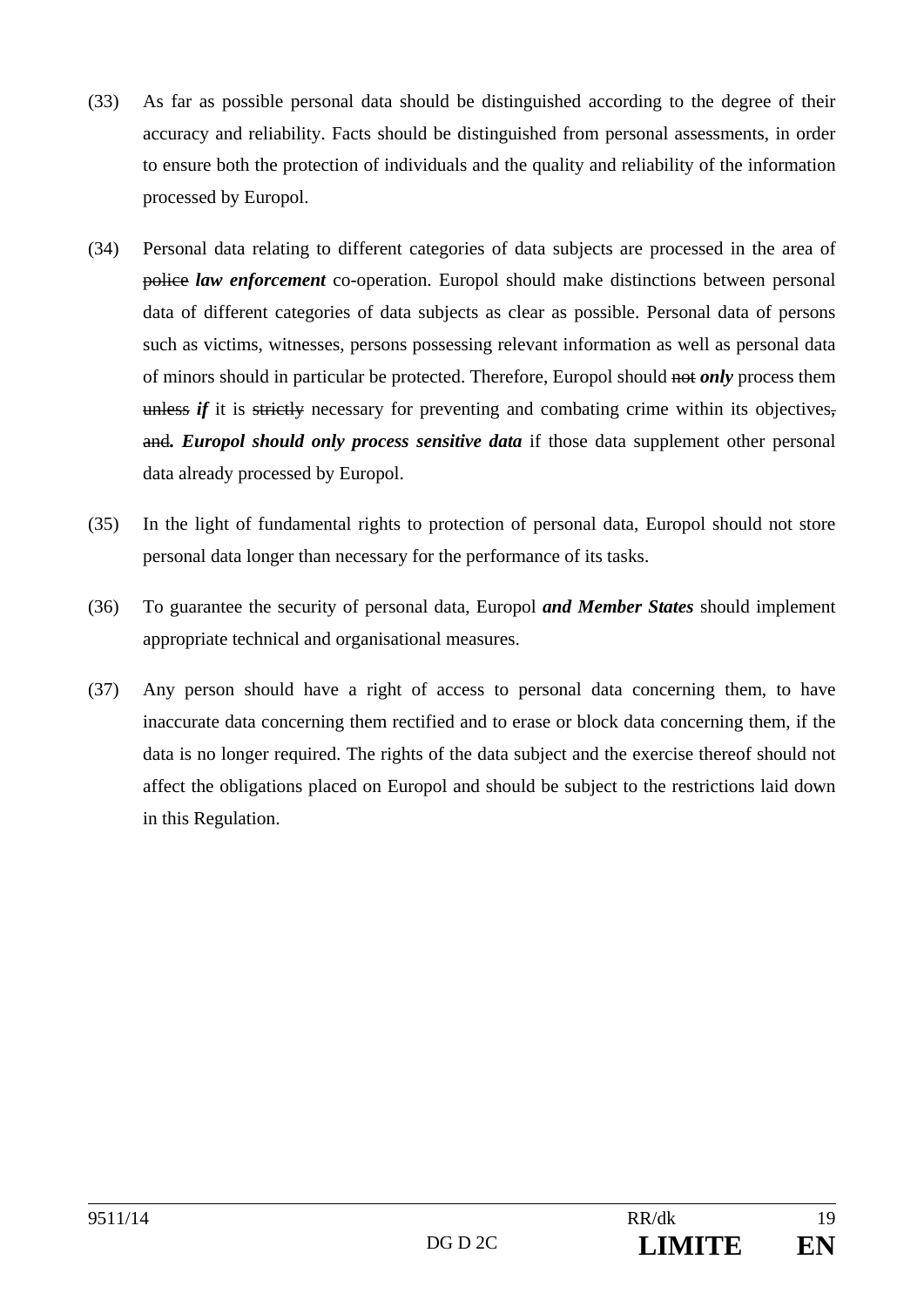- (38) The protection of the rights and freedoms of data subjects requires a clear attribution of the responsibilities under this Regulation. In particular, Member States should be responsible for accuracy and keeping up to date the data they have transferred to Europol and for the legality of such transfer. Europol should be responsible for accuracy and for keeping the data provided by other data suppliers *or which results from Europol's own analyses* up to date. Europol should also ensure that data are processed fairly and lawfully, are collected and processed for a specific purpose, that they are adequate, relevant, not excessive in relation to the purposes for which they are processed, and stored no longer than is necessary for that purpose*, and are processed in a manner that ensures appropriate security of personal data and confidentiality of data processing*.
- (39) Europol should keep records of collection, alteration, access, disclosure, combination or erasure of personal data for the purposes of verification of the lawfulness of the data processing, self-monitoring and ensuring proper data integrity and security. Europol should be obliged to co-operate with the European Data Protection Supervisor and make the logs or documentation available upon request, so that they can be used for monitoring processing operations.
- (40) Europol should designate a data protection officer to assist it in monitoring compliance with the provisions of this Regulation. The data protection officer should be in a position to perform his/her duties and tasks independently and effectively.
- (41) National competent authorities for the supervision of the processing of personal data should monitor the lawfulness of the processing *exchange* of personal data by *between* Member States *and Europol*. The European Data Protection Supervisor should monitor the lawfulness of data processing by Europol exercising its functions with complete independence.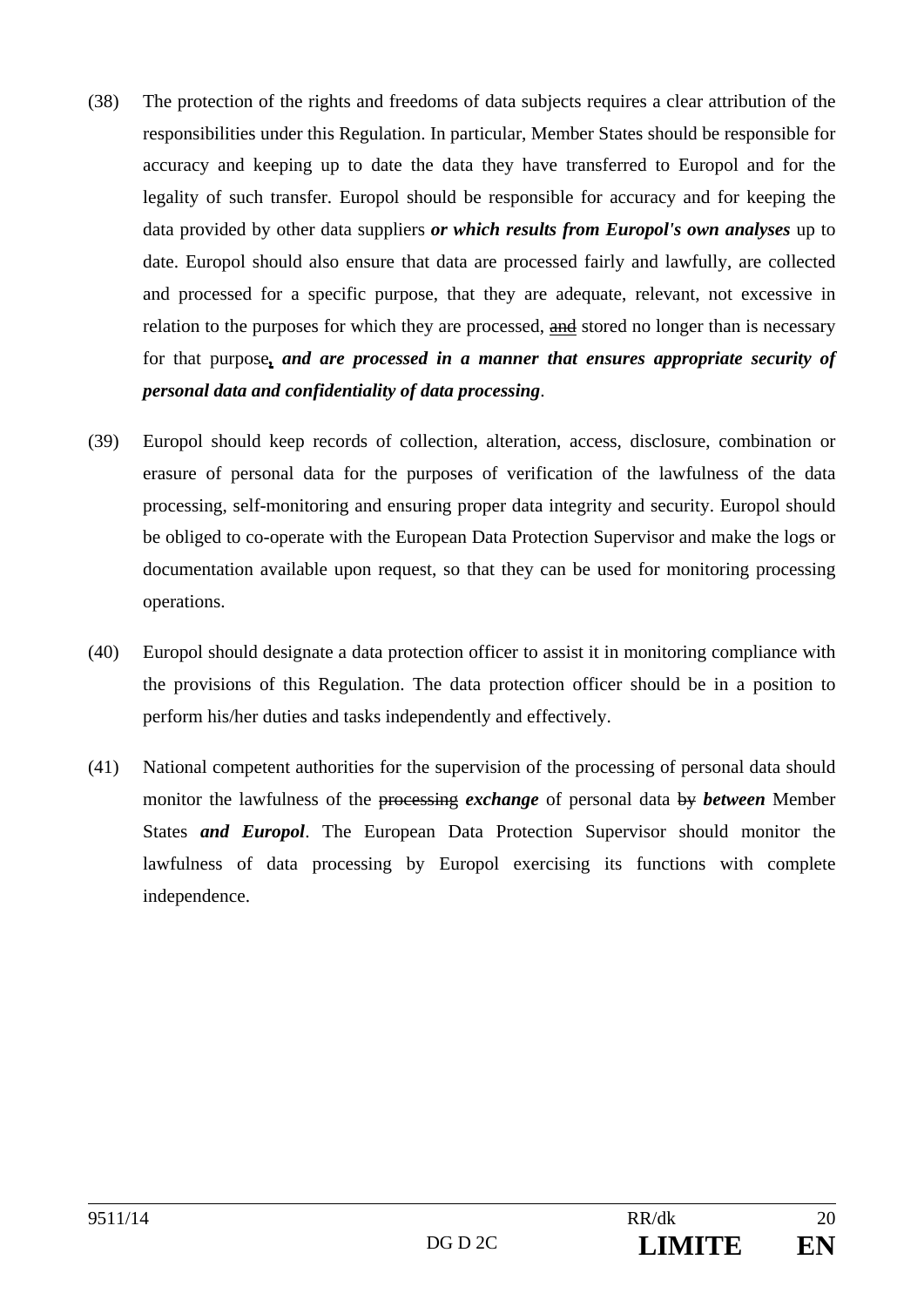- (42) The European Data Protection Supervisor and national supervisory authorities should *closely* co-operate with each other on specific issues requiring national involvement and to ensure coherent application of this Regulation throughout the Union. *The European Data Protection Supervisor should, where relevant<sup>19</sup>, use the expertise and experience of the national supervisory authorities in carrying out his/her duties20.*
- (43) As Europol is processing also non-operational personal data, not related to any criminal investigations, processing of such data should be subject to Regulation (EC) No 45/2001.
- (44) The European Data Protection Supervisor should hear and investigate complaints lodged by data subjects. The investigation following a complaint should be carried out, subject to judicial review, to the extent that is appropriate in the specific case. The supervisory authority should inform the data subject of progress and the outcome of the complaint within a reasonable period.
- (45) Any individual should have the right to a judicial remedy against decisions of the European Data Protection Supervisor concerning him/her.
- (46) Europol should be subject to general rules on contractual and non-contractual liability applicable to Union institutions, agencies and bodies, with the exception of liability for unlawful data processing.
- (47) It may be unclear for the individual concerned whether damage suffered as a result of unlawful data processing is a consequence of action by Europol or by a Member State. Europol and the Member State in which the event that gave rise to the damage occurred should therefore be jointly and severally liable.

<sup>19</sup>  $\frac{19}{20}$  ES reservation

**<sup>20</sup>** CZ reservation.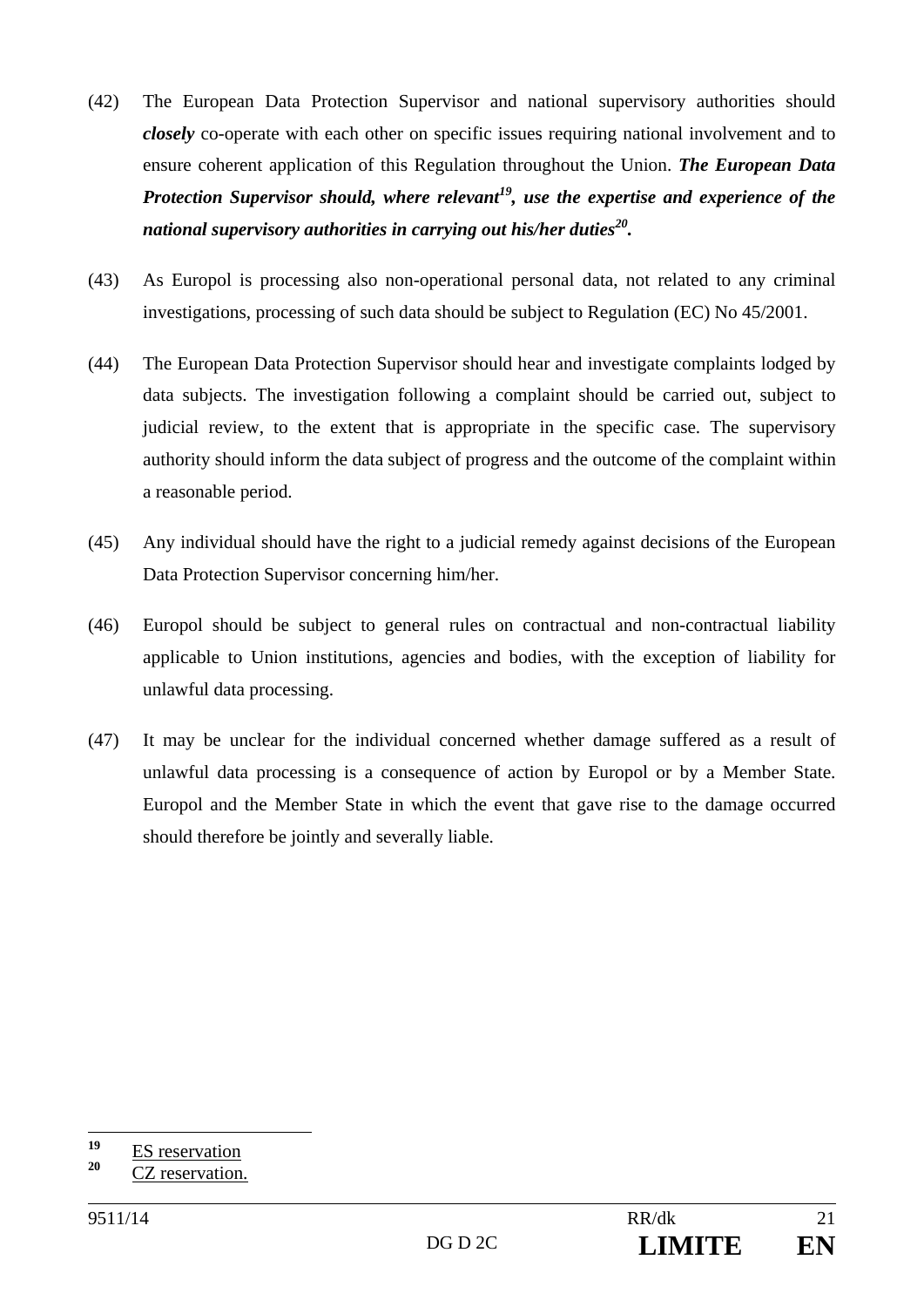- (48) To ensure that Europol is a fully accountable and transparent internal organisation, it is necessary, in the light of Article 88 of the Treaty on the Functioning of the European Union, to lay down procedures for scrutiny of Europol activities by the European Parliament together with national Parliaments, taking into due account the need to safeguard confidentiality of operational information.
- (49) The Staff Regulations of Officials of the European Communities and the Conditions of Employment of Other Servants of the European Communities laid down in Regulation (EEC, Euratom, ECSC) No 259/68**<sup>21</sup>** should apply to Europol staff. Europol should be able to employ staff engaged from the competent authorities of the Member States as temporary agents whose period of service should be limited in order to maintain the principle of rotation, as the subsequent reintegration of staff members into the service of their competent authority facilitates close cooperation between Europol and the competent authorities of the Member States. Member States should take any measure necessary to ensure that staff engaged at Europol as temporary agents may, at the end of this service at Europol, return to the national civil service to which they belong.
- (50) Given the nature of the duties of Europol and the role of the Executive Director, the Executive Director may be invited to make a statement to and to answer questions from the competent committee of the European Parliament before his appointment, as well as before any extension of his term of office. The Executive Director should also present the annual report to the European Parliament and to the Council. Furthermore, t*T*he European Parliament *and the Council* should be able to invite the Executive Director to report on the performance of his duties**<sup>22</sup>**.

 $21$ <sup>21</sup> OJ L 56, 4.3.1968, p. 1.

**<sup>22</sup>** FR reservation.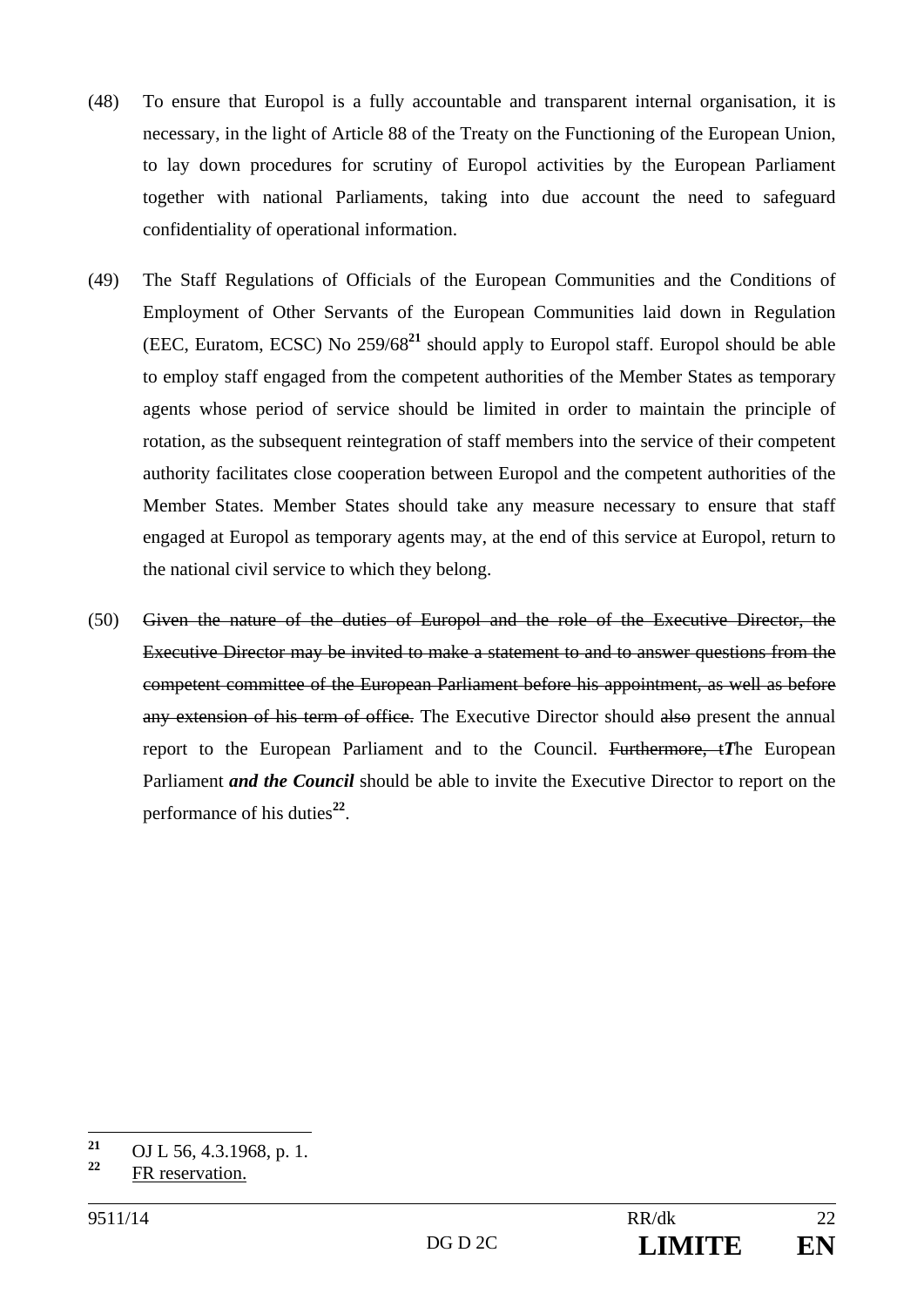- (51) To guarantee the full autonomy and independence of Europol, it should be granted an autonomous budget, with revenue coming essentially from a contribution from the budget of the Union. The Union budgetary procedure should be applicable as far as the Union contribution and any other subsidies chargeable to the general budget of the Union are concerned. The auditing of accounts should be undertaken by the Court of Auditors.
- (52) Regulation (EU, EURATOM) No 966/2012 on the financial rules applicable to the general budget of the Union and repealing Council Regulation (EC, Euratom) No 1605/2002 (the Financial Regulation)**<sup>23</sup>** *Commission Delegated Regulation (EU) No 1271/2013 of 30.9.2013 on the framework financial regulation for the bodies referred to in Article 208 of Regulation (EU, Euratom) No 966/2012 of the European Parliament and of the Council*<sup>24</sup> should apply to Europol.
- *(52a) Because the competent authorities of Member States are the only bodies with the legal and administrative powers and technical competences to conduct cross-border information exchange activities, operations and investigations, including in joint investigation teams, and to provide facilities for training, those authorities should be able to receive grants from Europol without call for proposals in accordance with Article 190(1)(d) of Commission Delegated Regulation (EU) No 1268/201225.*
- (53) Regulation (EC) No 1073/1999 *(EU) No 883/2013* of the European Parliament and of the Council of 25 May 1999 concerning investigations conducted by the European Anti-Fraud Office (OLAF) should apply to Europol.

<sup>23</sup> <sup>23</sup> OJ L 298, 26.10.2012, p. 1.<br><sup>24</sup> OJ J 228, 7.12.2012, p. 42

**<sup>24</sup>** *OJ L 328, 7.12.2013, p. 42.* 

**<sup>25</sup>** *OJ L 362, 31.12.2012, p. 1.*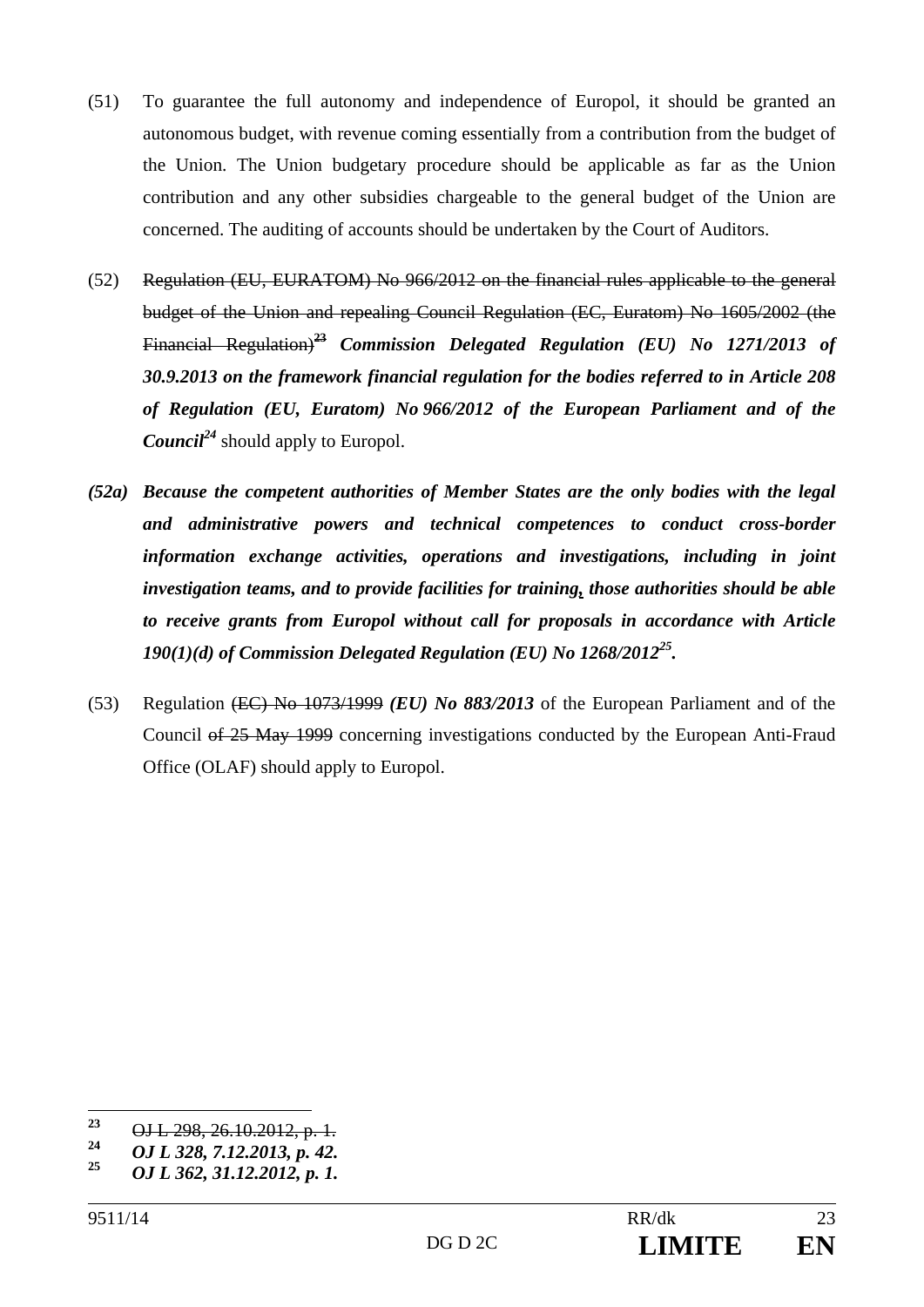- (54) Europol processes data that require particular protection as they include *sensitive nonclassified and* EU classified information and sensitive non-classified information. Europol should therefore draw up rules on confidentiality and processing of such information. into account*. The rules on the protection of European Union classified information should be consistent with* the basic principles and minimum standards laid down in Decision 2011/292/EU *2013/488/EU* on the security rules for protecting EU *European Union*  classified information**<sup>26</sup>**.
- (55) It is appropriate to evaluate the application of this Regulation regularly.
- (56) The necessary provisions regarding accommodation for Europol in the Member State in which *Hague where* it has its headquarters, in the Netherlands, and the specific rules applicable to all Europol's staff and members of their families should be laid down in a headquarters agreement. Furthermore, the host Member State should provide the best possible conditions to ensure the proper functioning of Europol, including schools for children and transport, so as to attract high-quality human resources from as wide a geographical area as possible**<sup>27</sup>**.
- (57) Europol, as set up by this Regulation replaces and succeeds Europol as established by Decision 2009/371/JHA and CEPOL as established by Decision 2005/681/JHA. It should therefore be a legal successor of all their *its* contracts, including employment contracts, liabilities and properties acquired. International agreements concluded by Europol as established on the basis of Decision 2009/371/JHA and *agreements concluded by Europol as established by the Europol Convention before 1 January 2010* <del>CEPOL as established on</del> the basis of Decision 2005/681/JHA should remain in force, with the exception of the headquarters agreement concluded by CEPOL.

 $26$ **<sup>26</sup>** OJ L 141, 27.05.2011, p. 17.

**<sup>27</sup>** DE reservation.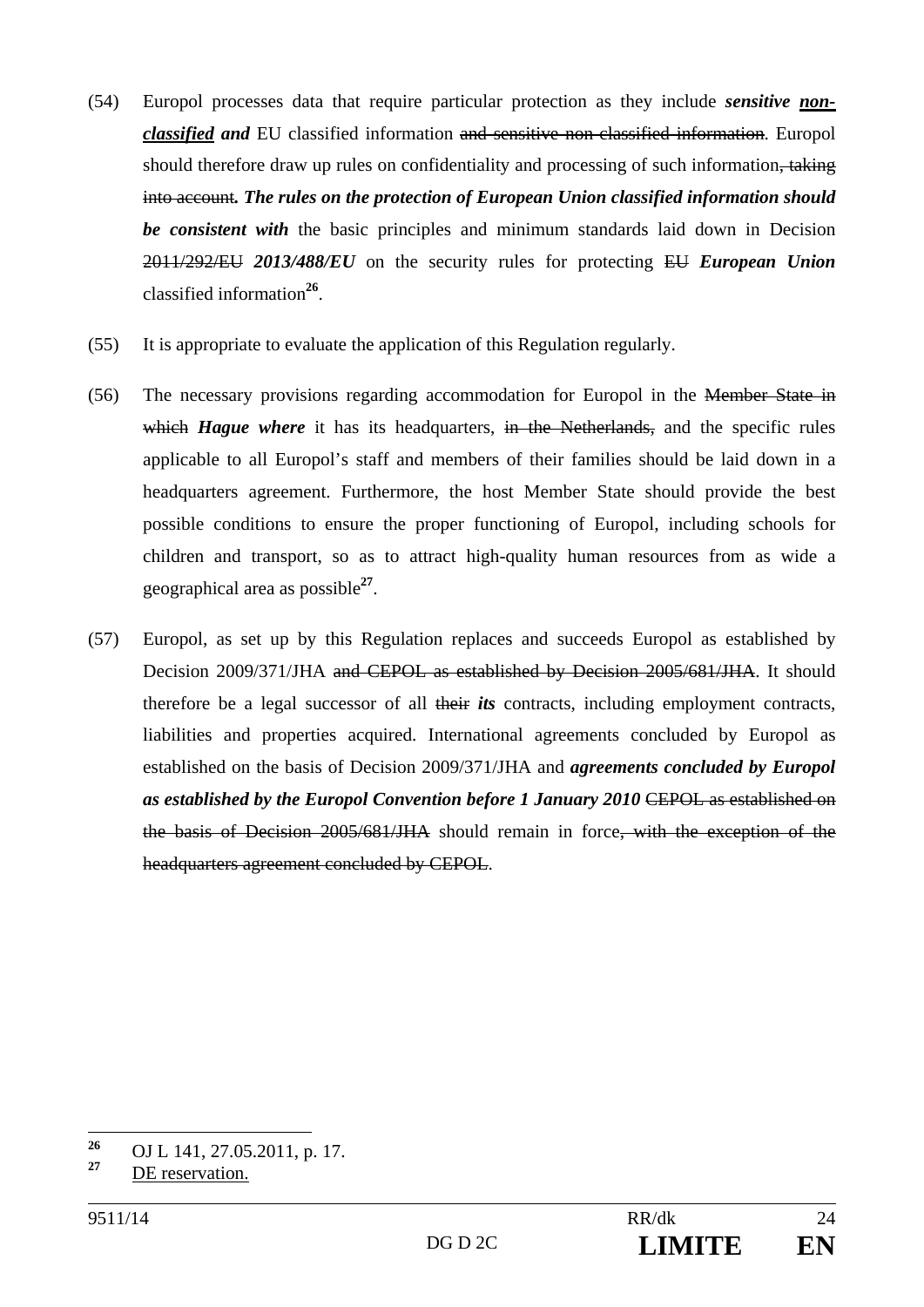(58) To enable Europol to continue to fulfil the tasks of Europol as established on the basis of Decision 2009/371/JHA and CEPOL as established by Decision 2005/681/JHA to the best of its abilities, transitional measures should be laid down, in particular with regard to the Management Board, the Executive Director and ring-fencing part of Europol's budget for training for three years following the entry into force of this Regulation *and staff employed under a contract of indefinite duration as a local staff member concluded by Europol as established by the Europol Convention, who should be offered a possibility of employment as a member of temporary or contract staff under the Conditions of employment of other servants28*.

*29*

- (59) Since the objective of this Regulation, namely the establishment of an entity responsible for law-enforcement cooperation and training at Union level, cannot be sufficiently achieved by the Member States and can, therefore, by reason of the scale and effects of the action, be better achieved at Union level, the Union may adopt measures, in accordance with the principle of subsidiarity, as set out in Article 5 of the Treaty on European Union. In accordance with the principle of proportionality, as set out in that Article, this Regulation does not go beyond what is necessary to achieve that objective.
- (60) Fin accordance with Articles 3 *and 4a(1)* of the Protocol (No 21) on the position of United Kingdom and Ireland in respect of the Area of Freedom, Security and Justice, annexed to the Treaty on European Union and the Treaty on the Functioning of the European Union, those Member States have *Ireland has* notified their *its* wish to participate in the adoption and application of this Regulation]*.*

<sup>28</sup>  $\frac{28}{29}$  <u>DE reservation.</u>

**<sup>29</sup>** *Possibly a new recital would be added here depending on the date of application of this Regulation as the new rules on programming in the Framework Financial Regulation Art. 32-33, reflected in the revised Articles 14 and 15 of this Regulation, will only enter into force on 1 January 2016.*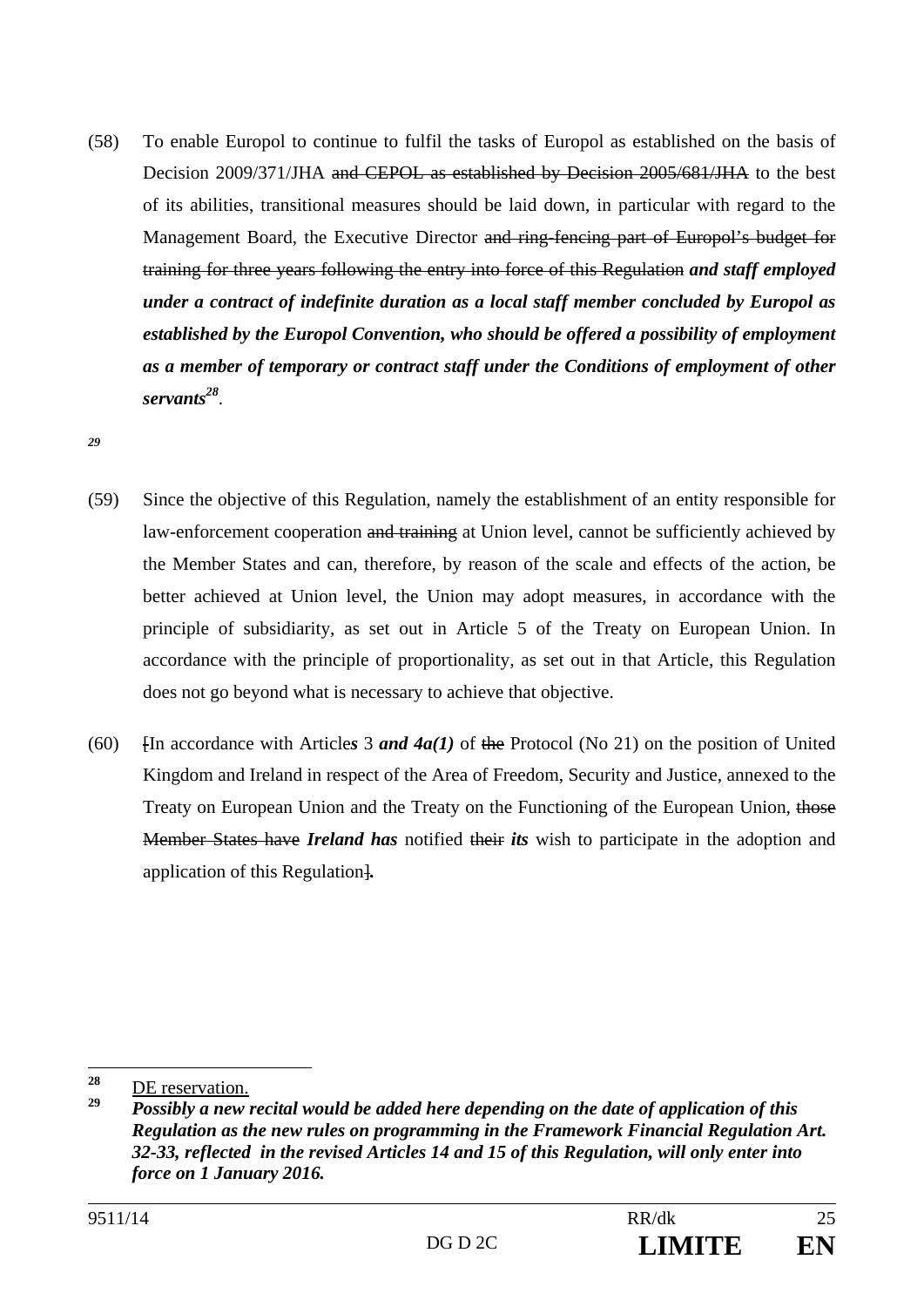- *(60a)* OR [Without prejudice to Article 4 *In accordance with Articles 1, 2 and 4a(1)* of the Protocol (No 21) on the position of the United Kingdom and Ireland in respect of the Area of Freedom, Security and Justice, annexed to the Treaty on European Union and the Treaty on the Functioning of the European Union, *and without prejudice to Article 4 of that Protocol,* those Member States *the United Kingdom* will not participate *is not taking part* in the adoption of this Regulation and will *is* not be bound by *it* or be subject to its application].
- (61) In accordance with Articles 1 and 2 of the Protocol (No 22) on the position of Denmark annexed to the Treaty on European Union and the Treaty on the Functioning of the European Union, Denmark is not taking part in the adoption of this Regulation and is not bound by it or subject to its application.
- *(61a) The European Data Protection Supervisor has been consulted and issued an opinion on 31 May 2013.*
- (62) This Regulation respects the fundamental rights and observes the principles recognised in particular by the Charter of Fundamental Rights of the European Union, in particular the right to the protection of personal data and the right to privacy as protected by Articles 8 and 7 of the Charter, as well as by Article 16 of the Treaty.

HAVE ADOPTED THIS REGULATION: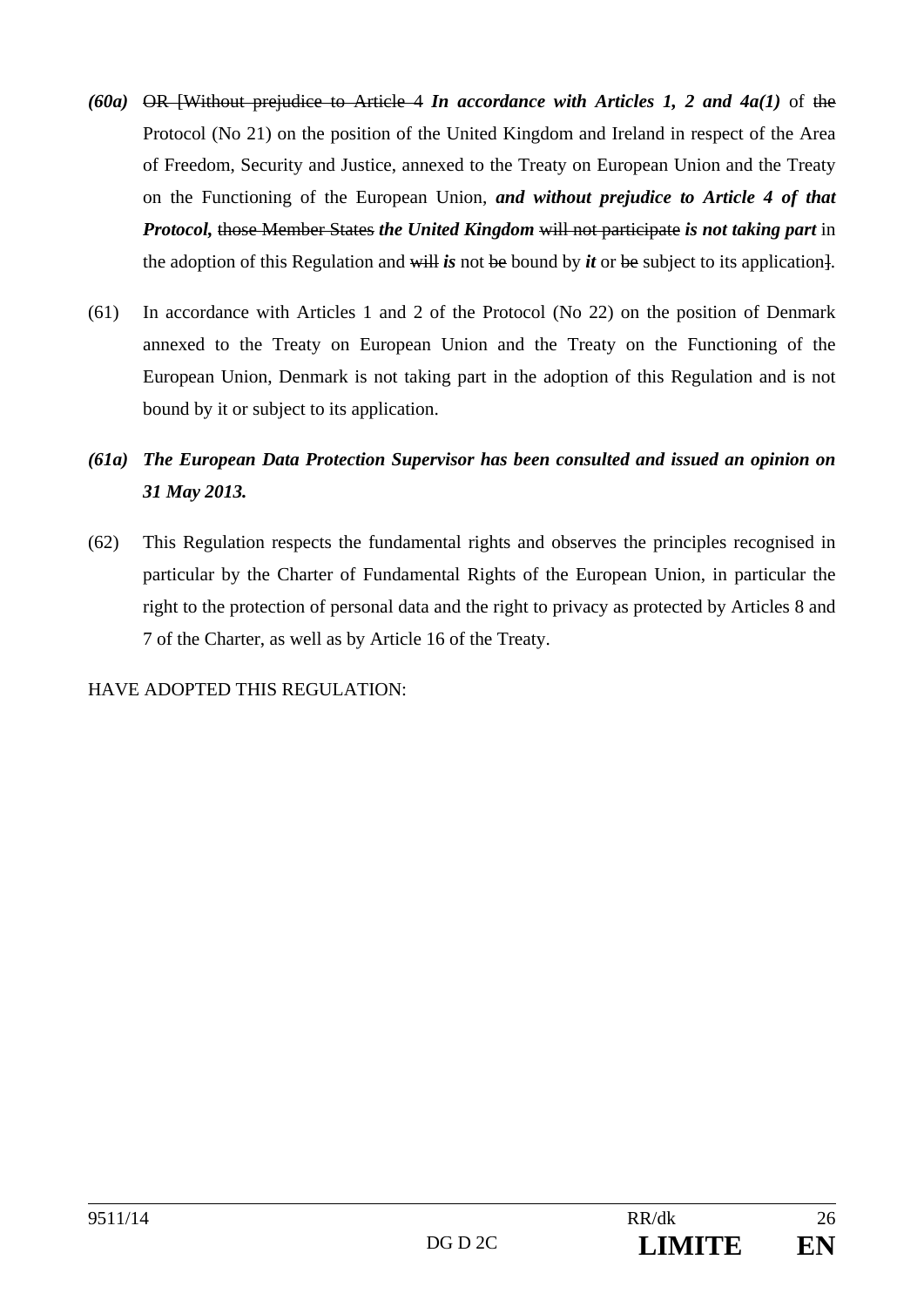# **Chapter I**

# **GENERAL PROVISIONS***,* **AND OBJECTIVES** *AND TASKS* **OF EUROPOL**

#### *Article 1*

# **Establishment of the European Union Agency for Law Enforcement Cooperation and Training**

- 1. A European Union Agency for Law Enforcement Cooperation and Training (Europol) is hereby established to improve mutual cooperation among law enforcement authorities in the European Union, to strengthen and to support their actions as well as to deliver a coherent European training policy.
- 2. Europol, as established by this Regulation, shall replace and succeed Europol as established by Decision 2009/371/JHA, and CEPOL as established by Decision 2005/681/JHA.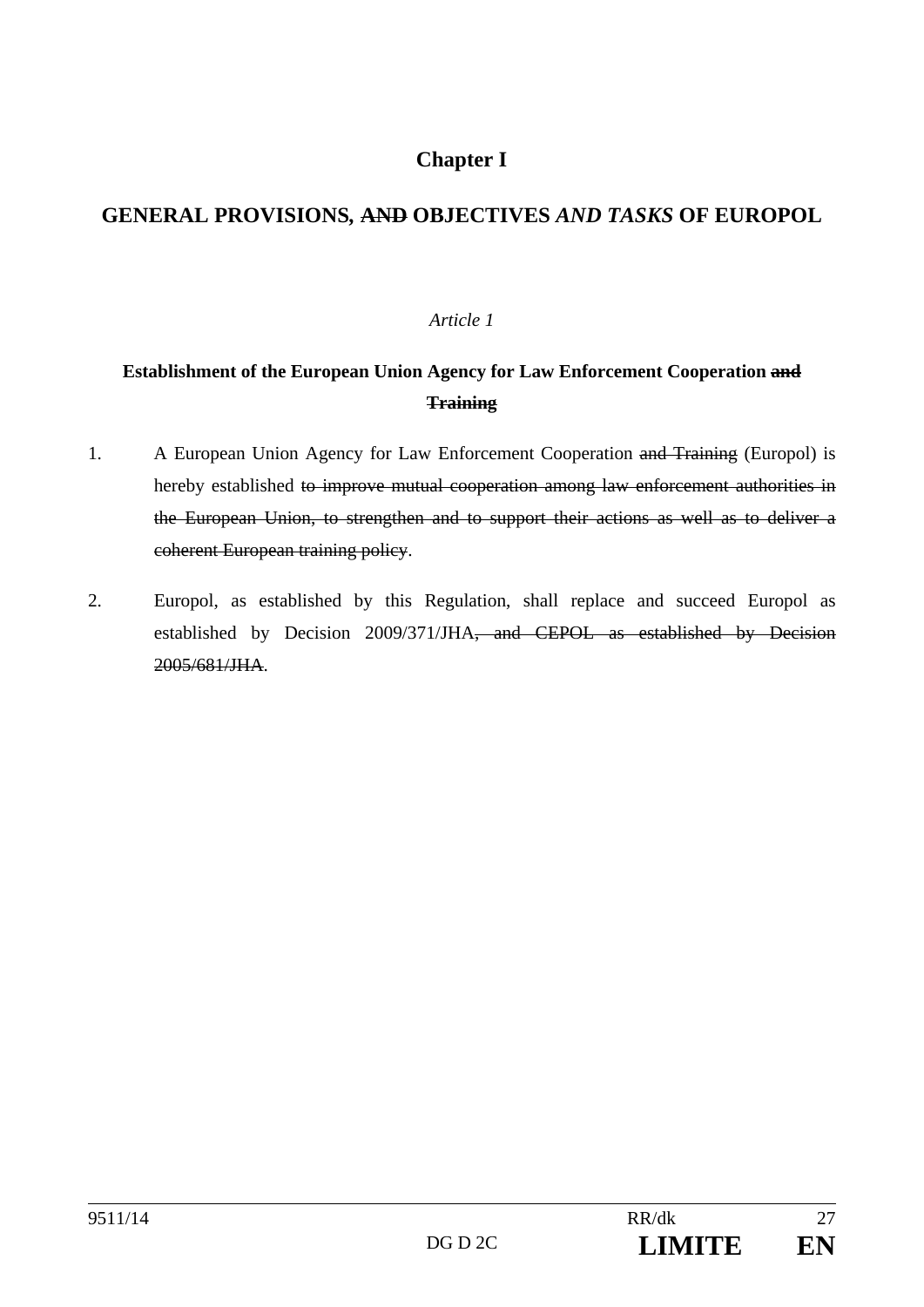#### *Article 2*

#### **Definitions**

For the purposes of this Regulation:

- (a) **<sup>30</sup>**'the competent authorities of the Member States' means all police authorities*,* and other law enforcement services *and other authorities* existing in the Member States*,* which are responsible under national law for preventing and combating criminal offences;
- (b) 'analysis' means the assembly, processing or use of data with the aim of assisting criminal investigations;
- *(bb) "strategic analysis" means all methods and techniques by which information is collected, stored, processed and assessed with the aim of supporting and developing a criminal policy that contributes to an efficient and effective prevention of and fight against criminal offences;*
- *(bbb) "operational analysis" means all methods and techniques by which information is collected, stored, processed and assessed with the aim of supporting criminal investigations;*
- (c) 'Union bodies' means institutions, entities *bodies*, missions, offices and agencies set up by, or on the basis of*,* the Treaty on European Union and the Treaty on the Functioning of the European Union;

<sup>30</sup> **<sup>30</sup>** ES, FR, IT, AT reservations.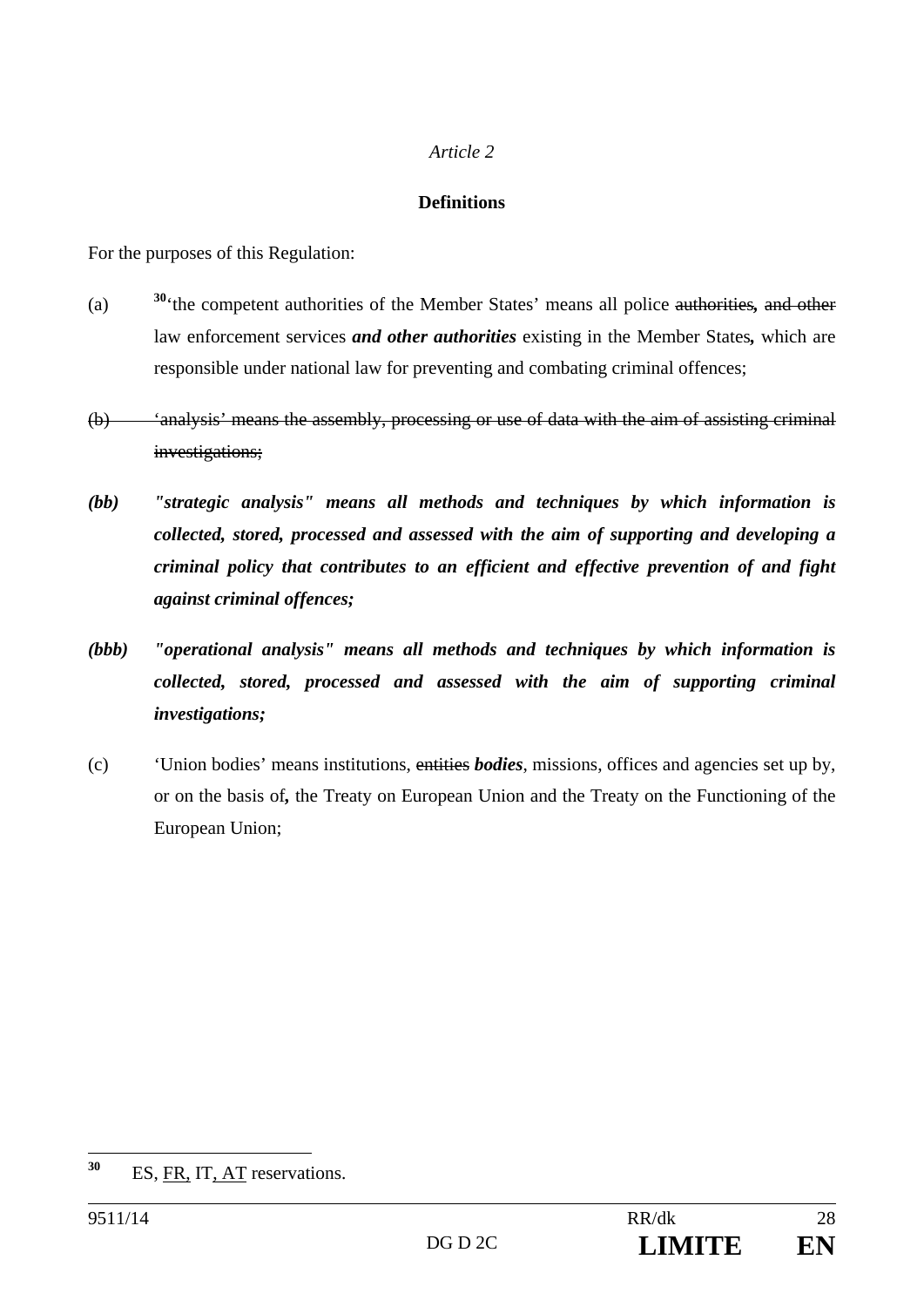- (d) 'law enforcement officers' means officers of police, customs and of other relevant services, including Union bodies, responsible for preventing and combating serious crime affecting two or more Member States, terrorism and forms of crime that affect a common interest covered by a Union policy and for civilian crisis management and international policing of major events;
- (e) 'third countries' means countries that are not Member States of the European Union;
- (f) 'international organisations' means international organisations and their subordinate bodies governed by public *international* law or other bodies which are set up by, or on the basis of, an agreement between two or more countries *as well as Interpol*;
- (g) 'private parties' means entities and bodies established under the law of a Member State or a third country, in particular companies and firms, business associations, non-profit organiz*s*ations and other legal persons that do not fall under *are not covered by* point (f);
- (h) 'private persons' means all natural persons;
- (i) **<sup>31</sup>**'personal data' means any information relating to an identified or identifiable natural person hereinafter referred to as "data subject"; an identifiable person is one who can be identified, directly or indirectly, in particular by reference to an identification number or to one or more factors specific to his/her physical, physiological, mental, economic, cultural or social identity;
- (j) 'processing of personal data' hereinafter referred to as 'processing' means any operation or set of operations which is performed upon personal data, whether or not by automatic means, such as collection, recording, organisation, storage, adaptation or alteration, retrieval, consultation, use, disclosure by transmission, dissemination or otherwise making available, alignment or combination, blocking, erasure or destruction;

 $31$ **<sup>31</sup>** *Definitions from (i) to (o) will be reviewed in the future, possibly taking into account the ongoing negotiations on the "data protection package".*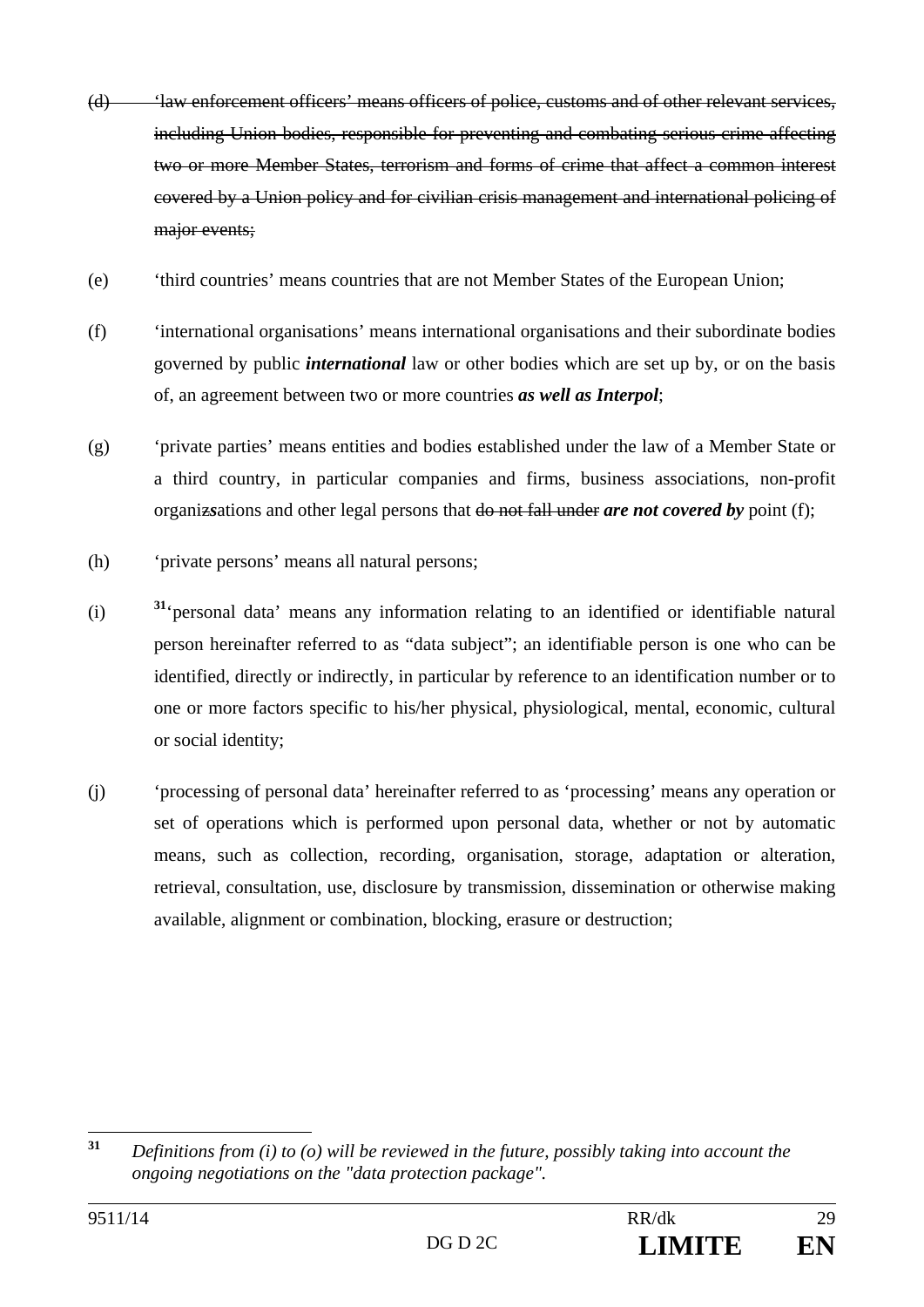(k) 'recipient' means a natural or legal person, public authority, agency or any other body to whom data are disclosed, whether a third party or not; however, authorities which may receive data in the framework of a particular inquiry shall not be regarded as recipients;

**32**

- (l) 'transfer of personal data' means the communication of personal data, actively made available, between a limited number of identified parties, with the knowledge or intention of the sender to give the recipient access to the personal data;
- (m) 'personal data filing system' hereinafter referred to as 'filing system' means any structured set of personal data which are accessible according to specific criteria, whether centralised, decentralised or dispersed on a functional or geographical basis;
- (n) 'the data subject's consent' means any freely given specific and informed indication of his/her wishes by which the data subject signifies his/her agreement to personal data relating to him/her being processed;
- (o) 'administrative personal data' means all personal data processed by Europol apart from those that are processed to meet the objectives laid down in Article 3(1) and (2).

**33**

 $32$  $\frac{32}{33}$  ES reservation.

**<sup>33</sup>** ES reservation.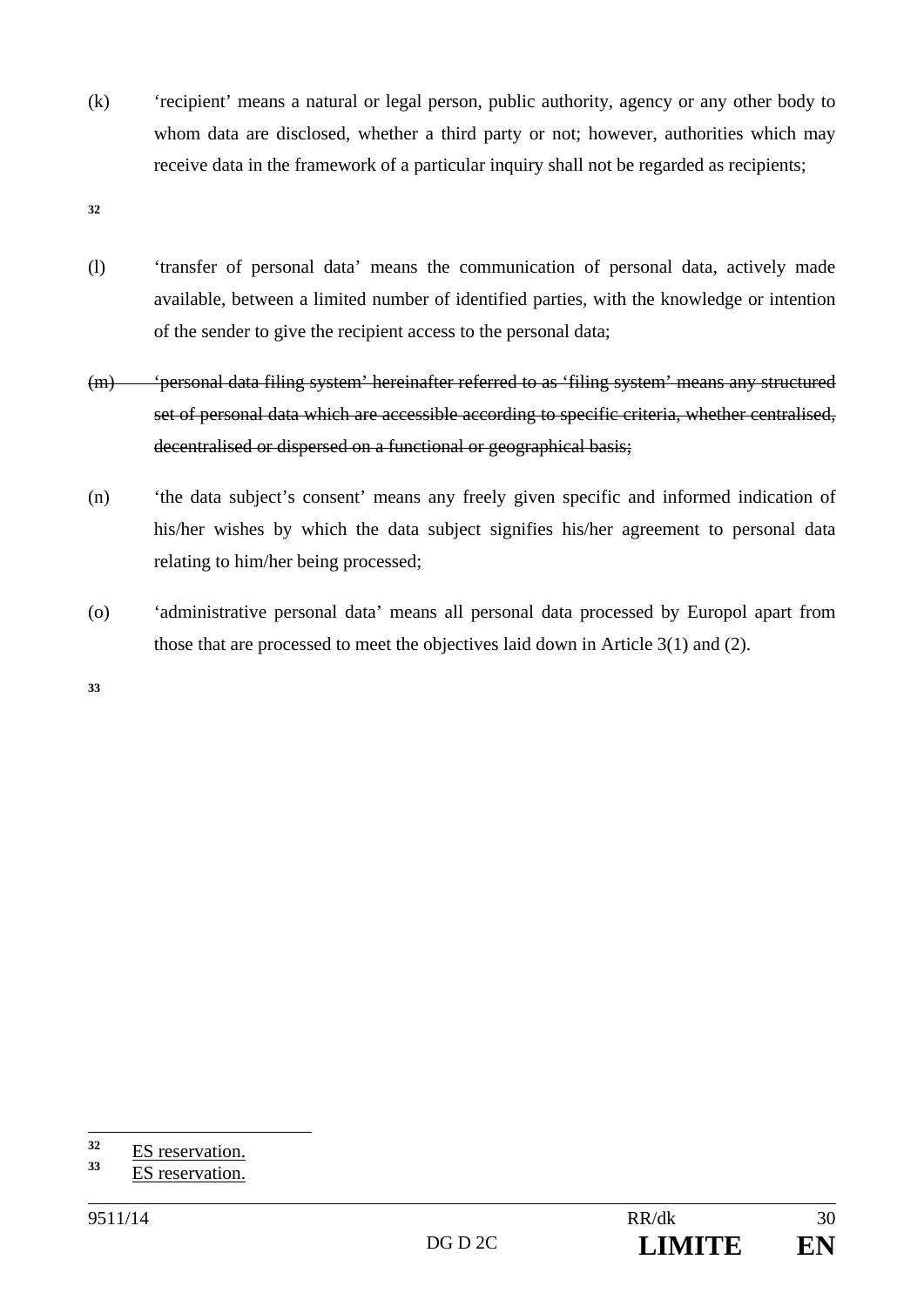#### *Article 3*

#### **Objectives**

- 1. Europol shall support and strengthen action by the competent authorities of the Member States and their mutual cooperation in preventing and combating serious crime affecting two or more Member States, terrorism and forms of crime which affect a common interest covered by a Union policy, *including organised crime.* as specified *The forms of crime which Europol is competent to deal with are listed* in Annex 1*.*
- 2. Europol shall also support and strengthen action by the competent authorities of the Member States and their mutual cooperation in preventing and combating criminal offences related to the offences referred to under point (a). *In addition to paragraph 1, Europol's objectives shall also cover related criminal offences.* The following offences shall be regarded as related criminal offences:
	- (a) criminal offences committed in order to procure the means of perpetrating acts in respect of which Europol is competent;
	- (b) criminal offences committed in order to facilitate or carry out acts in respect of which Europol is competent;
	- (c) criminal offences committed in order to ensure the impunity of acts in respect of which Europol is competent.
- 3. Europol shall support, develop, deliver and coordinate training activities for law enforcement officers.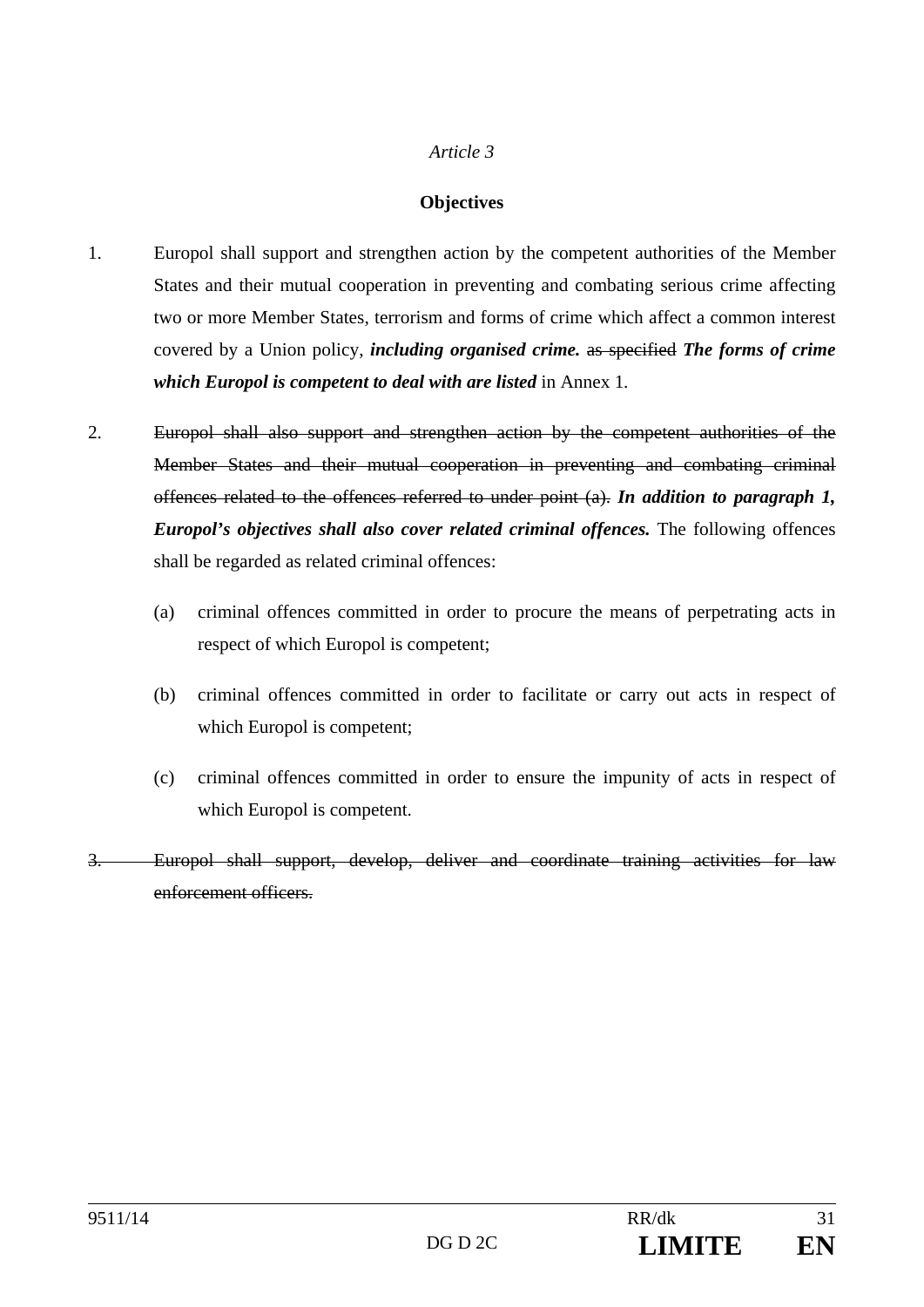### **Chapter II**

# **TASKS RELATED TO LAW ENFORCEMENT COOPERATION**

#### *Article 4*

#### **Tasks**

- 1. Europol is the European Union agency that shall perform the following tasks in accordance with this Regulation:
	- (a) to collect, store, process, analyse and exchange information<sup>34</sup>;
	- (b) to notify the Member States*, via the National Units established or designated in accordance with Article 7(2)*, without delay of *any* information concerning them and of any connections between criminal offences *concerning them*;
	- (c) to coordinate *support Member States' investigations by assisting their competent authorities in coordinating,* organise*ing* and implement*ing any* investigative and operational action
		- (i) carried out jointly with the Member States' competent authorities *of the Member States*; or
		- (ii) in the context of joint investigation teams, in accordance with Article  $\frac{5}{2}$   $\frac{8a}{2}$ , where appropriate*,* in liaison with Eurojust;

 $34$ **<sup>34</sup>** BE reservation.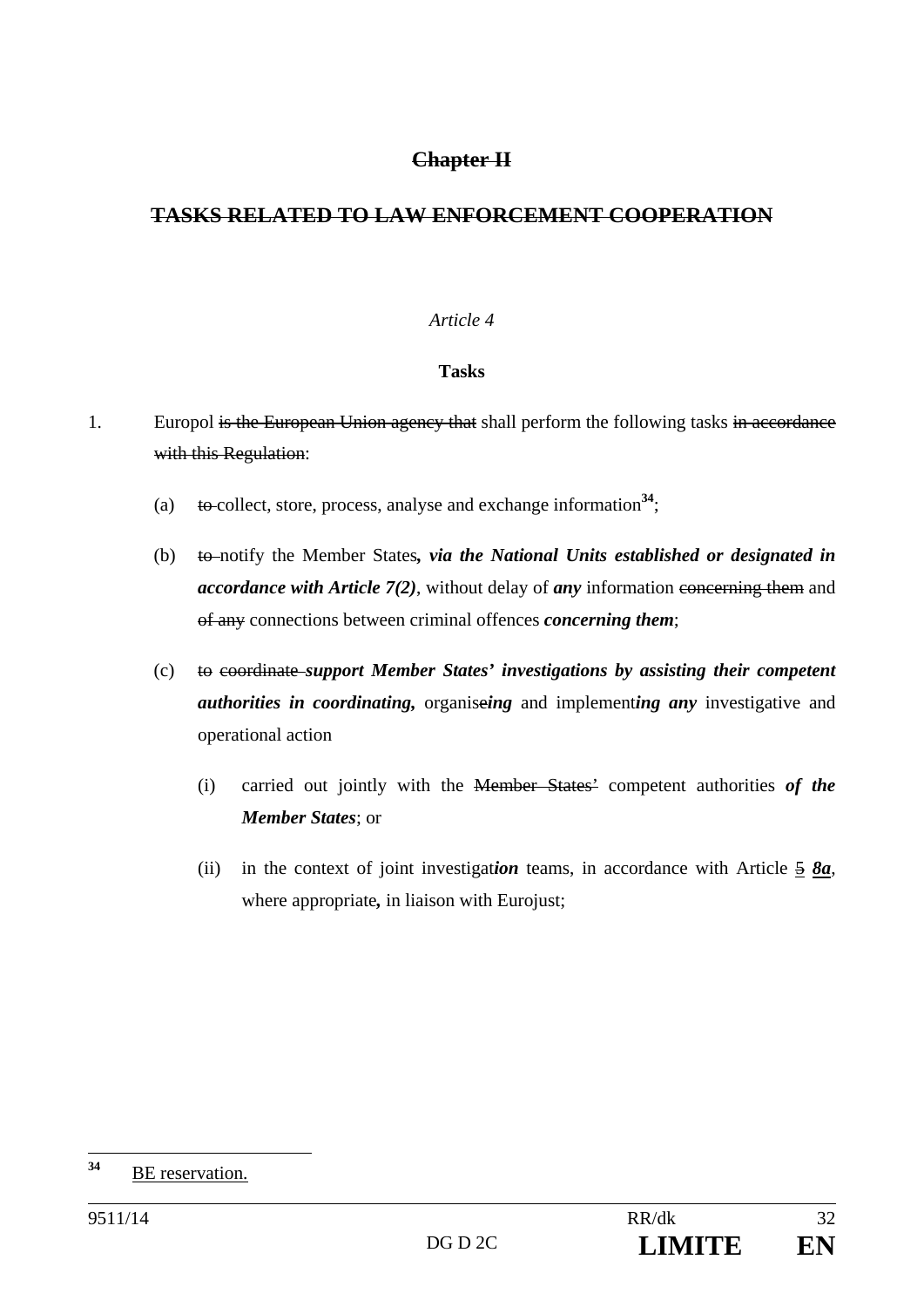- (d) to participate in joint investigat*ion* teams as well as to propose that they are set up in accordance with Article 5 *8a*;
- (e) to provide information and analytical support to Member States in connection with major international events;
- (f) to prepare threat assessments, strategic and operational analyses and general situation reports;
- $(g)$  to develop, share and promote specialist knowledge of crime prevention methods, investigative procedures and technical and forensic methods, and to provide advice to Member States;
- (h) to provide technical and financial support to Member States' cross-border *information exchange activities,* operations and investigations, including *as well as* joint investigat*ion* teams*, including by providing operational, technical and financial support35*;
- *[*(i) to support, develop, deliver, coordinate and implement training for law enforcement officers in cooperation with the network of training institutes in Member States as set out in Chapter III *provide training and assist Member States in organising training, including financial support, within the scope of its objectives and in accordance with the staffing and budgetary resources at its disposal, for members of their competent authorities, in coordination with the European Police College (CEPOL)*;*]*
- (j) to provide *cooperate with* the Union bodies established on the basis of Title V of the Treaty and *with* the European Anti-Fraud Office (OLAF)*, in particular through the exchange of information and by providing them* with criminal intelligence and analytical support in the areas that fall under their competence;

 $35$ **<sup>35</sup>** NL reservation.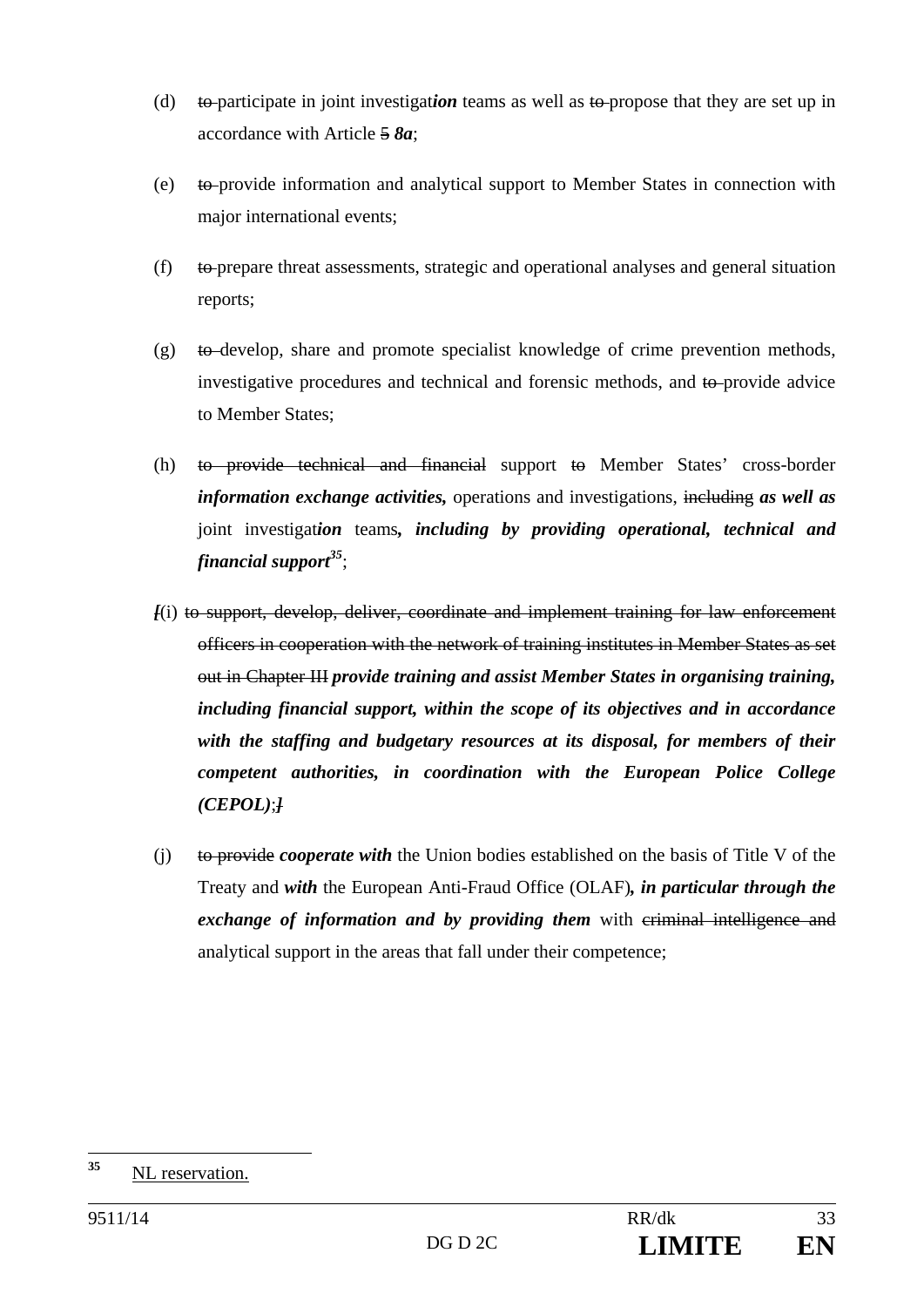- (k) to provide information and support to EU crisis management structures, and to EU crisis management missions established on the basis of the Treaty on European Union *within the scope of Europol's objectives set out in Article 3*;
- (l)**<sup>36</sup>** to develop Union centres of specialised expertise for combating certain types of crime falling under Europol's objectives, in particular the European Cybercrime Centre.
- 2. Europol shall provide strategic analyses and threats assessments to assist the Council and the Commission**<sup>37</sup>** in laying down strategic and operational priorities of the Union for fighting crime. Europol shall also assist in *the* operational implementation of those priorities.
- *2a. Where the Commission so requests in accordance with Article 8 of Council Regulation (EU) No 1053/201338 Europol shall provide risk analyses to assist the Commission in the implementation of the evaluation and monitoring mechanism to verify the application of the Schengen acquis.*
- 3. Europol shall provide strategic intelligence to *analyses and threat assessments at the request of the Council or the Commission to contribute to the evaluation of States which are candidates for accession to the Union, or to* assist the efficient and effective use of the resources available at national and Union level for operational activities and the support of those activities.

 $36$  $\frac{36}{37}$  FR, <u>BE</u> reservations.

 $\frac{37}{38}$  CZ, IT reservations.

**<sup>38</sup>** Council Regulation (EU) No 1053/2013 establishing an evaluation and monitoring mechanism to verify the application of the Schengen *acquis* and repealing the Decision of the Executive Committee of 16 September 1998 setting up a Standing Committee on the evaluation and implementation of Schengen, OJ L 295, 6.11.2013, p. 27.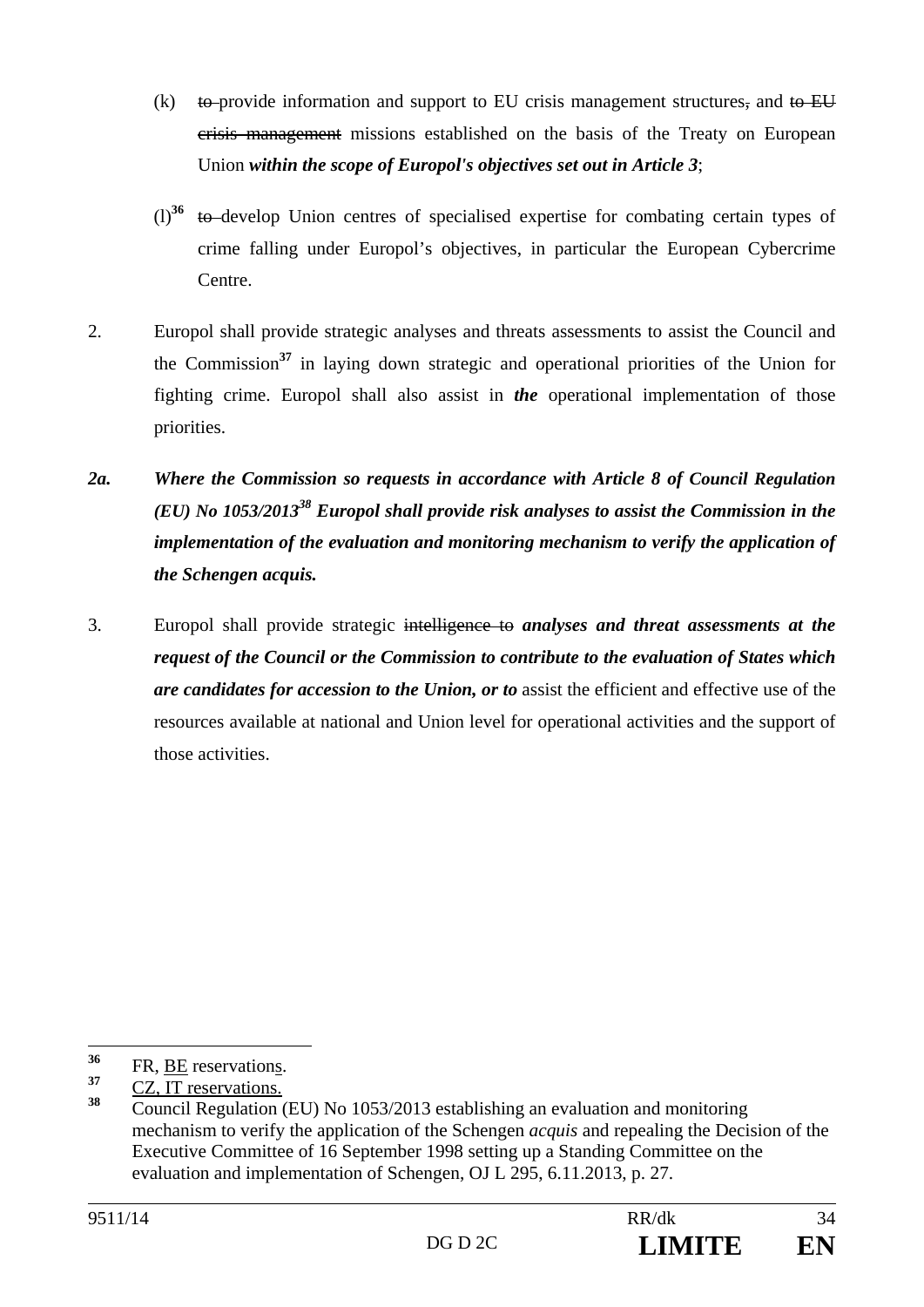4. Europol shall act as the Central Office for combating euro counterfeiting in accordance with Decision 2005/511/JHA of 12 July 2005 on protecting the euro against counterfeiting**<sup>39</sup>**. Europol shall also encourage the coordination of measures carried out to fight euro counterfeiting by the competent authorities of the Member States or in the context of joint investigation teams, where appropriate in liaison with Union bodies and the authorities of third countries.

#### *5. Europol shall not apply coercive measures in carrying out its tasks.*

 $39$ **<sup>39</sup>** OJ L 185, 16.07.2005, p. 35.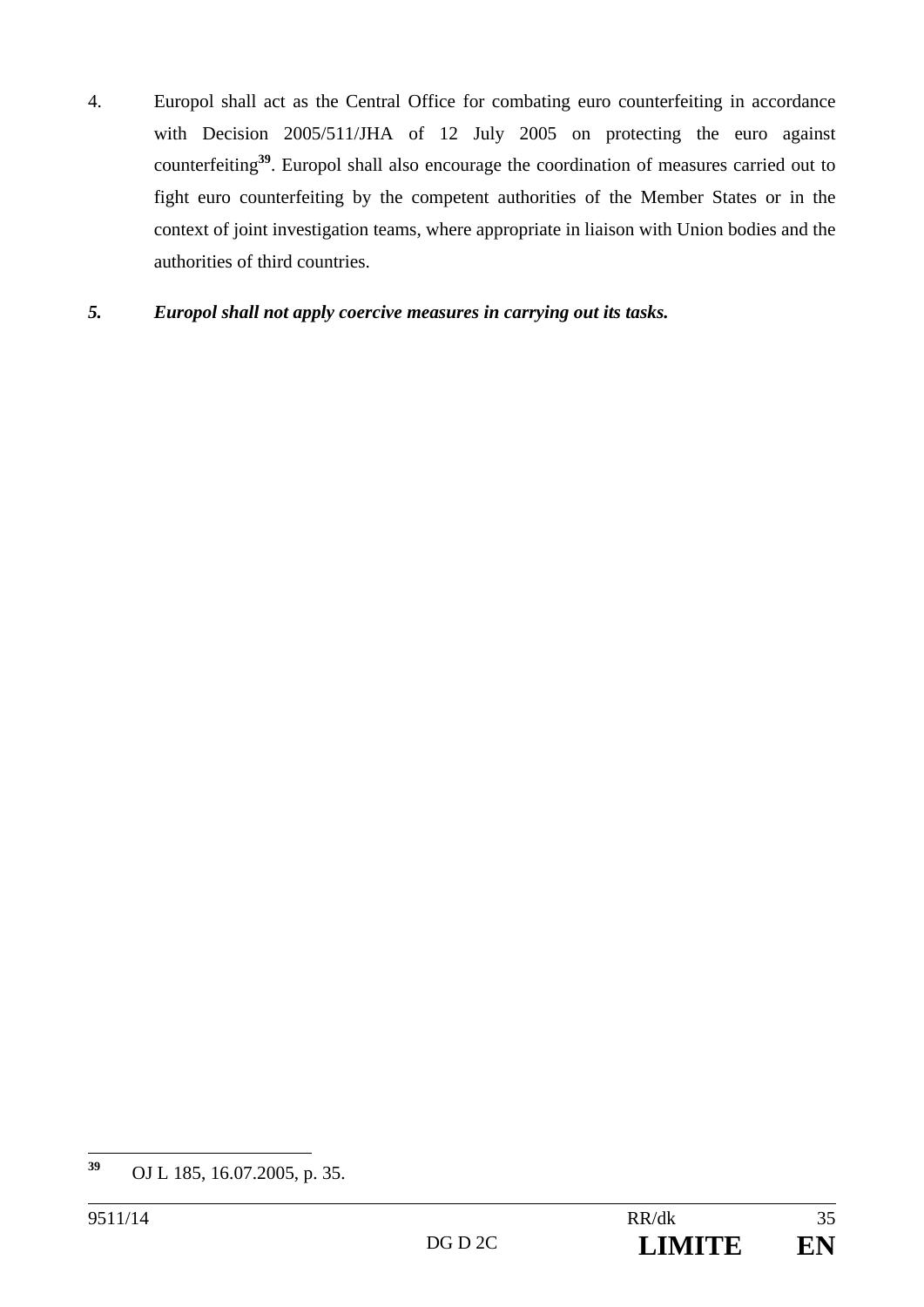# *Chapter II*

# *COOPERATION BETWEEN MEMBER STATES AND EUROPOL*

#### *Article 5 8a*

### **Participation in joint investigation teams**

- 1. Europol may participate in the activities of joint investigation teams dealing with crime that falls under *falling within* Europol's objectives.
- 2. Europol may, within the limits provided by the law*s* of the Member States in which *a* joint investigat*ion* team is operating, assist in all activities and exchange*s* of information with all members of the joint investigat*ion* team.
- 3. Where Europol has reasons to believe that setting up a joint investigation team would add value to an investigation, it may propose this to the Member States concerned and take measures to assist them in setting up the joint investigation team.
- 4. Europol shall not apply coercive measures.

#### *Article 6 8b*

#### **Requests by Europol for the initiation of criminal investigations**

1. In specific cases where Europol considers that a criminal investigation should be initiated into a crime that falls under *falling within* its objectives, it shall inform Eurojust *it shall request the competent authorities of the Member States concerned via the National Units to initiate, conduct or coordinate such a criminal investigation*.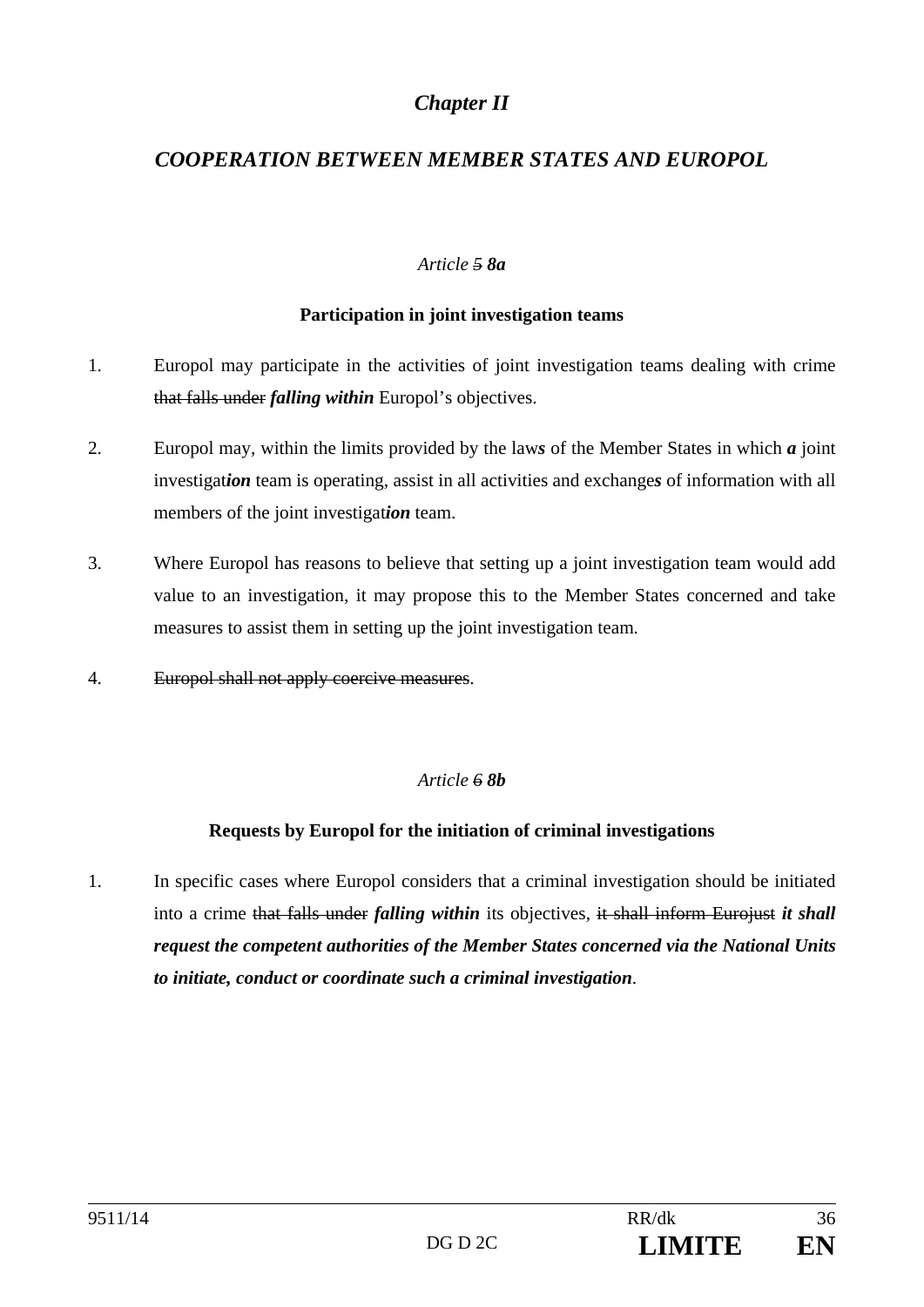- 2. At the same time, Europol shall request the National Units of the Member States concerned established on the basis of Article 7(2) to initiate, conduct or coordinate a criminal investigation*.*
- 3. The National Units shall inform Europol without delay of the *decision of the competent authorities of the Member States concerning any request made pursuant to paragraph 1*  initiation of investigation.
- 4. If the competent authorities of the Member States concerned decide not to comply *proceed* with the *a* request made by Europol *pursuant to paragraph 1*, they shall provide *inform* Europol with *of* the reasons for the*ir* decision, *without undue delay, preferably* within one month of the *receipt of the* request. *However*, *The reasons may be withheld if giving them* would:
	- (a) harm essential national security interests; or
	- (b) jeopardise the success of *current* investigations under way or the safety of individuals.
- 5. Europol shall inform Eurojust *of any requests made pursuant to paragraph 1 and* of the *any* decision of a competent authority of a Member State to initiate or refuse to initiate an investigation *pursuant to paragraph 3*.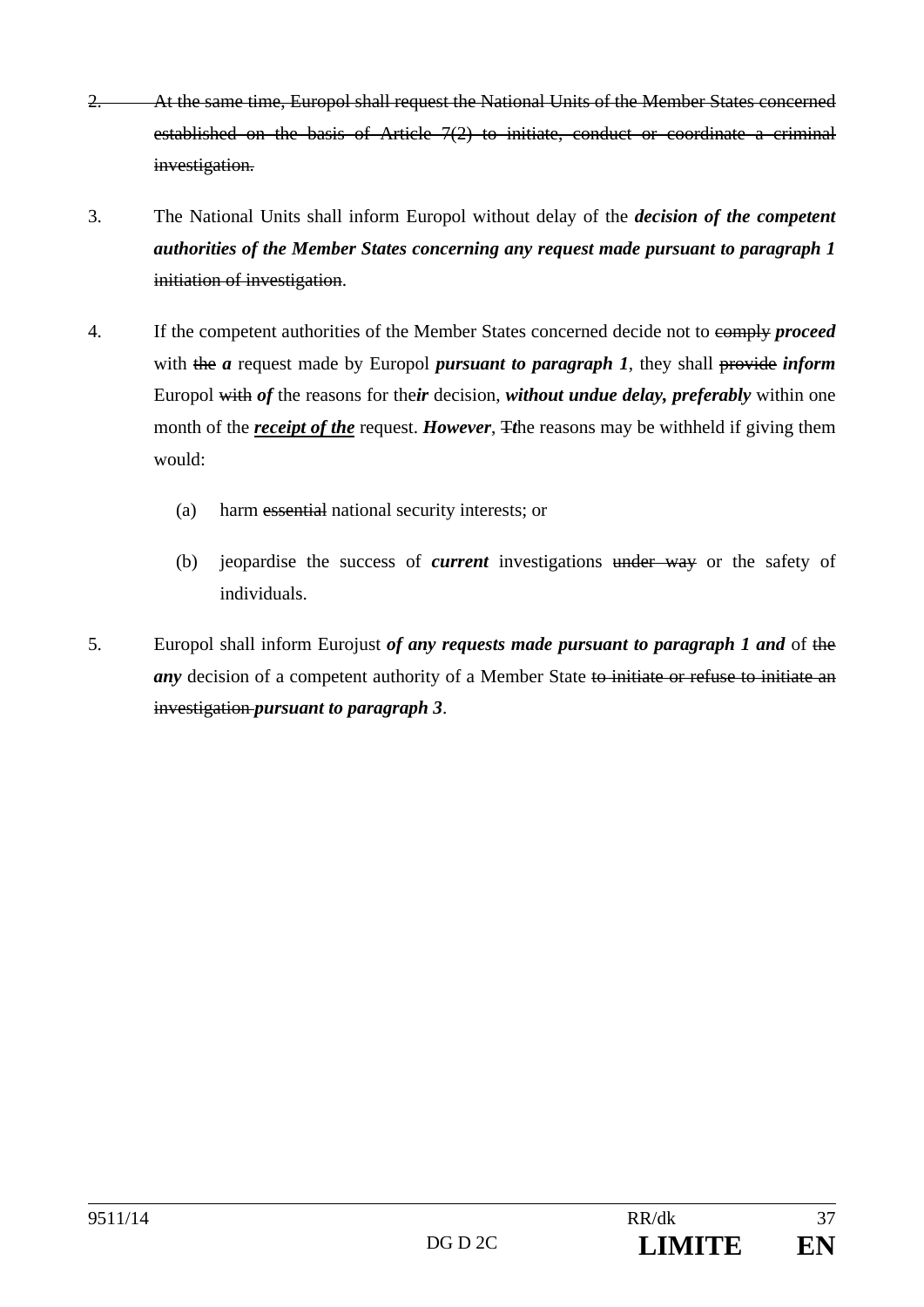## **Member States'** *C***ooperation with Europol**

# *Europol National Units*

1. *The* Member States *and Europol* shall cooperate with Europol *each other* in the fulfilment of its *their* tasks.

Each Member State shall establish or designate a National Unit which shall be the liaison body between Europol and the competent authorities in *of that* Member States as well as with training institutes for law enforcement officers. Each Member State shall appoint *An* official *shall be appointed by each Member State* as the head of the National Unit**<sup>40</sup>**.

- 2. *The Each* Member States shall ensure that their *its* National Units are *is* able to fulfil their *the* tasks as set out in this Regulation, in particular that they have access to *relevant* national law enforcement databases *data*.
- *3a. Each Member State shall determine the organisation and the staff of the National Unit according to its national legislation.*

<sup>40</sup> **<sup>40</sup>** NL reservation.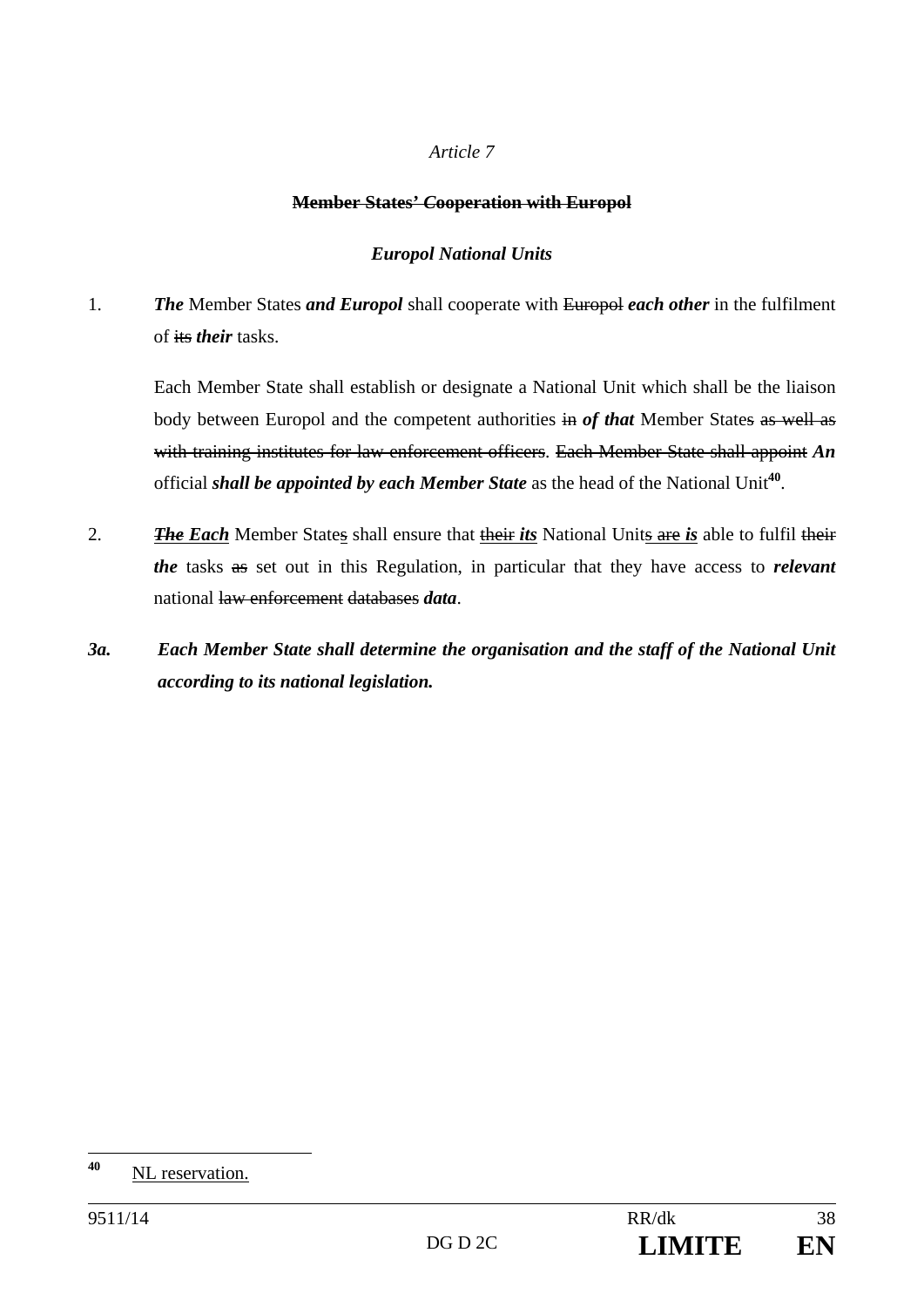- 4. *Subject to conditions determined by Member States, including prior involvement of the National Unit, the Member States may allow direct contacts between their competent authorities and Europol*<sup>41</sup>. If the National Unit so requests<sup>42</sup>, it shall at the same time *receive from Europol any information exchanged in the course of direct contacts between Europol and the competent authorities.* Europol may directly cooperate with competent authorities of the Member States in respect of individual investigations. In that case, Europol shall inform the National Unit without delay and provide a copy of any information exchanged in the course of direct contacts between Europol and the respective competent authorities.
- 5. *The* Member States shall, via their National Unit or*, subject to paragraph 4,* a competent authority*,* of a Member State, in particular:
	- (a)**<sup>43</sup>** supply Europol with the information necessary for it to fulfil its objectives*, including*. This includes providing Europol without delay with information relating to *forms of* crime areas that are considered a priority by the Union. It also includes providing a copy of bilateral or multilateral exchanges with another Member State or Member States in so far as the exchange refers to crime that falls under Europol's objectives;
	- (b) ensure effective communication and cooperation of all relevant competent authorities of the Member States and training institutes for law enforcement officers within the Member States, with Europol;
	- (c) raise awareness of Europol's activities.

 $41$  $\frac{41}{42}$  FR reservation.

 $\frac{42}{43}$  ES, <u>HU</u>, PT reservations.

**<sup>43</sup>** CZ, UK reservations.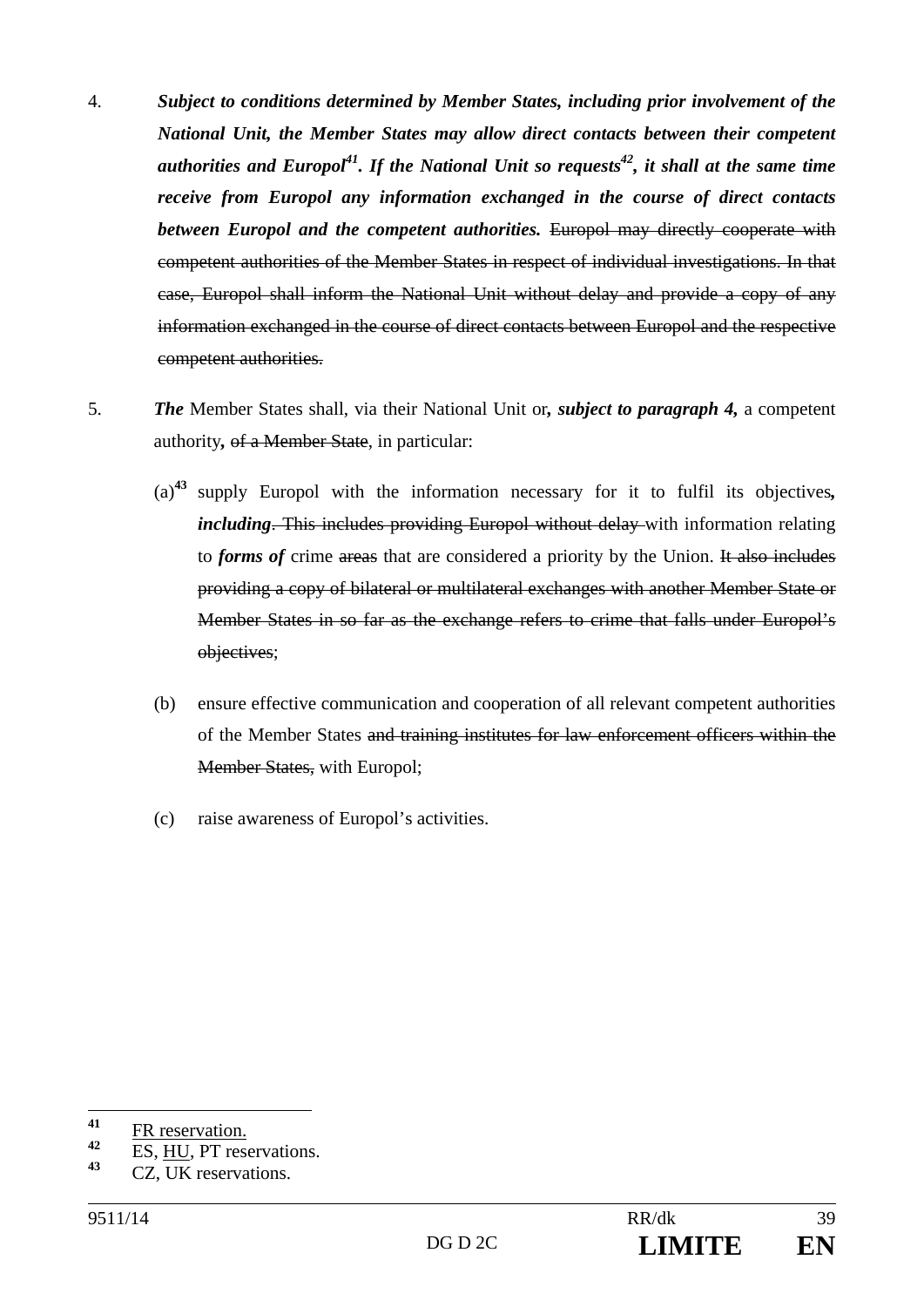- *5a. Without prejudice to Member States discharging the responsibilities incumbent upon them with regard to the maintenance of law and order and the safeguarding of internal security, Member States shall not in any particular case be obliged to supply information in accordance with paragraph 5(a) that would:* 
	- *(a) harm national security interests;*
	- *(b) jeopardise the success of a current investigation or the safety of individuals; or*
	- *(c) disclose information relating to organisations or specific intelligence activities in the field of national security.*

*Information shall be supplied as soon as it no longer falls under points (a), (b) or (c) of the first sub-paragraph.* 

- *5b. 44 The Member States shall ensure that their Financial Intelligence Units established pursuant to Directive 2005/60/EC of the European Parliament and of the Council of 26 October 2005 on the prevention of the use of the financial system for the purpose of money laundering and terrorist financing45 are allowed to cooperate with Europol via their National Unit regarding analyses within the limits of their mandate and competence.*
- 6. The heads of National Units shall meet on a regular basis, *in* particularly to discuss and *re*solve problems that occur in the context of their operational cooperation with Europol.
- 7. Each Member State shall define the organisation and the staff of the National Unit according to its national legislation.

<sup>44</sup>  $\frac{44}{45}$  <u>BE</u>, ES, <u>IE</u>, FR, HR,  $\frac{1T}{15}$ , LU, MT, PL, PT, RO, UK reservations.

**<sup>45</sup>** OJ L 309, 25.11.2005, p. 15.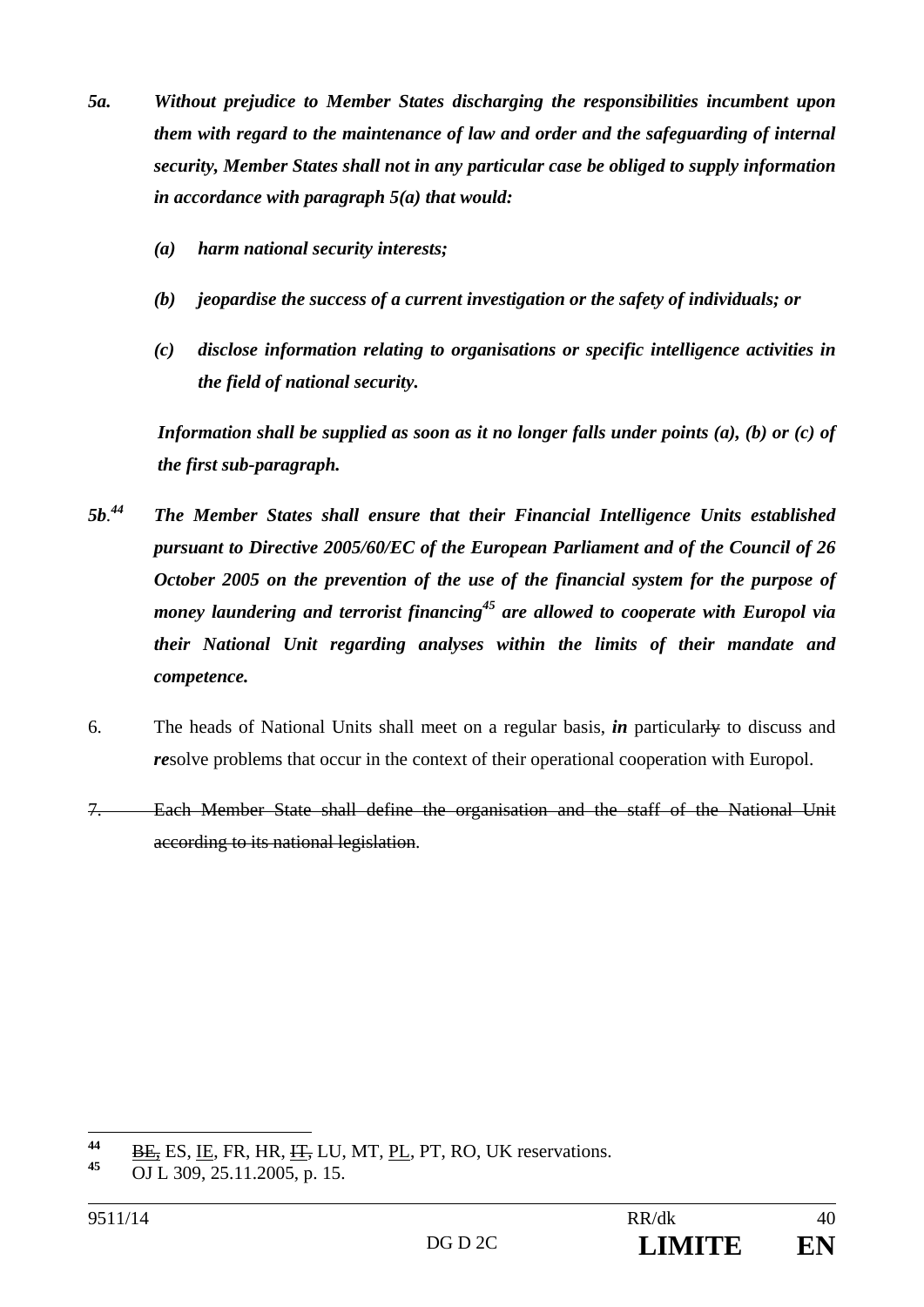- 8. The costs incurred by National Units and of the competent authorities in Member States in communications with Europol shall be borne by the Member States and, apart from *with the exception of* the costs of connection, shall not be charged to Europol.
- 9. Member States shall ensure a minimum level of security of all systems used to connect to Europol.
- 10.**<sup>46</sup>** Each year Europol shall draw up a*n annual* report on the quantity and quality of information provided by each Member State pursuant to paragraph  $5(a)$  and on the performance of its National Unit *on the basis of the quantitative and qualitative evaluation criteria defined by the Management Board*. The annual report shall be sent to the European Parliament, the Council, the Commission and national p*P*arliaments.

# **Liaison officers**

- 1. Each National Unit shall designate at least one liaison officer to Europol. Except as otherwise laid down in this Regulation, liaison officers shall be subject to the national law of the designating Member State.
- 2. Liaison officers shall constitute the national liaison bureaux at Europol and shall be instructed by their National Units *to represent the interests of the latter* within Europol in accordance with the national law of the designating Member State and the provisions applicable to the administration of Europol.
- 3. Liaison officers shall assist in the exchange of information between Europol and their Member States.

<sup>46</sup> **<sup>46</sup>** FR reservation.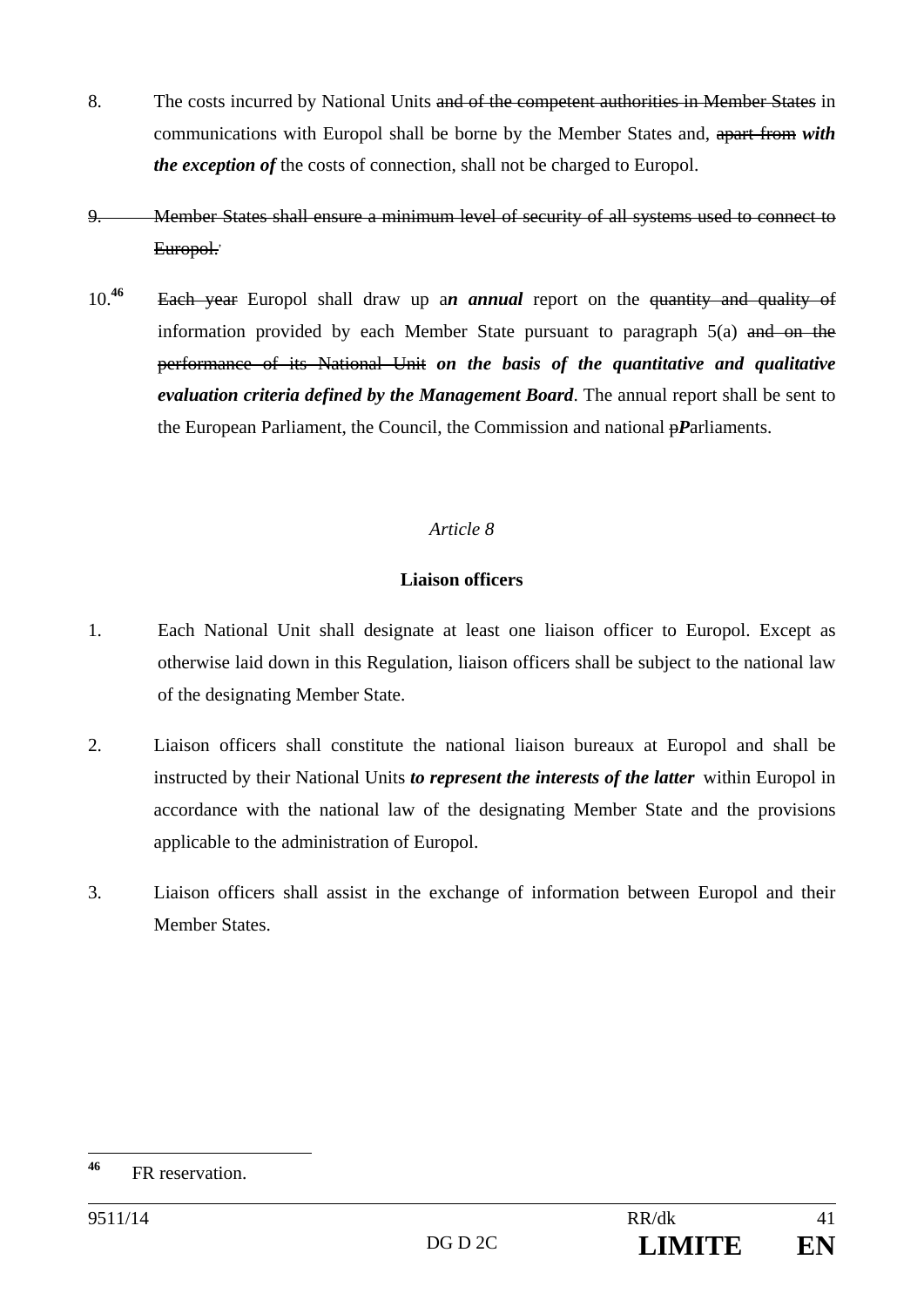- 4. Liaison officers shall assist in the exchange of information between their Member States and the liaison officers of other Member States*, third countries and international organisations* in accordance with national law. Europol's infrastructure may be used, in line with national law, for such bilateral exchanges also to cover crimes outside the objectives of Europol. The Management Board shall determine the rights and obligations of liaison officers in relation to Europol.
- 5. Liaison officers shall enjoy the privileges and immunities necessary for the performance of their tasks in accordance with Article 65*(2)*.
- 6. Europol shall ensure that liaison officers are fully informed of and associated with all of its activities, insofar as this is necessary for the performance of their tasks.
- 7. Europol shall cover the costs of providing Member States with the necessary premises in the Europol building and adequate support for liaison officers to carry out their duties. All other costs that arise in connection with the designation of liaison officers shall be borne by the designating Member State, including the costs of equipment for liaison officers, unless the budgetary authority decides otherwise on the recommendation of the Management Board.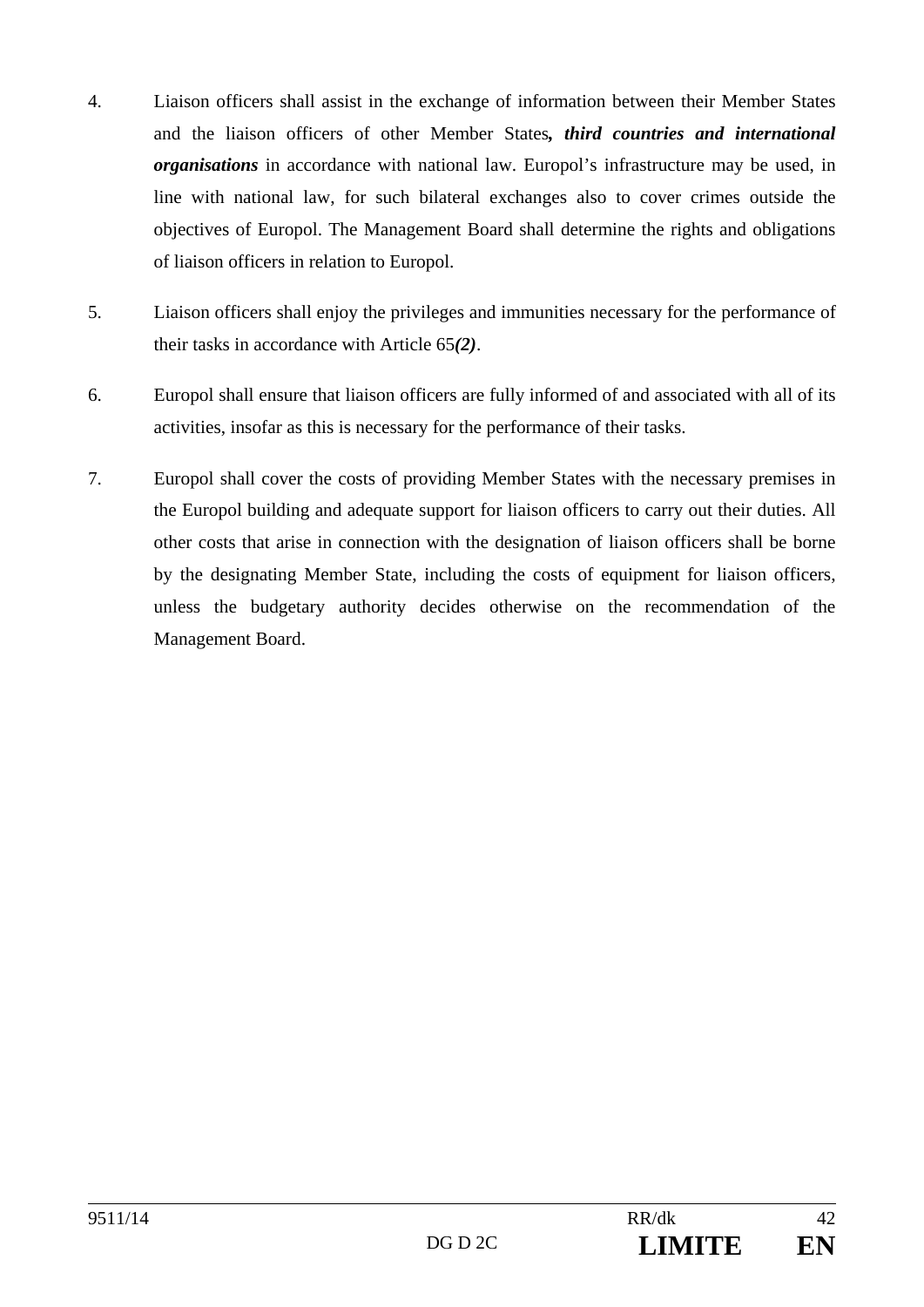# **Chapter III**

# **TASKS RELATED TO TRAINING FOR LAW ENFORCEMENT OFFICERS**

#### *Article 9*

#### **Europol Academy**

- 1. A department within Europol, called the Europol Academy, as set up by this Regulation, shall support, develop, deliver and coordinate training for law enforcement officers in particular in the areas of the fight against serious crime affecting two or more Member States and terrorism, management of high-risk public order and sports events, strategic planning and command of non-military Union missions, as well as law enforcement leadership and language skills and in particular to:
	- (a) raise awareness and knowledge of:
		- (i) international and Union instruments on law enforcement cooperation;
		- (ii) Union bodies, in particular Europol, Eurojust and Frontex, their functioning and role;
		- (iii) judicial aspects of law enforcement cooperation and practical knowledge about access to information channels;
	- (b) encourage the development of regional and bilateral cooperation among Member States and between Member States and third countries;
	- (c) address specific criminal or policing thematic areas where training at Union level can add value;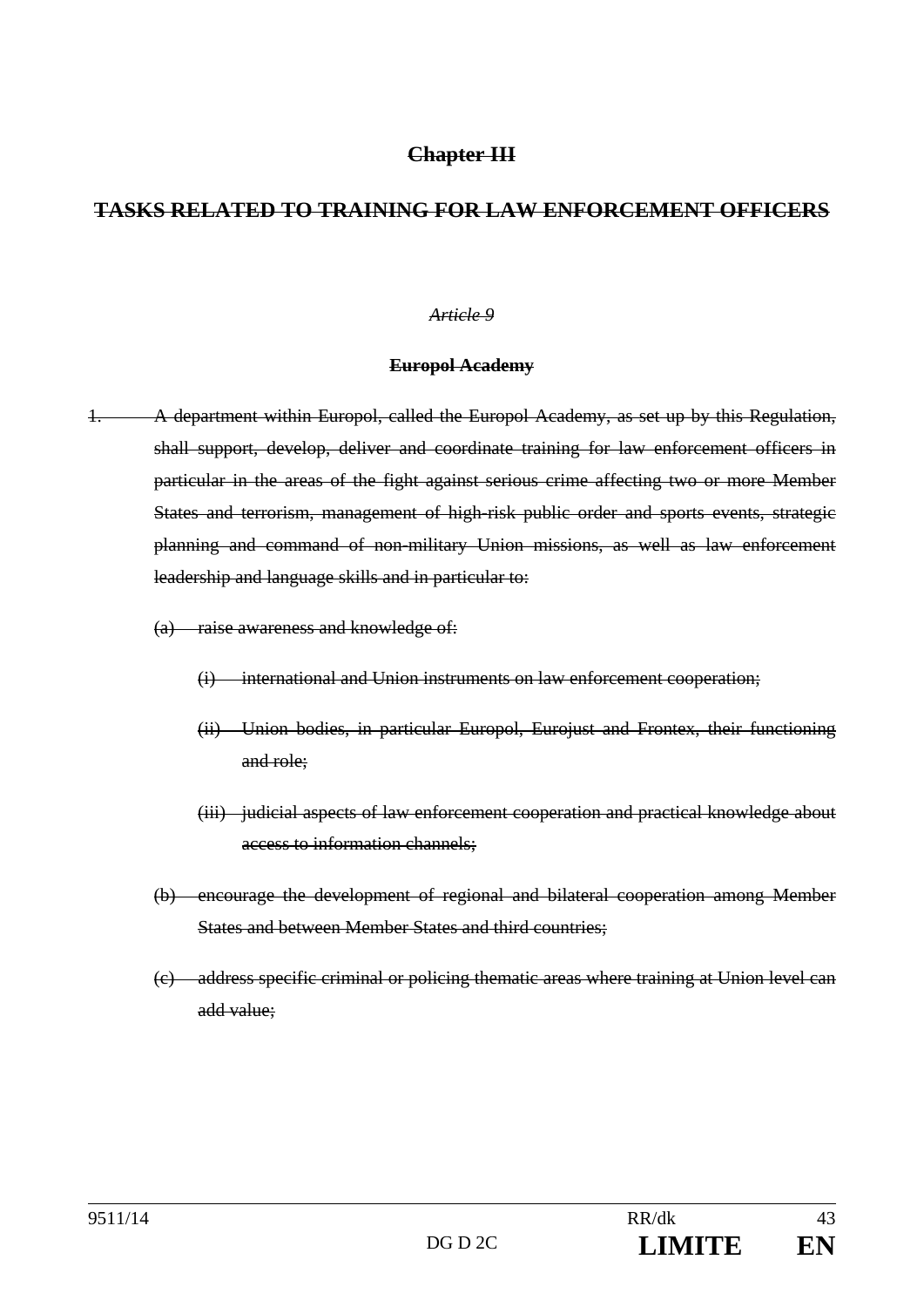- (d) devise specific common curricula for law enforcement officers to train them for participation in Union civilian missions;
- (e) support Member States in bilateral law enforcement capacity-building activities in third countries;
- (f) train trainers and assist in improving and exchanging good learning practices.
- 2. The Europol Academy shall develop and regularly update learning tools and methodologies and apply these in a lifelong learning perspective to strengthen the skills of law enforcement officers. The Europol Academy shall evaluate the results of these actions with a view to enhancing the quality, coherence and efficacy of future actions.

#### **Tasks of the Europol Academy**

- 1. The Europol Academy shall prepare multi-annual strategic training needs analyses and multi-annual learning programmes.
- 2. The Europol Academy shall develop and implement training activities and learning products, which may include:
	- (a) courses, seminars, conferences, web-based and e-learning activities;
	- (b) common curricula to raise awareness, address gaps and/or facilitate a common approach in relation to cross-border criminal phenomena;
	- (c) training modules graduated according to progressive stages or levels of complexity of skills needed by the relevant target group, and focused either on a defined geographical region, a specific thematic area of criminal activity or on a specific set of professional skills;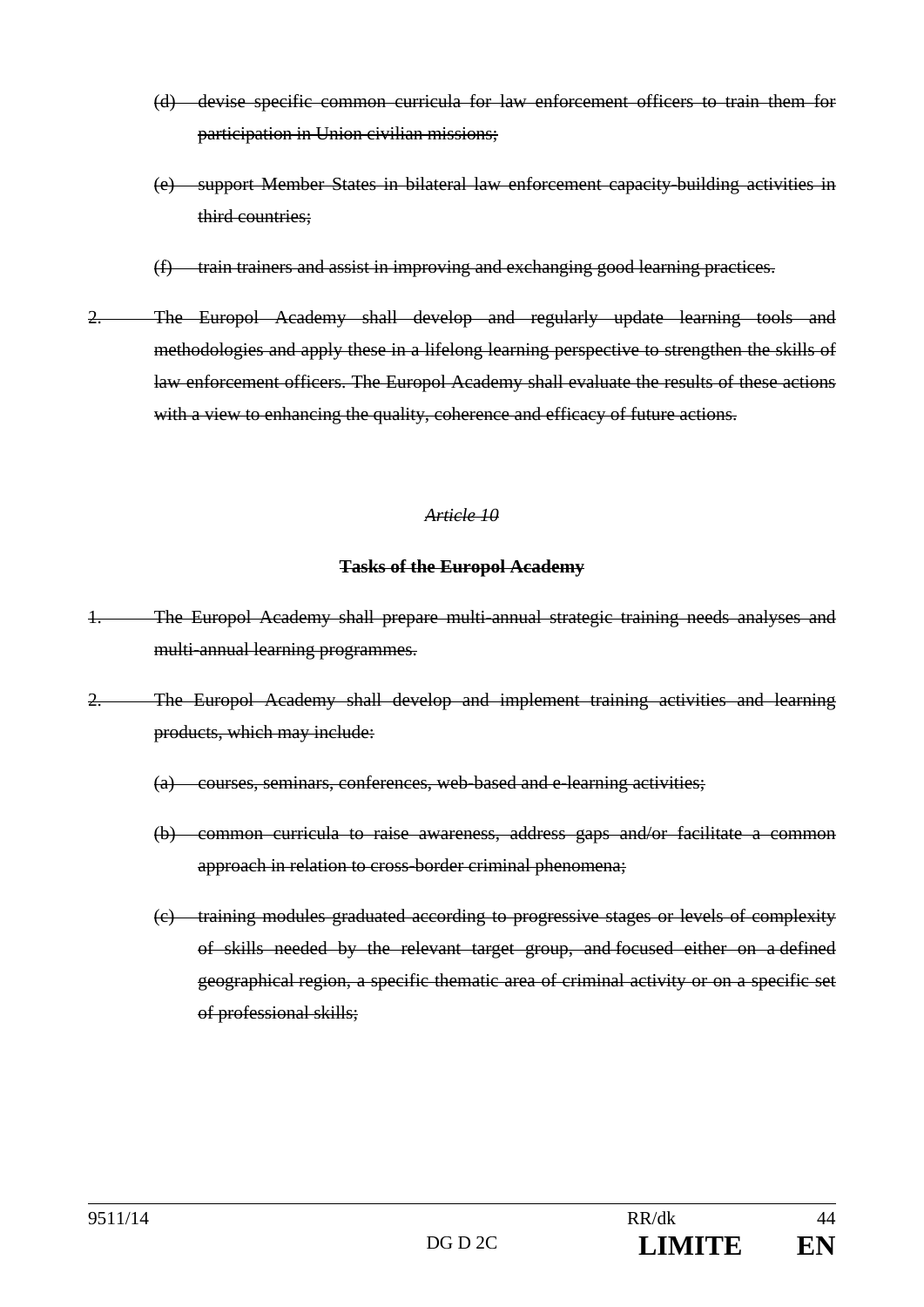- (d) exchange and secondment programmes of law enforcement officers in the context of an operational based training approach.
- 3. To ensure a coherent European training policy to support civilian missions and capacitybuilding in third countries the Europol Academy shall:
	- (a) assess the impact of existing Union-related law enforcement training policies and initiatives:
	- (b) develop and provide training to prepare Member States' law enforcement officers for participation in civilian missions, including to enable them to acquire relevant language skills;
	- (c) develop and provide training for law enforcement officers from third countries, in particular from the countries that are candidates for accession to the Union;
	- (d) manage dedicated Union External Assistance funds to assist third countries in building their capacity in relevant policy areas, in line with the established priorities of the Union.
- 4. The Europol Academy shall promote the mutual recognition of law enforcement training in Member States and related existing European quality standards.

## **Research relevant for training**

- 1. The Europol Academy shall contribute to development of research relevant for training activities covered by this Chapter.
- 2. The Europol Academy shall promote and establish a partnership with Union bodies as well as with public and private academic institutions and shall encourage the creation of stronger partnerships between universities and law enforcement training institutes in Member States.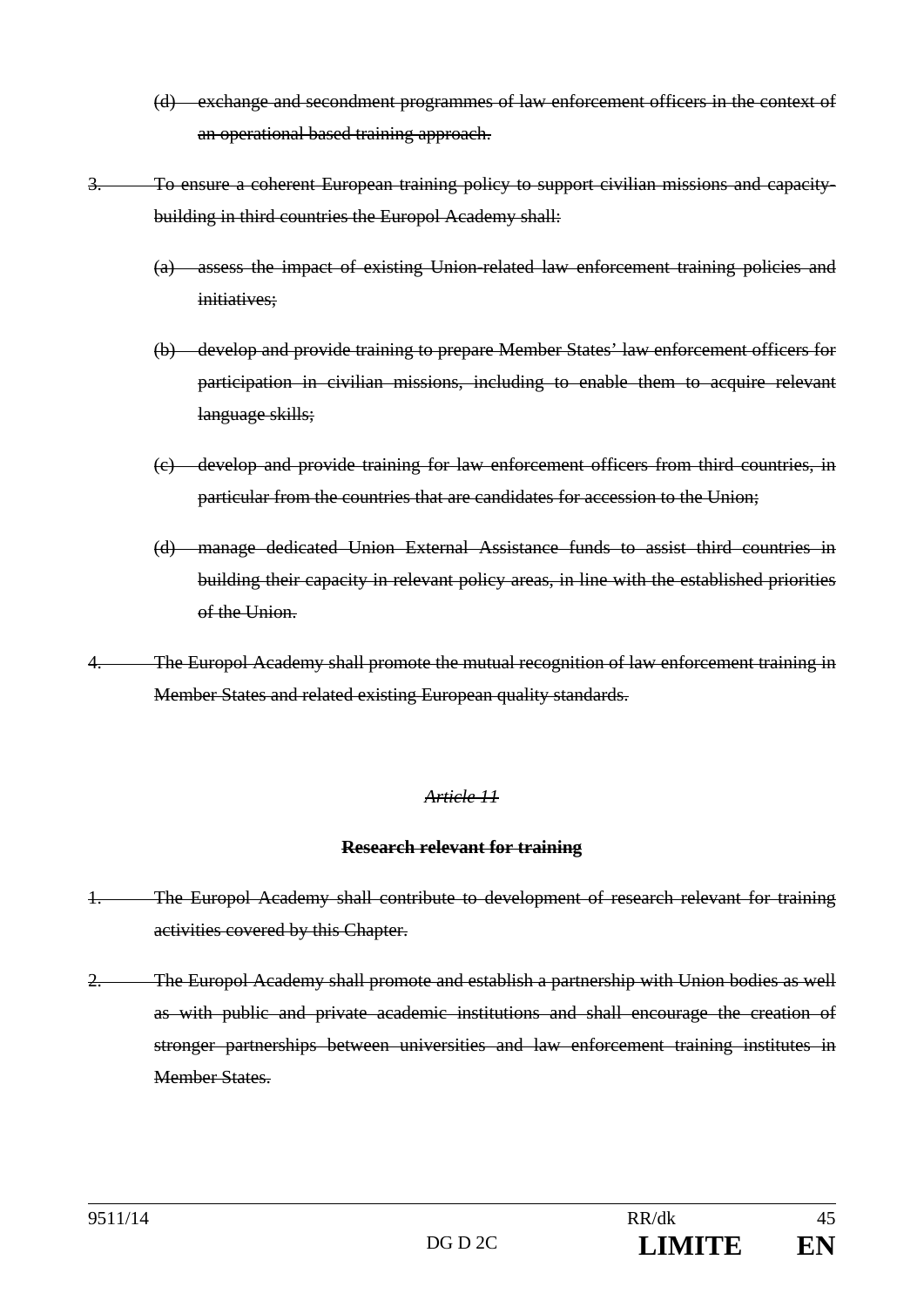# **Chapter IV**

# **ORGANISATION OF EUROPOL**

# *Article 12*

## **Administrative and management structure of Europol**

The administrative and management structure of Europol shall comprise:

- (a) Management Board, which shall exercise the functions set out in Article 14;
- (b) an Executive**<sup>47</sup>** Director, who shall exercise the responsibilities set out in Article 19;

(c) a Scientific Committee for Training in accordance with Article 20;

- (d) if appropriate, any other advisory body established by the Management Board in accordance with Article 14(1)(p);
- (e)**<sup>48</sup>** if appropriate, an Executive Board *established by the Management Board* in accordance with Articles 21 and 22.

 $47$  $\frac{47}{48}$  HU reservation.

**<sup>48</sup>** HU reservation.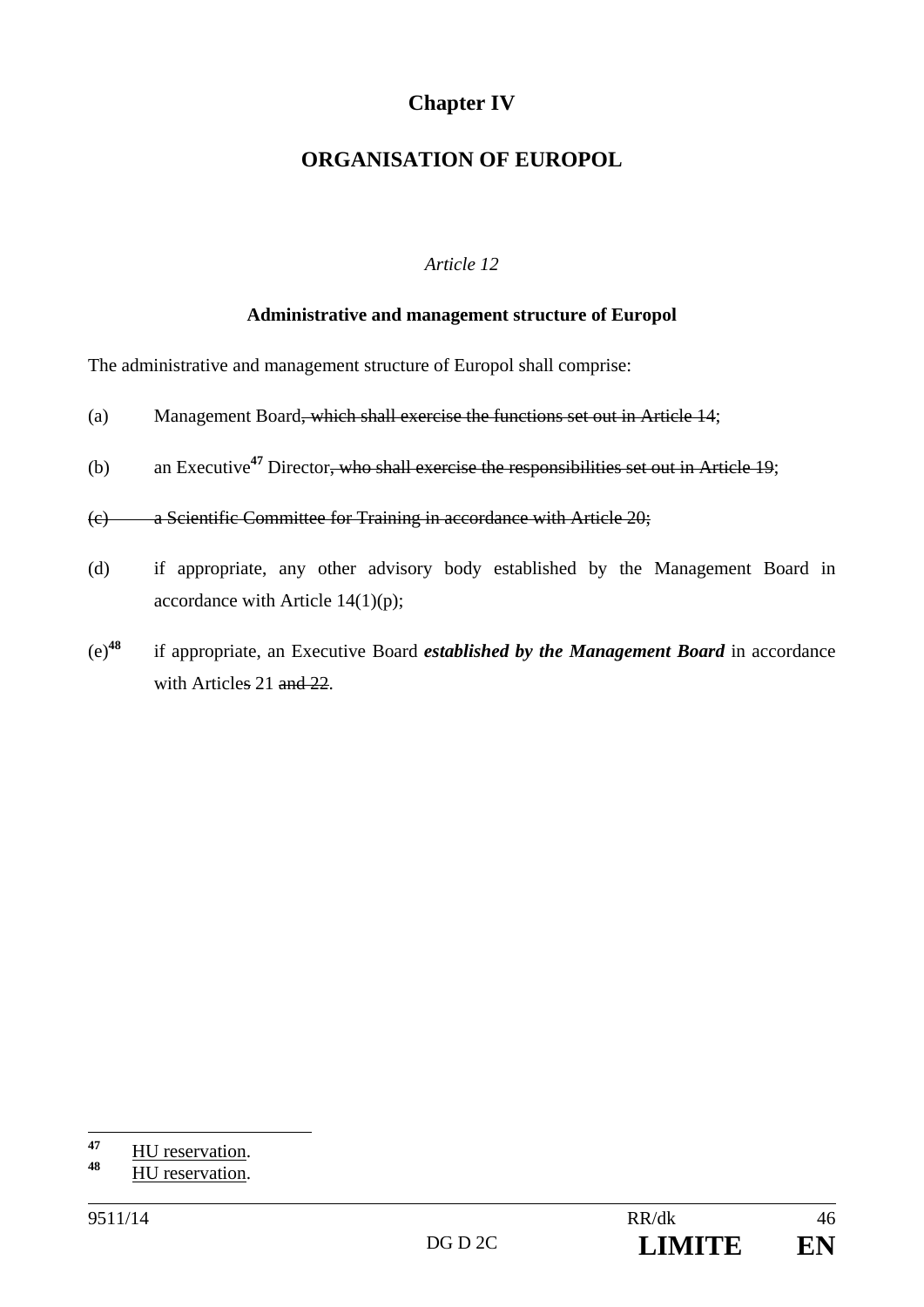## MANAGEMENT BOARD

## *Article 13*

## **Composition of the Management Board**

- 1. The Management Board shall be composed of one representative from each Member State and two one representatives of the Commission, all with voting rights.
- 2. The members of the Management Board shall be appointed on the basis of *taking into account* their experience in the management of public or private sector organisations and knowledge of law enforcement cooperation**<sup>49</sup>**.
- 3. Each member of the Management Board shall be represented by *have* an alternate member who shall be appointed on the basis of *taking into account* their experience in the management of public or private sector organisations *the criteriaon set out in paragraph 2*  and knowledge of national policy on training for law enforcement officers. The alternate member shall act as a member on any issues related to training of law enforcement officers. The alternate member shall represent the member in his/her *the member's* absence. The member shall represent the alternate on any issues related to training of law enforcement officers in his/her absence.
- All parties represented in the Management Board shall make efforts to limit the turnover of their representatives, to ensure continuity of the Management Board's work. All parties shall aim to achieve a balanced representation between men and women on the Management Board.

<sup>49</sup> **<sup>49</sup>** FR reservation.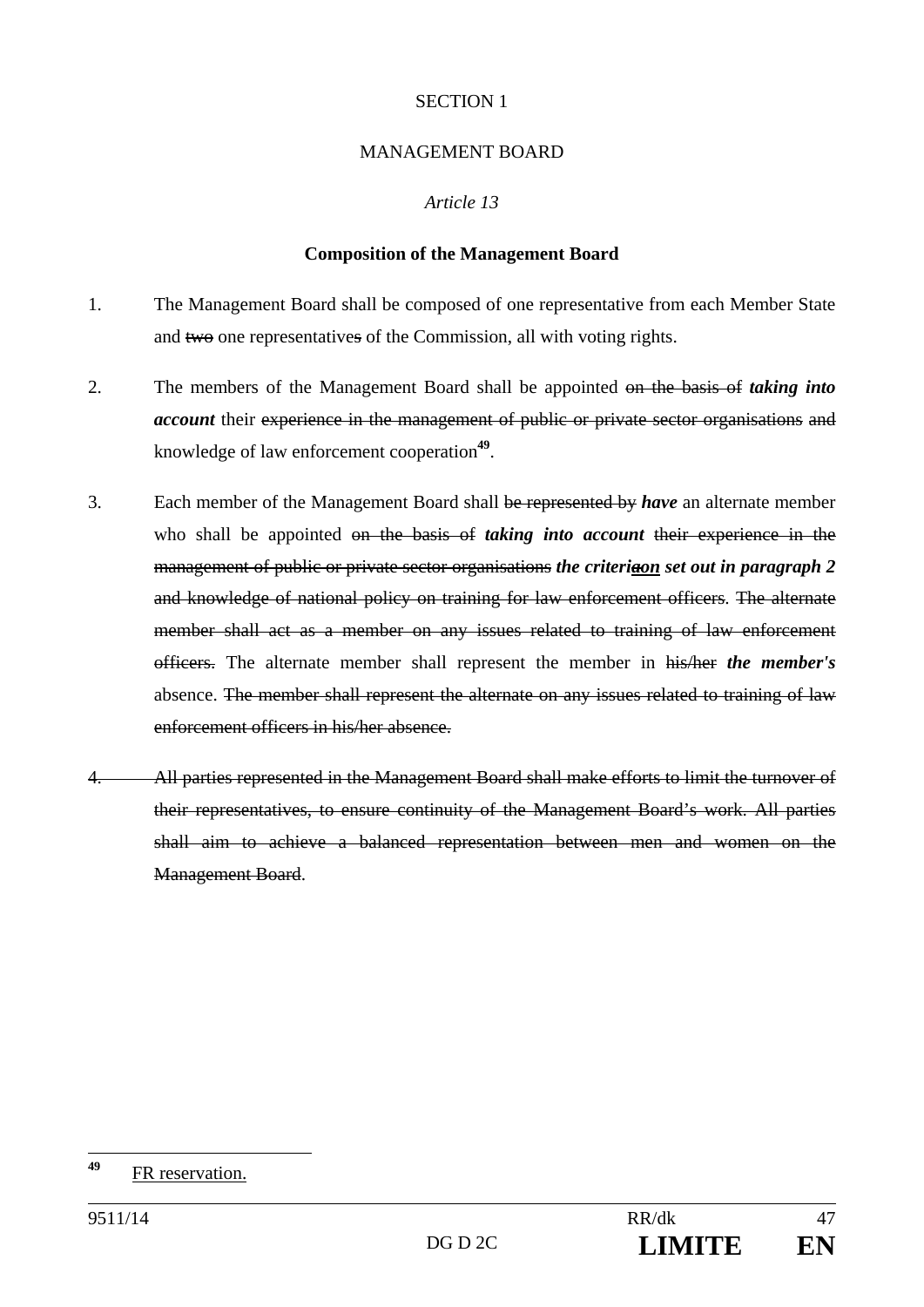5. *Notwithstanding Without prejudice to the Member States' and Commission's right to terminate the mandate of members and alternate members, their The term of office for* members and alternate members shall be four years. That term shall be extendable. Upon expiry of their term of office or in the event of their resignation, members shall remain in office until their appointments are renewed or until they are replaced.**<sup>50</sup>**

## *Article 14*

## **Functions of the Management Board**

- 1. The Management Board shall:
	- (a) adopt each year*,* Europol's work programme for the following year by a majority of two-thirds of members and in accordance with Article 15*, a programming document containing its Europol's multiannual programming and an the annual work programme for the following year*;
	- (b) adopt a multi-annual work programme, by a majority of two-thirds of members in accordance with Article 15;
	- (c) adopt, by a majority of two thirds of its members, the annual budget of Europol and exercise other functions in respect of Europol's budget pursuant to Chapter XI;
	- (d) adopt a consolidated annual activity report on Europol's activities and send it, by 1 July of the following year, *send it* to the European Parliament, the Council, the Commission, the Court of Auditors and national Parliaments. The consolidated annual activity report shall be made public;

<sup>50</sup> **<sup>50</sup>** HU reservation.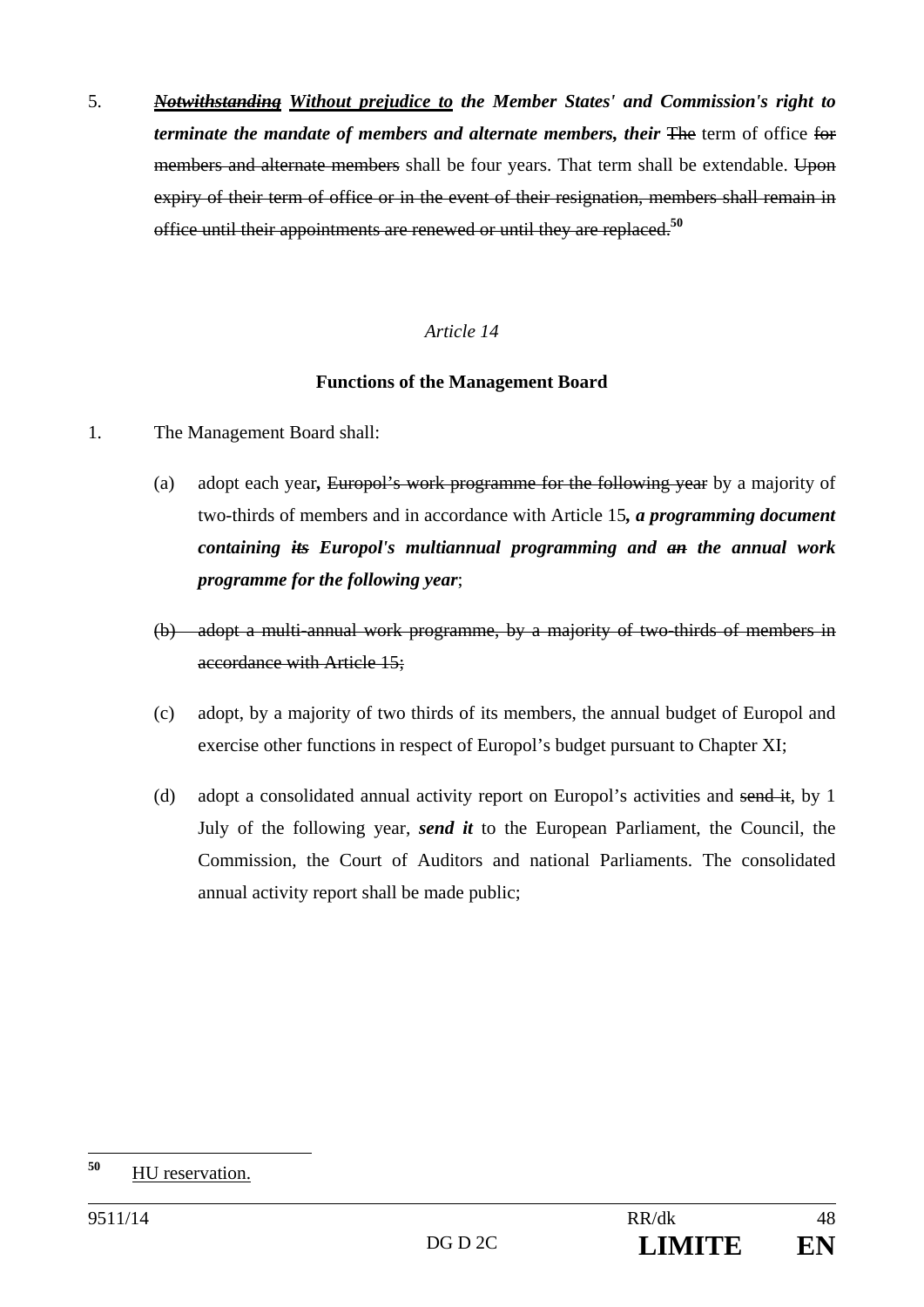- (e) adopt**<sup>51</sup>** the financial rules applicable to Europol in accordance with Article 63;
- (f) by 31 January adopt, after taking into account the opinion of the Commission, the multiannual staff policy plan;
- (g) *(na)* adopt an *internal* anti-fraud strategy, proportionate to fraud risks, taking into account the costs and benefits of the measures to be implemented;
- (h)*(nb)* adopt rules for the prevention and management of conflicts of interest in respect of its members, as well as members of the Scientific Committee for Training;
- (i) in accordance with paragraph 2, exercise, with respect to the staff of Europol, the powers conferred by the Staff Regulations on the Appointing Authority and by the Conditions of Employment of Other Servants on the Authority Empowered to Conclude a Contract of Employment ('the appointing authority powers');
- (j) adopt**<sup>52</sup>** appropriate implementing rules for giving effect to the Staff Regulations and the Conditions of Employment of Other Servants in accordance with Article 110 of the Staff Regulations;
- $(k)$ <sup>53</sup> appoint *propose to the Council a list of candidates for the post of* the Executive Director and Deputy Executive Directors and where relevant *propose to the Council to* extend their term of office or remove them from the office in accordance with Articles 56 and 57;
- (l) establish performance indicators and oversee the Executive Director's performance*,* including the implementation of Management Board decisions;
- *(la) appoint a Data Protection Officer;*

<sup>51</sup>  $\frac{51}{52}$  <u>DE reservation.</u>

 $\frac{52}{53}$  <u>DE reservation.</u>

**<sup>53</sup>** FI, UK, COM reservations (also in relation to Art. 56).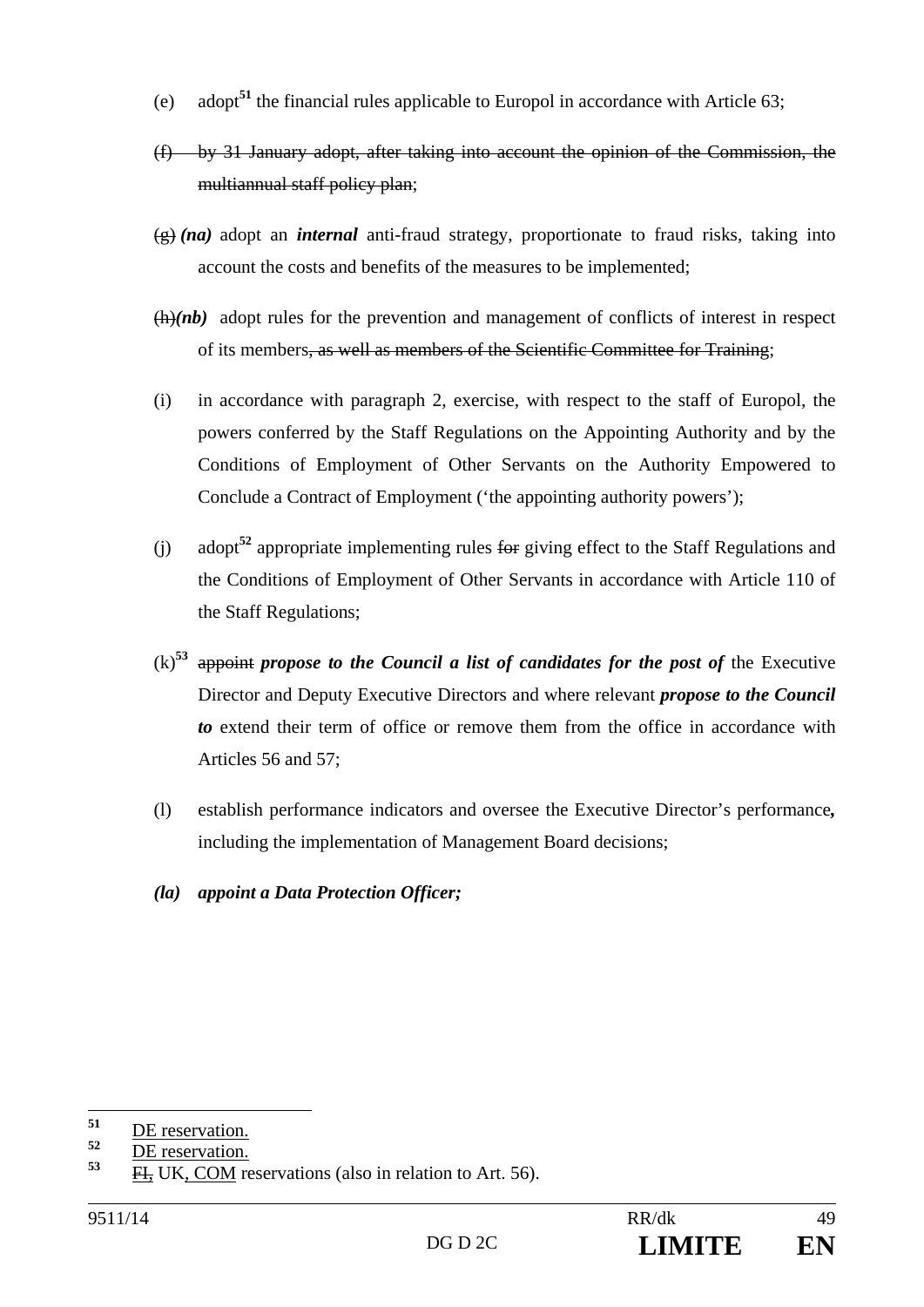- (m) appoint an Accounting Officer, subject to the Staff Regulations and the Conditions of Employment of Other Servants, who shall be functionally independent in the performance of his/her duties;
- *(ma) establish, where appropriate, an internal audit capability;*
- (n) appoint the members of the Scientific Committee for Training;
- (o) ensure adequate follow-up to findings and recommendations stemming from the internal or external audit reports and evaluations, as well as from investigations of the European Anti-fraud Office (OLAF) *and the European Data Protection Supervisor (EDPS***<sup>54</sup>**;
- *(ob) define the evaluation criteria for the annual report in accordance with Article 7(10);*
- *(oc) adopt the procedures and business processes required for the processing of information by Europol outlined in Article 24, and as far as the procedures and business processes referred to in Article 42(1) are concerned, having obtained the opinion of the European Data Protection Supervisor;*
- *(od) decide upon the conclusion of working and administrative arrangements in accordance with Article 29(2b) and Article 31(1);*
- (p) take all decisions on *decide, taking into consideration both business and financial requirements, upon* the establishment of Europol's internal structures, *including Union centres referred to in Article 4(1)(l), and, where necessary, their modification upon the proposal of the Executive Director*;

<sup>54</sup> **<sup>54</sup>** SI reservation in relation to references to the EDPS in the Regulation.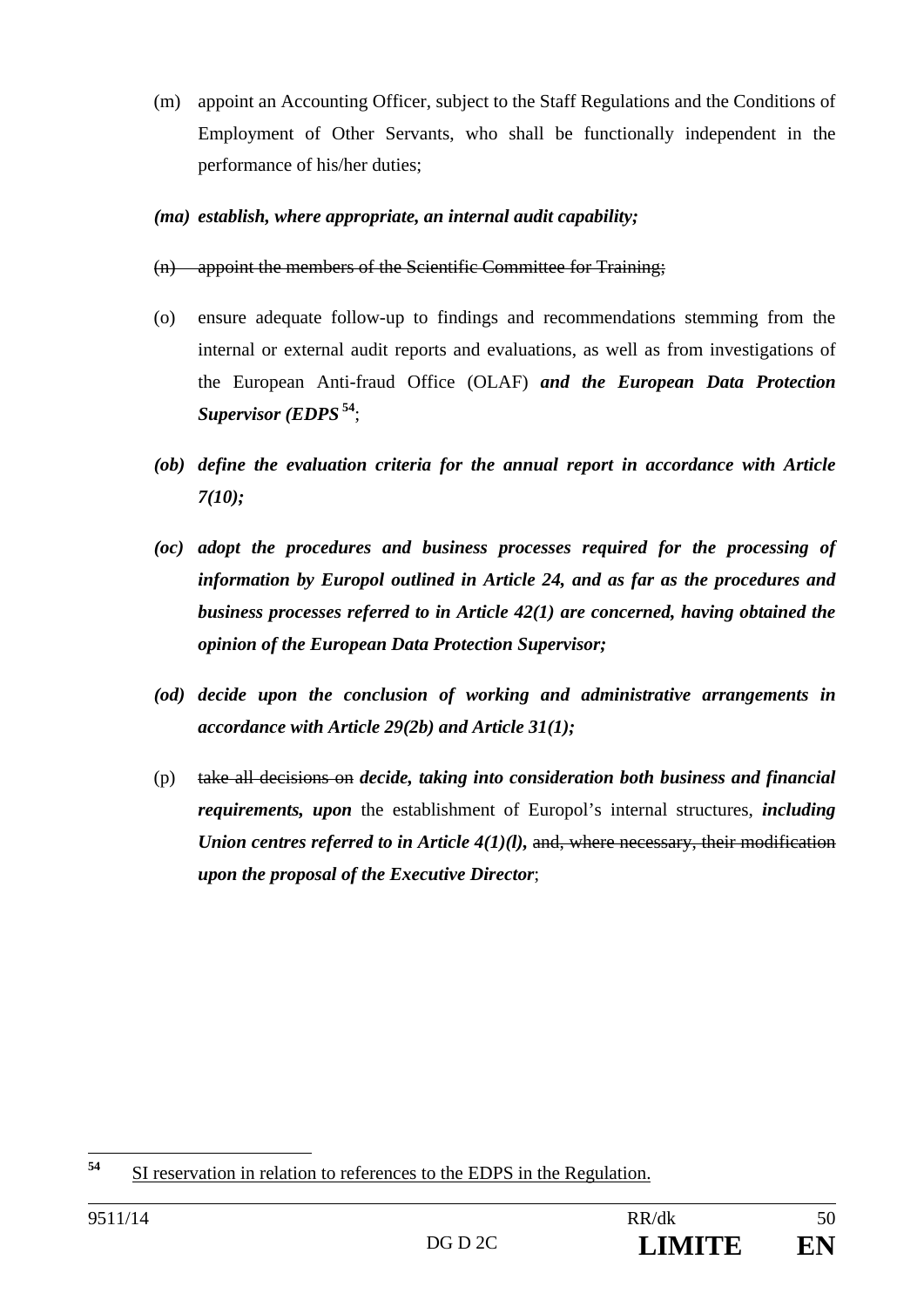- (q) adopt**<sup>55</sup>** its rules of procedure.*, including provisions concerning the tasks and the independence of its secretariat***<sup>56</sup>***;*
- *(qa) adopt***<sup>57</sup>***, where appropriate, other internal rules.*
- *1a. The Management Board may invite the Council to:* 
	- *(a) suggest to the Commission that it decides whether the third country or a territory or a processing sector within that third country, or the international organisation in question ensures an adequate level of protection (adequacy decision) as referred to in Article 31(1)(a);*
	- *(b) suggest to the Commission to submit a recommendation for a decision authorising the opening of negotiations of an international agreement as referred to in Article 31(1)(b).*
- 2. The Management Board shall adopt, in accordance with Article 110 of the Staff Regulations, a decision based on Article 2(1) of the Staff Regulations and on Article 6 of the Conditions of Employment of Other Servants delegating the relevant appointing authority powers to the Executive Director and defining the conditions under which this **such** delegations of powers can *may* be suspended. The Executive Director shall be authorised to sub-delegate those powers.

Where exceptional circumstances so require, the Management Board may, by way of a decision, temporarily suspend the delegation of the appointing authority powers to the Executive Director and those sub-delegated by the latter and exercise them itself or delegate those powers to one of its members or to a staff member other than the Executive Director.

<sup>55</sup>  $\frac{55}{56}$  <u>DE reservation.</u>

<sup>&</sup>lt;sup>56</sup> COM additional reservation on this modification.

**<sup>57</sup>** DE reservation.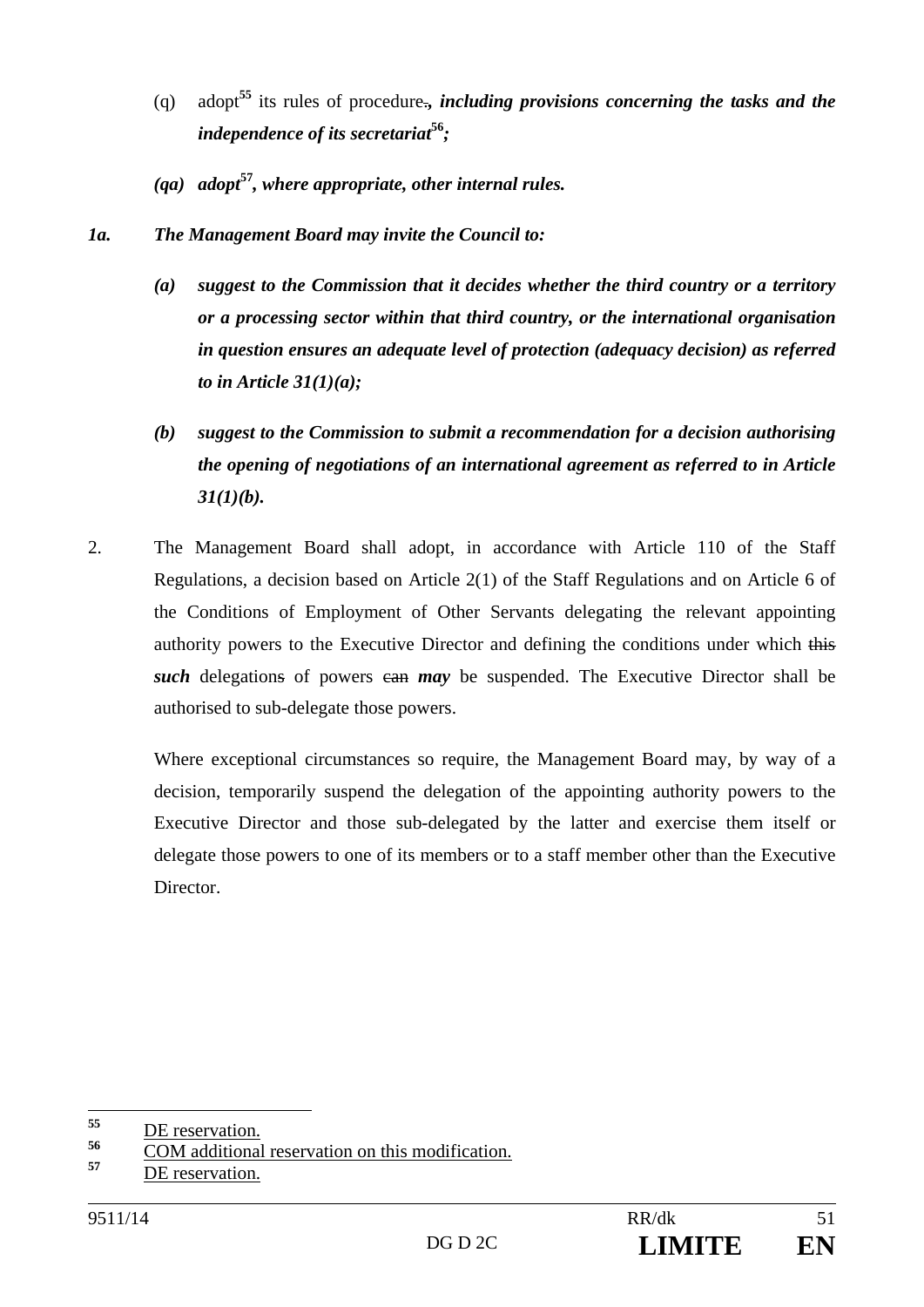#### **Annual work programme and multi-annual work programme** *programming*

- 1. The Management Board shall adopt *the programming document containing the multiannual programming and* the annual work programme the latest by 30 November each year, based on a draft put forward by the Executive Director, taking into account the opinion of the Commission *and in relation to the multiannual programming after consulting the European Parliament and national Parliaments*. It shall forward it *The programming document shall be forwarded* to the European Parliament, the Council, the Commission and national p*P*arliaments.
- 2. The annual work programme shall comprise detailed objectives and expected results including performance indicators. It shall also contain a description of the actions to be financed and an indication of the financial and human resources allocated to each action, in accordance with the principles of activity-based budgeting and management. The annual work programme shall be coherent with the multi-annual work programme *programming* referred to in paragraphs  $\neq 1$  and  $1a$ . It shall clearly indicate tasks that have been added, changed or deleted in comparison with the previous financial year.
- 3. The Management Board shall amend the adopted annual work programme if a new task is given to Europol.

Any substantial amendment to the annual work programme shall be adopted by the same procedure as the initial annual work programme. The Management Board may delegate the power to make non-substantial amendments to the annual work programme to the Executive Director.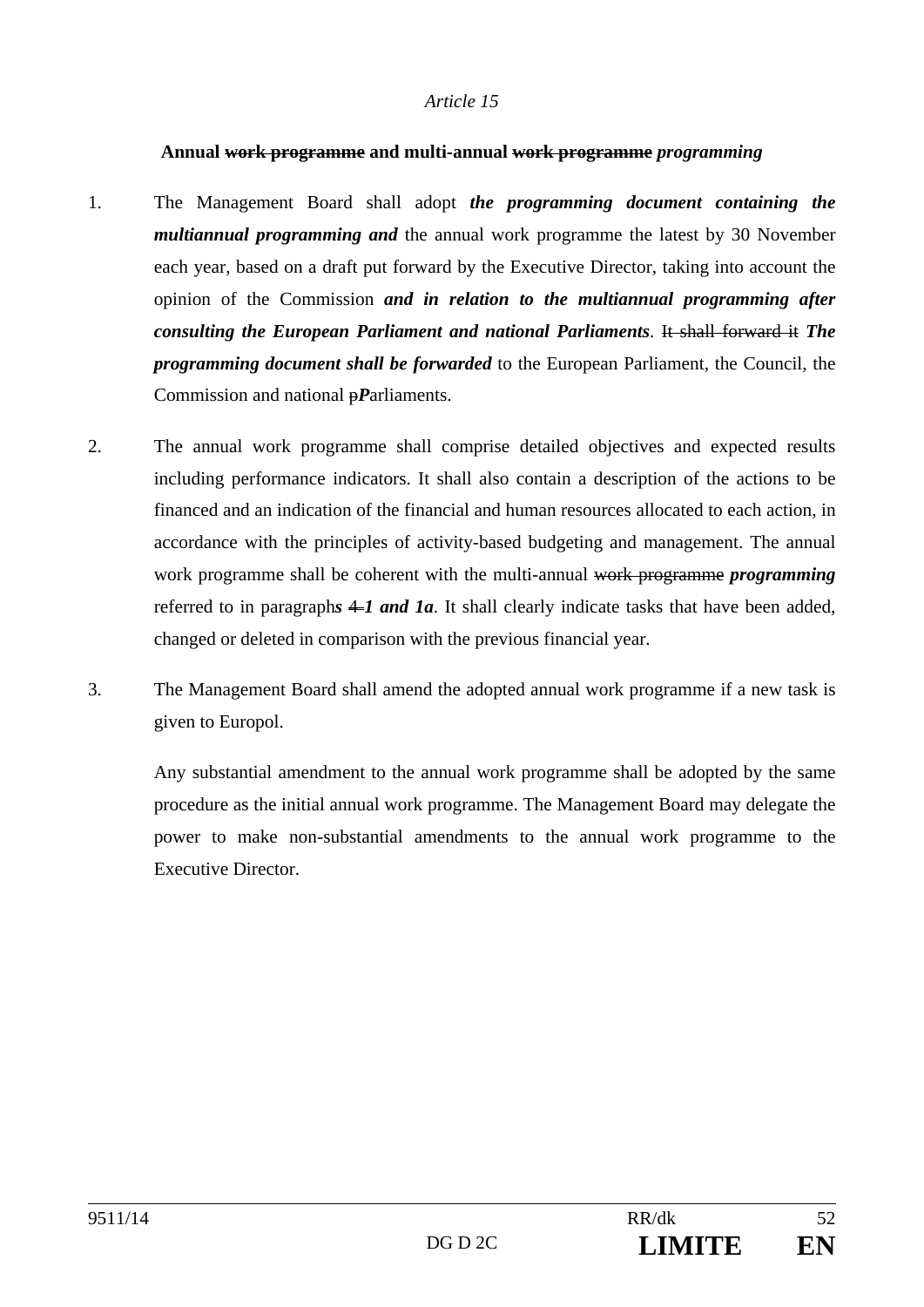4.*1a.* The Management Board shall also adopt the multi-annual work programme and update it by 30 November each year, taking into account the opinion of the Commission and after consulting the European Parliament and national parliaments.

The adopted multi-annual work programme shall be forwarded to the European Parliament, the Council, the Commission and national Parliaments.

The multi-annual work programme *programming* shall set out *overall* strategic *programming including* objectives*,* and expected results including *and* performance indicators. It shall also contain an indication of the amount and staff allocated to each objective, in line with the multiannual financial framework and the multi-annual staff policy plan *set out resource planning including multi-annual budget and staff*. It shall include the strategy for relations with third countries or international organisations referred to in Article 29.

The multi-annual programme *programming* shall be implemented through annual work programmes and shall, where appropriate, be updated following the outcome of external and internal evaluations. The conclusion of these evaluations shall also be reflected, where appropriate, in the annual work programme for the following year.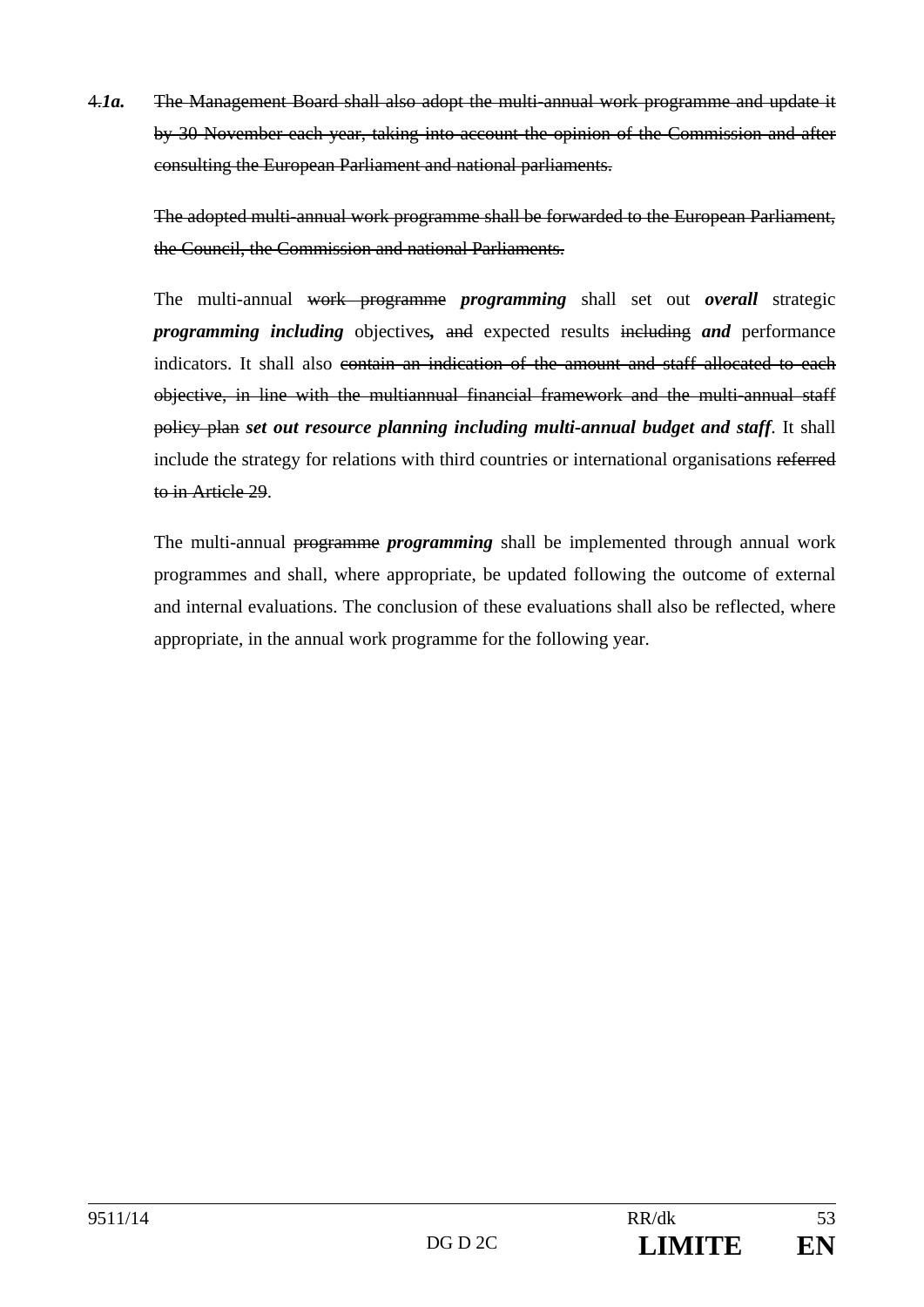## **Chairperson of the Management Board**

- 1. The Management Board shall elect a Chairperson and a Deputy Chairperson from among members *within the group of three Member States who have jointly prepared the Council's eighteen-month programme. They shall serve for the eighteen-month period corresponding to that Council programme58.*
- *1b.* The Chairperson and the Deputy Chairperson shall be elected by a majority of two-thirds of the members of the Management Board.

The Deputy Chairperson shall automatically replace the Chairperson if he/she is prevented from attending to his/her duties.

2. *1a.(second subparagraph of paragraph 1)* The terms of office of the Chairperson and of the Deputy Chairperson shall be four years. Their term of office may be renewed once. If, however, their membership of the Management Board ends at any time during their term of office as Chairperson or Deputy Chairperson, their term of office shall automatically expire on that date.

<sup>58</sup> **<sup>58</sup>** CZ reservation.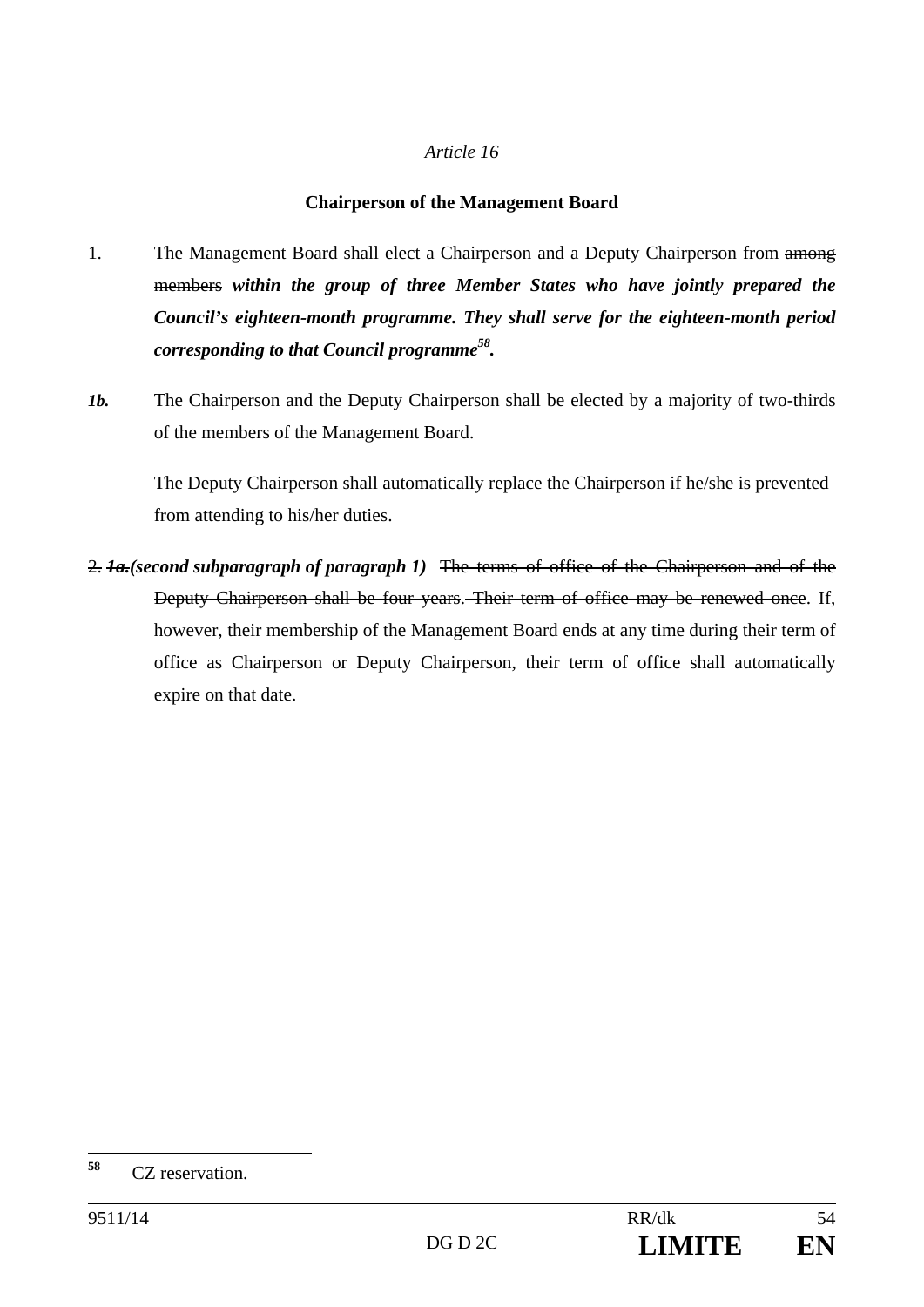# **Meetings of the Management Board**

- 1. The Chairperson shall convene the meetings of the Management Board.
- 2. The Executive Director of Europol shall take part in the deliberations.
- 3. The Management Board shall hold at least two ordinary meetings a year. In addition, it shall meet on the initiative of its Chairperson, *or* at the request of the Commission or at the request of at least one-third of its members.
- 4. The Management Board may invite any person whose opinion may be relevant for the discussion to attend its meeting as a non-voting observer.
- 5. Advisers or experts may assist the members *or the alternate members* of the Management Board, subject to the provisions of its Rules of Procedure.
- 6. Europol shall provide the secretariat for the Management Board.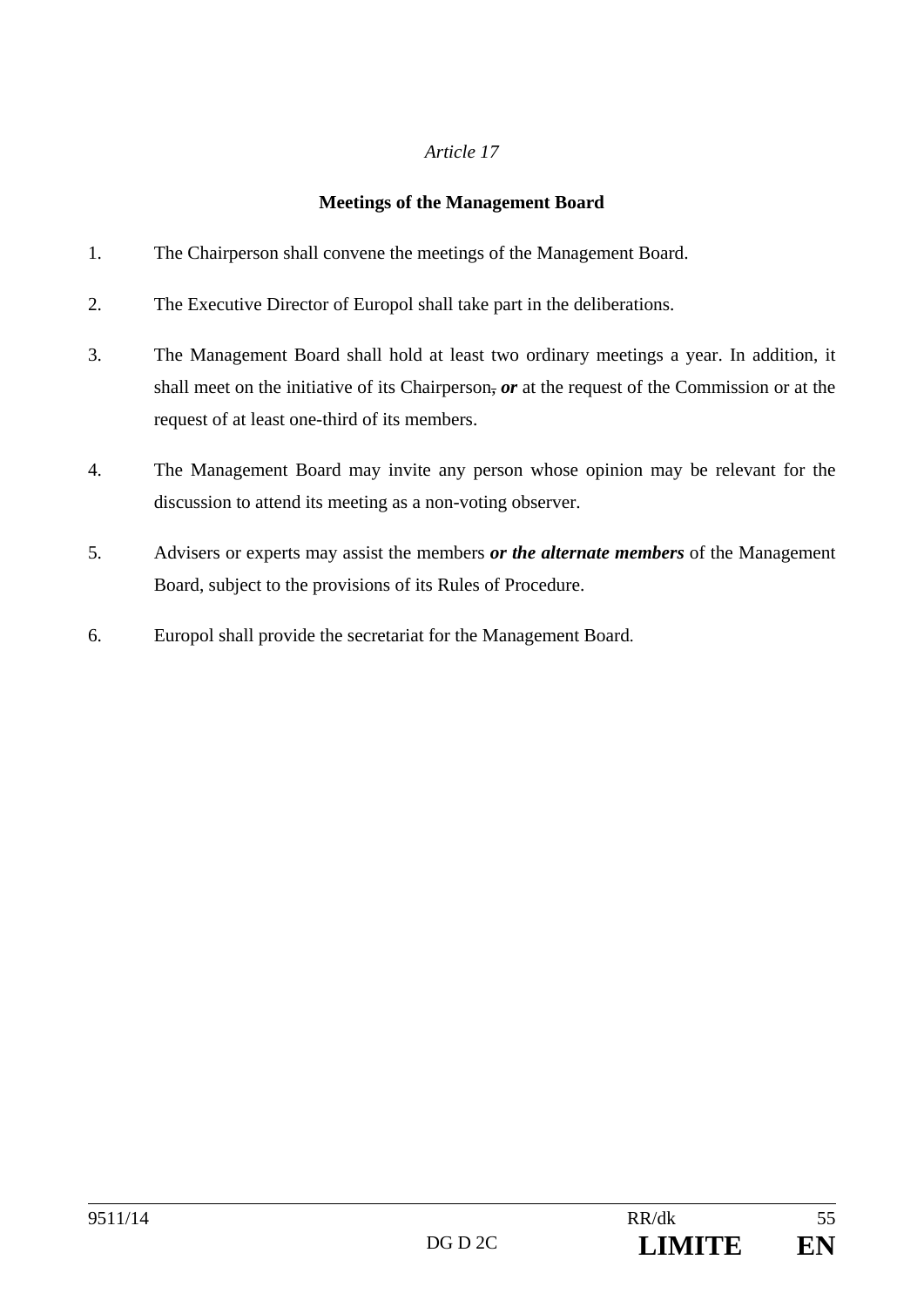# **Voting rules**

- 1. Without prejudice to Articles 14(1)(a), (b) and (c)**<sup>59</sup>**, Article 16(1*b*)*, Article 21, Article 52(2),* and Article 56(8) *and Article 66*, the Management Board shall take decisions by a majority of members.
- 2. Each member shall have one vote. In the absence of a voting member, his/her alternate shall be entitled to exercise his/her right to vote.

# 3. The Chairperson shall take part in voting.

- 4. The Executive Director shall not take part in voting.
- 5. The Management Board's rules of procedure shall establish more detailed voting arrangements, in particular the circumstances in which a member may act on behalf of another member, and any quorum requirements, where necessary.

<sup>59</sup> **<sup>59</sup>** DE reservation.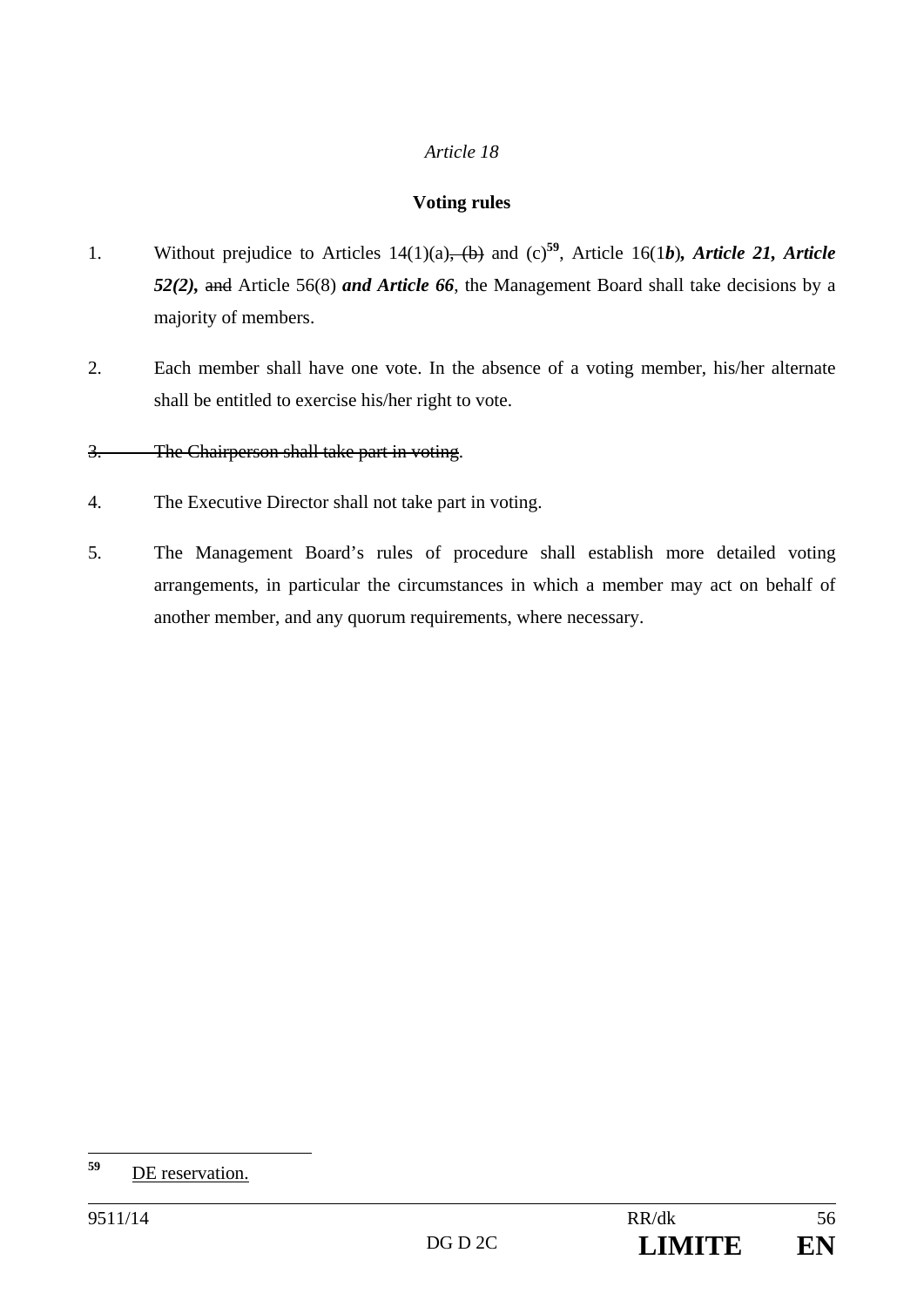## EXECUTIVE DIRECTOR

#### *Article 19*

#### **Responsibilities of the Executive Director**

- 1. The Executive Director shall manage Europol. He/she shall be accountable to the Management Board.
- 2. Without prejudice to the powers of the Commission, the Management Board or the Executive Board, the Executive Director shall be independent in the performance of his/her duties and shall neither seek nor take instructions from any government, nor from any other body.
- 3. The Executive Director shall report to the European Parliament on the performance of his/her duties when invited to do so. The Council may invite the Executive Director to report on the performance of his/her duties.
- 4. The Executive Director shall be the legal representative of Europol.
- 5. The Executive Director shall be responsible for the implementation of the tasks assigned to Europol by this Regulation. In particular, the Executive Director shall be responsible for:
	- (a) the day-to-day administration of Europol;
	- *(aa) making proposals to the Management Board as regards the establishment of Europol's internal structures;*
	- (b) implementing decisions adopted by the Management Board;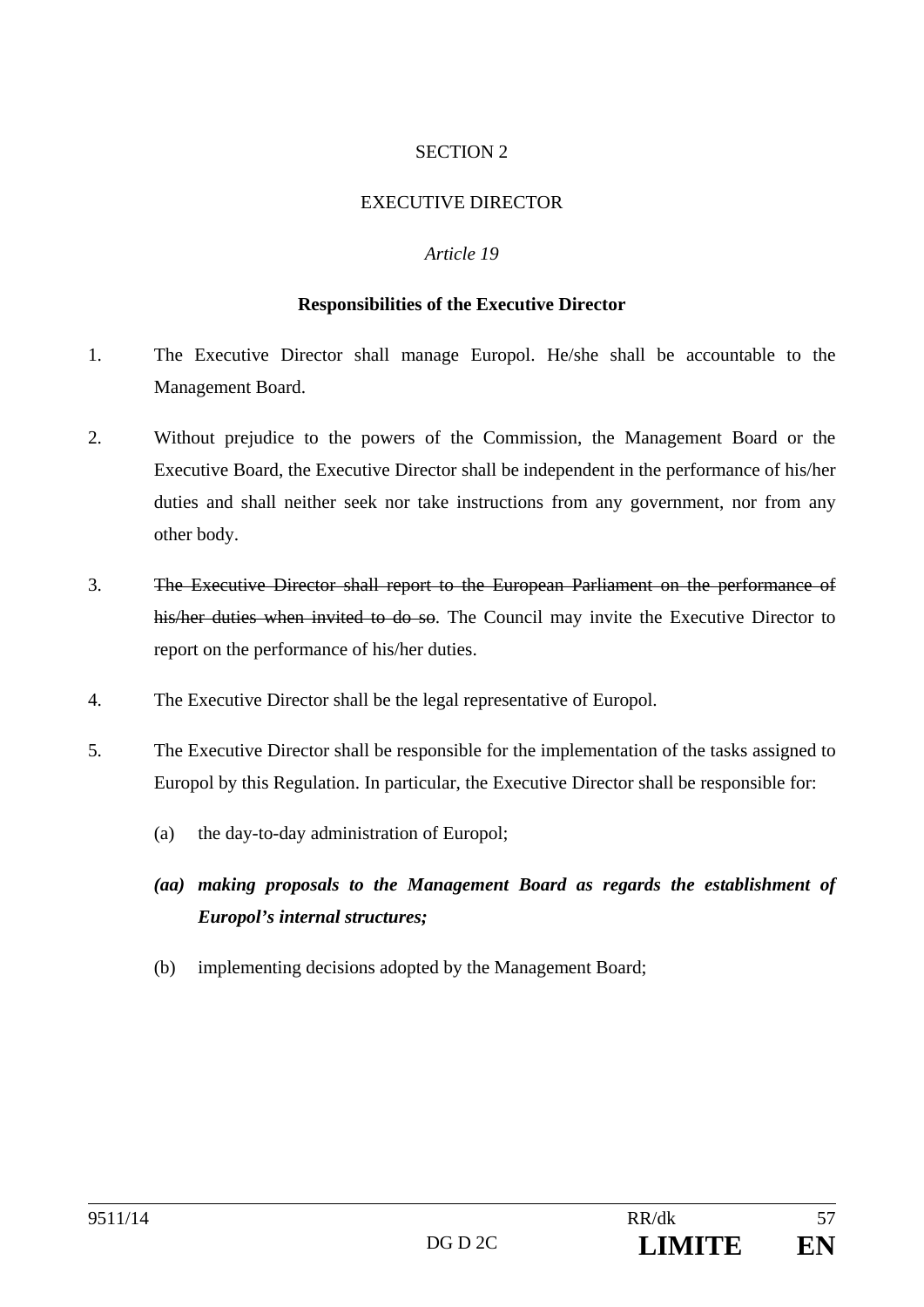- (c) preparing the *draft* annual work programme and the multi-annual work programme *programming* and submitting them to the Management Board after consulting the Commission;
- (d) implementing the annual work programme and the multi-annual work programme *programming* and reporting to the Management Board on their implementation;
- *(dd) preparing appropriate draft implementing rules for giving effect to the Staff Regulations and the Conditions of Employment of Other Servants in accordance with Article 110 of the Staff Regulations;*
- (e) preparing the *draft* consolidated annual report on Europol's activities and presenting it to the Management Board for approval *adoption*;
- (f) preparing an action plan following up conclusions of internal or external audit reports and evaluations, as well as investigation reports and recommendations from investigations by the (OLAF) *and EDPS* and reporting on progress twice a year to the Commission and regularly to the Management Board;
- (g) protecting the financial interests of the Union by applying preventive measures against fraud, corruption and any other illegal activities and, without prejudice to the investigative competence of OLAF, by effective checks and, if irregularities are detected, by recovering amounts wrongly paid and, where appropriate, by effective, proportionate and dissuasive administrative and financial penalties;
- (h) preparing an *draft internal* anti-fraud strategy for Europol and presenting it to the Management Board for approval *adoption*;
- (i) preparing draft financial rules applicable to Europol;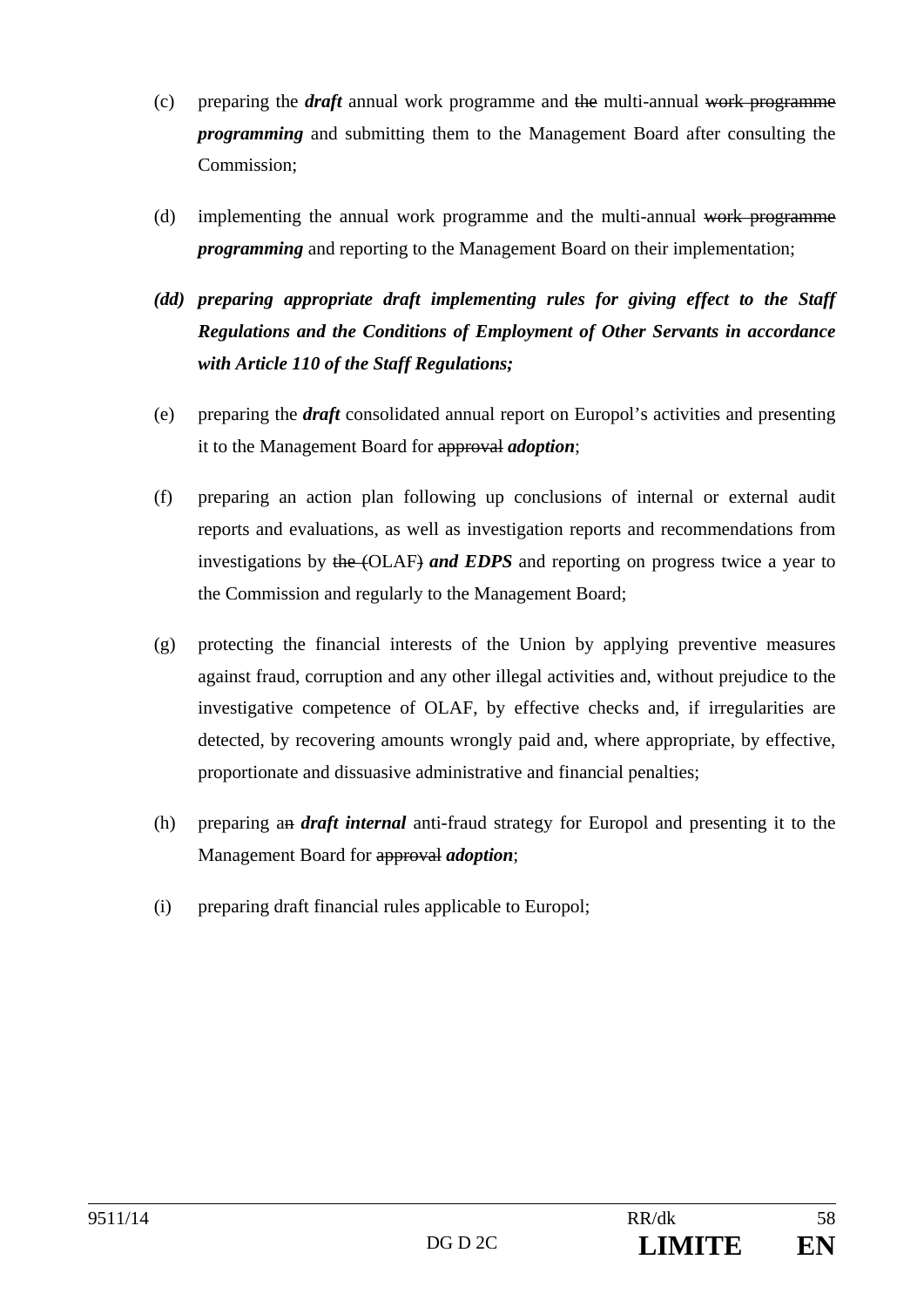- (j) preparing Europol's draft statement of estimates of revenue and expenditure and implementing its budget;
- (k) preparing a draft multi-annual staff policy plan and submitting it to the Management Board after consultation of the Commission;
- (l) supporting the Chair*person* of the Management Board in preparing Management Board meetings;
- (m) informing the Management Board on a regular basis regarding the implementation of Union strategic and operational priorities for fighting crime.;
- *(n) performing other tasks stemming from this Regulation.*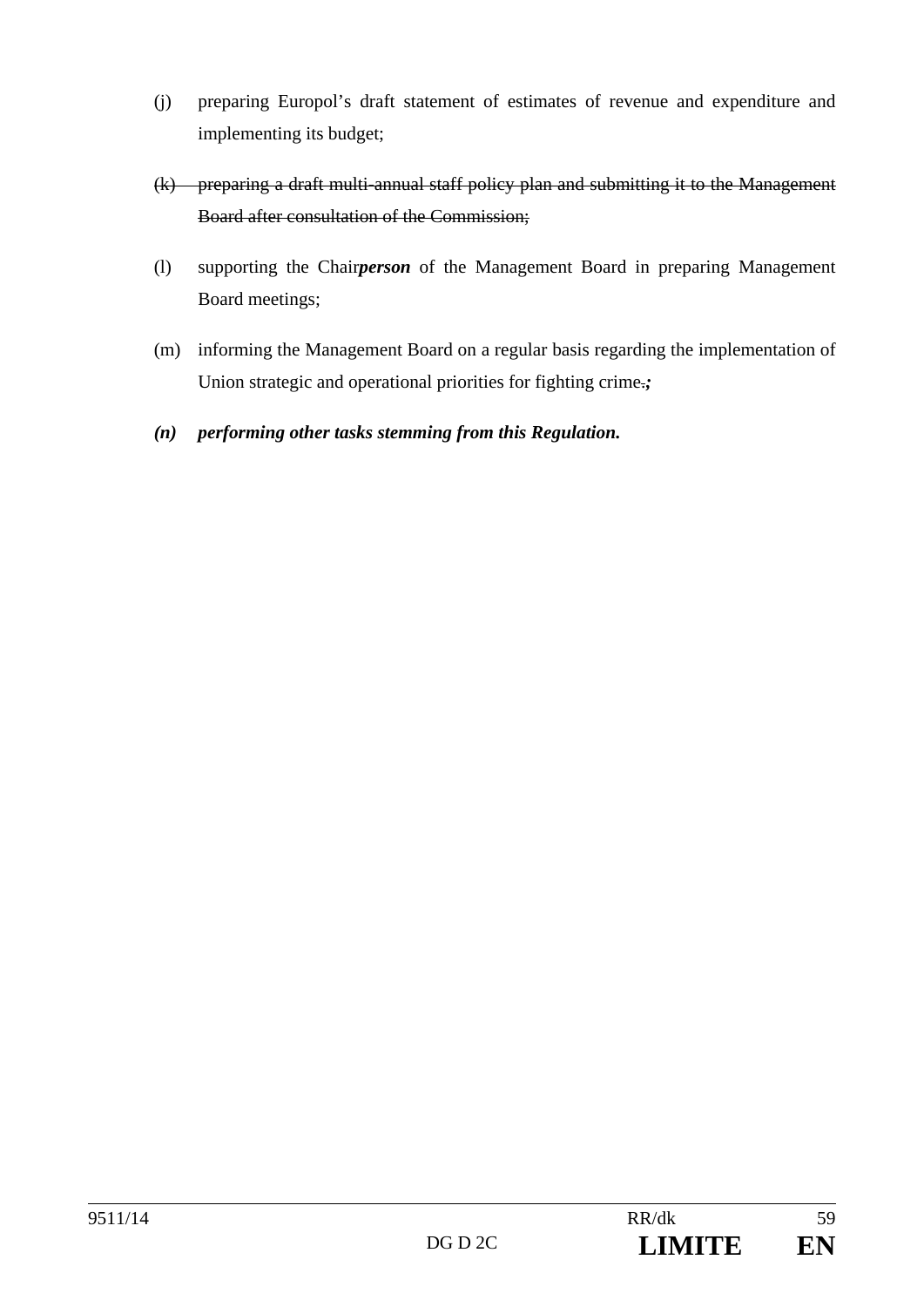#### SCIENTIFIC COMMITTEE FOR TRAINING

*Article 20* 

#### **The Scientific Committee for Training**

- 1. The Scientific Committee for Training shall be an independent advisory body guaranteeing and guiding the scientific quality of Europol's work on training. For that purpose, the Executive Director shall involve the Scientific Committee for Training early on in the preparation of all documents referred to in Article 14 as far as they concern training.
- 2. The Scientific Committee for Training shall be composed of 11 persons of the highest academic or professional standing in the subjects covered by Chapter III of this Regulation. The Management Board shall appoint the members following a transparent call for applications and selection procedure to be published in the Official Journal of the European Union. The members of the Management Board shall not be members of the Scientific Committee for Training. The members of the Scientific Committee for Training shall be independent. They shall neither seek nor take instructions from any government, nor from any other body.
- 3. The list of members of the Scientific Committee for Training shall be made public and shall be updated by Europol on its website.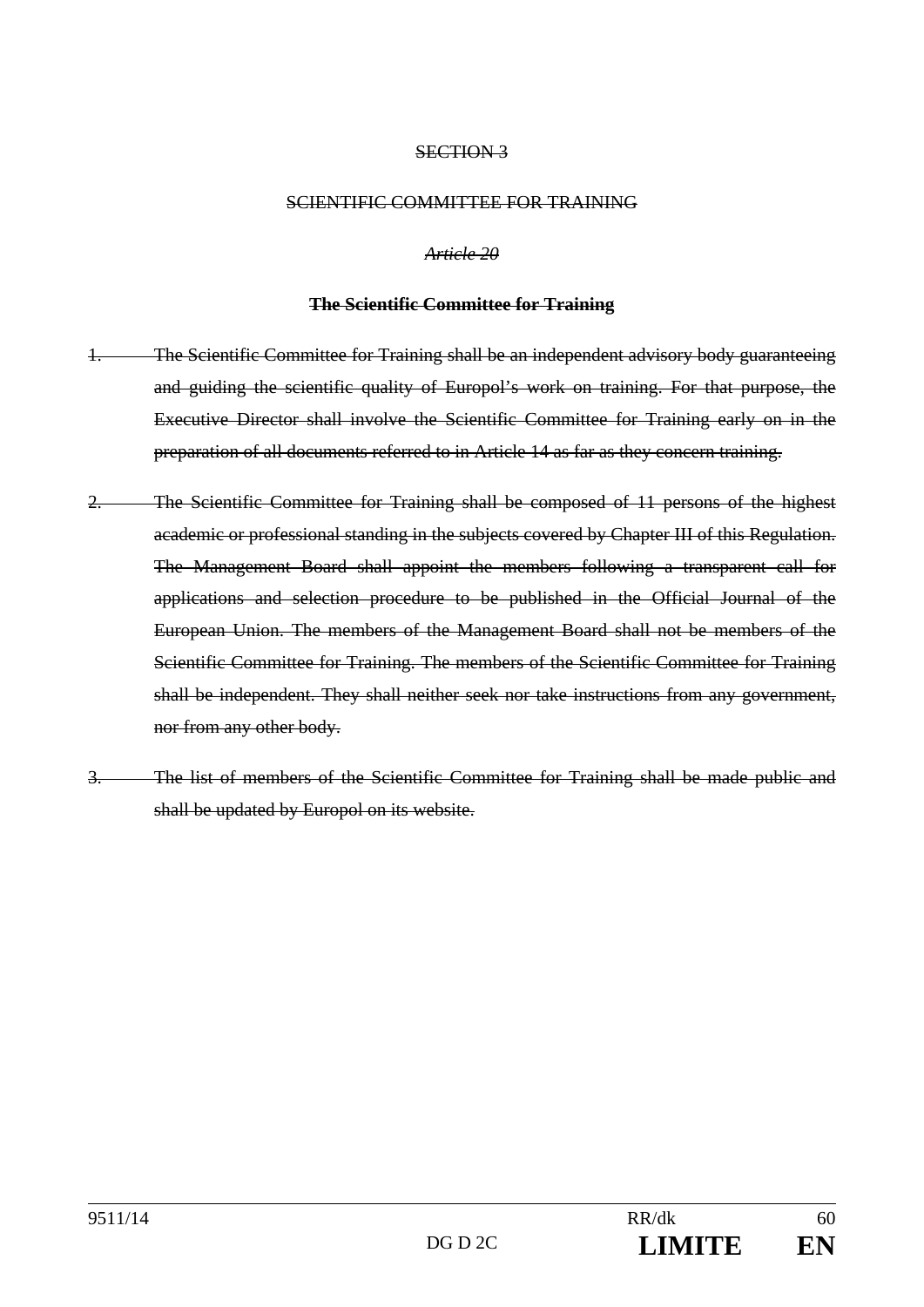- The term of office of the members of the Scientific Committee for Training shall be five years. It shall not be renewable and its members can be removed from office if they do not meet the criteria of independence.
- 5. The Scientific Committee for Training shall elect its Chairperson and Deputy Chairperson for a term of office of five years. It shall adopt positions by simple majority. It shall be convened by its Chairperson up to four times per year. If necessary, the Chairperson shall convene extraordinary meetings on his/her own initiative or at the request of at least four members of the Committee.
- 6. The Executive Director, Deputy Executive Director for Training or their respective representative shall be invited to the meetings as a non-voting observer.
- 7. The Scientific Committee for Training shall be assisted by a secretary who shall be a Europol staff member designated by the Committee and appointed by the Executive Director.
- 8. The Scientific Committee for Training shall, in particular:
	- (a) advise the Executive Director and the Deputy Executive Director for Training in drafting the annual work programme and other strategic documents, to ensure their scientific quality and their coherence with relevant Union sector policies and priorities;
	- (b) provide independent opinion and advice to the Management Board on matters pertaining to its remit;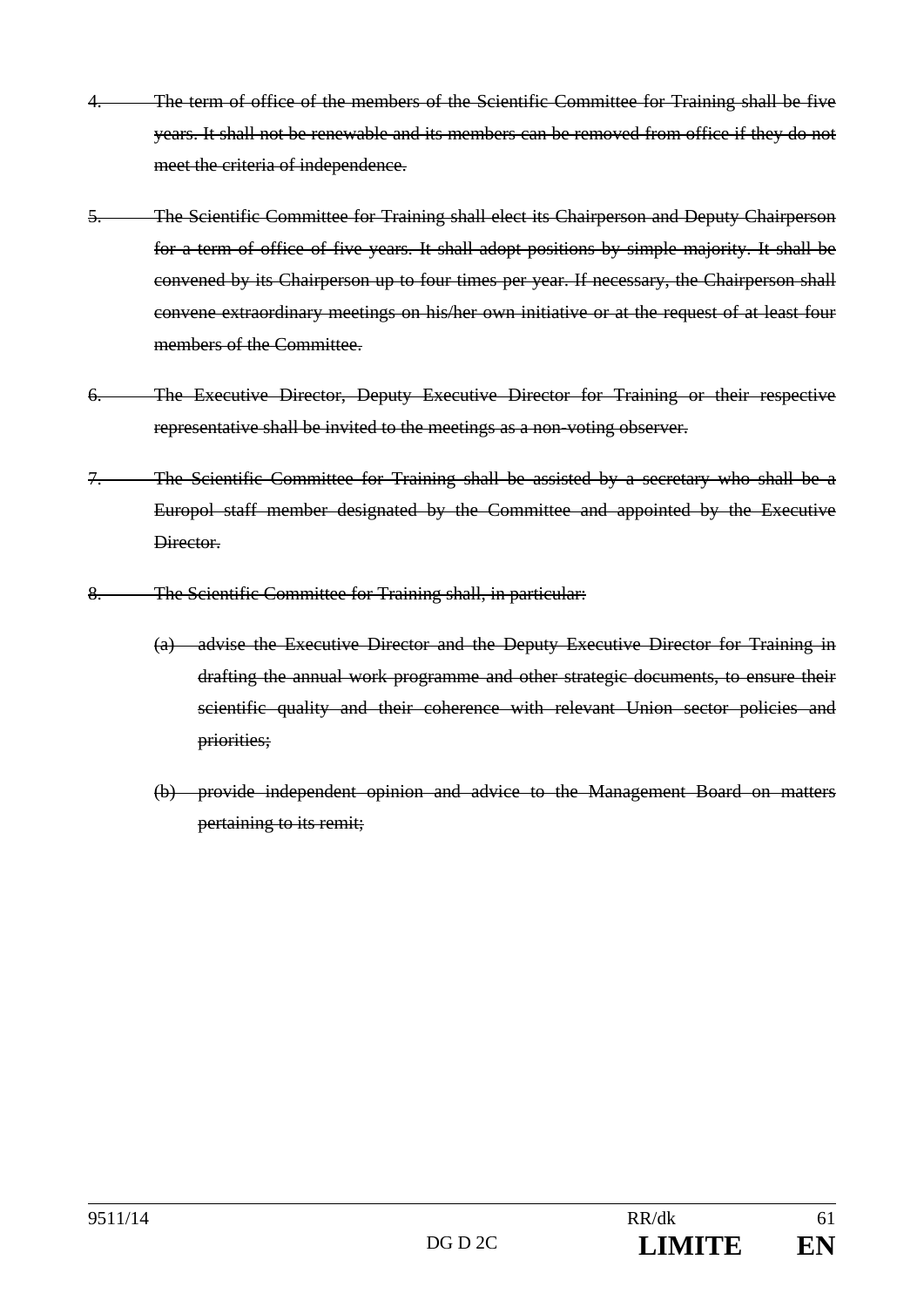- (c) provide independent opinion and advice on the quality of curricula, applied learning methods, learning options and scientific developments;
- (d) perform any other advisory task pertaining to the scientific aspects of Europol's work relating to training at the request of the Management Board or by the Executive Director or the Deputy Executive Director for Training.
- 9. The annual budget of the Scientific Committee for Training shall be allocated to an individual budget line of Europol.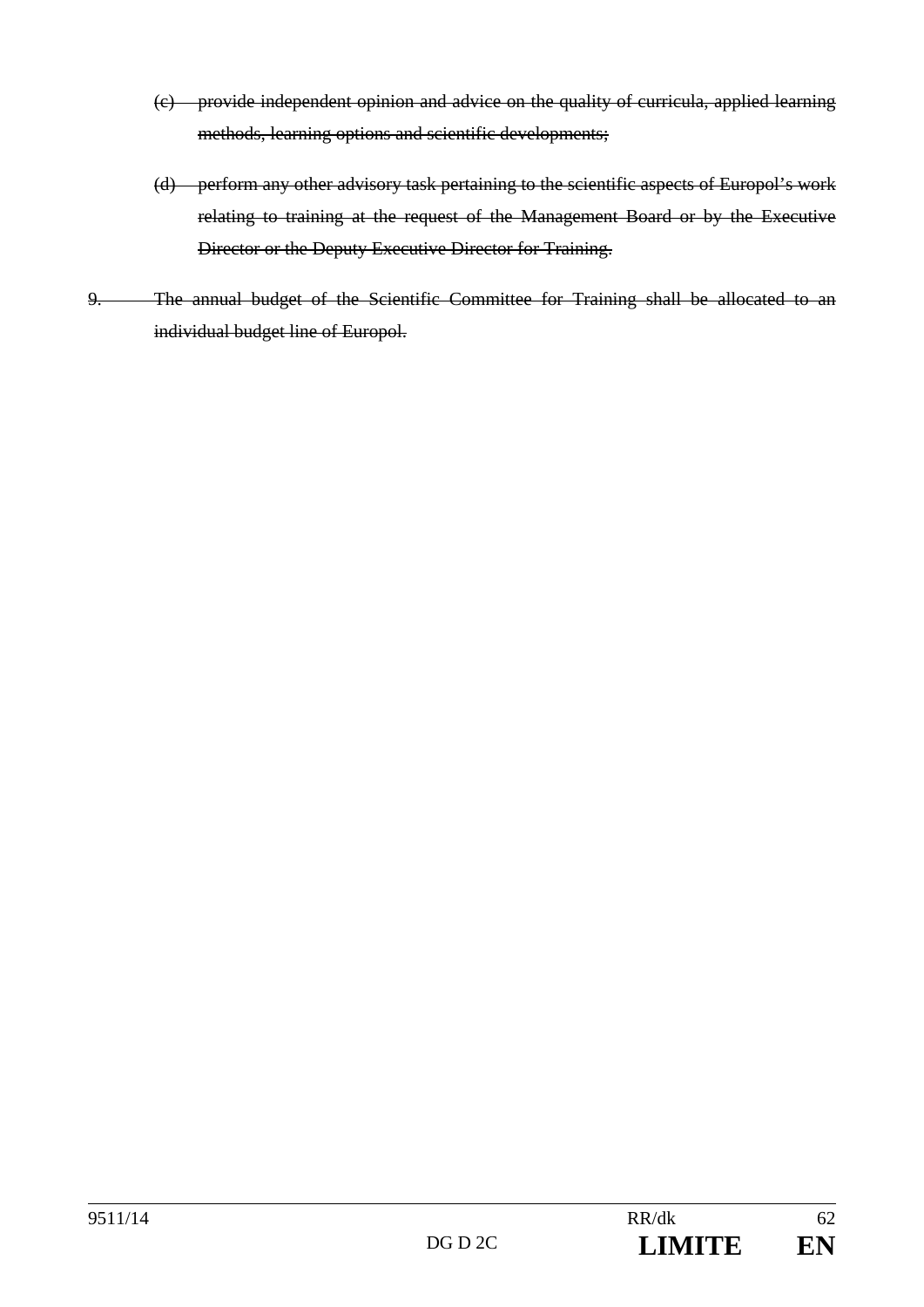## EXECUTIVE BOARD

## *Article 21<sup>60</sup>*

#### **Establishment**

The Management Board may *unanimously decide to* establish an Executive Board.

#### *Article 22*

#### **Functions and organisation**

- 1. The Executive Board shall assist the Management Board.
- 2. The Executive Board shall have the following functions**<sup>61</sup>**:
	- (a) preparing decisions to be adopted by the Management Board;
	- (b) ensuring, together with the Management Board, adequate follow-up to the findings and recommendations stemming from the internal or external audit reports and evaluations, as well as on the investigation reports and recommendations from investigations of the European Anti-Fraud Office (OLAF) *and the European Data Protection Supervisor (EDPS)*;
	- (c) without prejudice to the functions of the Executive Director, as set out in Article 19, assisting and advising the Executive Director in the implementation of the decisions of the Management Board, with a view to reinforcing supervision of administrative management.

<sup>60</sup> <sup>60</sup> UK, <u>HU</u> reservations.

**<sup>61</sup>** PT reservation.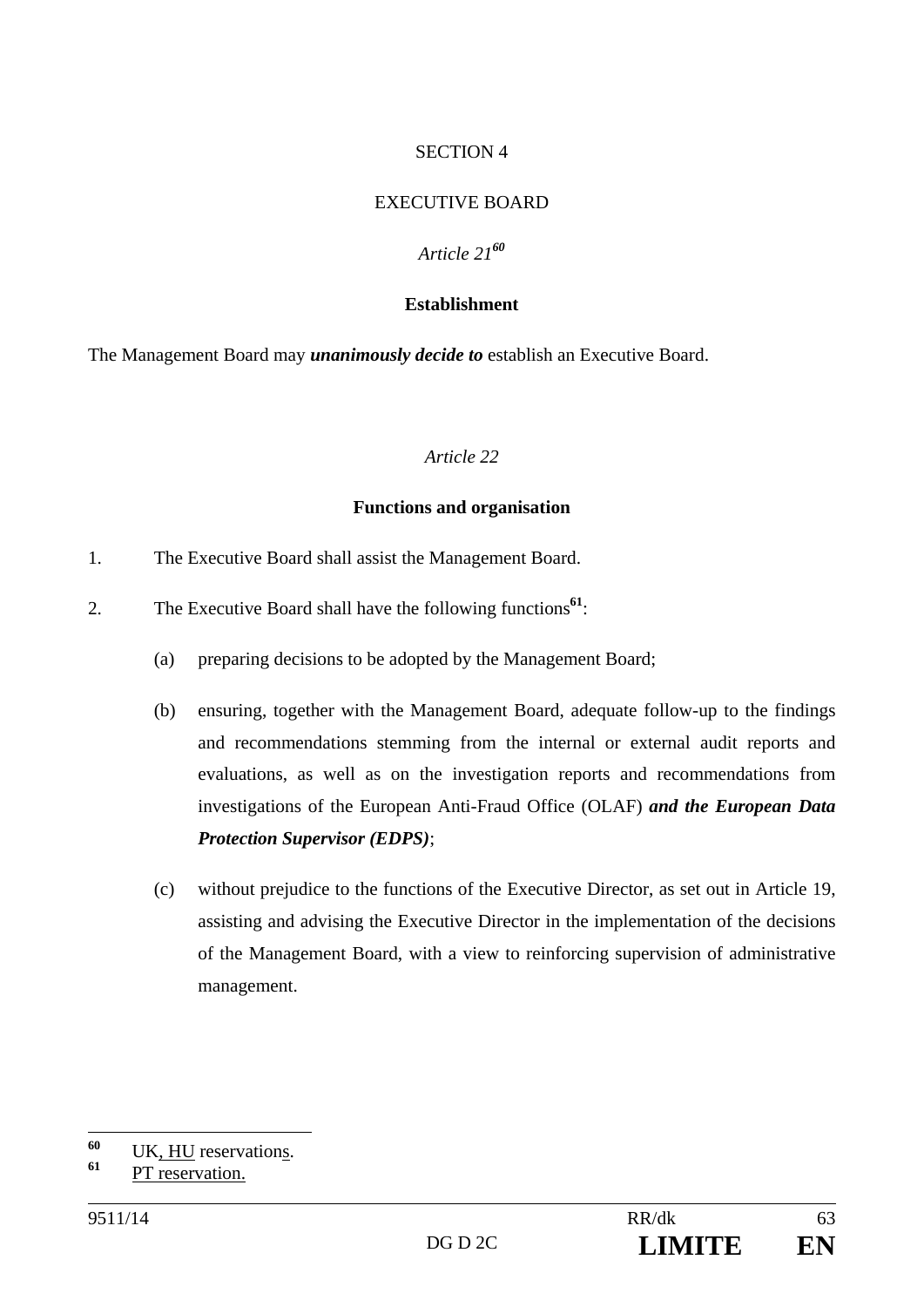- 3. When necessary, because of urgency, the Executive Board may take certain provisional decisions on behalf of the Management Board, in particular on administrative management matters, including the suspension of the delegation of the appointing authority powers.
- 4. The Executive Board shall be composed of the Chairperson of the Management Board, one representative of the Commission to the Management Board and three other members appointed by the Management Board from among its members. The Chairperson of the Management Board shall also be the Chairperson of the Executive Board. The Executive Director shall take part in the meetings of the Executive Board, but shall not have the right to vote.
- 5. The term of office of members of the Executive Board shall be four years. The term of office of members of the Executive Board shall end when their membership of the Management Board ends.
- 6. The Executive Board shall hold at least one ordinary meeting every three months. In addition, it shall meet on the initiative of its Chairperson or at the request of its members.
- 7. *When establishing* T*t*he Executive Board*,* shall comply with the rules of procedure laid down by the Management Board *shall define its detailed functions referred to in paragraph 2, its ability to take decisions as referred to in paragraph 3, its composition, the term of office of its members, the frequency of its meetings and its rules of procedure, including its voting rules.*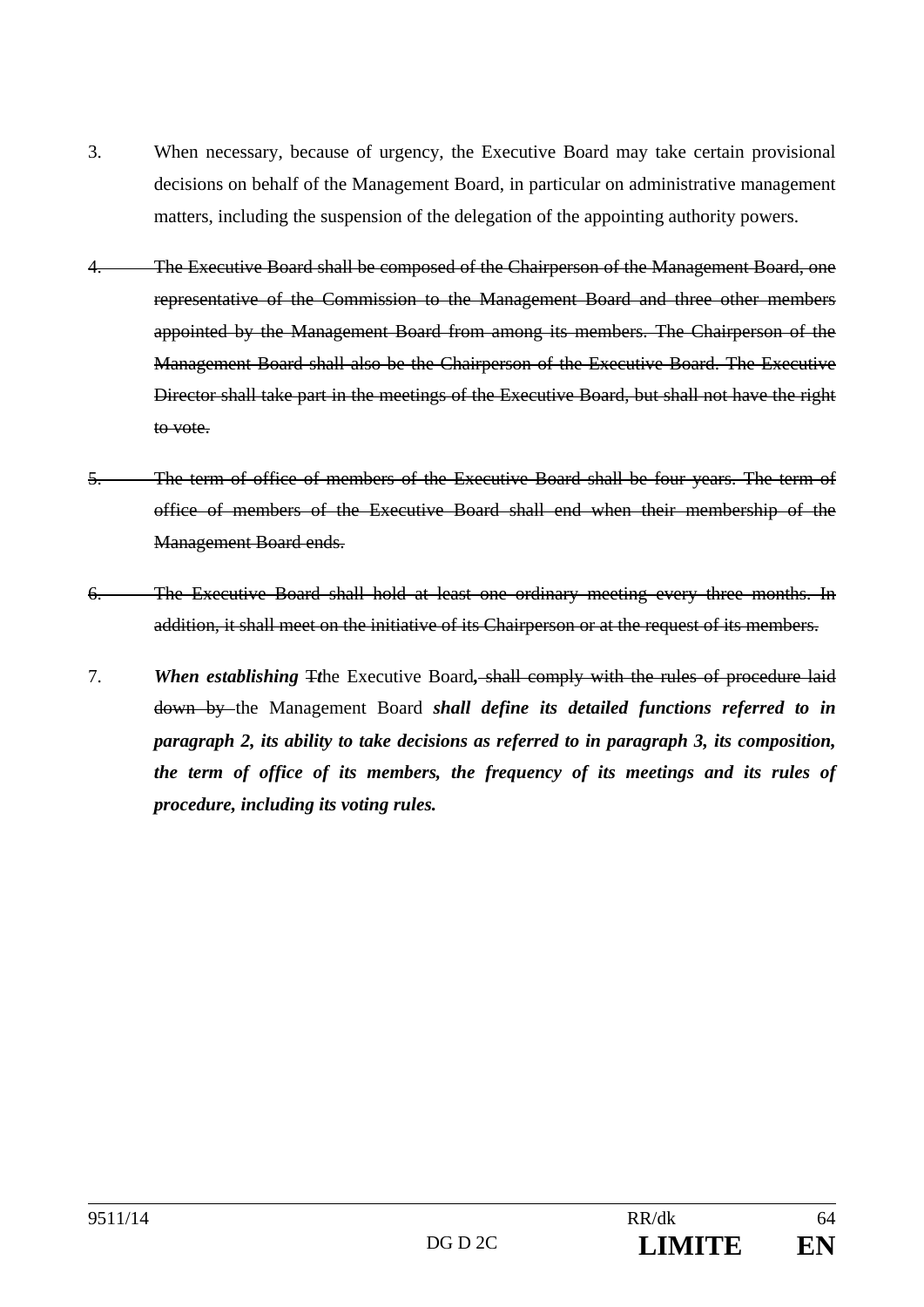# **Chapter V<sup>62</sup>**

# **PROCESSING OF INFORMATION**

# *Article 23*

# **Sources of information**

- 1. Europol shall only process information that has been provided to it:
	- (a) by Member States in accordance with their national law *and Article 7*;
	- (b) by Union bodies, third countries and international organisations in accordance with Chapter VI;
	- (c) by private parties *and private persons* in accordance with Article 29(2) *Chapter VI*.
- 2. Europol may directly retrieve and process information, including personal data, from publicly available sources, such as the media, including the internet and public data.

 $62$ DE, HU, NL, AT, SI scrutiny reservations.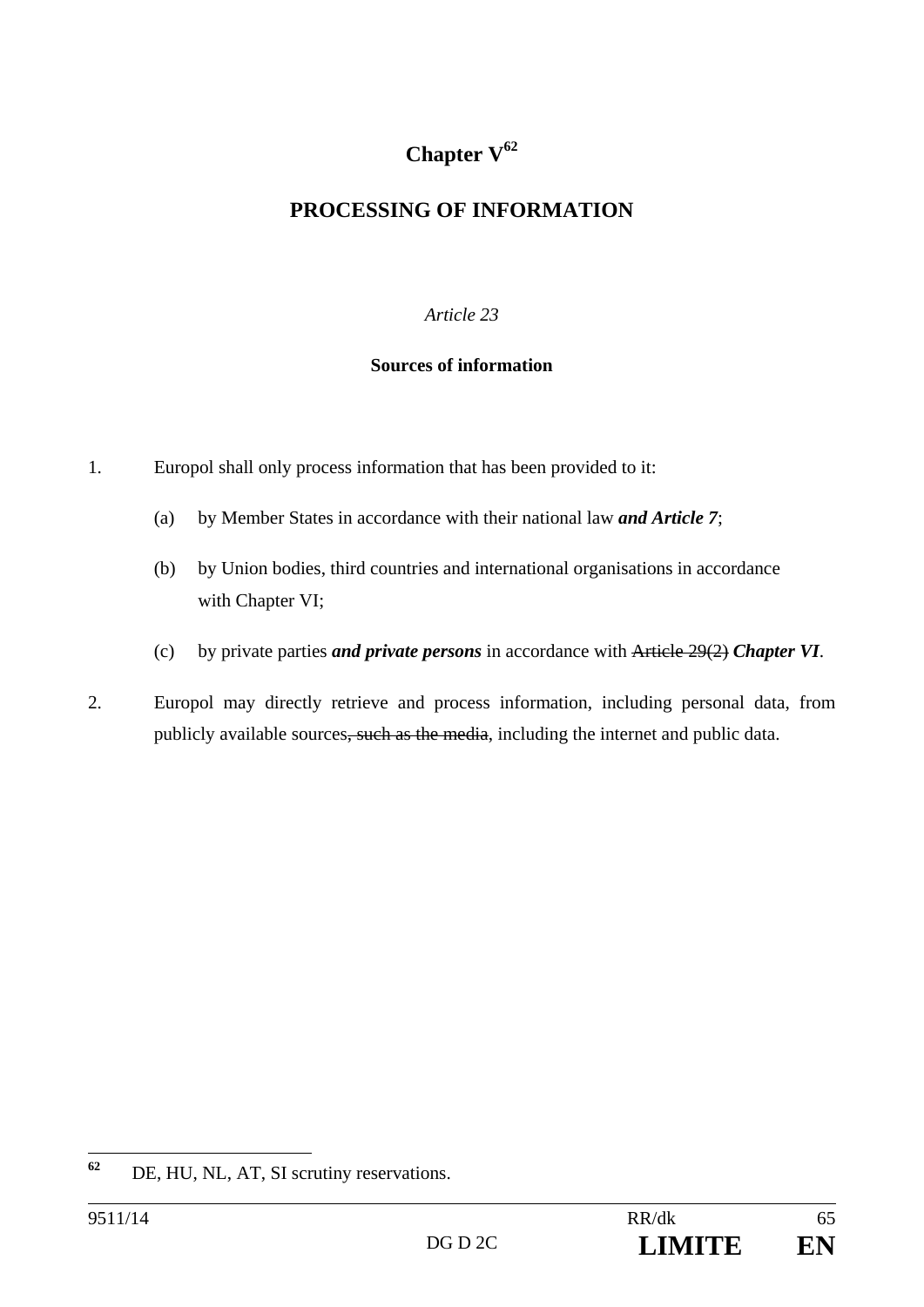3. *In so far as Europol is entitled under Union, international or national legal instruments to gain computerised access to data from information systems of national, Union or international nature* Europol may retrieve**<sup>63</sup>** and process *information, including personal*  data, by such means if that is necessary for the performance of its tasks–and process information, including personal data, from information systems, of a national, Union or international nature, including by means of computerised direct access, in so far as authorised by Union, international or national legal instruments. The applicable provisions of such Union, international or national legal instruments shall govern the access to and use of that information by Europol insofar as they provide for stricter rules on access and use than those of this Regulation. The access to such information systems shall be granted only to duly authorised staff of Europol as far as this is necessary for the performance of their tasks.

## *Article 24*

## **Purposes of information processing activities**

- 1. In so far as necessary for the achievement *performance* of its objectives *tasks* as laid down in Article 3(1) and (2) *4*, Europol shall *may* process information, including personal data*. Personal data may be processed* only for the purposes of:
	- (a) cross-checking aimed at identifying connections between information;
	- (b) analyses of a strategic or thematic nature;
	- (c) operational analyses in specific cases.*;*
	- *(d) facilitating the exchange of information between Member States, Europol, other Union bodies, third countries and international organisations<sup>64</sup>.*
	- *65*

<sup>63</sup> <sup>63</sup> NL reservation.

<sup>&</sup>lt;sup>64</sup> NL reservation.

**<sup>65</sup>** DE reservation.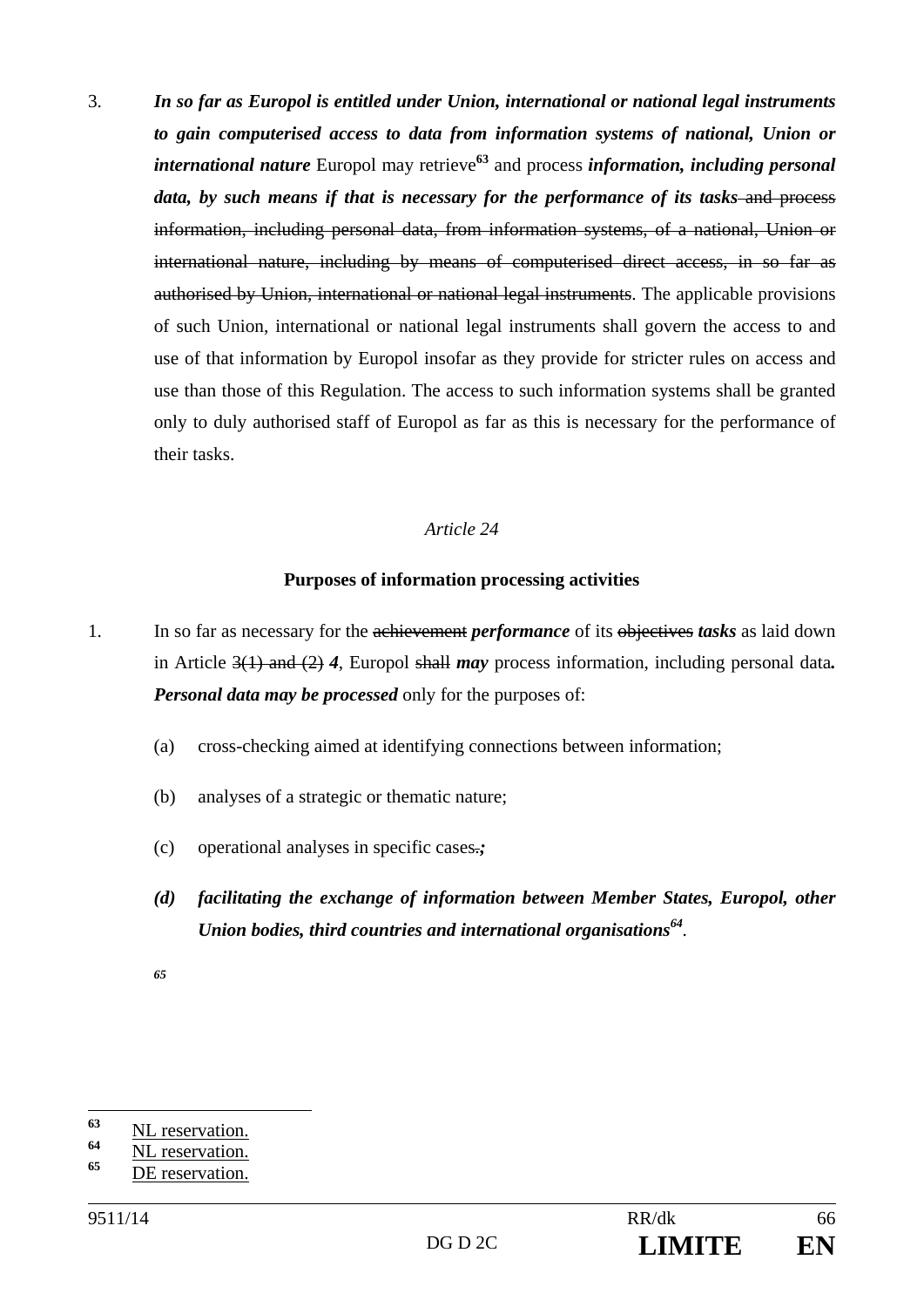2. Categories of personal data and categories of data subjects whose data may be collected for each specific purpose referred to under paragraph 1 are listed in Annex 2.

# *Article 25*

# **Determination of the purpose of***, and restrictions on, the processing of* **information processing activities** *by Europol*

- 1. A Member State, a Union body, a third country or an international organisation providing information to Europol *shall* determines the purpose *or the purposes* for which it shall be processed as referred to in Article 24. If it has not done so, Europol *in consultation with the provider of information concerned* shall *process the information in order to* determine *the* relevance of such information as well as the purpose *or the purposes* for which it shall be *further* processed<sup>66</sup>. Europol may process information for a different purpose than the one for which information has been provided only if authorised by the data provider *of the information*.
- 2. Member States, Union bodies, third countries and international organisations may indicate, at the moment of transferring *providing the* information, any restriction on access or use, in general or specific terms, including as regards *transfer,* erasure or destruction. Where the need for such restrictions becomes apparent after the transfer *provision of information*, they shall inform Europol accordingly. Europol shall comply with such restrictions.
- 3. *In duly justified cases67* Europol may**<sup>68</sup>** assign any restriction*s* to access or use by Member States, Union bodies, third countries and international organisations of information retrieved from publicly-available sources.

<sup>66</sup> <sup>66</sup> HU reservation.

 $\frac{67}{68}$  CZ reservation.

**<sup>68</sup>** AT reservation.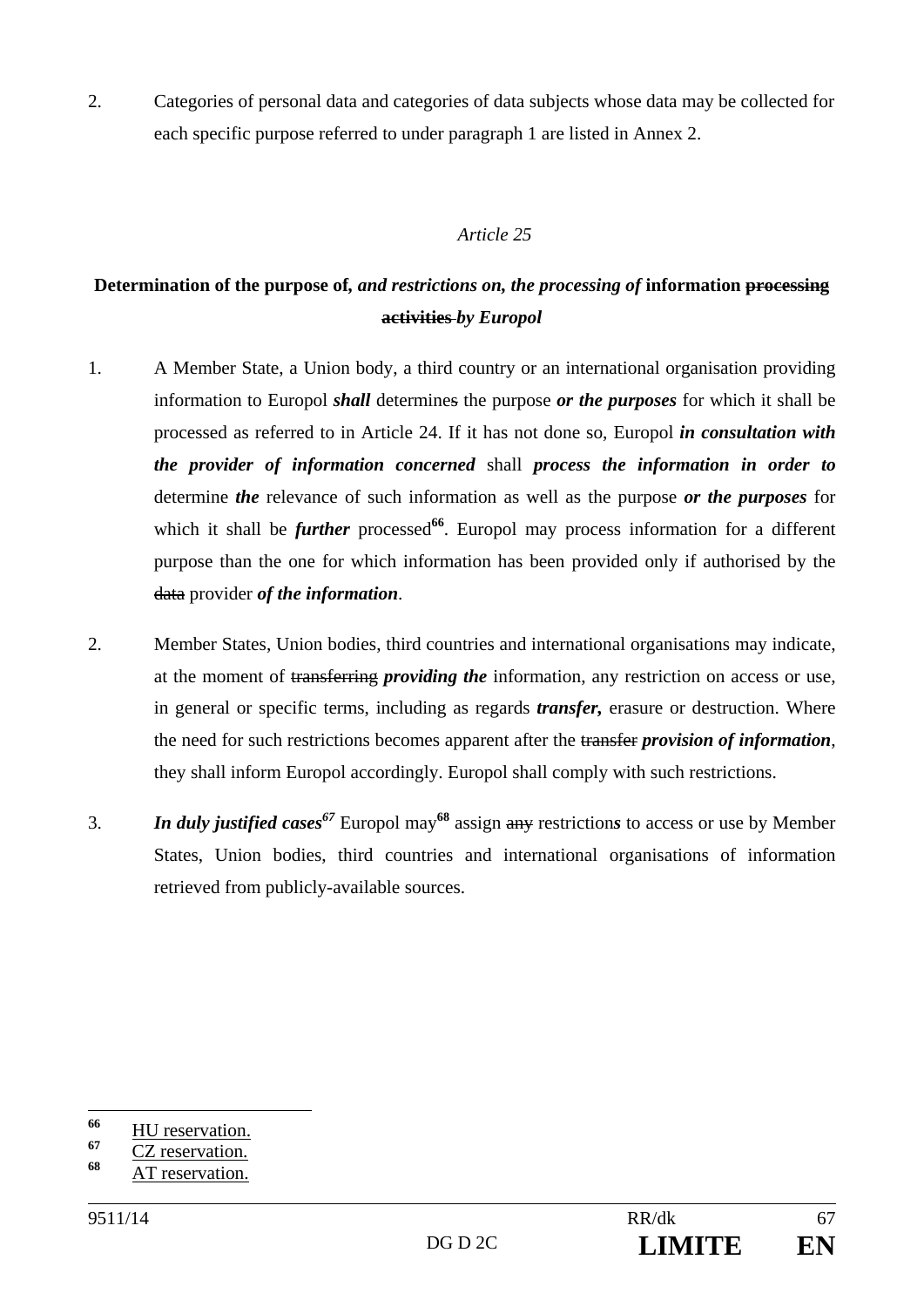# **Access by Member** *States' competent authorities* **and Europol's staff to information stored by Europol**

- 1. *The competent authorities of* Member States shall *in accordance with national law and Article 7(4)* have access to and be able to search all information which has been provided for the purposes of Article 24(1)(a) and (b), without prejudice to the right for Member States, Union bodies and third countries and international organisations to indicate *any* restrictions to the access and use of such data *in accordance with Article 25(2)*. Member States shall designate these competent authorities allowed to perform such a search<sup>69</sup>.
- 2. *The competent authorities of* Member States shall *in accordance with national law and Article 7(4)* have indirect access on the basis of a hit/no hit system to information provided for the purposes of Article  $24(1)(c)$ , without prejudice to any restrictions indicated by the Member States, Union bodies and third countries or international organisations providing the information, in accordance with Article 25(2). In the case of a hit, Europol shall initiate the procedure by which the information that generated the hit may be shared, in accordance with the decision of the Member State that provided *the provider of* the information to Europol.
- 3. Europol staff duly empowered by the Executive Director shall have access to information processed by Europol to the extent required for the performance of their duties *and without prejudice to Article 69*.

<sup>69</sup> **<sup>69</sup>** ES reservation.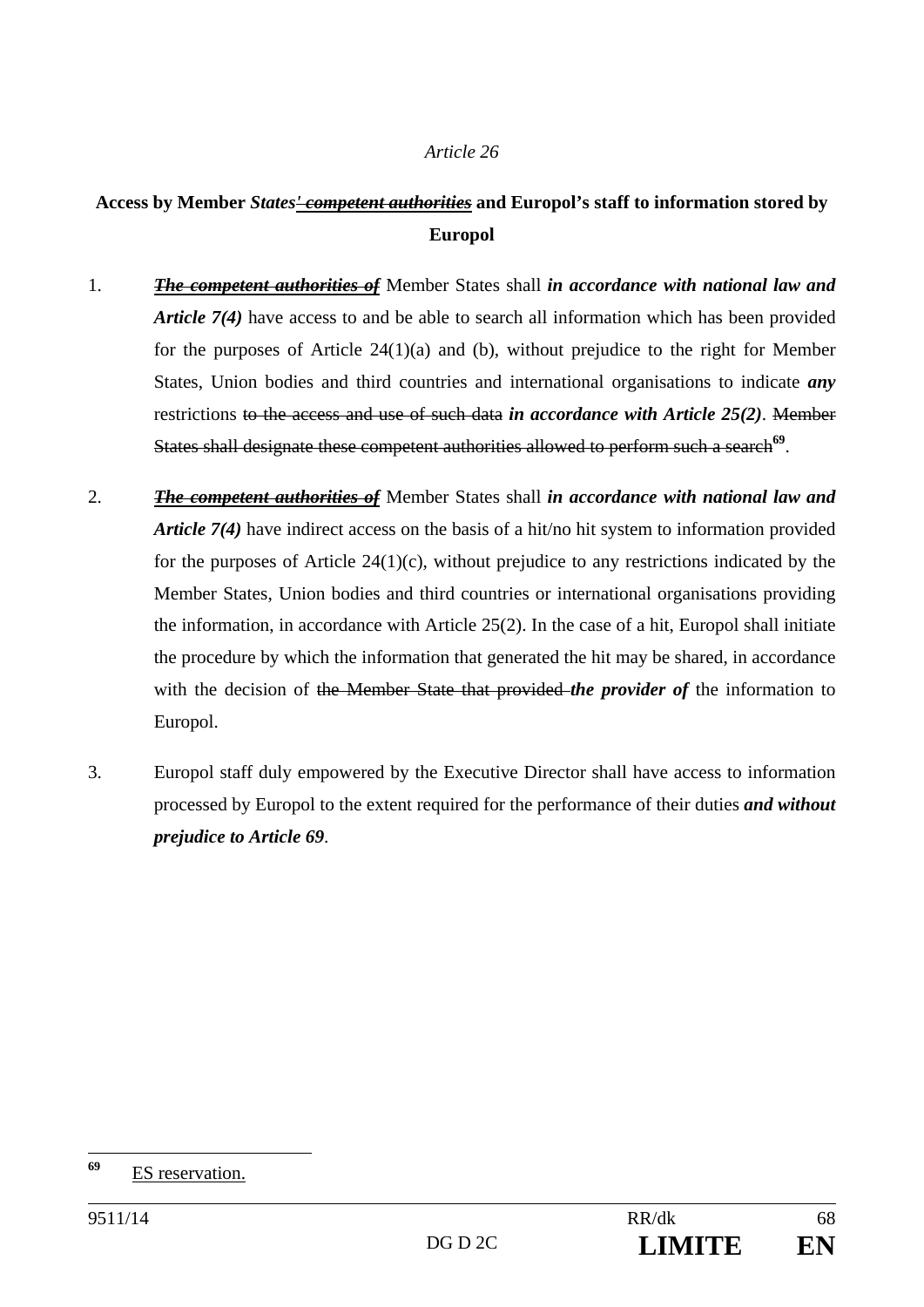# **Access** *by Eurojust and OLAF* **to Europol information** *stored by Europol* **for Eurojust and OLAF**

- 1. Europol shall take all appropriate measures to enable Eurojust and the European Anti-Fraud Office (OLAF) within their respective mandates, to have access to and be able to search all information that has been provided for the purposes of Article 24(1)(a) and (b), without prejudice to the right for Member States, Union bodies and third countries and international organisations to indicate restrictions to the access and use of such data. Europol shall be informed where a search by Eurojust or OLAF reveals the existence of a match with information processed by Europol.
- 2. Europol shall take all appropriate measures to enable Eurojust and *the European Anti-Fraud Office (*OLAF*)*, within their respective mandates, to have indirect access on the basis of a hit/no hit system to information provided for the purposes under Article 24(1) *(a), (b) and* (c), without prejudice to any restrictions indicated by the providing Member States, Union bodies and third countries or international organisations, in accordance with Article 25(2). In case of a hit, Europol shall initiate the procedure by which the information that generated the hit may be shared, in accordance with the decision of the Member State, Union body, third country or international organisation that provided *provider of* the information to Europol.
- 3. Searches of information in accordance with paragraphs 1 and 2 shall be made only for the purpose of identifying whether information available at Eurojust or OLAF, respectively, matches with information processed at Europol.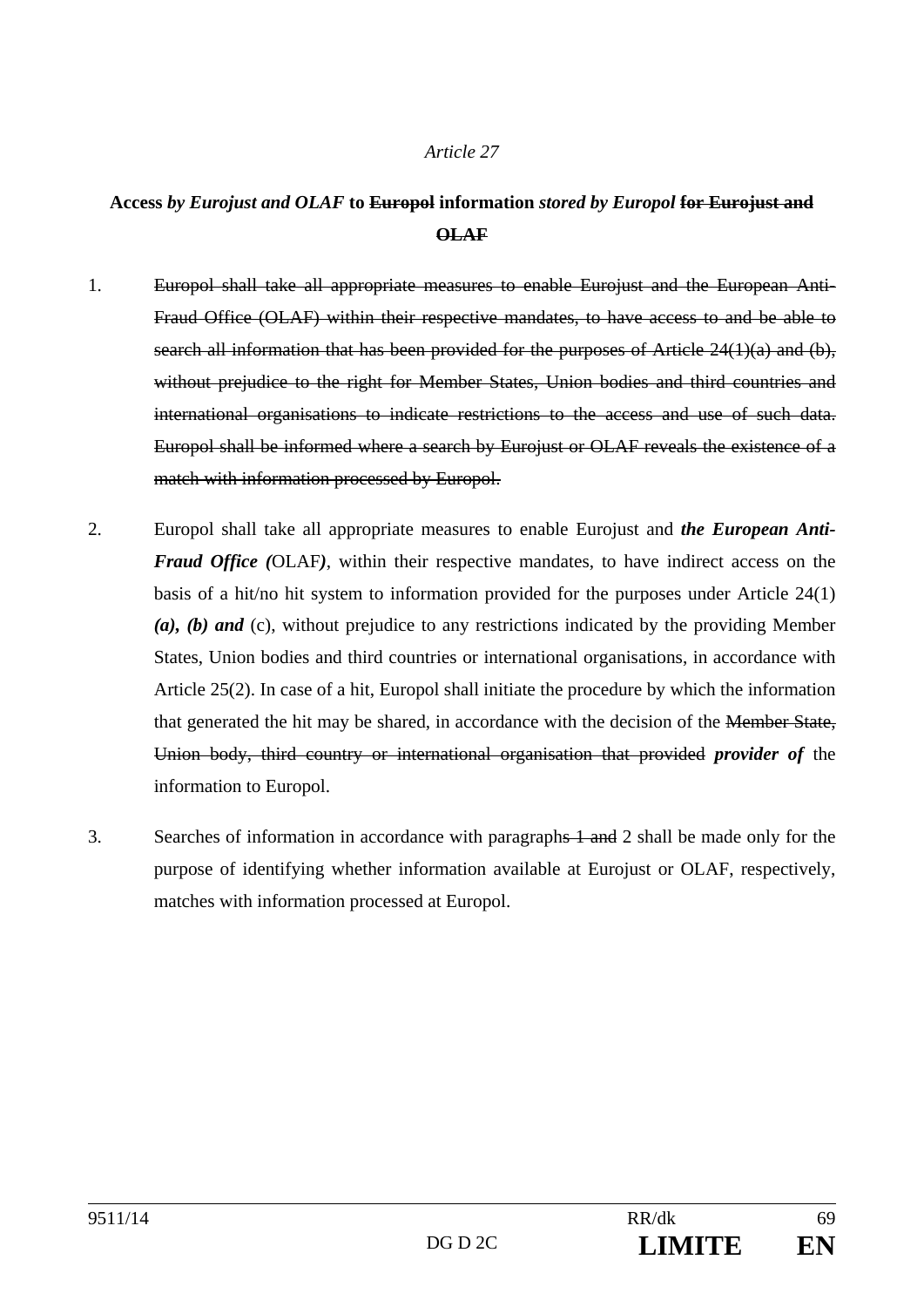- 4. Europol shall allow searches in accordance with paragraphs 1 and 2 only after obtaining from Eurojust information about which National Members, Deputies, Assistants, as well as Eurojust staff members, and from OLAF information about which staff members, have been designated as authorised to perform such searches.
- 5. If during Europol's information processing activities in respect of an individual investigation, Europol or a Member State identifies the necessity for coordination, cooperation or support in accordance with the mandate of Eurojust or OLAF, Europol shall notify them thereof and shall initiate the procedure for sharing the information, in accordance with the decision of the Member State providing the information. In such a case Eurojust or OLAF shall consult with Europol.
- 6. Eurojust, including the College, the National Members, Deputies, Assistants, as well as Eurojust staff members, and OLAF, shall respect any restriction to access or use, in general or specific terms, indicated by Member States, Union bodies, third countries and international organisations in accordance with Article 25(2).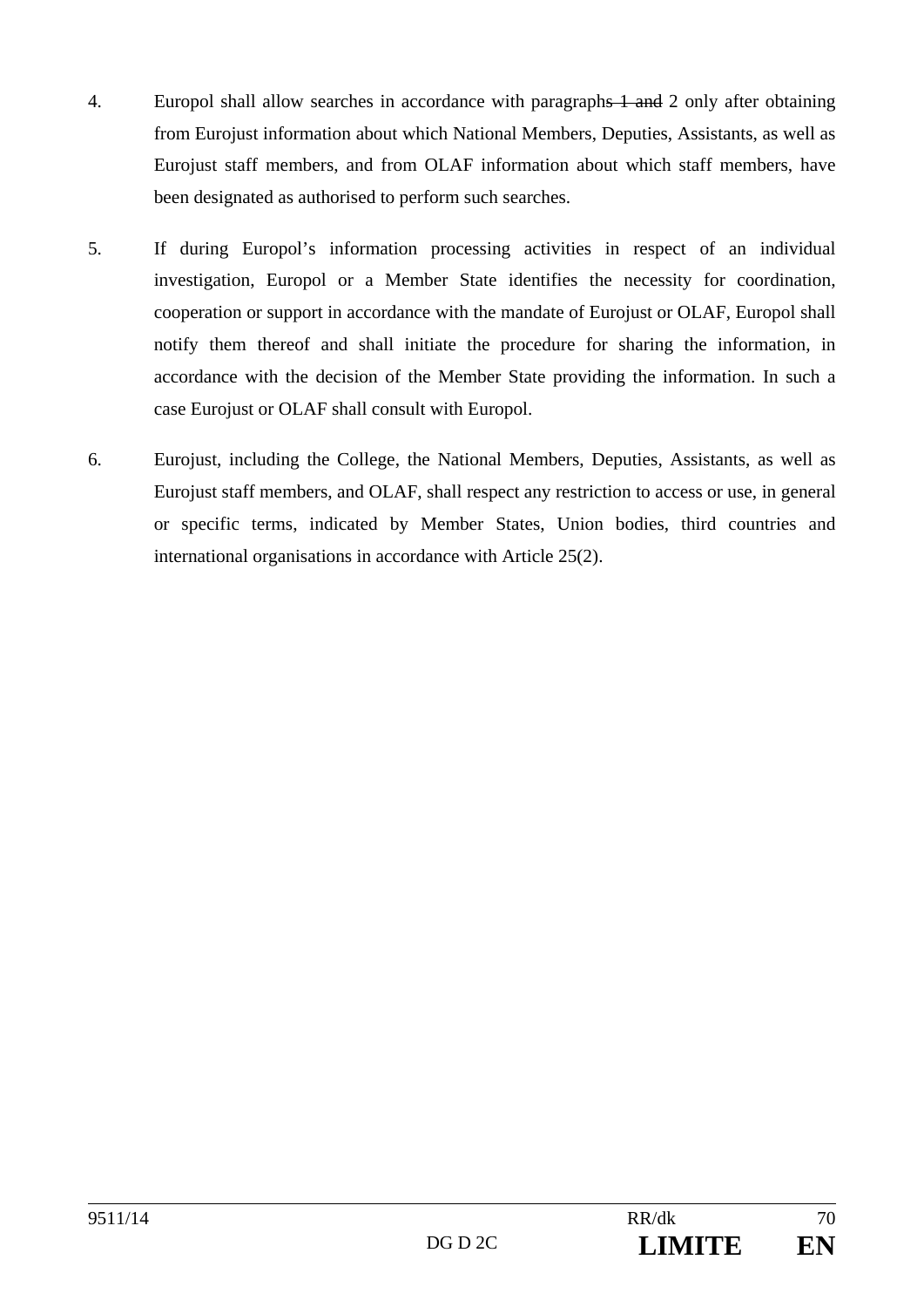## **Duty to notify Member States**

1. If Europol, in accordance with its task pursuant to Article 4(1)(b), needs to *shall promptly* inform a Member State about information concerning it., and that *If such* information is subject to access restrictions pursuant to Article 25(2), that would prohibit sharing it, Europol shall consult with the data provider *of the information* stipulating the access restriction and seek its authorisation for sharing.

Without such an authorisation, the information shall not be shared.

- 2. Irrespective of any access restrictions, Europol shall inform a Member State about information concerning it if.
	- (a) this is absolutely necessary in the interest of preventing *an* imminent danger associated with serious crime or terrorist offences; or *threat to life.*
	- (b) this is essential for the prevention of an immediate and serious threat to public security of that Member State.**<sup>70</sup>**

In such a case, Europol shall *at the same time* inform the data provider *of the information* of sharing this information as soon as possible and justify its analysis of the situation.

<sup>70</sup> **<sup>70</sup>** HU reservation.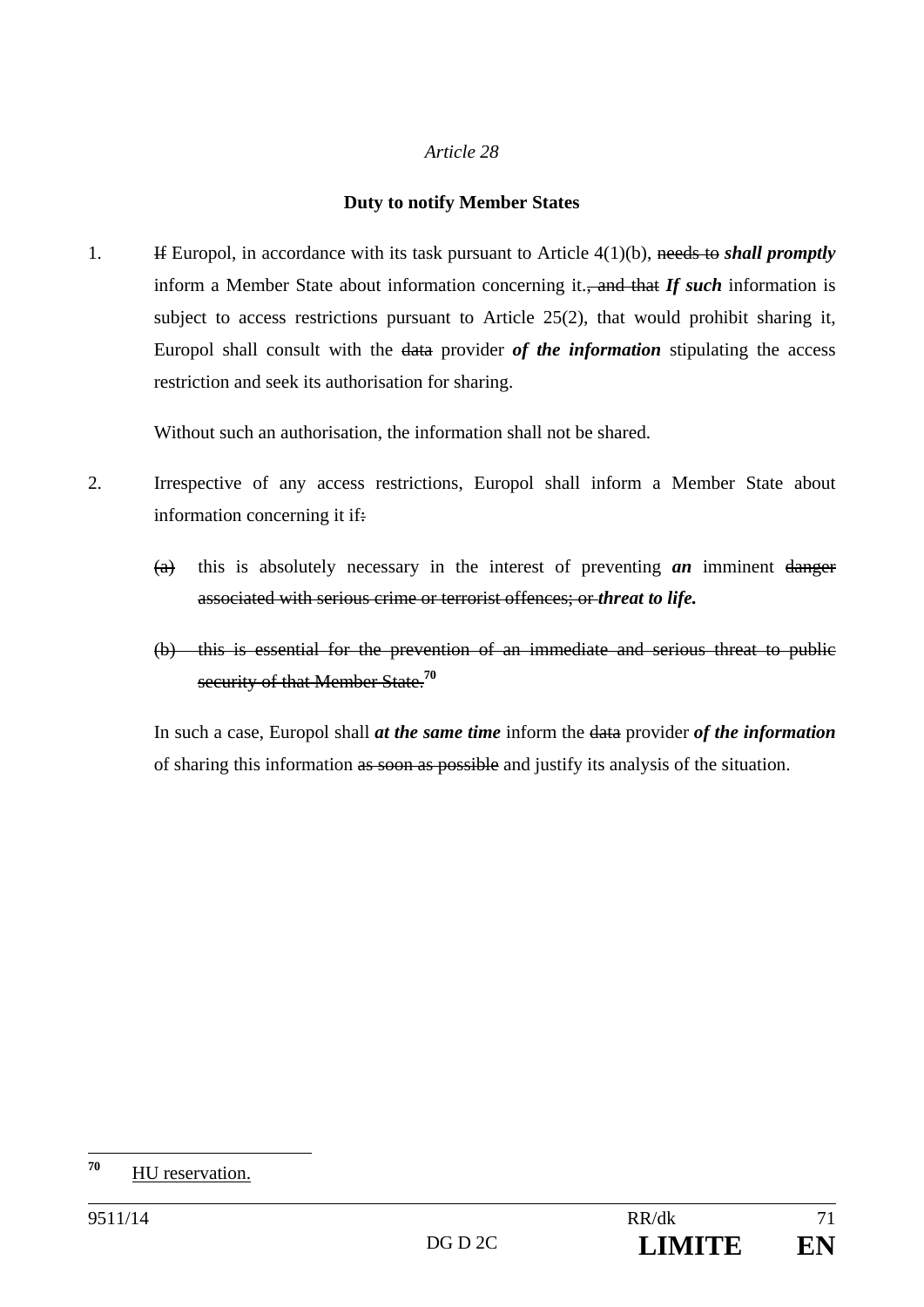# **Chapter VI**

# **RELATION***S* **WITH PARTNERS**

# SECTION 1

# COMMON PROVISIONS

# *Article 29*

## **Common provisions**

- 1. **<sup>71</sup>**In so far as necessary for the performance of its tasks, Europol may establish and maintain cooperative relations with the Union bodies in accordance with the objectives of those bodies, the law enforcement authorities of third countries, law enforcement training institutes of third countries, international organisations and private parties.
- 2. In so far as relevant to the performance of its tasks and subject to any restriction stipulated pursuant to Article 25(2) *and Article 69*, Europol may directly exchange all information, with the exception of personal data, with entities referred to in paragraph 1.
- *2a. Europol shall inform the Management Board about any regular cooperative relations it intends to establish and maintain in line with paragraphs 1 and 2 and about the development of such relations once established.*
- *2b. For the purposes set out in paragraphs 1 and 2, Europol may conclude working arrangements with entities referred to in paragraph 1. Those working arrangements shall not allow the exchange of personal data and shall not bind the Union or its Member States.*

 $71$ **<sup>71</sup>** DE scrutiny reservation.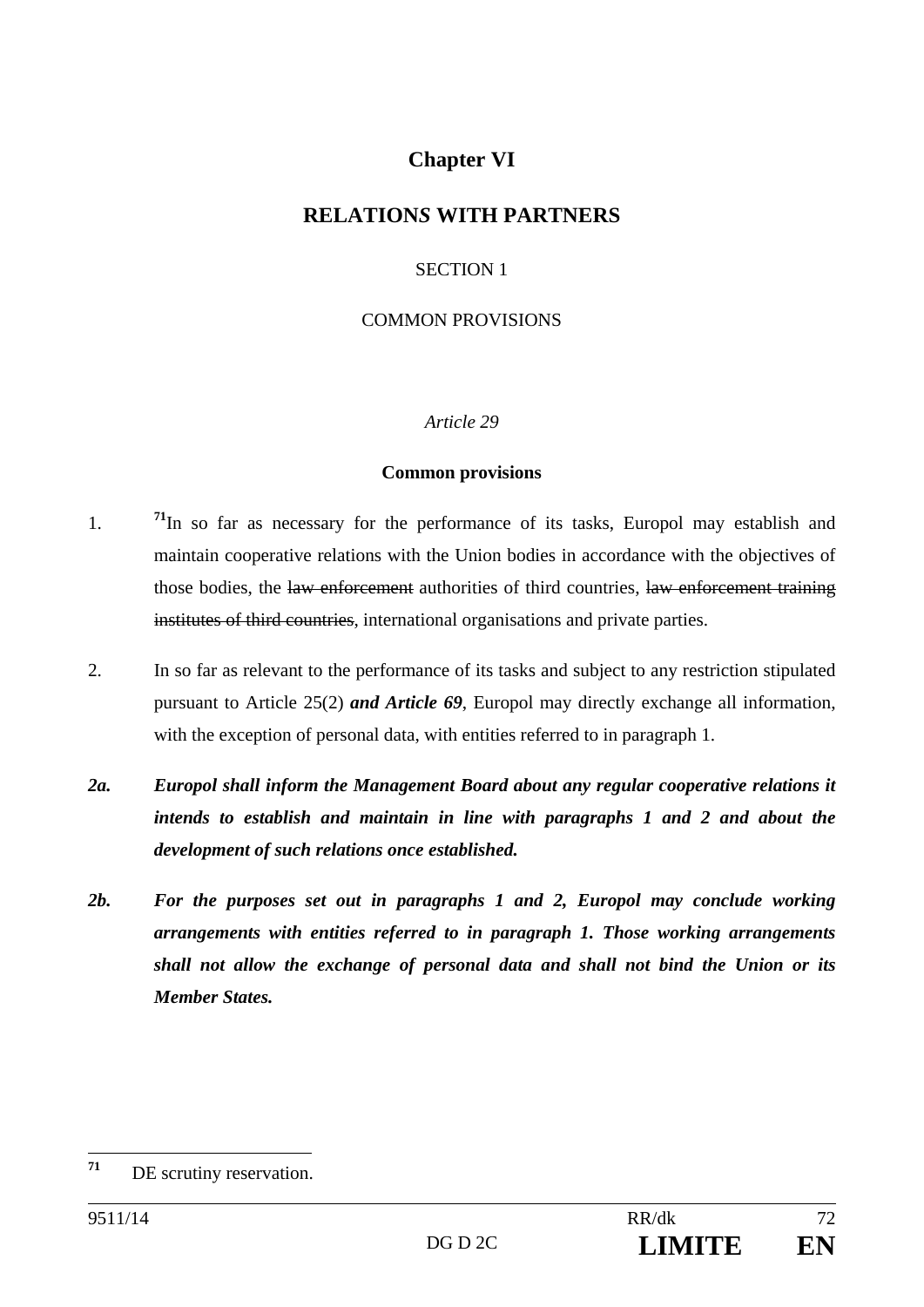- 3. Europol may receive and process personal data from entities referred to in paragraph 1 except from private parties, in so far as necessary for the performance of its tasks and subject to the provisions of this Chapter.
- 4. Without prejudice to Article 36(4)*(5)*, personal data shall only be transferred by Europol to Union bodies, third countries and international organisations, if this is necessary for preventing and combating crime that falls under Europol's objectives and in accordance with this Chapter *Regulation*. If the data to be transferred have been provided by a Member State, Europol shall seek that Member State's consent, unless
	- (a) the authorisation can be assumed as the Member State has not expressly limited the possibility of onward transfers; or
	- (b) the Member State has granted its prior authorisation to such onward transfer, either in general terms or subject to specific conditions. Such consent may be withdrawn *at*  any moment.
- 5. Onward transfers of personal data *held by Europol* by Member States, Union bodies, third countries and international organisations shall be prohibited unless Europol has given its explicit consent.

# SECTION 2

# EXCHANGES/TRAN*S*FERS *AND EXCHANGE* OF PERSONAL DATA

# *Article 30*

# **Transfer of personal data to Union bodies**

Subject to any possible restrictions stipulated pursuant to Article 25(2) or (3) *and Article 69*  Europol may directly transfer personal data to Union bodies in so far as it is necessary for the performance of its tasks or those of the recipient Union body.**<sup>72</sup>**

 $72$ **<sup>72</sup>** DE, HU reservations.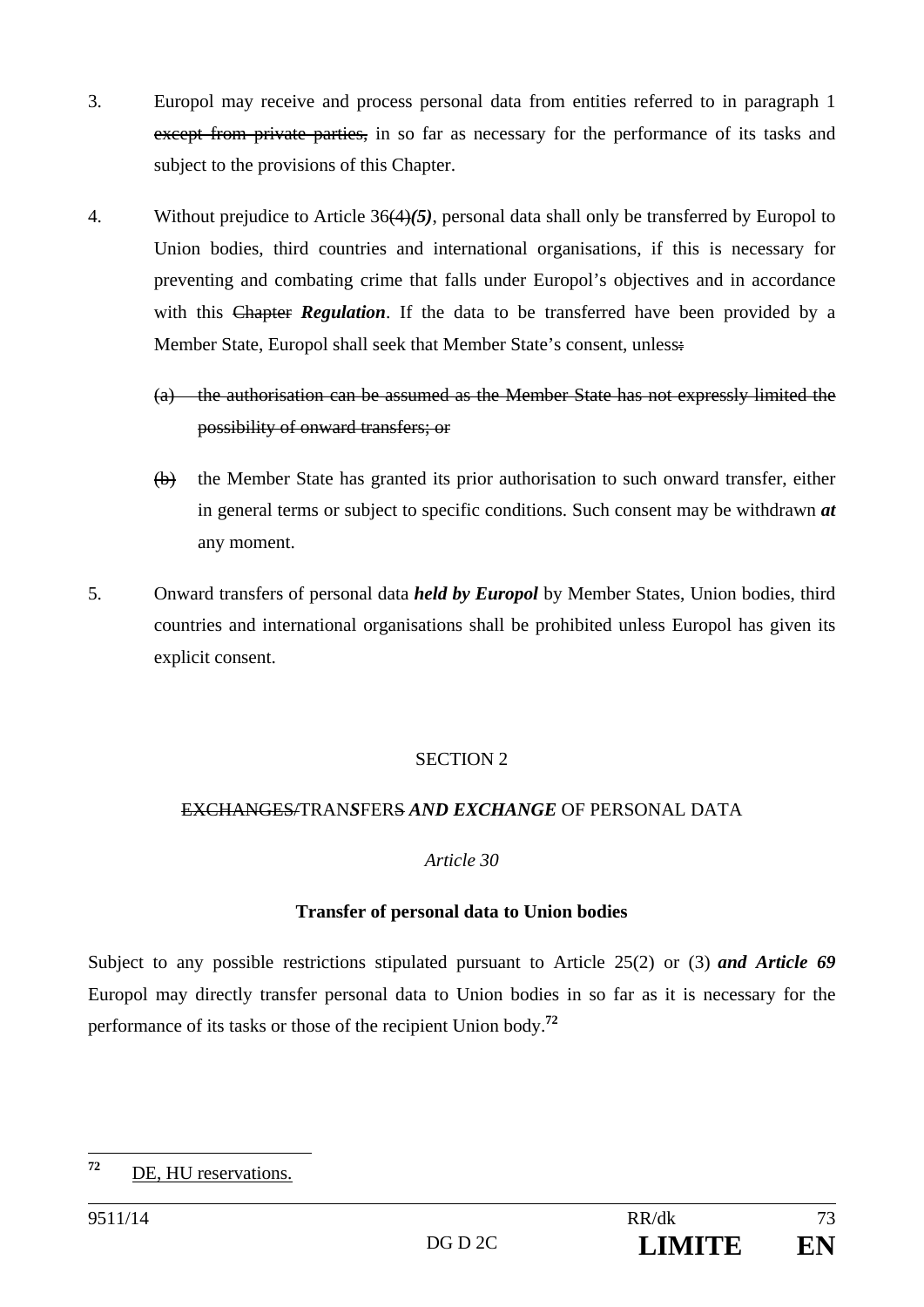# **Transfer of personal data to third countries and international organisations**

- *1. Subject to any possible restrictions stipulated pursuant to Article 25(2) or (3) and Article 69* Europol may transfer personal data to an authority of a third country or to an international organisation, in so far as this is necessary for it to perform its tasks, on the basis of:
	- (a) a decision of the Commission adopted in accordance with [Articles 25 and 31 of Directive 95/46/EC of the European Parliament and of the Council of 24 October 1995 on the protection of individuals with regard to the processing of personal data*,* and on the free movement of such data] *Article 34 of [Directive of the European Parliament and of the Council on the protection of individuals with regard to the processing of personal data by competent authorities for the purposes of prevention, investigation, detection or prosecution of criminal offences or the execution of criminal penalties, and the free movement of such data***<sup>74</sup>***]* that that *the third* country <del>or international organisation,</del> *or a territory* or a processing sector within that third country, or an *the* international organisation *in question* ensures an adequate level of protection (adequacy decision); or

<sup>73</sup>  $\frac{73}{74}$  DE scrutiny reservation.

It is assumed that the draft Directive (which is part of the data protection package, doc. 5833/12 and 11624/1/13 REV 1) will be adopted before the Europol Regulation. If not, an equivalent provision to Article 34 of that Directive or a more general reference to Union legislation will be inserted at a later stage.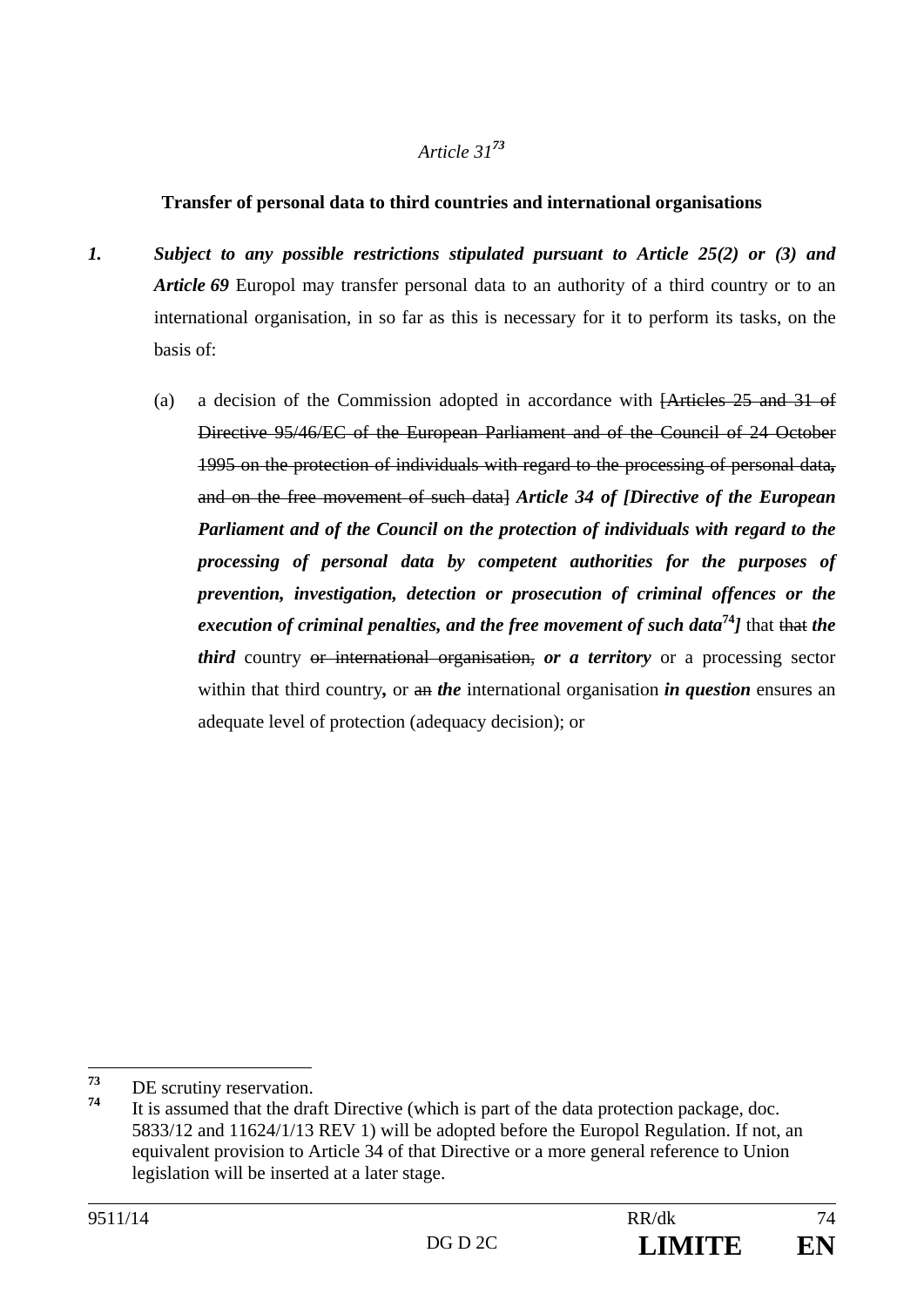- (b) an international agreement concluded between the Union and that third country or international organisation pursuant to Article 218 of the Treaty adducing adequate safeguards with respect to the protection of privacy and fundamental rights and freedoms of individuals; or
- (c) a cooperation agreement *allowing for the exchange of personal data* concluded between Europol and that third country or international organisation in accordance with Article 23 of Decision 2009/371/JHA prior to the date of application of this Regulation.

*Without prejudice to Article 29(4)* Ssuch transfers do not require any further authorisation.

Europol may conclude working *administrative* arrangements to implement such agreements or adequacy decisions.

*Europol shall inform the Management Board about the exchange of personal data on the basis of adequacy decisions.* 

*1a. Europol shall publish and keep up to date a list of adequacy decisions, agreements, administrative arrangements and other instruments relating to the transfers of personal data in accordance with paragraph 1.* 

*75*

 $75$ **<sup>75</sup>** DE reservation.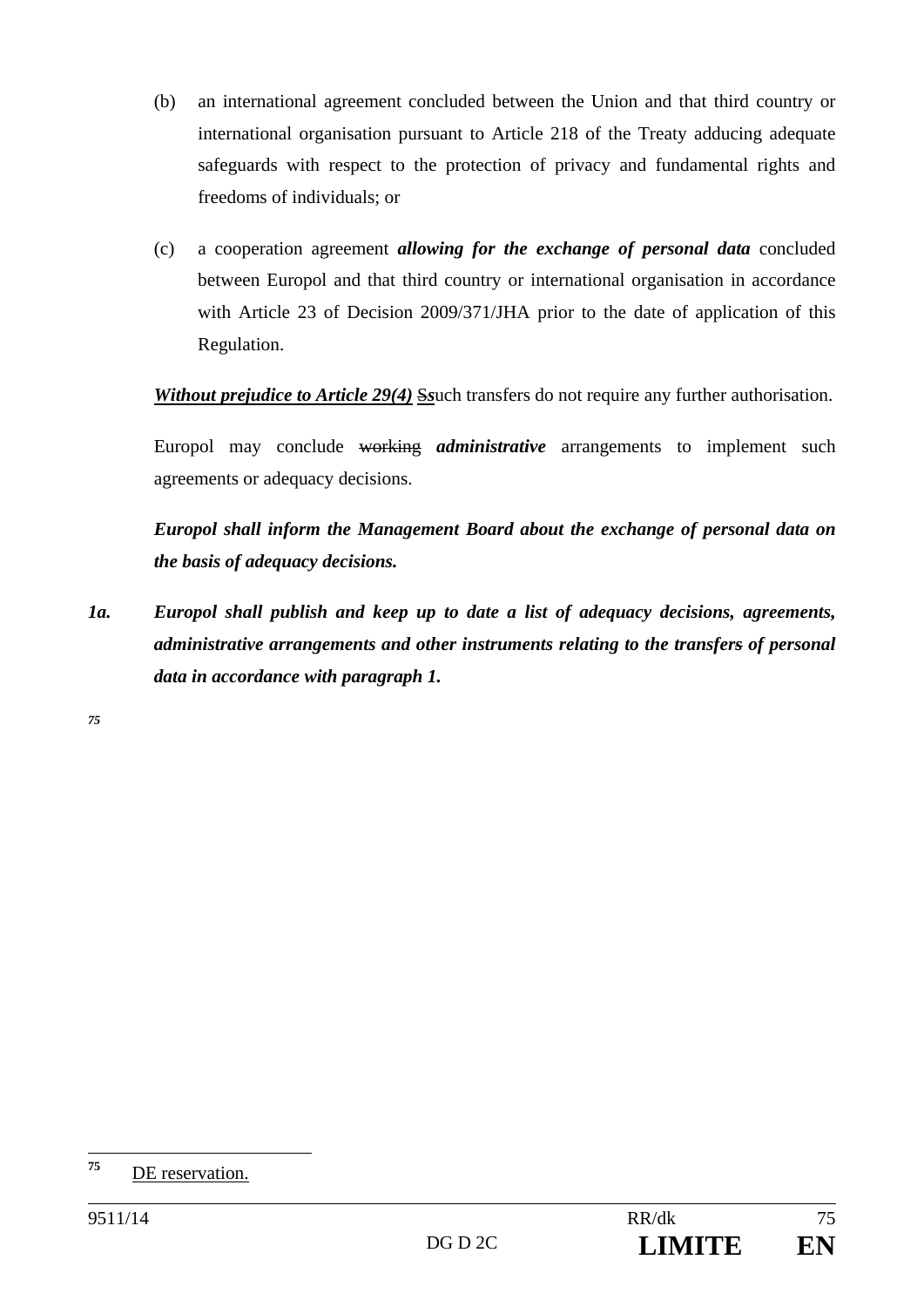- 2. By way of derogation from paragraph 1, the Executive Director may authorise the transfer of personal data to third countries or international organisations on a case-by-case basis if:
	- (a) the transfer of the data is absolutely necessary to safeguard the essential interests of one or more Member States within the scope of Europol's objectives;
	- (b) the transfer of the data is absolutely necessary in the interests of preventing imminent danger associated with crime or terrorist offences;
	- (c) the transfer is otherwise necessary or legally required on important public interest grounds, or for the establishment, exercise or defence of legal claims; or
	- (d) the transfer is necessary to protect the vital interests of the data subject or another person.
	- *(aa) the transfer is necessary in order to protect the vital interests of the data subject or another person; or*
	- *(bb) the transfer is necessary to safeguard legitimate interests of the data subject where the law of the Member State transferring the personal data so provides; or*
	- *(cc) the transfer of the data is essential for the prevention of an immediate and serious threat to public security of a Member State or a third country; or*
	- *(dd) the transfer is necessary in individual cases for the purposes of prevention, investigation, detection or prosecution of criminal offences or the execution of criminal sanctions; or*
	- *(ee) the transfer is necessary in individual cases for the establishment, exercise or defence of legal claims relating to the prevention, investigation, detection or prosecution of a specific criminal offence or the execution of a specific criminal sanction.*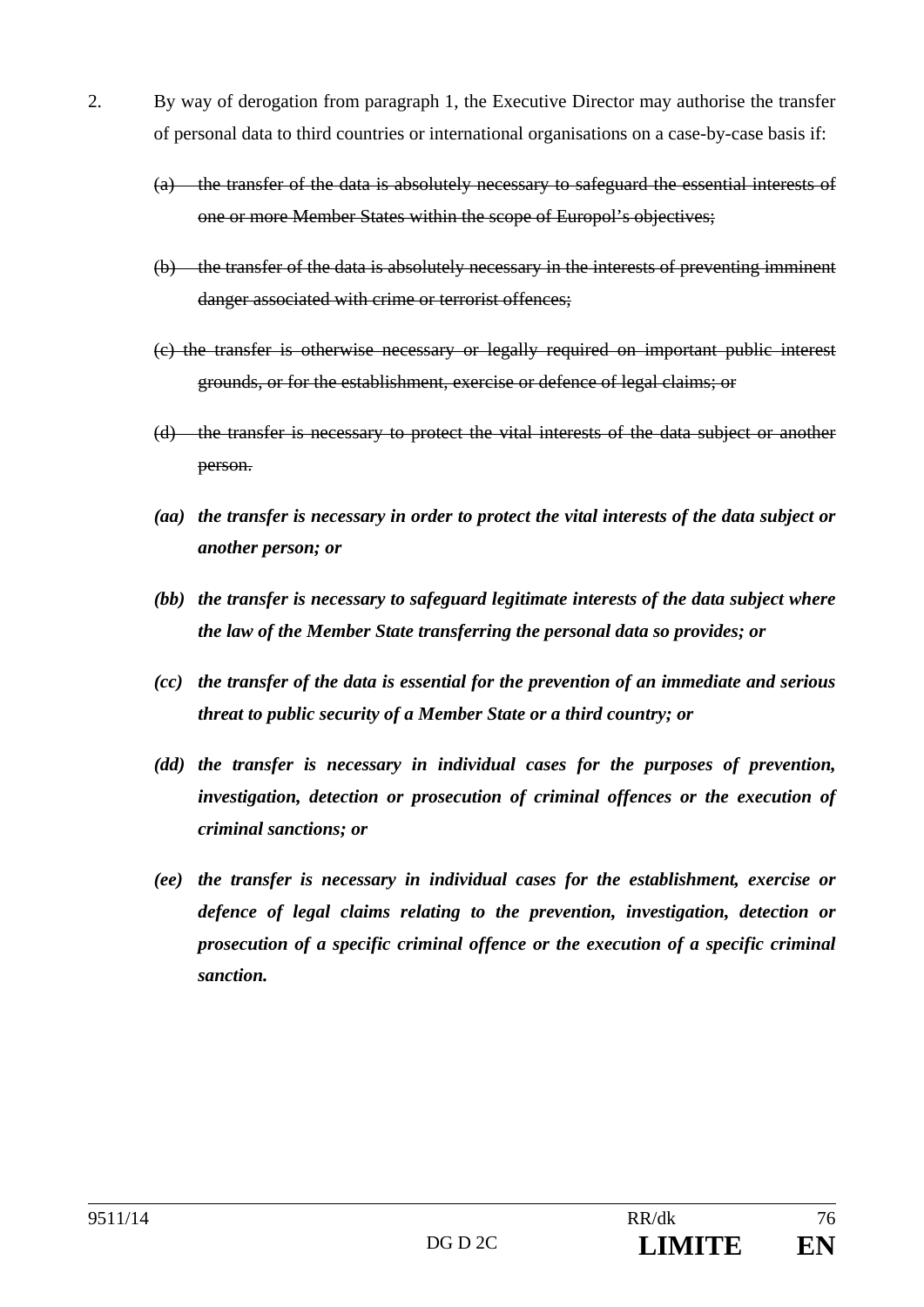- *2a 3a.* Moreover *By way of derogation from paragraph 1,* the Management Board may, in agreement with the European Data Protection Supervisor, authorise a set of transfers in conformity with *paragraph 2*, points (a*a*) to (d*ee*) above, taking into account of the existence of safeguards with respect to the protection of privacy and fundamental rights and freedoms of individuals, for a period not exceeding one year, renewable. *Such authorisation shall be duly justified and documented.*
- 3. The Executive Director shall *as soon as possible* inform the Management Board and the European Data Protection Supervisor of cases where he/she applied paragraph 2.

#### **Personal data from private parties**

- 1. In so far as necessary for Europol to perform its tasks, Europol may process personal data originating from private parties on condition that *they* are received via:
	- (a) a  $\mu$ National  $\mu$ Unit of a Member State in accordance with national law;
	- (b) the contact point of a third country *or an international organisation* with which Europol has concluded a cooperation agreement *allowing for the exchange of personal data* in accordance with Article 23 of the Decision 2009/371/JHA prior to date of application of this Regulation; or
	- (c) an authority of a third country or an international organisation *which is subject to an adequacy decision as referred to in Article 31(1)(a) or* with which the Union has concluded an international agreement pursuant to Article 218 of the Treaty.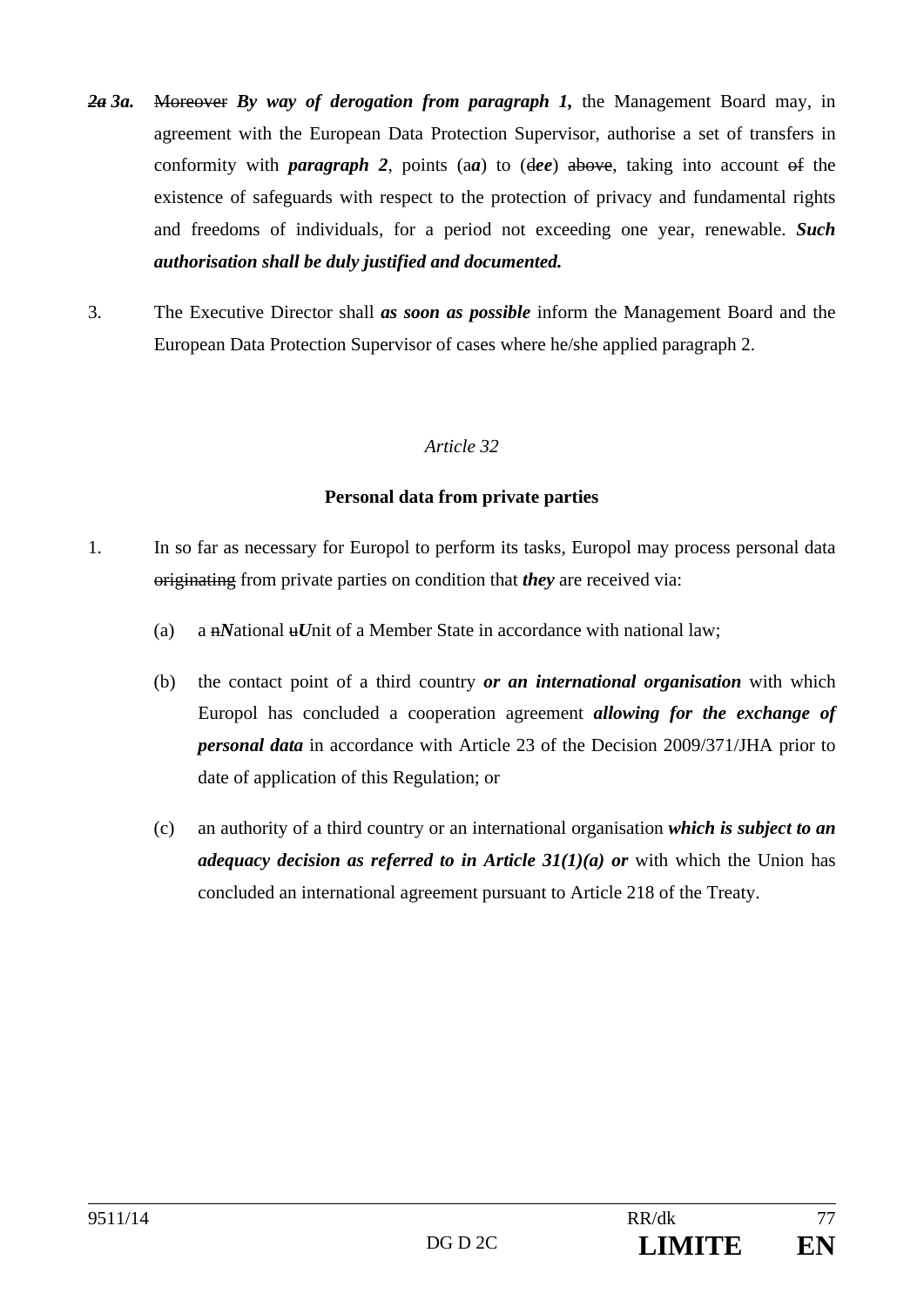- *1a76. In cases where Europol nonetheless receives personal data directly from private parties and where the National Unit, contact point or authority concerned referred to in paragraph 1 cannot be identified, Europol may process that personal data solely for the purpose of identifying these entities. Subsequently, the personal data shall be forwarded immediately to the National Unit, contact point or authority concerned who shall define in accordance with Article 25(1), where relevant, the purpose for which Europol may further process the data.*
- *1b. If Europol receives personal data from a private party in a third country with which there is no agreement, either concluded on the basis of Article 23 of Decision 2009/371/JHA or on the basis of Article 218 of the Treaty or which is not subject to an adequacy decision as referred to in Article 31(1)(a), Europol may forward that information only to a Member State, or a third country concerned with which such agreement has been concluded.*
- 2. If the *personal<sup>77</sup>* data received affect the interests of a Member State, Europol shall immediately inform the National Unit of the Member State concerned.
- *23a. Europol may not transfer personal data to private parties except where, subject to any possible restrictions stipulated pursuant to Article 25(2) or (3) and Article 6978:* 
	- *(a) the transfer is undoubtedly in the interests of the data subject and either the data subject has consented or circumstances are such as to allow a clear presumption of such a consent; or*
	- *(b) the transfer is absolutely necessary in the interests of preventing imminent danger associated with crime or terrorist offences.*

<sup>76</sup>  $\frac{76}{77}$  UK reservation.

 $\frac{77}{78}$  CZ reservation.

**<sup>78</sup>** CZ reservation.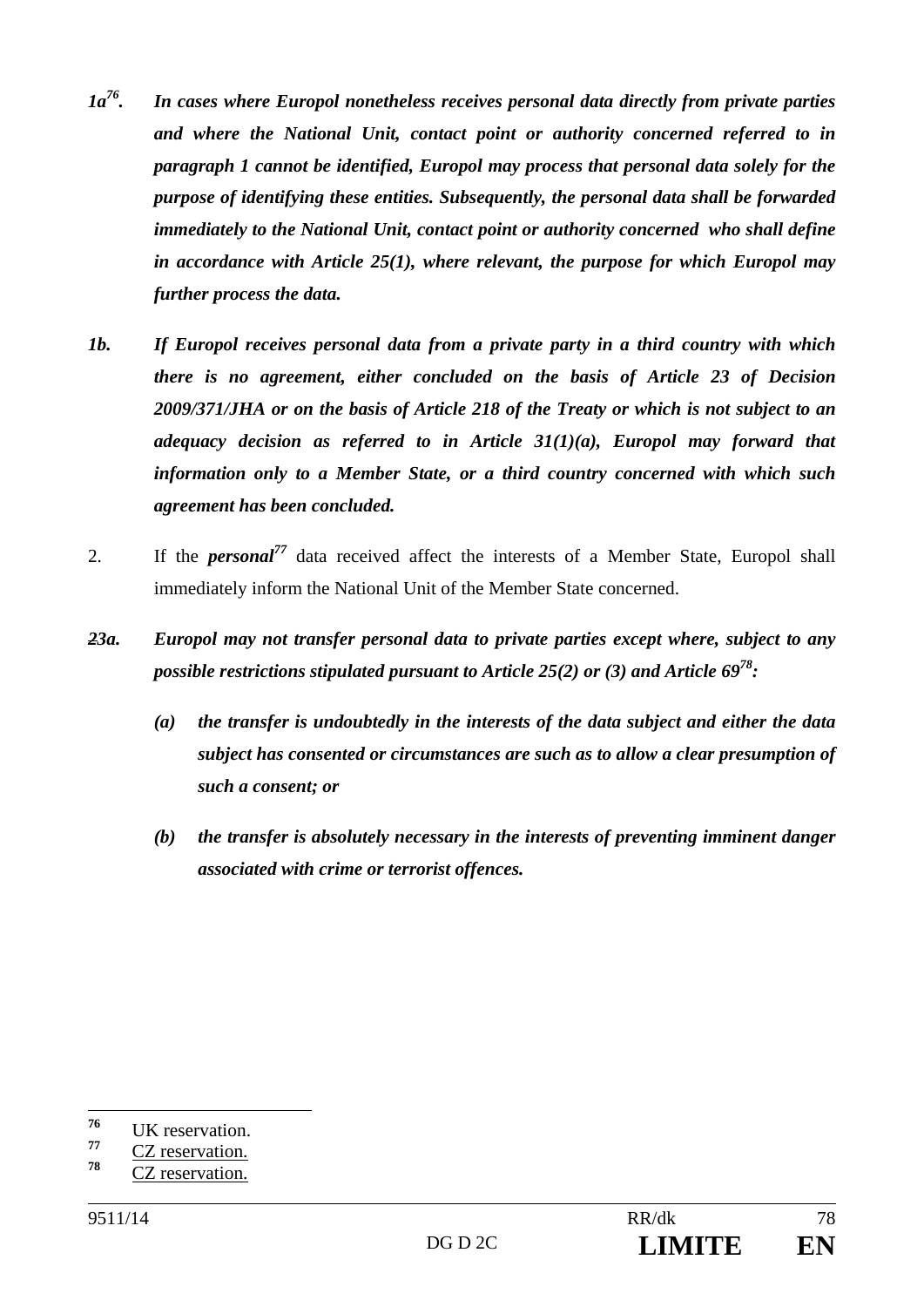- 3. Europol shall not contact private parties directly to retrieve personal data.
- 4. The Commission shall evaluate the necessity and possible impact of direct exchanges of personal data with private parties within three years after this Regulation is applicable. Such an evaluation shall specify among others the reasons whether the exchanges of personal data with private parties is necessary for Europol.

#### **Information from private persons**

- *1. In so far as necessary for Europol to perform its tasks, Europol may receive and process i*Information, including personal data, originating from private persons may be processed by Europol. *Personal data originating from private persons may only be processed by Europol* on condition that that it is *they are* received via:
	- (a) a National Unit of a Member State in accordance with national law;
	- (b) the contact point of a third country *or an international organisation* with which Europol has concluded a cooperation agreement *allowing for the exchange of personal data* in accordance with Article 23 of the Decision 2009/371/JHA prior to the date of application of this Regulation; or
	- (c) an authority of a third country or an international organisation *which is subject to an adequacy decision as referred to in Article*  $31(1)(a)$  *or with which the European* Union has concluded an international agreement pursuant to Article 218 of the Treaty.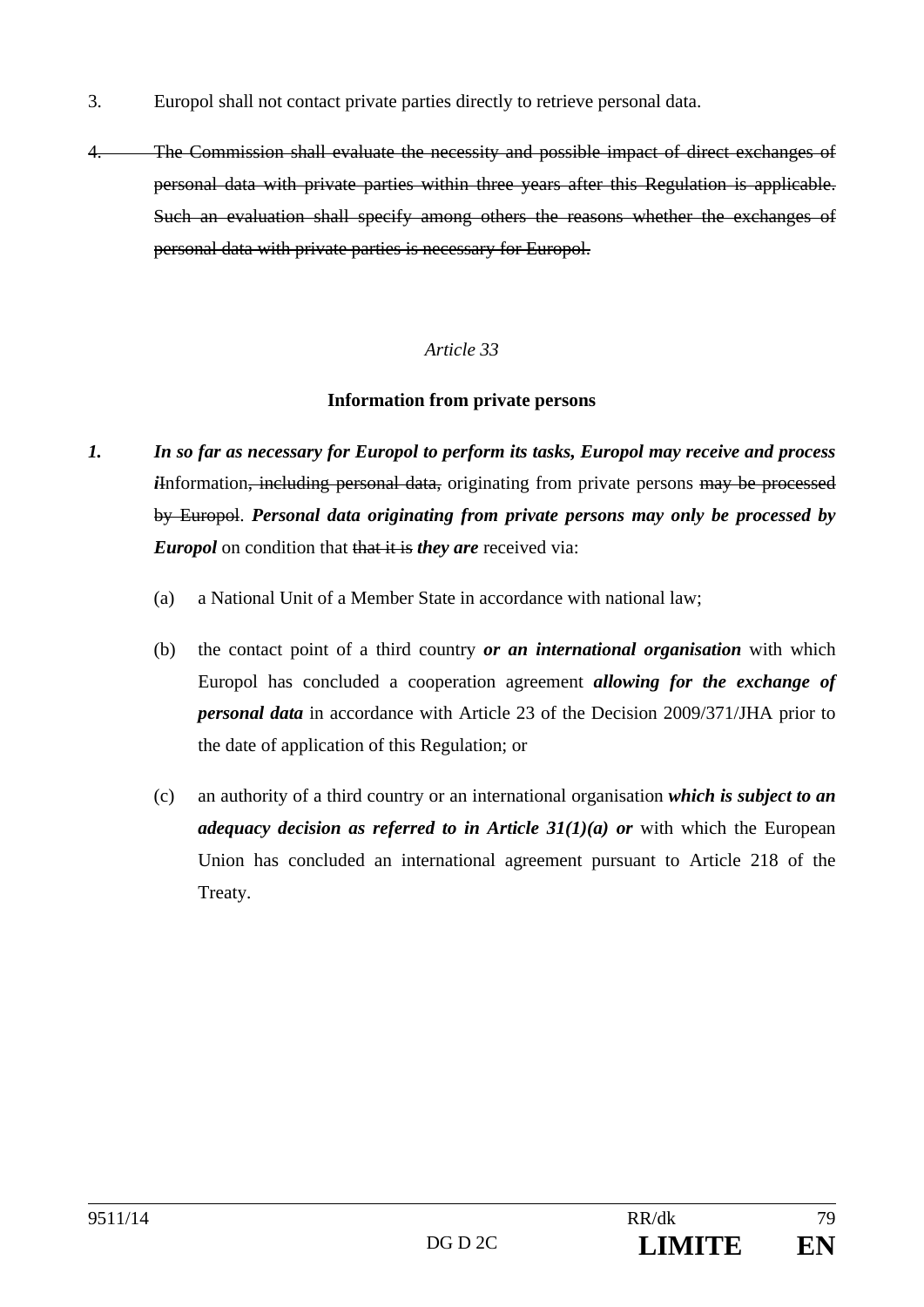- 2. If Europol receives information, including personal data, from a private person residing in a third country with which there is no international agreement, either concluded on the basis of Article 23 of Decision 2009/371/JHA or on the basis of Article 218 of the Treaty *or which is not subject to an adequacy decision as referred to in Article 31(1)(a)*, Europol may only forward that information to a Member State or a third country concerned with which such *an* international agreements have *has* been concluded.
- *2a. If the personal data received affect the interests of a Member State, Europol shall immediately inform the National Unit of the Member State concerned.*
- 3. Europol shall not contact private persons directly to retrieve information.
- *4. Without prejudice to Articles 39 and 40, Europol may not transfer personal data to private persons79.*

<sup>79</sup> **<sup>79</sup>** CZ reservation.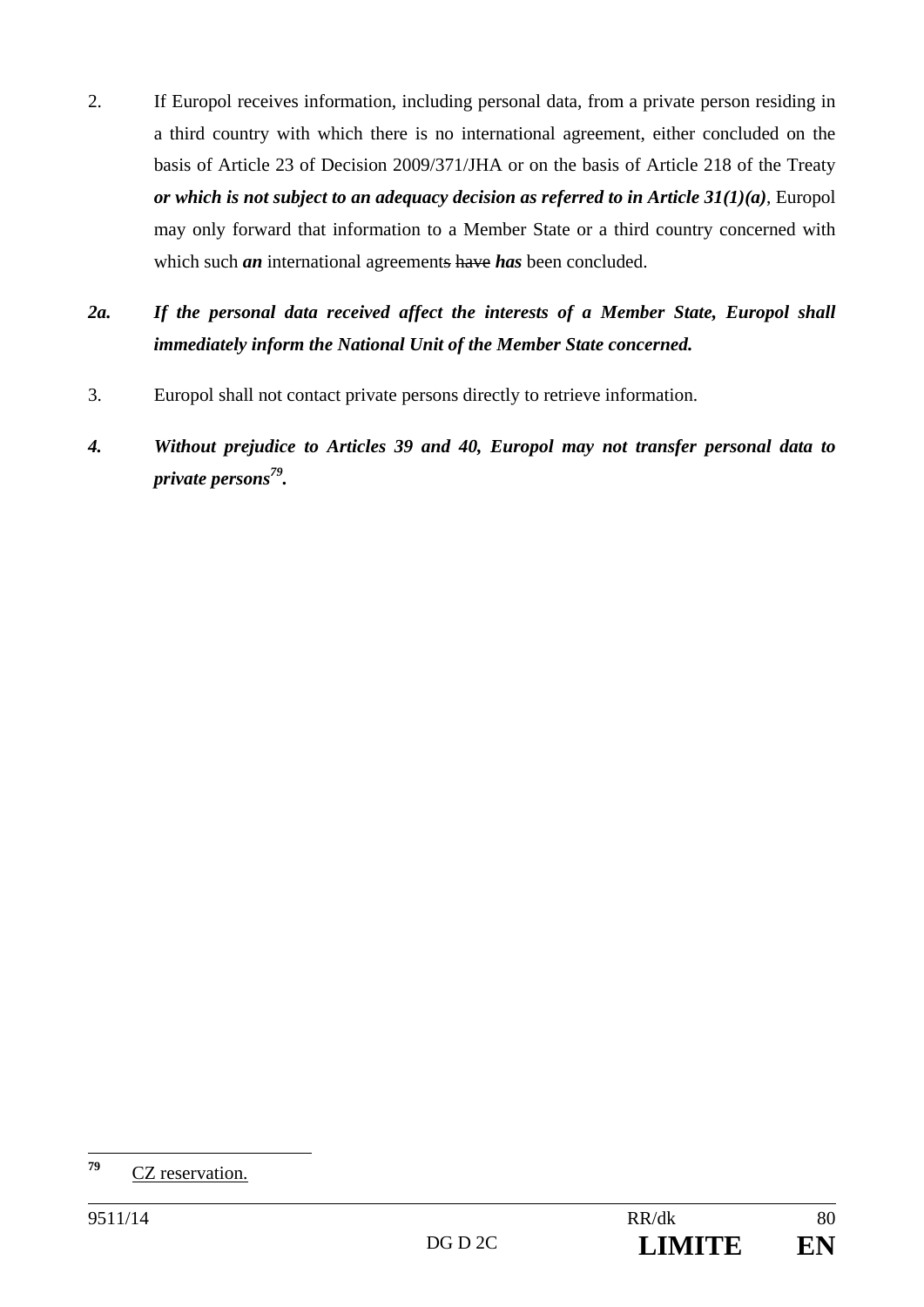# **Chapter VII80,81**

# **DATA PROTECTION SAFEGUARDS**

*Article 34<sup>82</sup>*

### **General data protection principles**

Personal data shall be:

- (a) processed fairly and lawfully;
- (b) collected for specified, explicit and legitimate purposes and not further processed in a manner incompatible with those purposes. Further processing of personal data for historical, statistical or scientific purposes shall not be considered incompatible provided that Europol provides appropriate safeguards, in particular to ensure that data are not processed for any other purposes;
- (c) adequate, relevant, and not excessive in relation to the purposes for which they are processed;
- (d) accurate and, where necessary,**<sup>83</sup>** kept up to date; every reasonable step must be taken to ensure that personal data that are inaccurate, having regard to the purposes for which they are processed, are erased or rectified without delay;

<sup>80</sup> <sup>80</sup> This Chapter, where relevant, would be aligned with the data protection package.

 $\begin{array}{c} 81 \\ 82 \end{array}$  SI reservation.

<sup>&</sup>lt;sup>82</sup> DE scrutiny reservation.

**<sup>83</sup>** CZ reservation.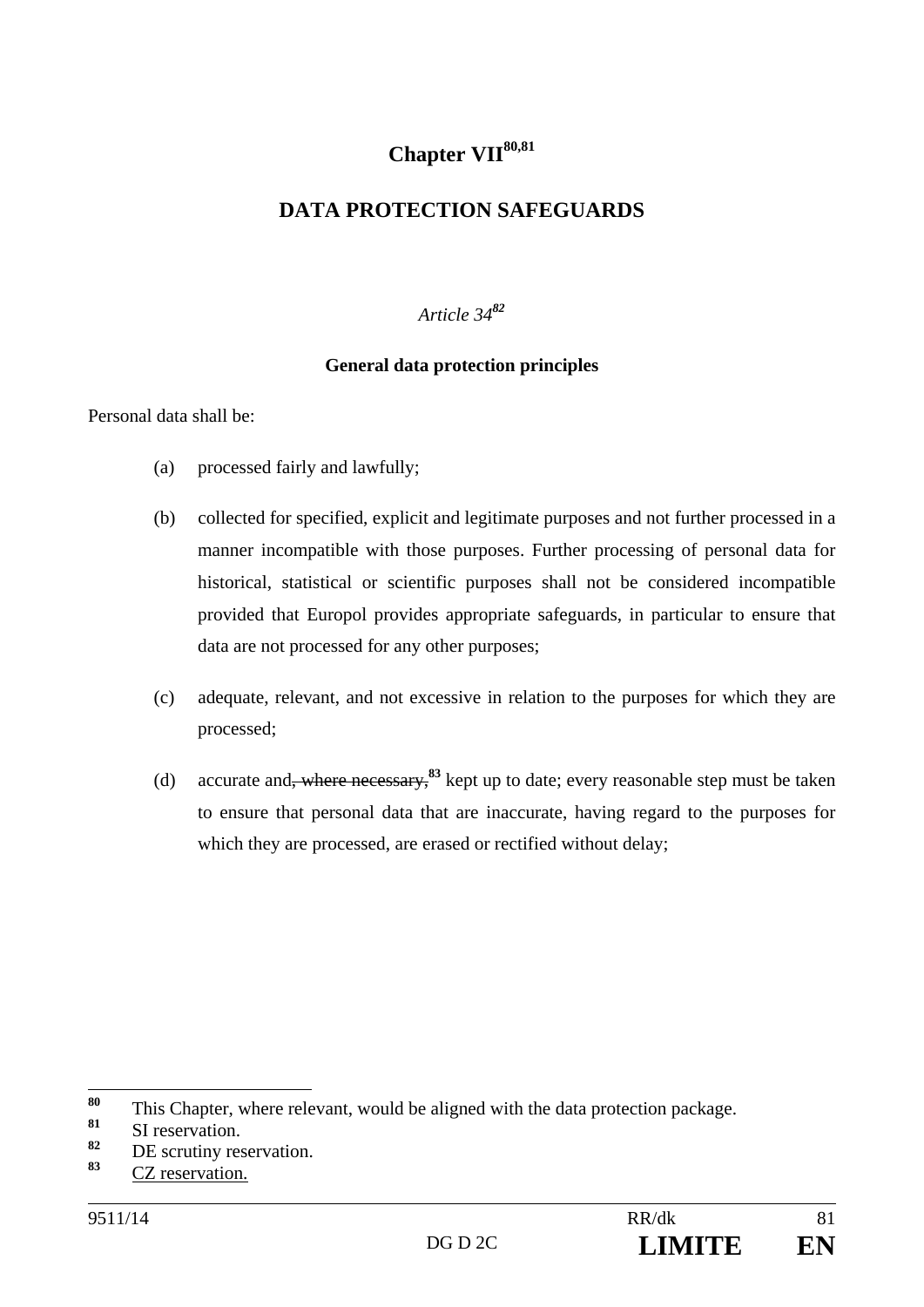- (e) kept in a form which permits identification of data subjects and for no longer than necessary for the purposes for which the personal data are processed.*;*
- *(f) processed in a manner that ensures appropriate security of personal data and confidentiality of data processing.*

# **Different degrees** *Assessment* **of accuracy and reliability** *and accuracy* **of personal data**  *information*

1. The *reliability of the* source of information originating from a Member State shall be assessed as far as possible by the providing Member State using the following source evaluation codes:

(A): where there is no doubt as to the authenticity, trustworthiness and competence of the source, or if the information is provided by a source which has proved to be reliable in all instances;

(B): where the information is provided by a source which has in most instances proved to be reliable;

(C): where the information is provided by a source which has in most instances proved to be unreliable;

(X): where the reliability of the source cannot be assessed.

<sup>84</sup> **DE** scrutiny reservation.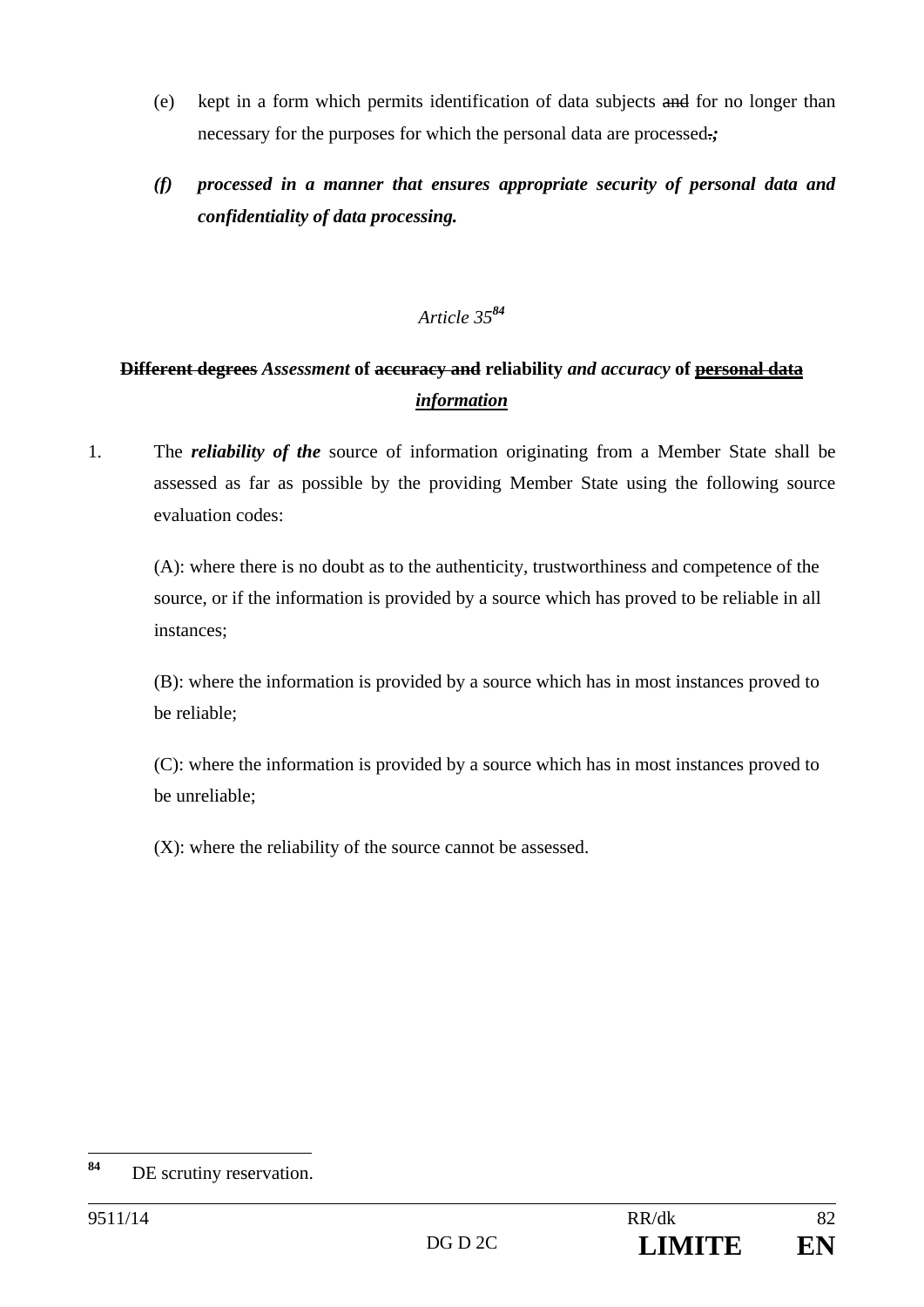2. *The accuracy of* I*i*nformation originating from a Member State shall be assessed as far as possible by the Member State providing information on the basis of its reliability using the following information evaluation codes:

(1): information the accuracy of which is not in doubt;

(2): information known personally to the source but not known personally to the official passing it on;

(3): information not known personally to the source but corroborated by other information already recorded;

(4): information not known personally to the source and cannot be corroborated.

- 3. Where Europol, on the basis of information already in its possession, comes to the conclusion that the assessment needs to be corrected, it shall inform the Member State concerned and seek to agree on an amendment to the assessment. Europol shall not change the assessment without such agreement.
- 4. Where Europol receives information from a Member State without an assessment, Europol shall attempt as far as possible to assess the reliability of the source or the *accuracy of* information on the basis of information already in its possession. The assessment of specific data and information shall take place in agreement with the supplying Member State. A Member State may also agree with Europol in general terms on the assessment of specified types of data and specified sources. If no agreement is reached in a specific case, or no agreement in general terms exists, Europol shall evaluate the information or data and shall attribute to such information or data the evaluation codes  $(X)$  and  $(4)$ , referred to in paragraphs 1 and 2.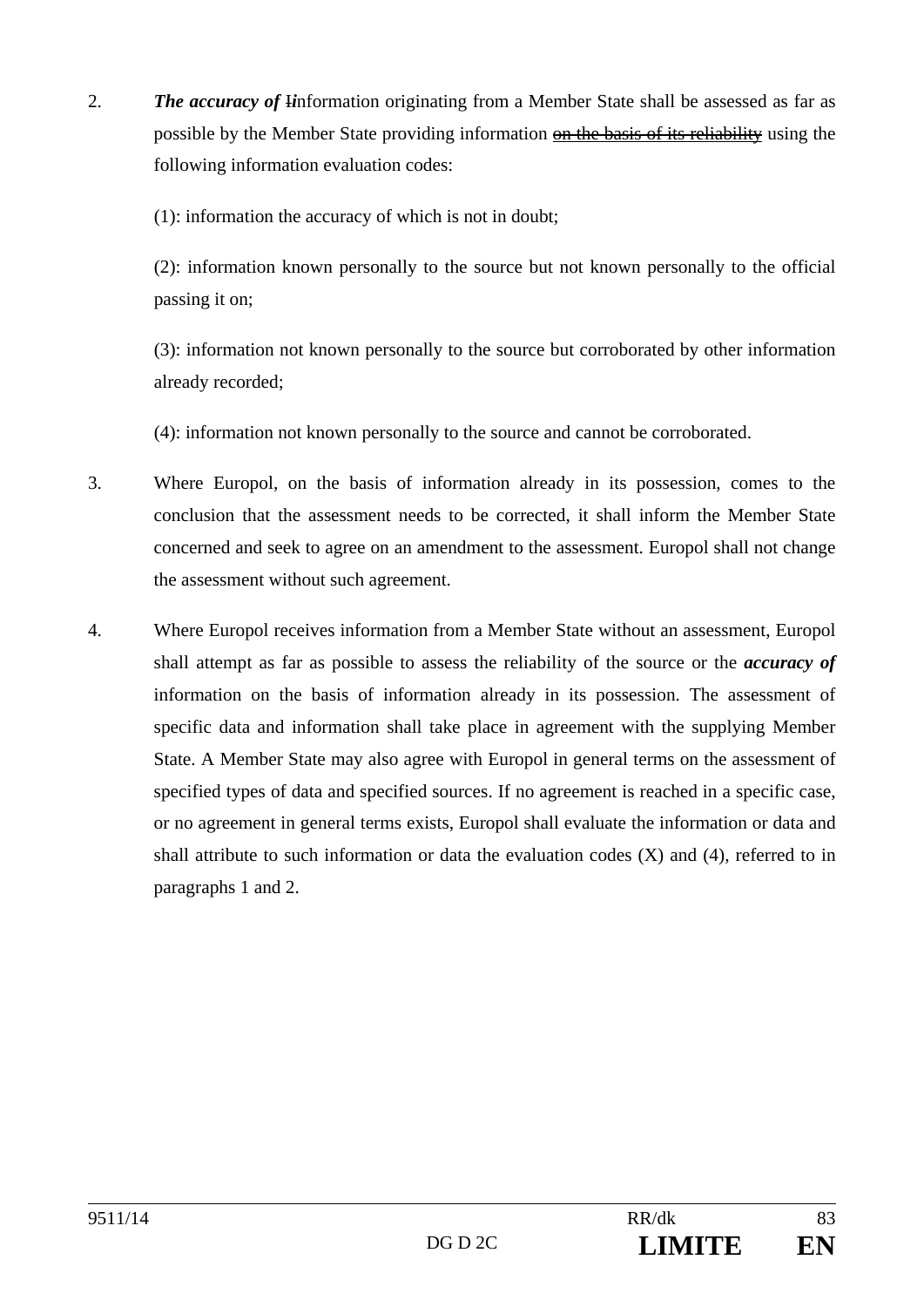- 5. Where Europol receives data or information from a *Union body,* third country*,* or international organisation, or Union body *a private party*, this Article shall apply accordingly.
- 6. Information from publicly-available sources shall be assessed by Europol using the evaluation codes set out in paragraphs 1 and 2.
- *7. Where information is the result of an analysis made by Europol in the performance of its tasks, Europol shall assess such information in accordance with this Article, and in agreement with the Member States participating in the analysis.*

### **Processing of special categories of personal data and of different categories of data subjects**

- 1. Processing of personal data on victims of a criminal offence, witnesses or other persons who can provide information on criminal offences, or on persons under the age of  $18^{85}$ shall be prohibited unless *shall be allowed if* it is strictly necessary for preventing or combating crime that falls under Europol's objectives.
- 2.**<sup>86</sup>** Processing of personal data, by automated or other means, revealing *on* racial or ethnic origin, political opinions, religion or beliefs, trade-union membership and of data concerning health or sex life shall be prohibited, unless it is strictly necessary for preventing or combating crime that falls under Europol's objectives and if those data supplement other personal data already processed by Europol. *The selection of a particular group of persons solely on the basis of such personal data shall be prohibited.*

 $Q\subseteq$  $\frac{85}{86}$  ES reservation.

**<sup>86</sup>** SI reservation.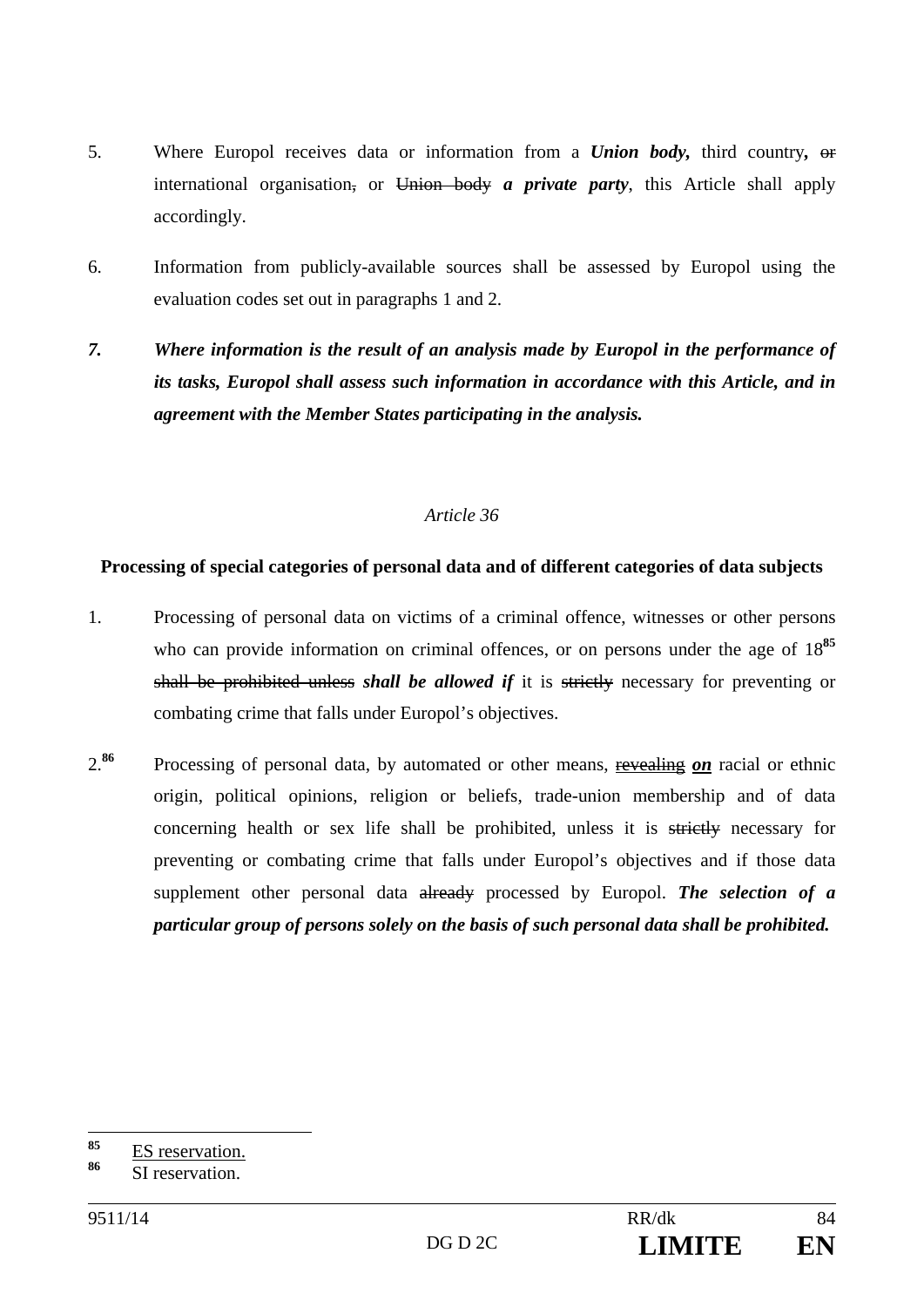- 3. Only Europol shall have *direct* access to personal data referred to in paragraphs 1 and 2. The Executive Director shall duly authorise a limited number of officials who would have such access, if this is necessary for the performance of their tasks.
- 4. No decision *by a competent authority* which produces *adverse* legal effects concerning a data subject shall be based solely on automated processing of data referred to in paragraph 2, unless the decision is expressly authorised pursuant to national or Union legislation or, if necessary, by the European Data Protection Supervisor.
- 5. Personal data referred to in paragraphs 1 and 2 shall not be transmitted to Member States, Union bodies, third countries or international organisations unless strictly necessary in individual cases concerning crime that falls under Europol's objectives *and in accordance with the rules laid down in Chapter VI*.
- 6. Every six months Europol shall provide an overview of all personal data referred to in paragraph 2 processed by it to the European Data Protection Supervisor.**<sup>87</sup>**

<sup>87</sup> **<sup>87</sup>** CZ, ES reservation.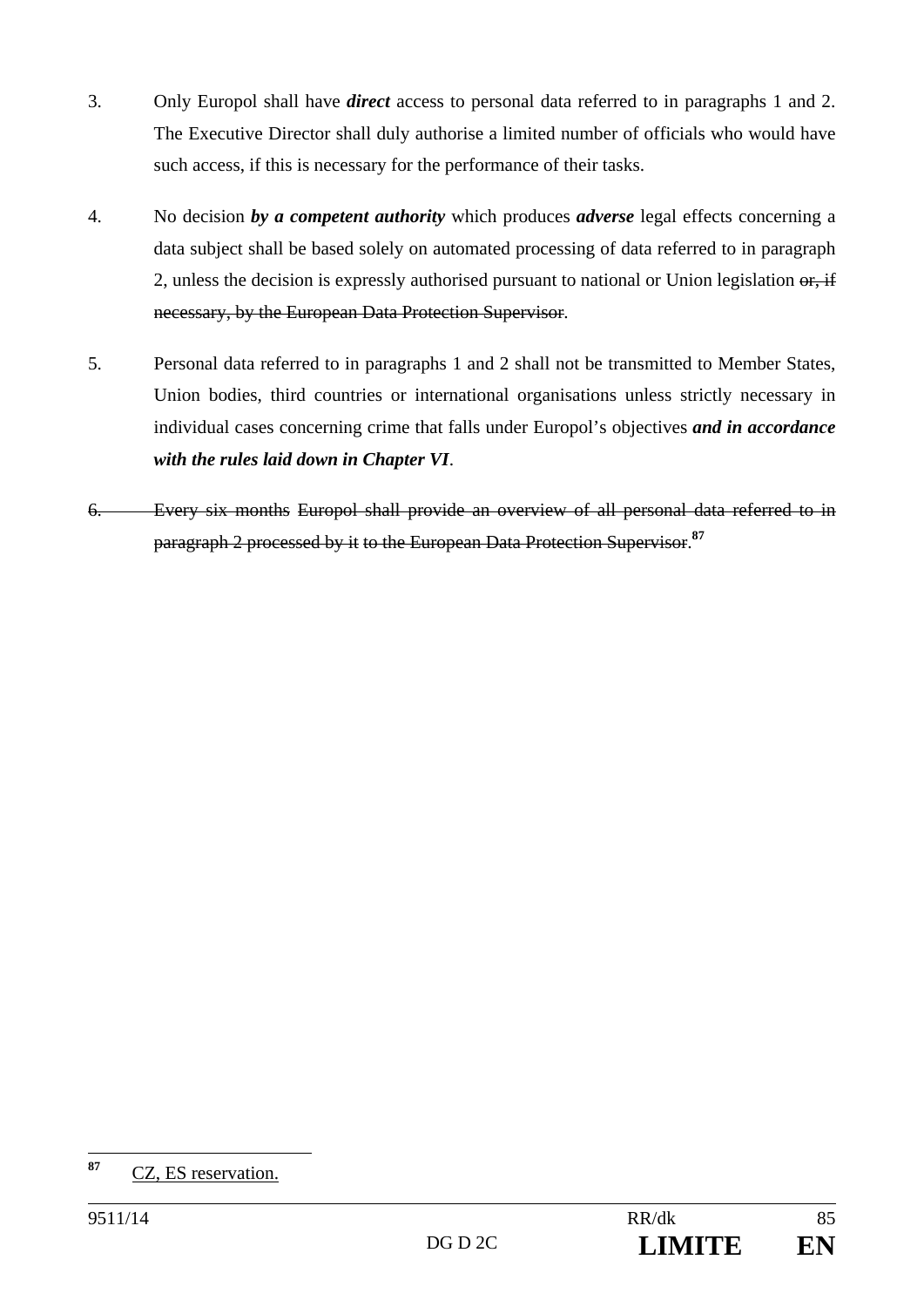## **Time-limits for the storage and erasure of personal data**

- 1. Personal data processed by Europol shall be stored by Europol only as long as necessary for the achievement of its objectives *performance of its tasks*.
- 2. Europol shall in any case review the need for continued storage no later than three years after the start of initial processing of personal data. Europol may decide on the continued storage of personal data until the following review, which shall take place after another period of three years, if continued storage is still necessary for the performance of Europol's tasks. The reasons for the continued storage shall be justified and recorded. If no decision is taken on the continued storage of personal data, that data shall be erased automatically after three years.
- 3. If *personal* data concerning persons referred to in Article 36(1) and (2) are stored for a period exceeding five years, the European Data Protection Supervisor shall be informed accordingly.
- 4. Where a Member State, an Union body, a third country or an international organisation has indicated any restriction as regards the earlier erasure or destruction of the personal data at the moment of transfer in accordance with Article 25(2), Europol shall erase the personal data in accordance with those restrictions. If continued storage of the data is deemed necessary for Europol to perform its tasks, based on information that is more extensive than that possessed by the data provider, Europol shall request the authorisation of the data provider to continue storing the data and present a justification for such a request.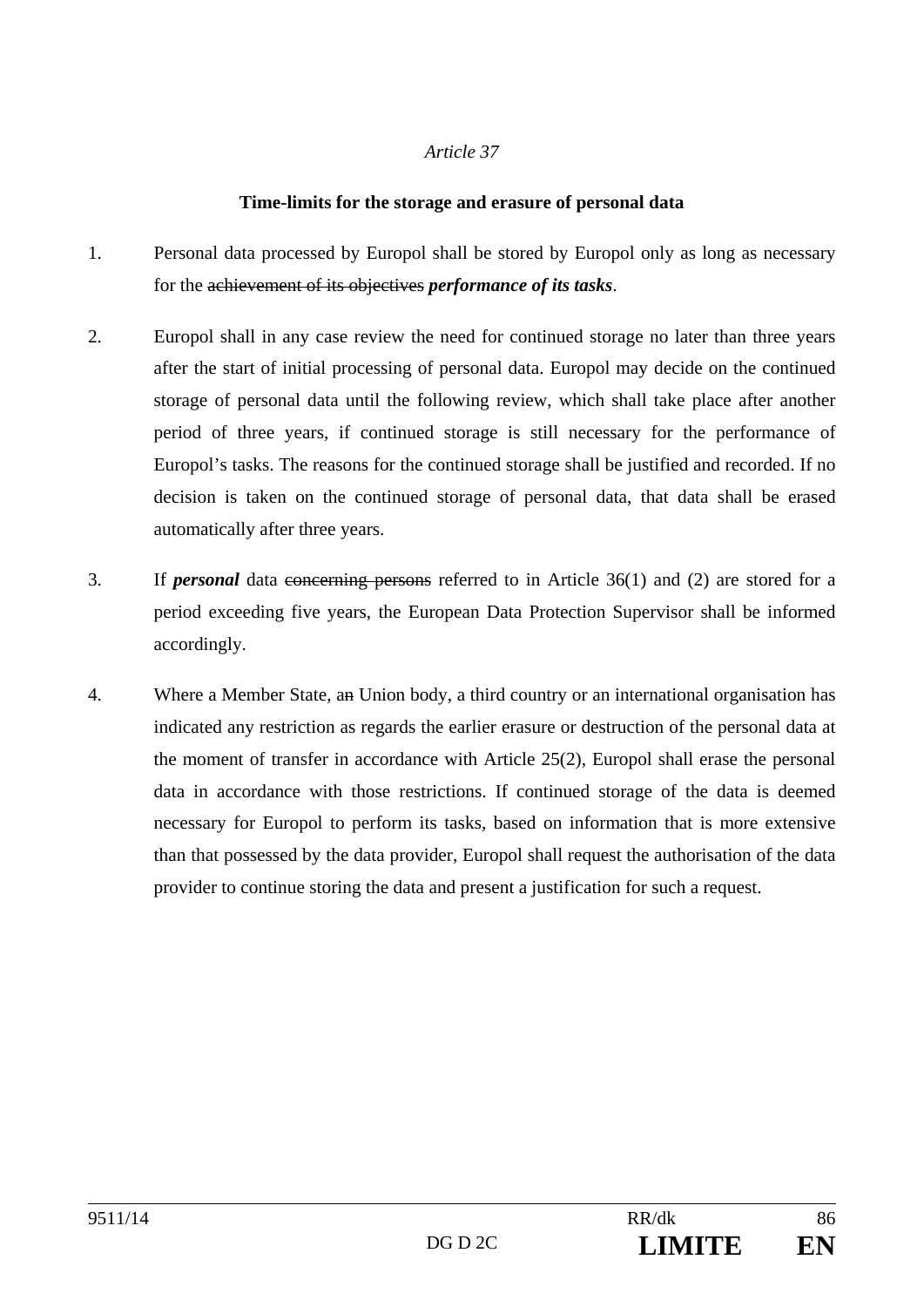- 5. Where a Member State, a Union body, a third country or an international organisation erases from its national *own* data files data provided to Europol, it shall inform Europol accordingly. Europol shall erase the data unless the continued storage of the data is deemed necessary for Europol to achieve its objectives *perform its tasks*, based on information that is more extensive than that possessed by the data provider. Europol shall inform the data provider of the continued storage of such data and present a justification of such continued storage.
- 6. Personal data shall not be erased if:
	- (a) this would damage the interests of a data subject who requires protection. In such cases, the data shall be used only with the consent of the data subject.
	- (b) their accuracy is contested by the data subject, for a period enabling Member States or Europol, where appropriate, to verify the accuracy of the data;
	- (c) the personal data have to be maintained for purposes of proof;**.**

(d) the data subject opposes their erasure and requests the restriction of their use instead.

# *Article 38*

#### **Security of processing**

1. Europol shall implement appropriate technical and organisational measures to protect personal data against accidental or unlawful destruction, accidental loss or unauthorised disclosure, alteration and access or any other unauthorised form of processing.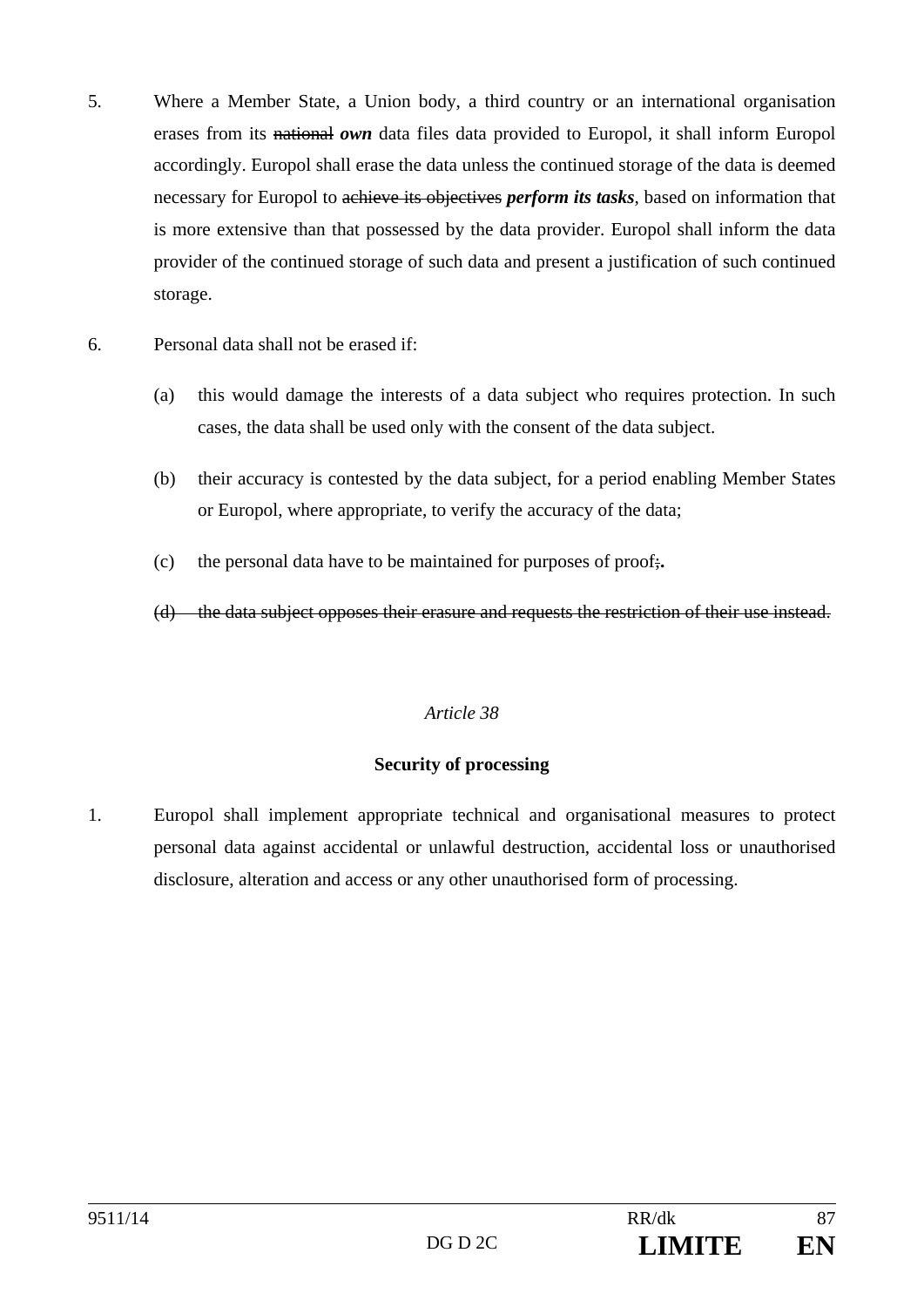- 2. In respect of automated data processing, Europol *and each Member State* shall implement measures designed to:
	- (a) deny unauthorised persons access to data-processing equipment used for processing personal data (equipment access control);
	- (b) prevent the unauthorised reading, copying, modification or removal of data media (data media control);
	- (c) prevent the unauthorised input of data and the unauthorised inspection, modification or deletion of stored personal data (storage control);
	- (d) prevent the use of automated data-processing systems by unauthorised persons using data-communication equipment (user control);
	- (e) ensure that persons authorised to use an automated data-processing system have access only to data covered by their access authorisation (data access control);
	- (f) ensure that it is possible to verify and establish to which bodies personal data may be or have been transmitted using data communication equipment (communication control);
	- (g) ensure that it is possible to verify and establish which personal data have been input into automated data-processing systems and when and by whom the data were input (input control);
	- (h) prevent the unauthorised reading, copying, modification or deletion of personal data during transfers of personal data or during the transportation of data media (transport control);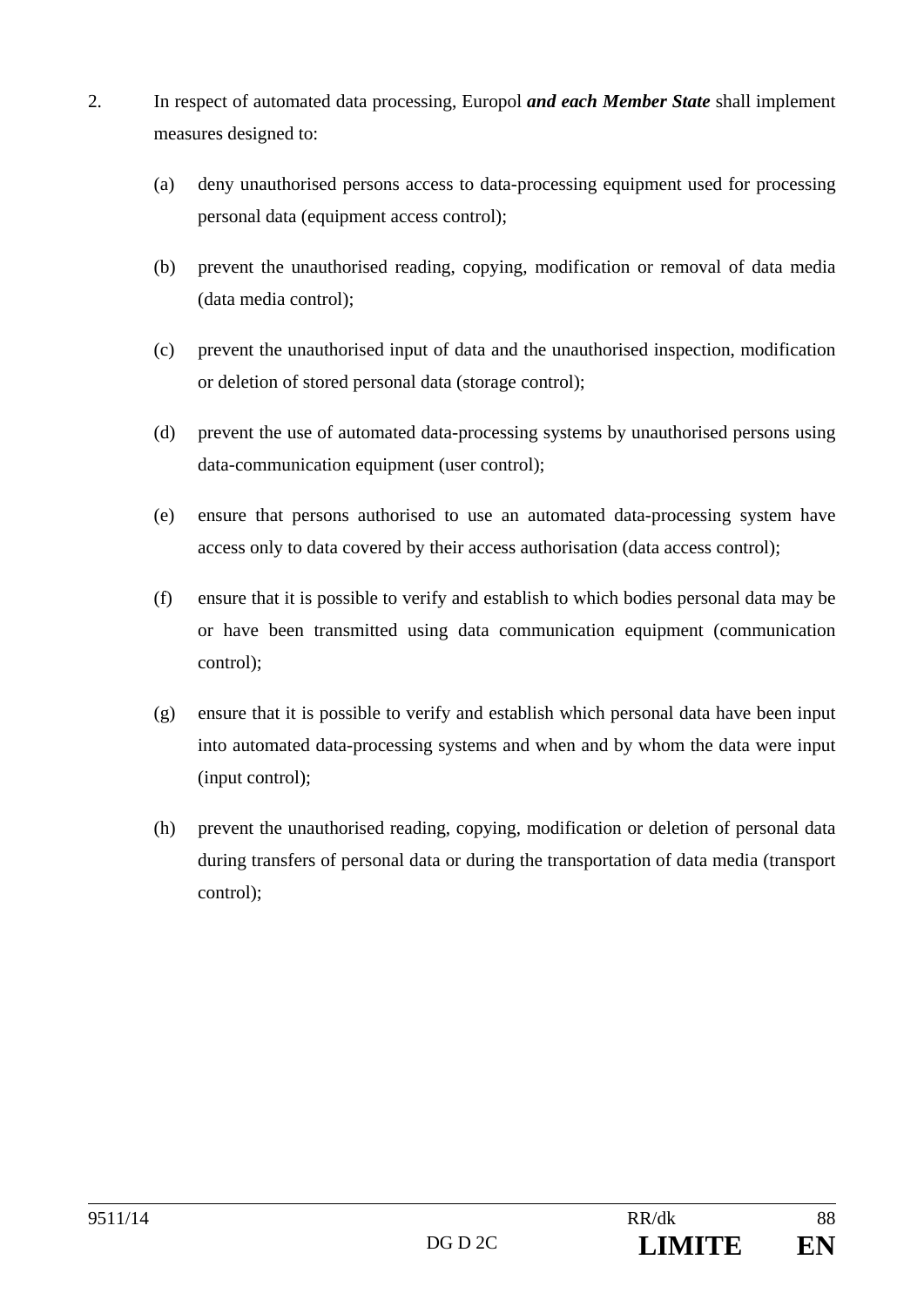- (i) ensure that installed systems may, in the event of interruption, be restored immediately (recovery);
- (j) ensure that the functions of the system perform without fault, that the occurrence of faults in the functions is immediately reported (reliability) and that stored data cannot be corrupted by system malfunctions (integrity).
- 3. Europol and Member States shall define mechanisms to ensure that security needs are taken on board across information system boundaries.
- 4. *In case of a security breach*<sup>88</sup>, involving personal data, Europol shall notify, without *undue delay and, where feasible, not later than 24 hours after having become aware of it, the breach to the Data Protection Officer, to the European Data Protection Supervisor as well as to Member States affected.*

### **Right of access for the data subject**

- 1. Any data subject shall have the right, at reasonable intervals, to obtain information on whether personal data relating to him/her are processed by Europol.
- *1 4a.* Where such personal data are being processed, *Without prejudice to paragraph 4,* Europol shall provide the following information to the data subject:
	- (a) confirmation as to whether or not data related to him/her are being processed;
	- (b) information at least as to the purposes of the processing operation, the categories of data concerned, and the recipients *or the categories of recipients* to whom the data are disclosed;

 $88$ <sup>88</sup> ES reservation.

**<sup>89</sup>** NL reservation.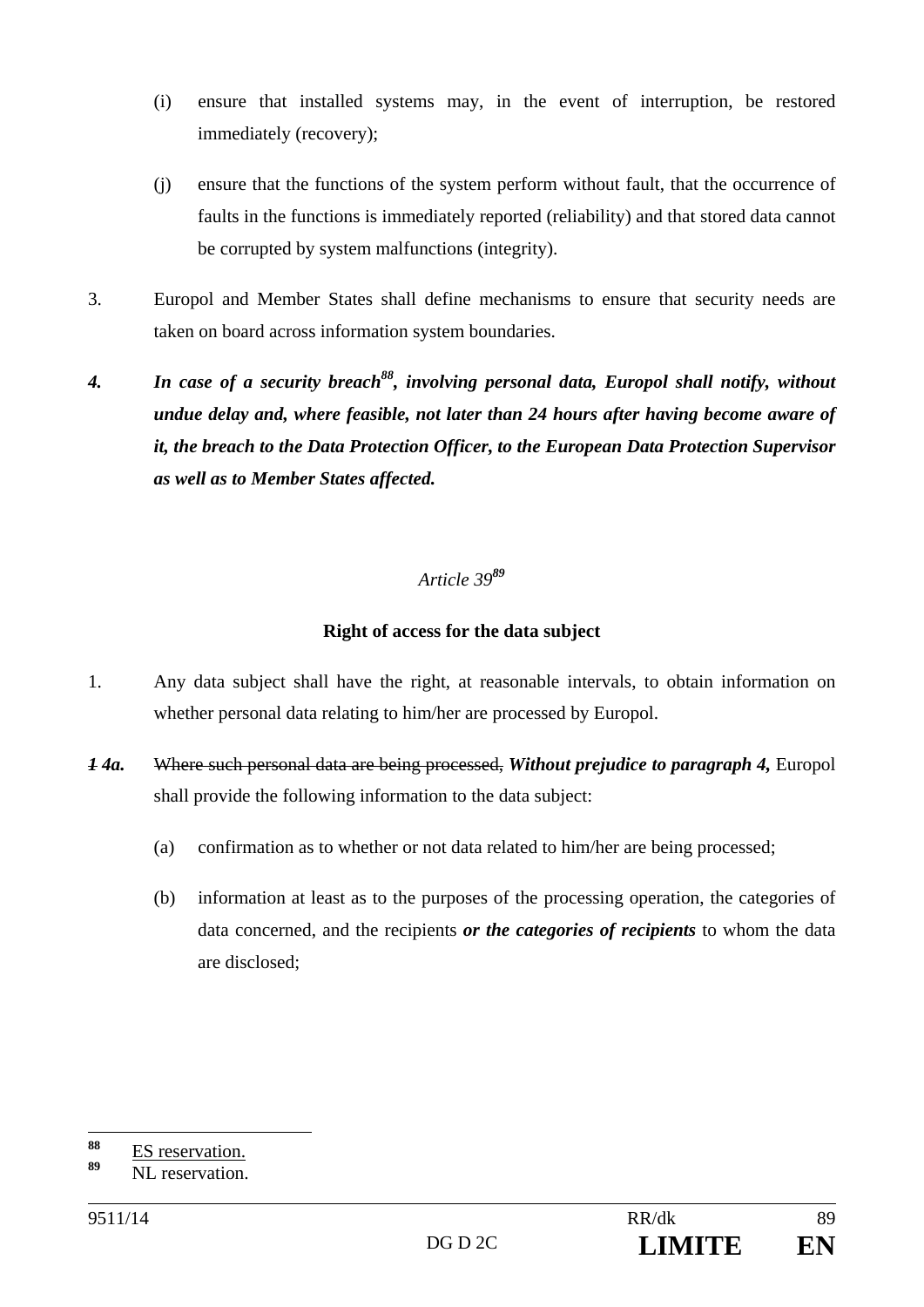- (c) communication in an intelligible form of the data undergoing processing and of any available information as to their sources.*;*
- *(d) where possible, the envisaged period for which the personal data will be stored;*
- *(e) the existence of the right to request from Europol rectification, erasure or restriction of processing of personal data concerning the data subject.*
- 2. Any data subject wishing to exercise the right of access to personal data *relating to him/her* may make a request to that effect without excessive costs to the authority appointed for this purpose in the Member State of his/her choice<sup>90</sup>. That authority shall refer the request to Europol without delay and in any case within one month of receipt.
- 3. Europol shall answer the request without undue delay and in any case within three**<sup>91</sup>** months of its receipt *by Europol*.
- 4. Europol shall consult the competent authorities of the Member States *provider of the data* concerned on a decision to be taken. A decision on access to data shall be conditional on close cooperation between Europol and the Member States *provider of the data* directly concerned by the access of the data subject to such data. If a Member State *provider of the data* objects to Europol's proposed response, it shall notify Europol of the reasons for its objection *in line with paragraph 5*. *Europol shall comply with any such objection.*
- 5. Access to personal data *based on any requests made under paragraph 1* shall be refused or restricted, if it constitutes a necessary measure to:
	- (a) enable Europol to fulfil its tasks properly;
	- (b) protect security and public order  $\frac{1}{2}$  in the Member States or to prevent crime;
	- (c) guarantee that any national investigation will not be jeopardised; *or*
	- (d) protect the rights and freedoms of third parties.

 $90$  $\frac{90}{91}$  ES reservation.

**<sup>91</sup>** ES reservation.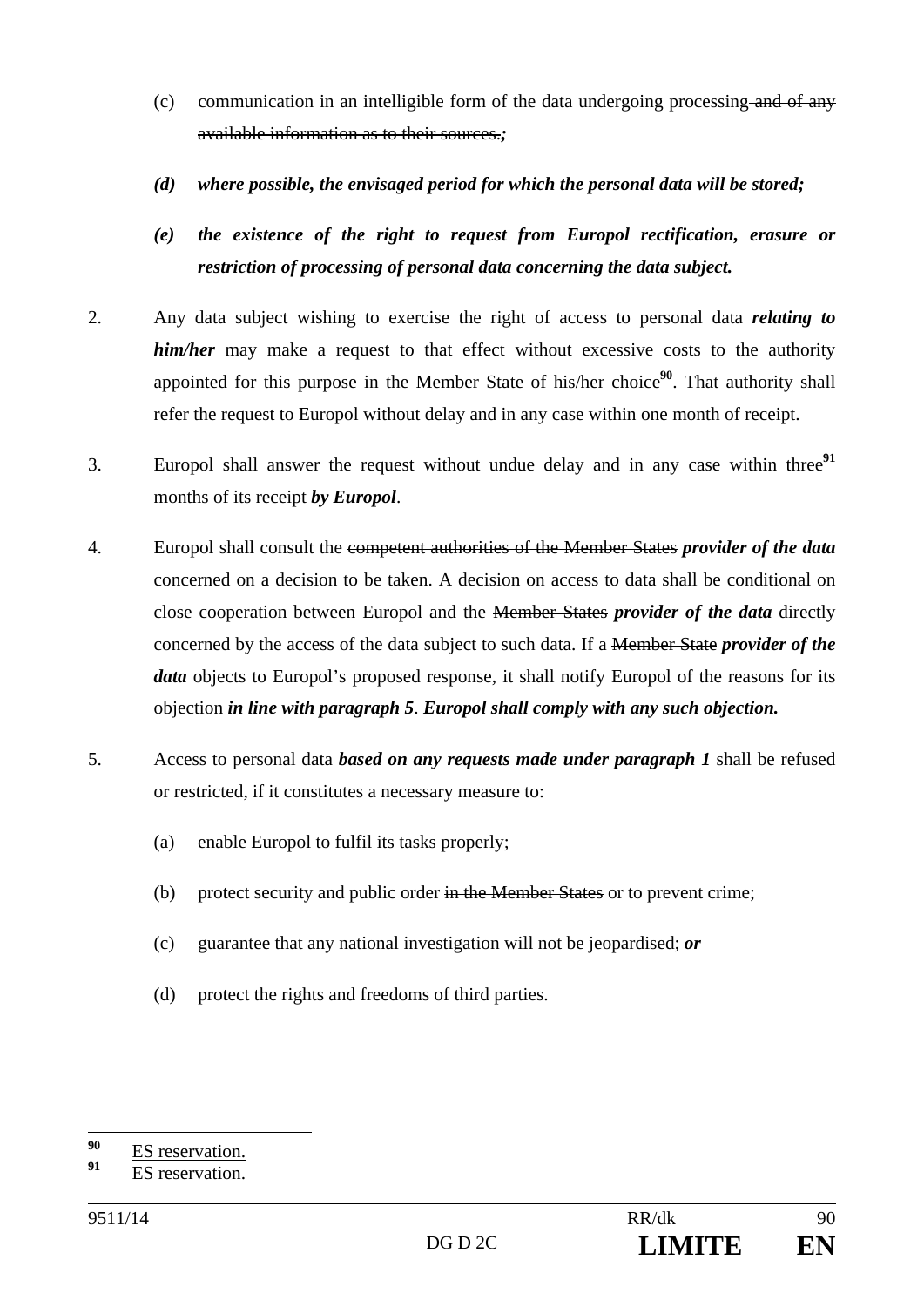*When the applicability of an exemption is assessed, the interests of the person concerned shall be taken into account.* 

6. Europol shall inform the data subject in writing on any refusal or restriction of access, on the reasons for such a decision and of his right to lodge a complaint to the European Data Protection Supervisor. Information on the factual and legal reasons on which the decision is based may be omitted w*W*here the provision of such information would deprive the restriction imposed by paragraph 5 of its effect**,** *Europol shall only notify the data subject concerned that it has carried out the checks without giving any information which might reveal to him/her whether or not personal data concerning him/her are processed by Europol*.

#### *Article 40*

### **Right to rectification, erasure and blocking**

- 1. Any data subject shall have the right to ask Europol *through the authority appointed for this purpose in the Member State of his/her choice* to rectify personal data relating to him/her *held by Europol* if they are incorrect and, where this is possible and necessary, to complete or update them. *That authority shall refer the request to Europol without delay and in any case within one month of receipt.*
- 2. Any data subject shall have the right to ask Europol *through the authority appointed for this purpose in the Member State of his/her choice* to erase personal data relating to him/her *held by Europol*, if they are no longer required for the purposes for which they are lawfully collected or are lawfully further processed. *That authority shall refer the request to Europol without delay and in any case within one month of receipt.*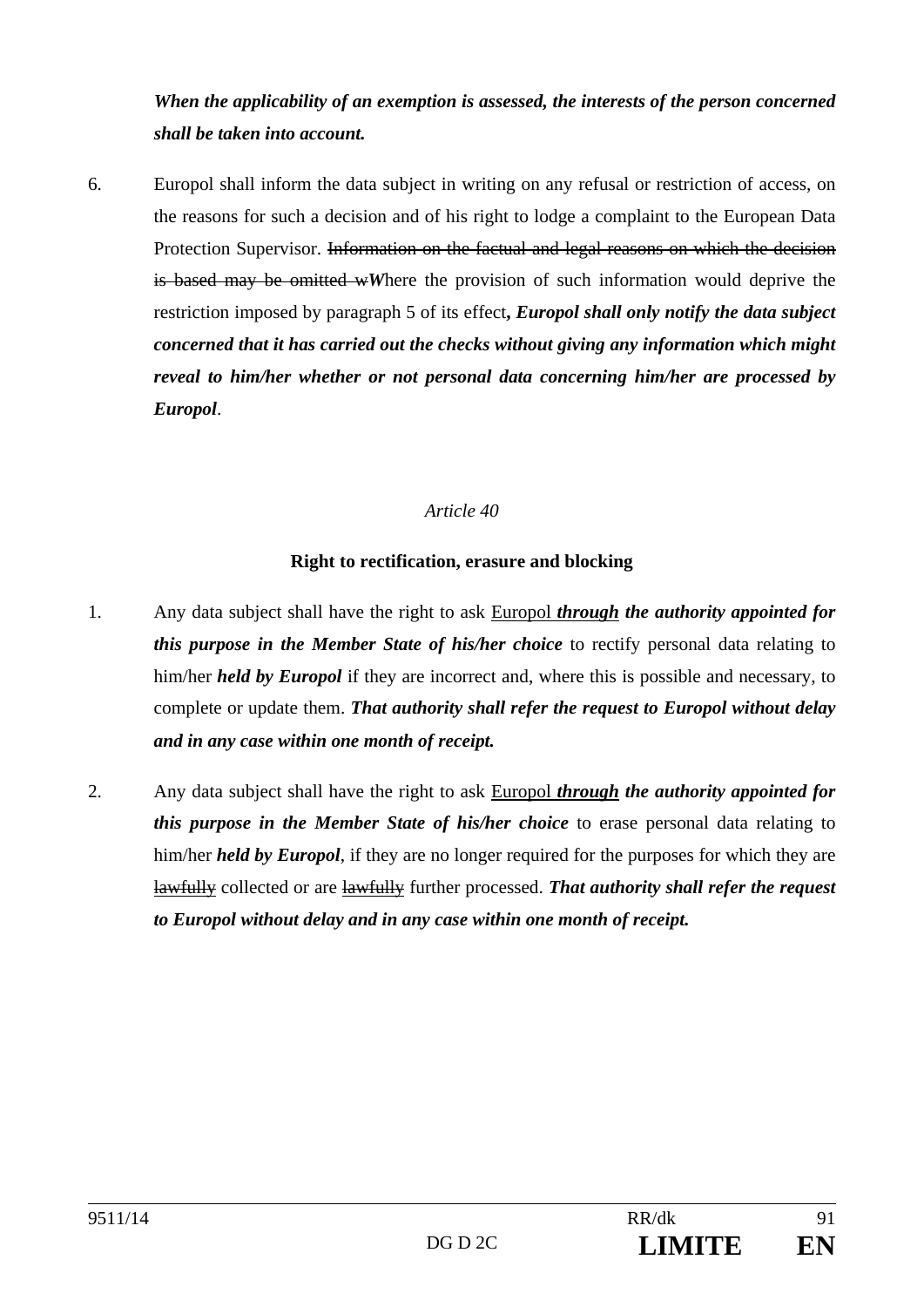- 3. Personal data shall be blocked rather than erased if there are reasonable grounds to believe that erasure could affect the legitimate interests of the data subject. Blocked data shall be processed only for the purpose that prevented their erasure.
- 4. If data as described in paragraphs 1, *and* 2 and 3 held by Europol have been provided to it by third countries, international organisations, *Union bodies, directly provided by private parties or have been retrieved by Europol from publicly-available sources* or are the results of Europol's own analyses, Europol shall rectify, erase or block such data.
- 5. If data as described in paragraphs 1 and 2 held by Europol have been provided directly to Europol by Member States, the Member States concerned shall rectify, erase or block such data in collaboration with Europol *within their respective competences*.
- 6. If incorrect data were transferred by another appropriate means or if the errors in the data provided by Member States are due to faulty transfer or were transferred in breach of this Regulation or if they result from their *data* being input, taken over or stored in an incorrect manner or in breach of this Regulation by Europol, Europol shall rectify or erase the data in collaboration with the Member States *provider of the data* concerned.
- 7. In the cases referred to in paragraphs 4, 5 and 6 all addressees of such data shall be notified forthwith. In accordance with rules applicable to them, the addressees, shall then rectify, erase or block these data in their systems.
- 8. Europol shall inform the data subject in writing without undue delay and in any case within three**<sup>92</sup>** months *of receipt of the request* that data concerning him/her have been rectified, erased or blocked**<sup>93</sup>**.

 $92$  $\frac{92}{93}$  ES reservation.

**<sup>93</sup>** FI reservation.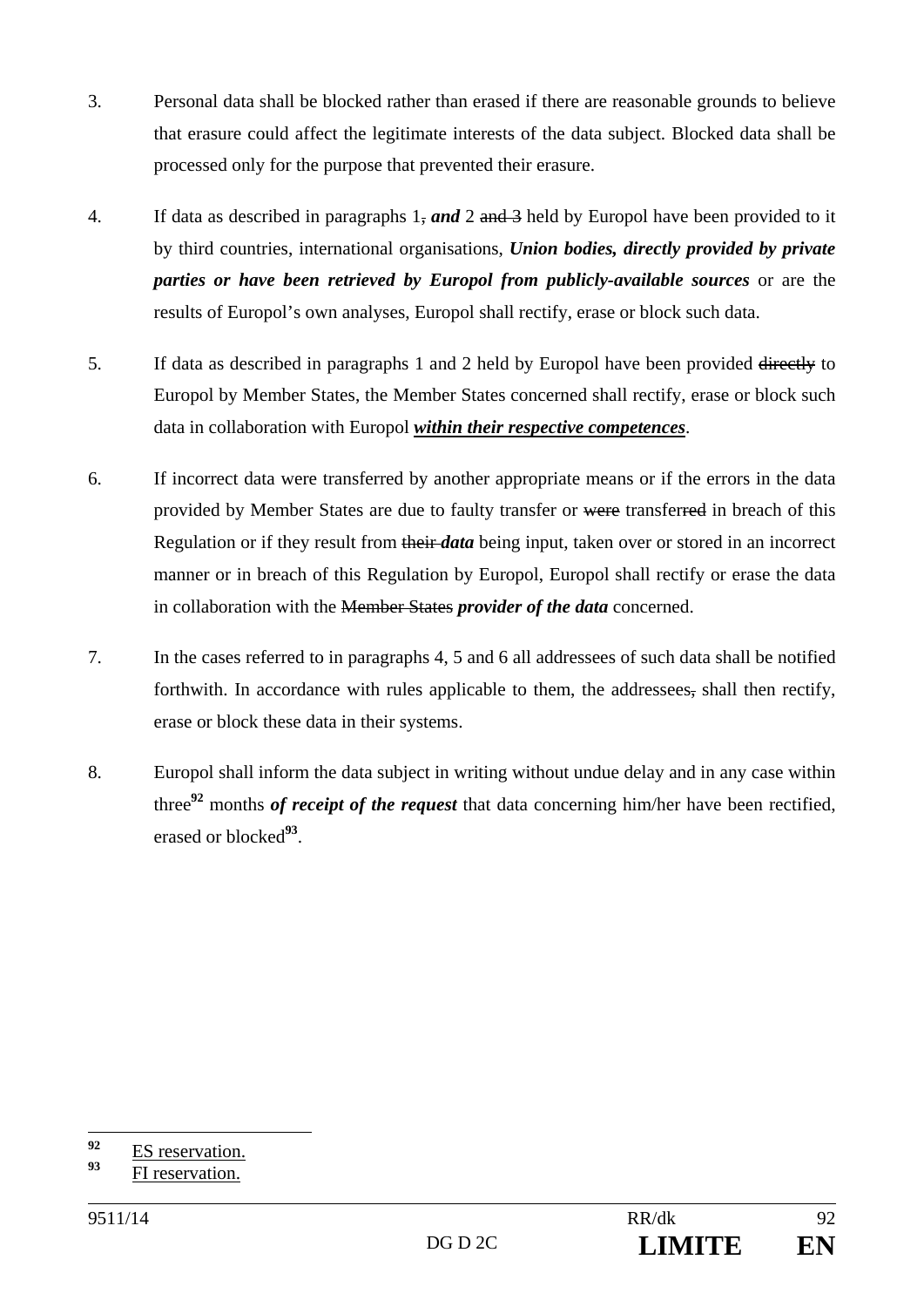- *8a. Erasure or blocking shall be refused or restricted, if it constitutes a necessary measure to:* 
	- *(a) enable Europol to fulfil its tasks properly;*
	- *(b) protect security and public order or to prevent crime;*
	- *(c) guarantee that any national investigation will not be jeopardised; or*
	- *(d) protect the rights and freedoms of third parties.*
- 9. Europol shall inform the data subject in writing *within three months of receipt of the request* on any refusal of rectification, of erasure or blocking, the reasons for such a *decision* and of the possibility of lodging a complaint with the European Data Protection Supervisor and seeking a judicial remedy.

# **Responsibility in data protection matters**

- 1. Europol shall store personal data in a way that ensures *that* its source according to Article 23 can be established.
- 2. The responsibility for the quality of personal data as referred to in Article 34(d) shall lie with the Member State *and the Union body* which provided the personal data to Europol and with Europol for personal data provided by Union bodies, third countries*,* or international organisations *or directly provided by private parties*, as well *as* for personal data retrieved by Europol from publicly-available sources *or which result from Europol's own analyses and for data stored by Europol in accordance with Article 37(5)*.
- *2a. If Europol becomes aware that personal data provided pursuant to Article 23(1)(a) and (b) are factually incorrect or have been unlawfully stored, it shall inform the provider of that data accordingly.*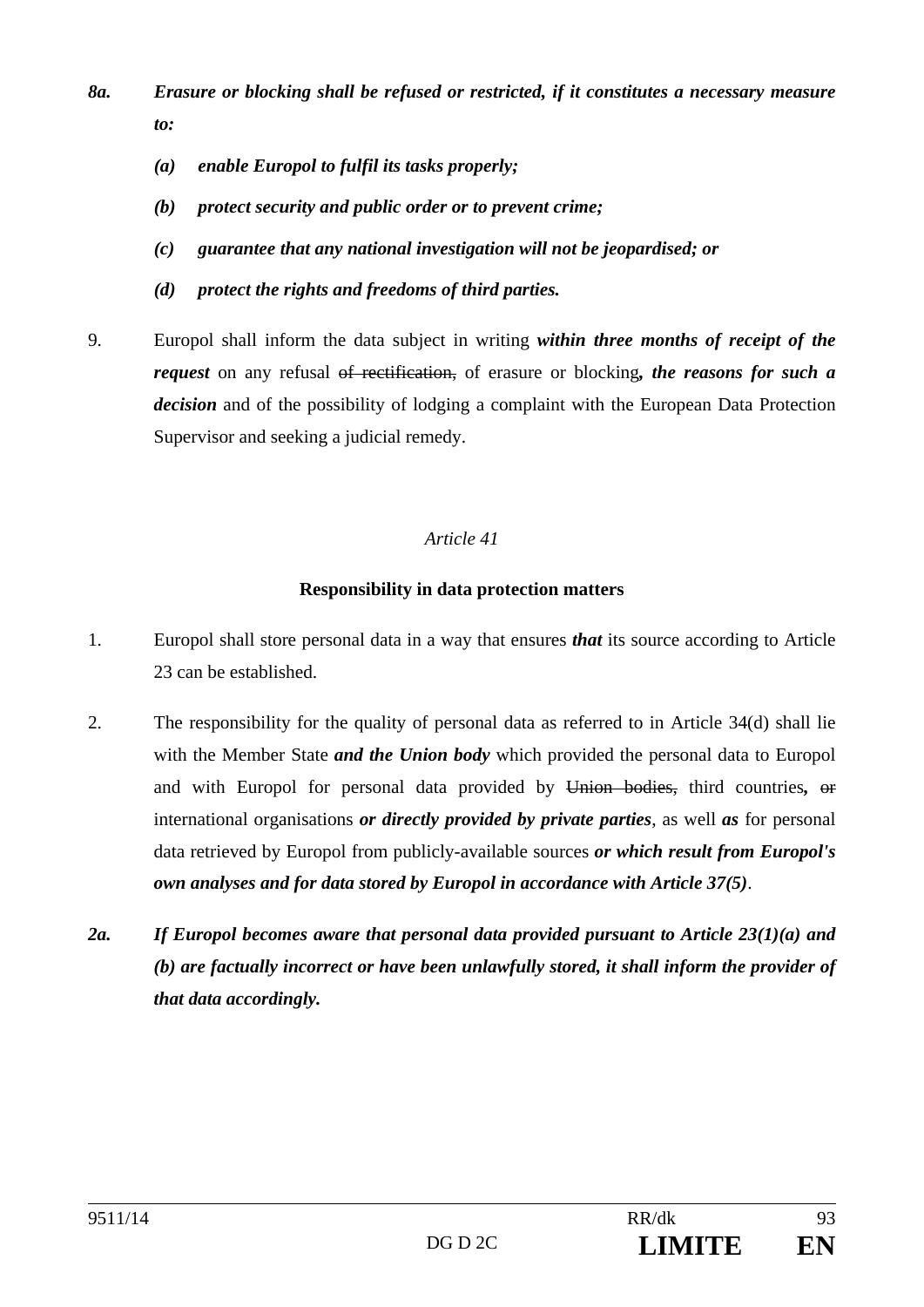- 3. The responsibility for compliance with the principles as specified in Article 34(a), (b), (c), and (e) *and (f)* shall lie with Europol.
- 4. The responsibility for the legality of transfer shall lie:
	- (a) with the Member State which provided the data in the case of personal data provided by the Member States to Europol; and
	- (b) with Europol in the cases of personal data provided by Europol to Member States, and third countries or international organisations.
- 5. In case of a transfer between Europol and a Union body, the responsibility for the legality of the transfer shall lie with Europol. Without prejudice to the preceding sentence, where the data are transferred by Europol following a request from the recipient, both Europol and recipient shall bear the responsibility for the legality of this transfer. In addition, Europol shall be responsible for all data processing operations carried out by it.
- *6. Europol shall be responsible for all data processing operations carried out by it with the exception of the bilateral exchange of data using Europol's infrastructure between Member States, Union bodies, third countries and international organisations to which Europol has no access. Such exchange shall take place under the responsibility of the concerned entities and in accordance with their law94.*

 $94$ **<sup>94</sup>** DE reservation.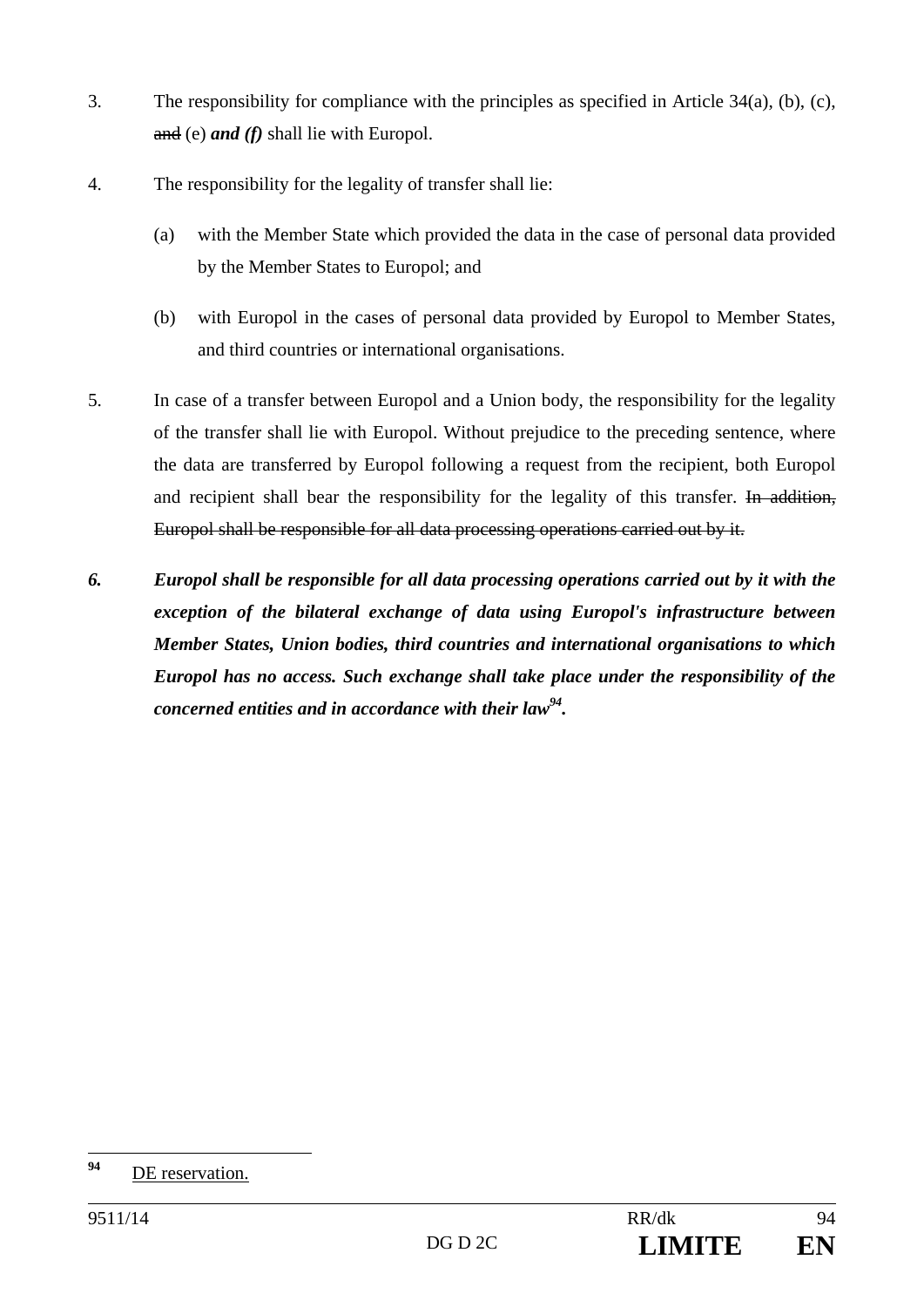# **Prior checking** *consultation96*

- 1. The processing of personal data which will form part of a new filing system *procedures and business processes referred to in Article*  $14(1)(oc)$  *to be created shall be subject to* prior checking *consultation* where:
	- (a) special categories of data referred to in Article 36(2) are to be processed;
	- (b) the type of processing, in particular using new technologies, mechanisms or procedures, holds otherwise specific risks for the fundamental rights and freedoms, and in particular the protection of personal data, of data subjects.
- 2. The prior checks *consultation* shall be carried out by the European Data Protection Supervisor following receipt of a notification from the Data Protection Officer who, in case of doubt as to the need for prior checking, shall consult the European Data Protection Supervisor.**<sup>97</sup>**
- 3. The European Data Protection Supervisor shall deliver his/her opinion *to the Management Board* within two months following receipt of the notification. This period may be suspended until the European Data Protection Supervisor has obtained any further information that he/she may have requested. When the complexity of the matter so requires, this period may also be extended for a further two months, by decision of the European Data Protection Supervisor. This decision shall be notified to Europol prior to expiry of the initial two-month period.

<sup>95</sup> <sup>95</sup> NL reservation.

This Article may be subject to redrafting to take account of the discussions on the "data" protection" package.

**<sup>97</sup>** PL reservation.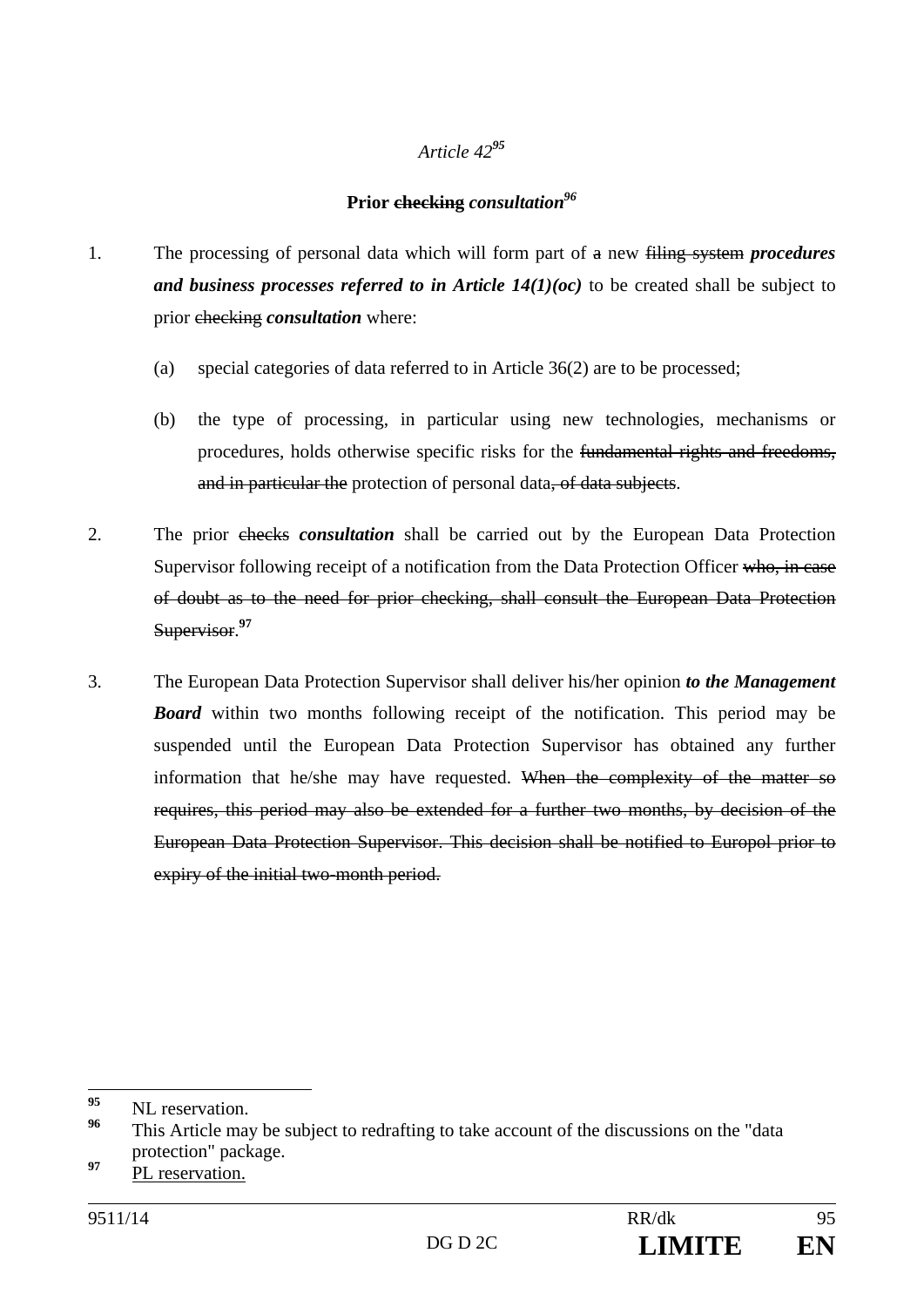If the opinion has not been delivered by the end of the two-month period, or any extension thereof, *after 4 months* it shall be deemed to be favourable.

If the opinion of the European Data Protection Supervisor is that the notified processing may involve a breach of any provision of this Regulation, he/she shall where appropriate make proposals to avoid such breach. Where Europol does not modify the processing operation accordingly, the European Data Protection Supervisor may exercise the powers granted to him/her under Article 46(3).

The European Data Protection Supervisor shall keep a register of all processing operations have been notified to him/her pursuant to paragraph 1. Such a register shall be integrated into the register referred to in Article 27(5) of Regulation (EC) No 45/2001.

# *Article 43*

### **Logging and documentation**

- 1. For the purposes of verifying the lawfulness of data processing, self-monitoring and ensuring proper data integrity and security Europol shall keep records of collection, alteration, access, disclosure, combination or erasure of personal data. Such logs or documentation shall be deleted after three years, unless the data *they* are further required for on-going control. There shall be no possibility to modify the logs.
- 2. Logs or documentation prepared under paragraph 1 shall be communicated on request to the European Data Protection Supervisor for the control of data protection. The European Data Protection Supervisor shall use that information only for the control of data protection and ensuring proper data processing as well as data integrity and security.
- *3. Logs and documentation shall be communicated to the National Unit concerned upon its request as required for a specific investigation.*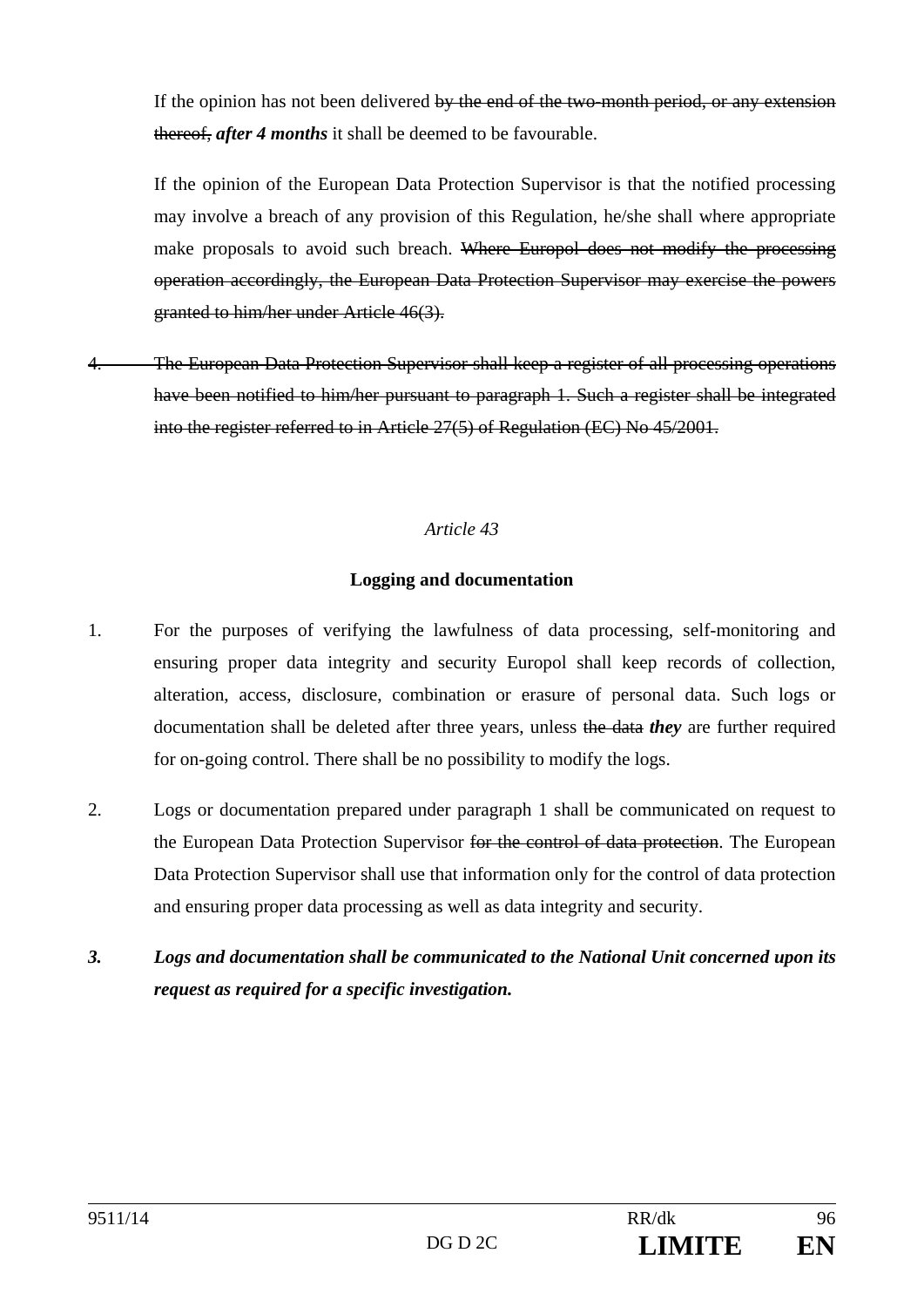#### **Data Protection Officer**

- 1. The Management Board shall appoint a Data Protection Officer who shall be a member of the staff. In the performance of his/her duties, he/she shall act independently.
- 2. The Data Protection Officer shall be selected on the basis of his/her personal and professional qualities and, in particular, the expert knowledge of data protection.
- 3. The selection of the Data Protection Officer shall not be liable to result in a conflict of interests between his/her duty as Data Protection Officer and any other official duties, in particular in relation to the application of the provisions of this Regulation.
- 4. The Data Protection Officer shall be appointed for a term of between two and five *four* years. He/she shall be eligible for reappointment up to a maximum total term of ten *eight* years. He/she may be dismissed from the post of Data Protection Officer by the Community institution or body which appointed him/her *Management Board* only with the consent of the European Data Protection Supervisor, if he/she no longer fulfills the conditions required for the performance of his/her duties.
- 5. After his/her appointment the Data Protection Officer shall be registered with the European Data Protection Supervisor by the institution or body which appointed him/her *Management Board*.
- 6. With respect to the performance of his/her duties, the Data Protection Officer may not receive any instructions.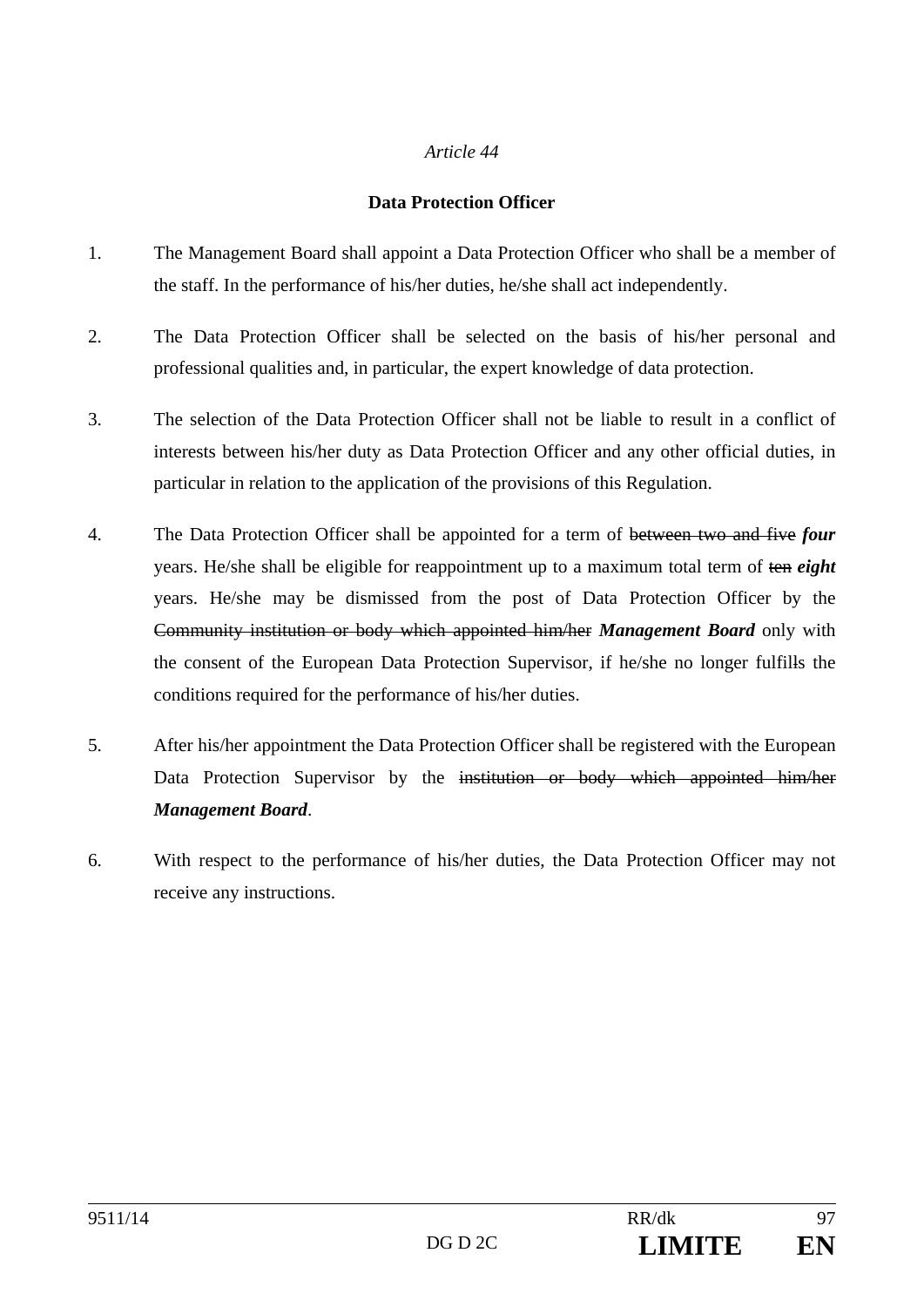- 7. The Data Protection Officer shall in particular have the following tasks with regard to personal data, with the exception of personal data of Europol staff members as well as administrative personal data:
	- (a) ensuring, in an independent manner, lawfulness and compliance with *the internal application of* the provisions of this Regulation concerning the processing of personal data;
	- (b) ensuring that a record of the transfer and receipt of personal data is kept in accordance with this Regulation;
	- (c) ensuring that data subjects are informed of their rights under this Regulation at their request;
	- (d) cooperating with Europol staff responsible for procedures, training and advice on data processing;
	- (e) cooperating with the European Data Protection Supervisor**<sup>98</sup>**;
	- (f) preparing an annual report and communicating that report to the Management Board and to the European Data Protection Supervisor.
- 8. Moreover, the Data Protection Officer shall carry out the functions foreseen by Regulation (EC) No 45/2001 with regard to personal data of Europol staff members as well as administrative personal data.
- 9. In the performance of his/her tasks, the Data Protection Officer shall have access to all the data processed by Europol and to all Europol premises.

<sup>98</sup> **<sup>98</sup>** ES reservation.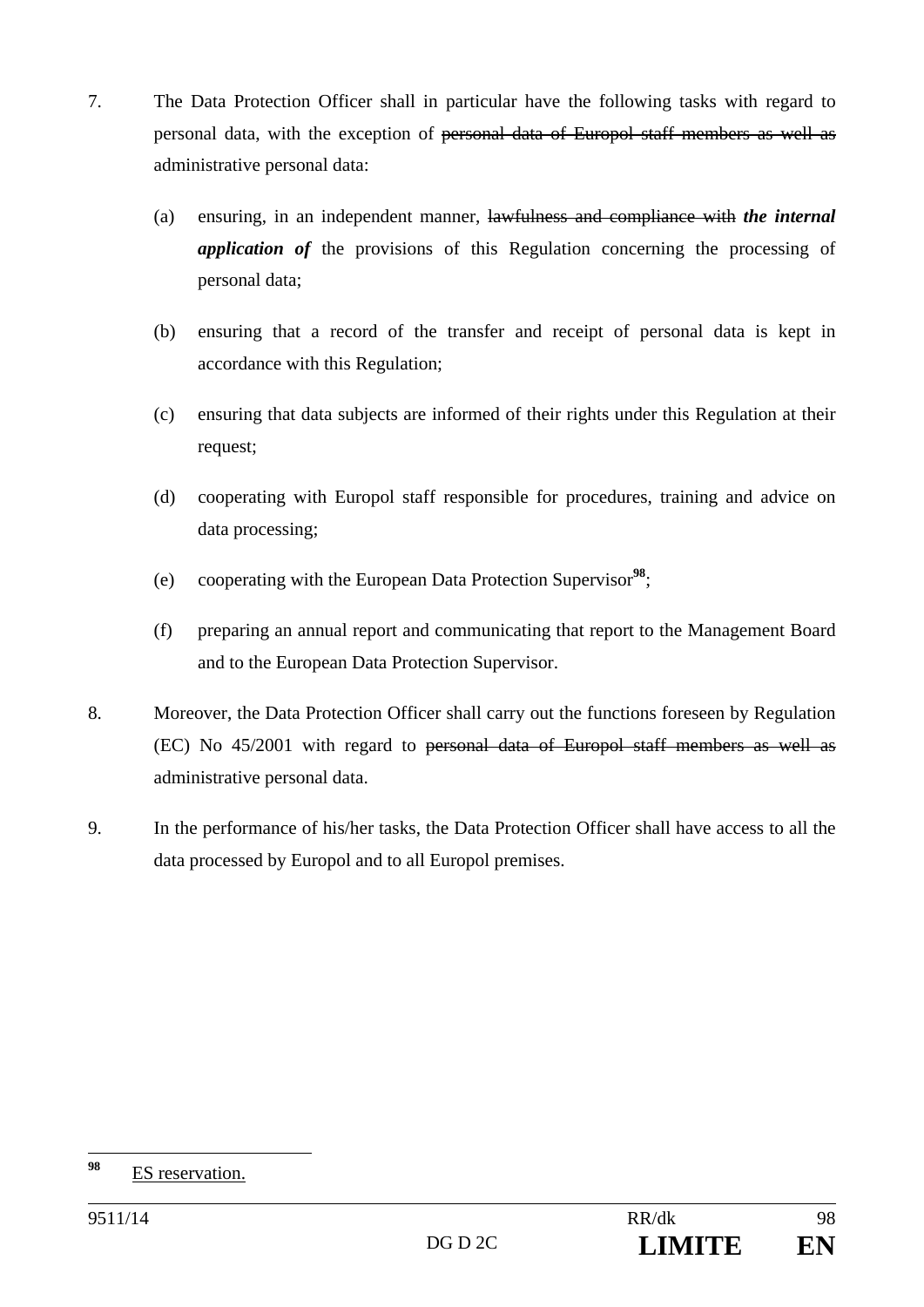- 10. If the Data Protection Officer considers that the provisions of this Regulation concerning the processing of personal data have not been complied with, he/she shall inform the Executive Director, requiring him/her to resolve the non-compliance within a specified time. If the Executive Director does not resolve the non-compliance of the processing within the time specified, the Data Protection Officer shall inform the Management Board and they shall agree a specified time for a response. If the Management Board does not resolve the non-compliance of the processing *provide a reply* within the time specified<sup>99</sup>, the Data Protection Officer shall refer the matter to the European Data Protection Supervisor.
- 11. The Management Board shall adopt implementing rules concerning the Data Protection Officer. Those implementing rules shall in particular concern the selection procedure for the position of the Data Protection Officer and his/her dismissal, tasks, duties and powers and safeguards for independence of the Data Protection Officer. Europol shall provide the Data Protection Officer with the staff and resources necessary for him/her to carry out his/her duties. These staff members shall have access to *all* the personal data processed at Europol and to Europol premises only to the extent necessary for the performance of their tasks.
- *12. The Data Protection Officer and his/her staff shall be bound by the obligation of confidentiality in accordance with Article 69.*

<sup>99</sup> **<sup>99</sup>** HU reservation.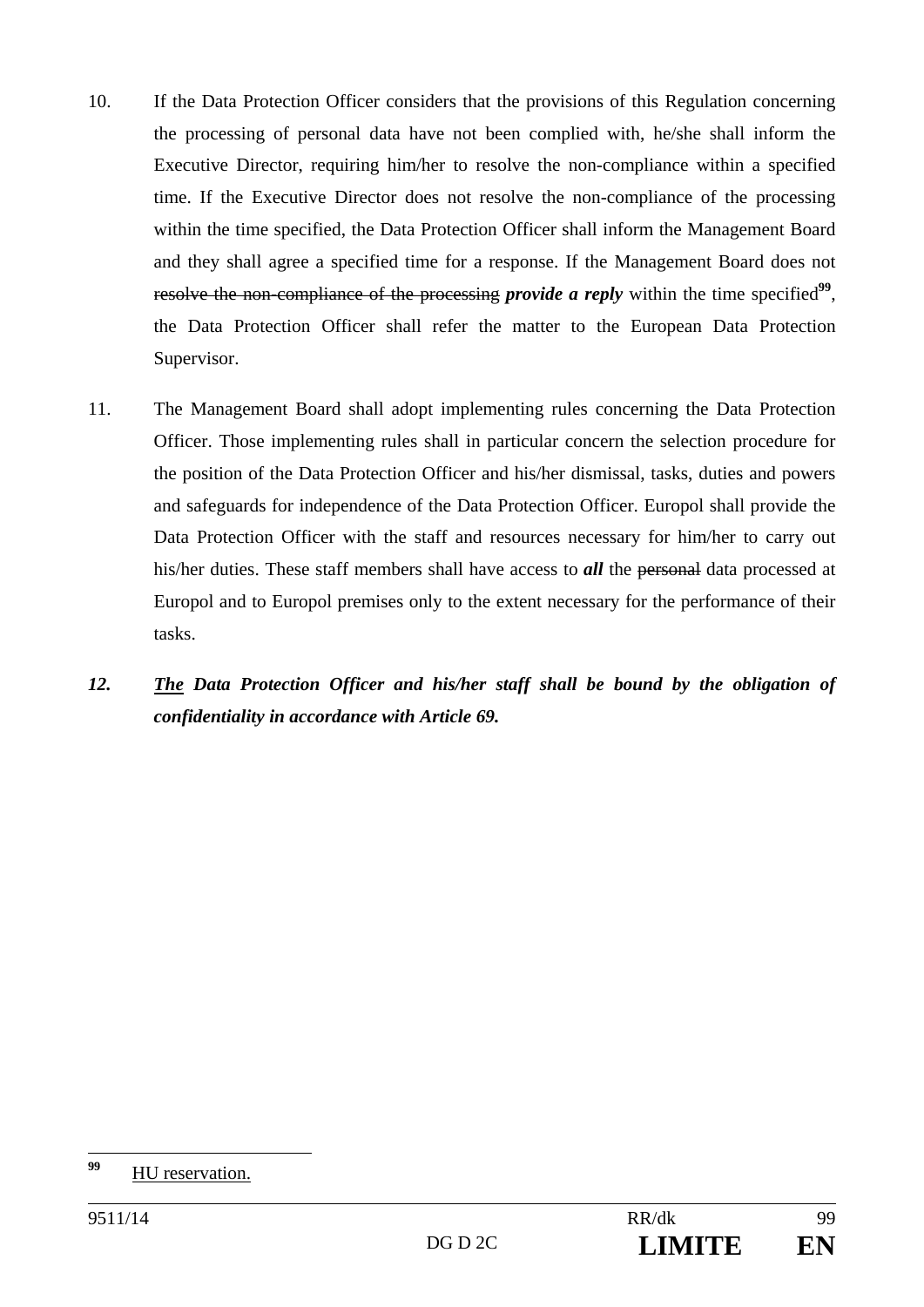#### **Supervision by the national supervisory authority**

- 1. Each Member State shall designate a national supervisory authority with the task of monitoring independently, in accordance with its national law, the permissibility of the transfer, the retrieval and any communication to Europol of personal data by the Member State concerned and to examine whether such transfer, retrieval or communication violates the rights of the data subject. For this purpose, the national supervisory authority shall have access, at the National Unit or at liaison officers' premises, to data submitted by its Member State to Europol in accordance with the relevant national procedures *and to logs and documentation referred to in Article 43*.
- 2. For the purpose of exercising their supervisory function, national supervisory authorities shall have access to the offices and documents of their respective liaison officers at Europol**<sup>100</sup>**.
- 3. National supervisory authorities shall, in accordance with the relevant national procedures, supervise the activities of National Units and the activities of liaison officers, in so far as such activities are of relevance to the protection of personal data. They shall also keep the European Data Protection Supervisor informed of any actions they take with respect to Europol.
- 4. Any person shall have the right to request the national supervisory authority to verify that the transfer or communication to Europol of data concerning him/her in any form and the access to the data by the Member State concerned are lawful. This right shall be exercised in accordance with the national law of the Member State in which the request is made.

<sup>100</sup> **ES** reservation.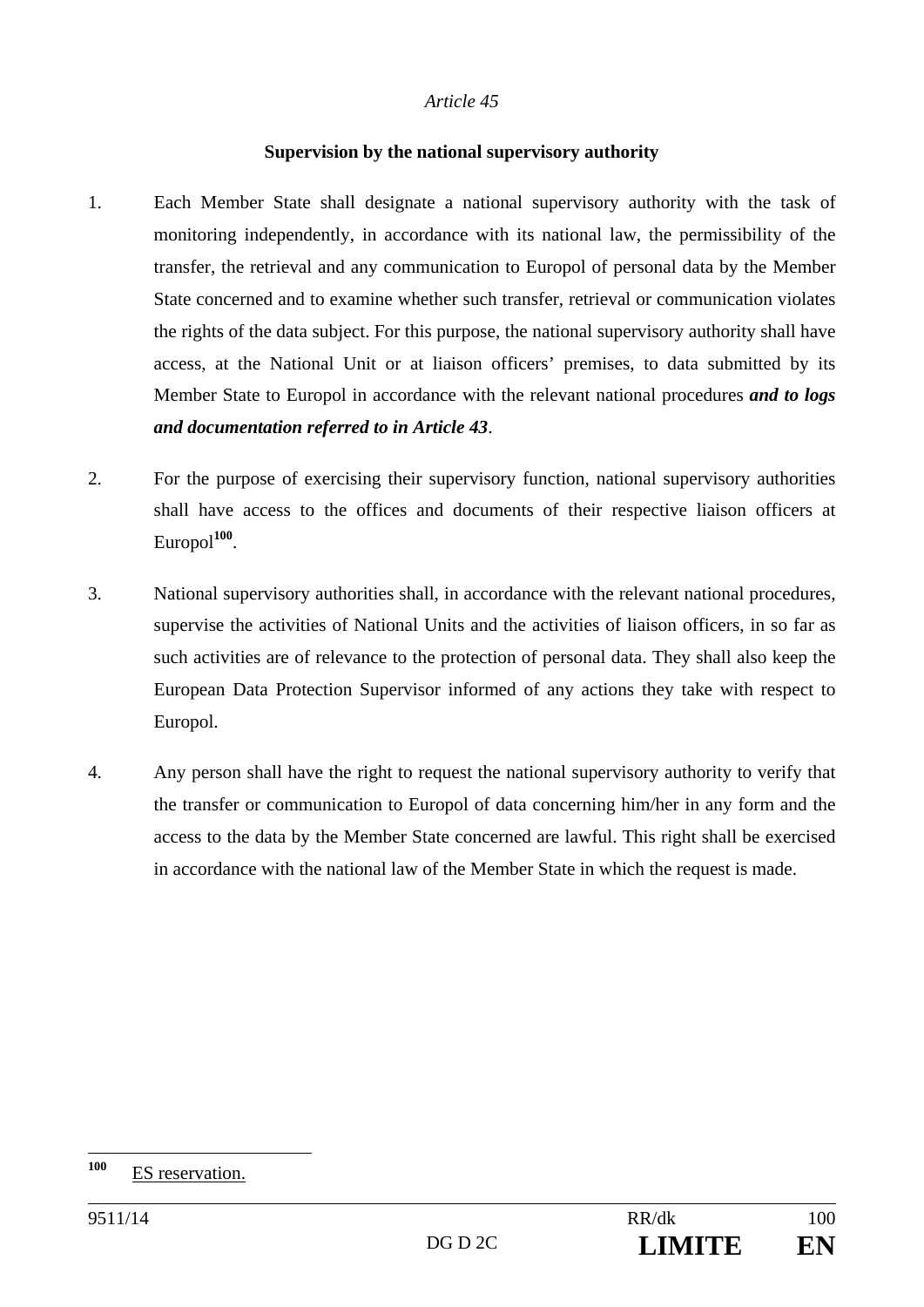## **Supervision by the European Data Protection Supervisor**

- 1. The European Data Protection Supervisor shall be responsible for monitoring and ensuring the application of the provisions of this Regulation relating to the protection of fundamental rights and freedoms of natural persons with regard to processing *of* personal data by Europol, and for advising Europol and data subjects on all matters concerning the processing of personal data. To this end, he/ she shall fulfil the duties set out in paragraph 2*,* and shall exercise the powers granted in paragraph 3 *and shall cooperate with the national supervisory authorities in accordance with Article 47*.
- 2. The European Data Protection Supervisor shall have the following duties under this Regulation:
	- (a) hear and investigate complaints, and inform the data subject of the outcome within a reasonable period;
	- (b) conduct inquiries either on his/her own initiative or on the basis of a complaint, and inform the data subjects of the outcome within a reasonable period;
	- (c) monitor and ensure the application of the provisions of this Regulation and any other Union act relating to the protection of natural persons with regard to the processing of personal data by Europol;
	- (d) advise Europol, either on his/her own initiative or in response to a consultation, on all matters concerning the processing of personal data, in particular before they *it* draw*s* up internal rules relating to the protection of fundamental rights and freedoms with regard to the processing of personal data;

 $101$ **ES** reservation.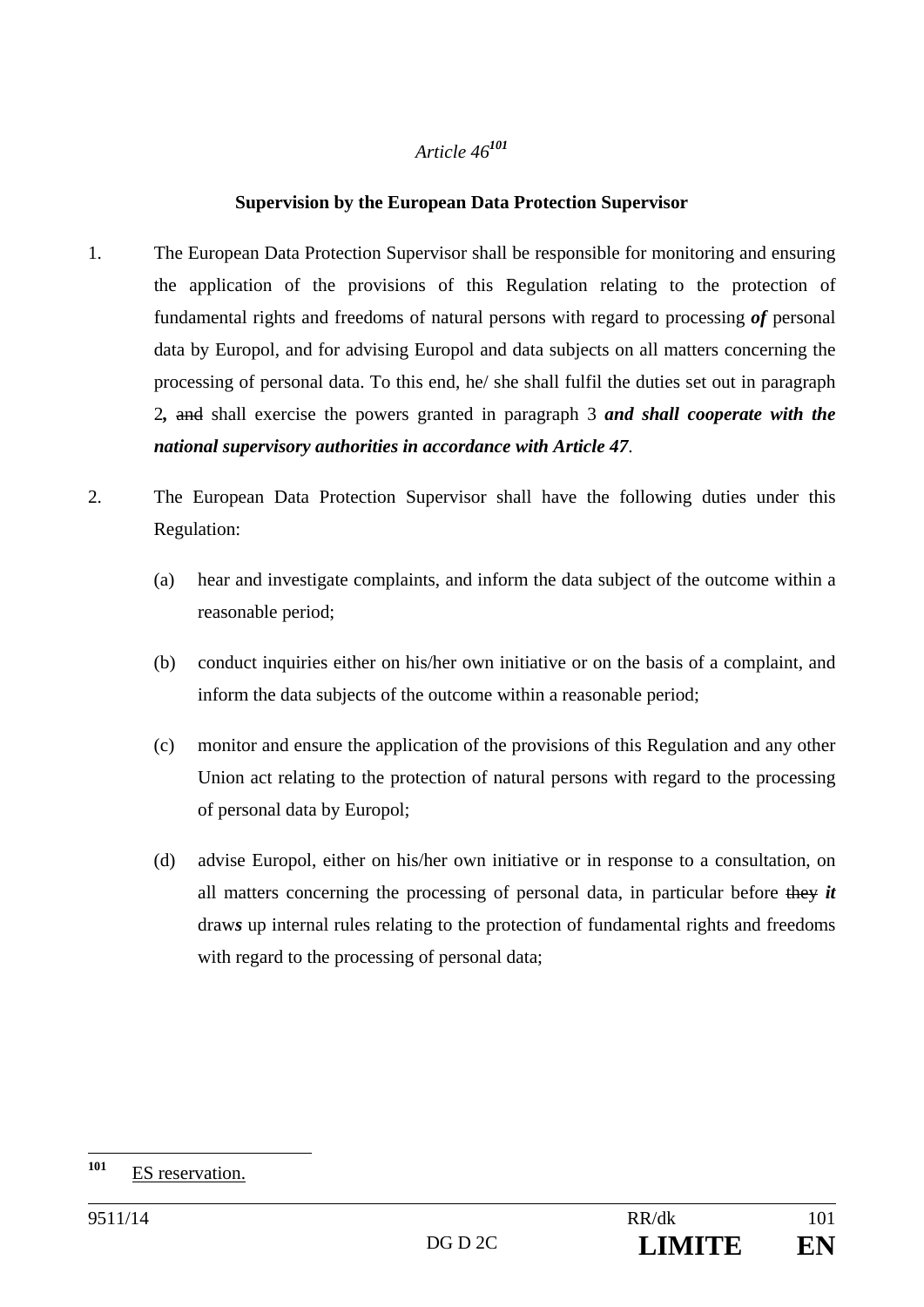- (e) determine, give reasons for and make public the exemptions, safeguards, authorisations and conditions mentioned in Article 36(4).
- (f) keep a register of processing operations notified to him/her by virtue of Article 42(1) and registered in accordance with 42(4),
- (g) carry out a prior check of *consultation on* processing notified to him/her.
- 3. The European Data Protection Supervisor may under this Regulation *and, where relevant, taking into account the implications for law enforcement activities by the Member States*:
	- (a) give advice to data subjects in the exercise of their rights;
	- (b) refer the matter to Europol in the event of an alleged breach of the provisions governing the processing of personal data, and, where appropriate, make proposals for remedying that breach and for improving the protection of the data subjects;
	- (c) order that requests to exercise certain rights in relation to data be complied with where such requests have been refused in breach of Articles 39 and 40;
	- (d) warn or admonish Europol;
	- (e) order the rectification, blocking, erasure or destruction of all data when they *which* have been processed in breach of the provisions governing the processing of personal data and the notification of such actions to third parties to whom the *such* data have been disclosed;
	- (f) impose a temporary or definitive ban on *specific* processing *operations in breach of the provisions governing the processing of personal data*;
	- (g) refer the matter to Europol and, if necessary, to the European Parliament, the Council and the Commission;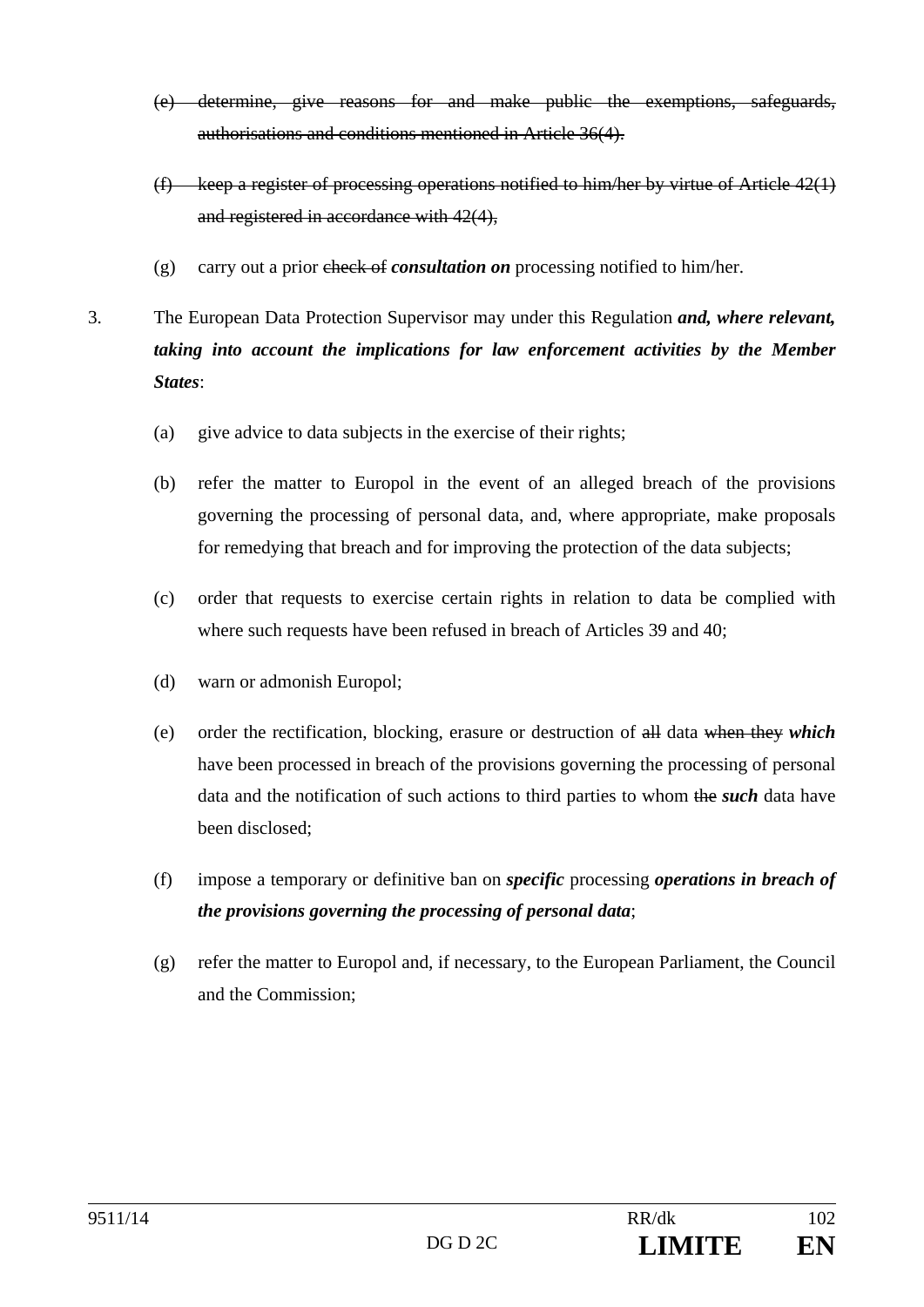- (h) refer the matter to the Court of Justice of the European Union under the conditions provided for in the Treaty;
- (i) intervene in actions brought before the Court of Justice of the European Union.
- 4. The European Data Protection Supervisor shall have the power:
	- (a) to obtain from Europol access to all personal data and to all information necessary for his/her enquiries;
	- (b) to obtain access to any premises in which Europol carries on its activities when there are reasonable grounds for presuming that an activity covered by this Regulation is being carried out there.
- 5. The European Data Protection Supervisor shall draw up an annual report on the supervisory activities on Europol. *The national supervisory authorities shall be invited to make observations on this report, before it becomes* This report shall be part of the annual report of the European Data Protection Supervisor referred to in Article 48 of Regulation (EC) No 45/2001.
- 6. Members and staff of the European Data Protection Supervisor shall be bound by the obligation of confidentiality in accordance with Article 69.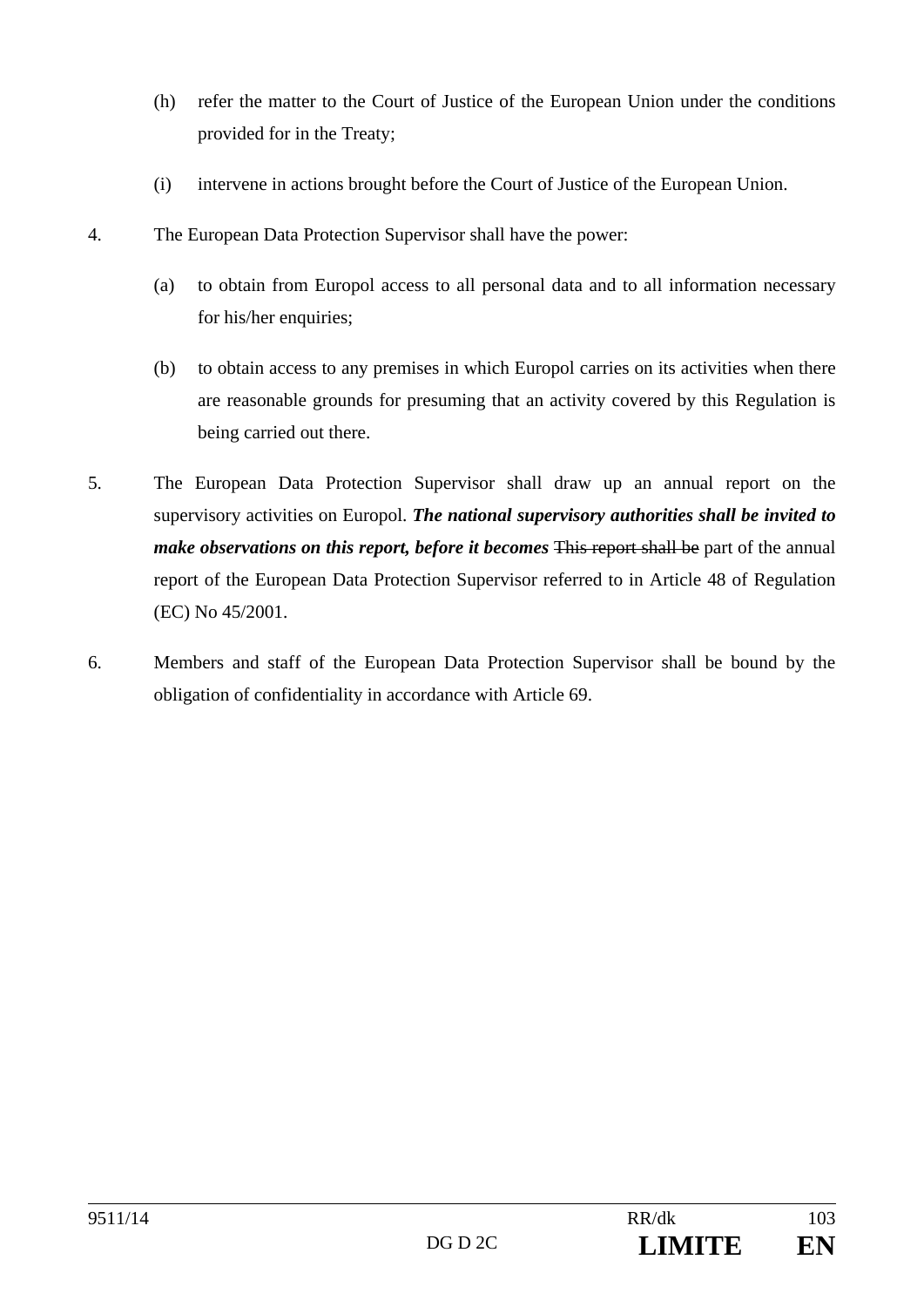# **Cooperation between the European Data Protection Supervisor and national data protection**  *supervisory* **authorities**

- 1. The European Data Protection Supervisor shall act in close cooperation with national supervisory authorities on specific issues requiring national involvement, in particular if the European Data Protection Supervisor or a national supervisory authority finds major discrepancies between the practices of Member States or potentially unlawful transfer in the use of Europol's channels for exchange of information, or in the context of questions raised by one or more national supervisory authorities on the implementation and interpretation of this Regulation.
- 2. In the cases referred to in paragraph 1 *The European Data Protection Supervisor shall, where relevant, use the expertise and experience of national supervisory authorities in carrying out his/her duties set out in Article 46(2). In carrying out joint inspections together with the European Data Protection Supervisor, members and staff of national supervisory authorities shall, taken due account of the principle of subsidiarity and proportionality, have equivalent powers as those laid down in Article 46(4) and be bound by an equivalent obligation as that laid down in Article 46(6).* t*T*he European Data Protection Supervisor and the national supervisory authorities shall, each acting within the scope of their respective competences, exchange relevant information, assist each other in carrying out audits and inspections, examine difficulties of interpretation or application of this Regulation, study problems relating to the exercise of independent supervision or the exercise of the rights of data subjects, draw up harmonised proposals for joint solutions to any problems and promote awareness of data protection rights, as necessary.

 $102$ **<sup>102</sup>** BE, DE, ES, FR, HR, IT, NL, PL, PT, SI reservations.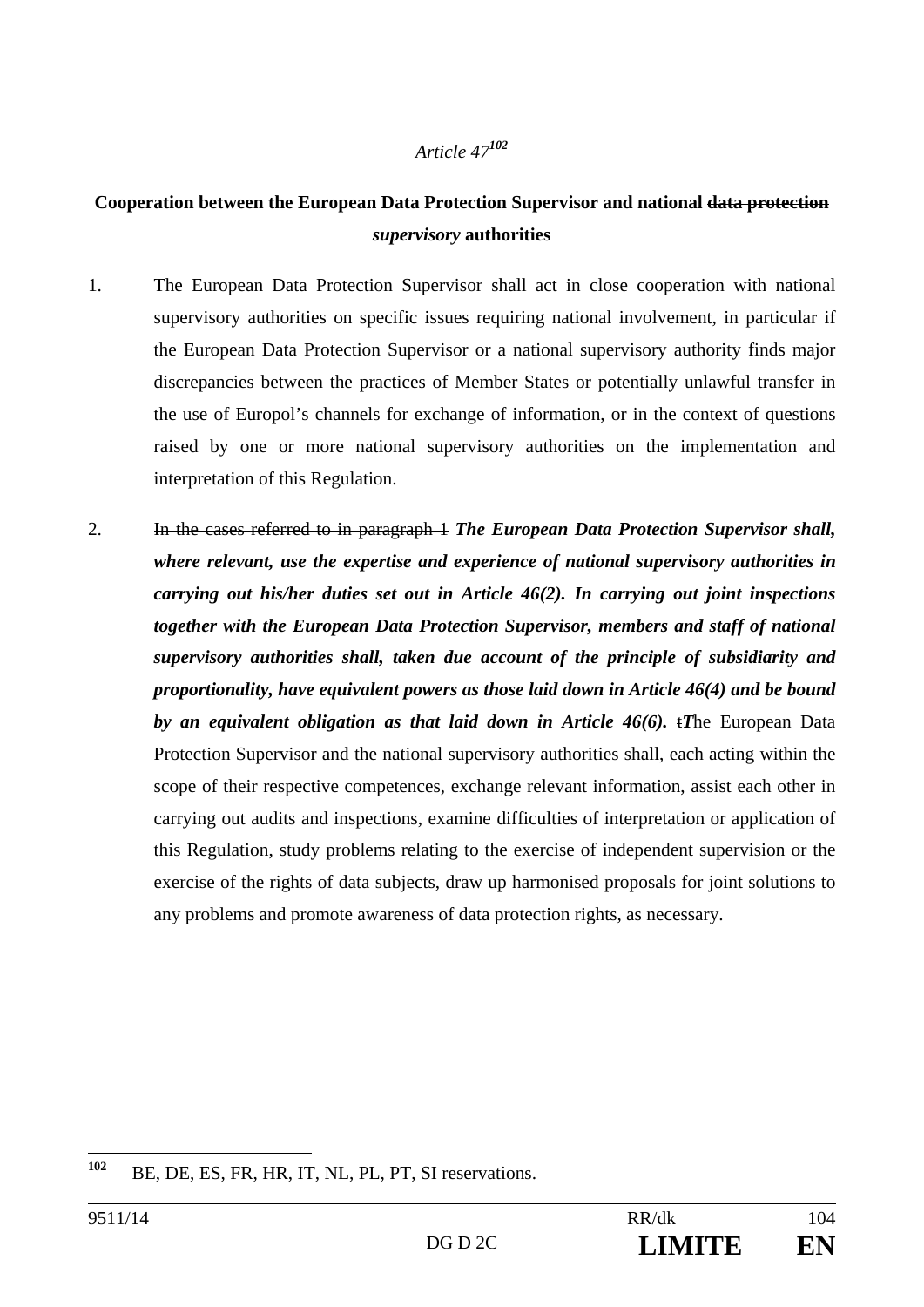- *2a. The European Data Protection Supervisor shall keep national supervisory authorities fully informed of all issues relevant to them. Upon request of one or more national supervisory authorities, the European Data Protection Supervisor shall inform them on specific issues.*
- *2b. In specific cases relating to data originating from one or several Member States, the European Data Protection Supervisor shall consult the national supervisory authorities concerned. The European Data Protection Supervisor shall not decide on further action to be taken before those national supervisory authorities have informed the European Data Protection Supervisor of their position, within a deadline specified by him/her which shall not be shorter than one month. The European Data Protection Supervisor shall take utmost account of the position of the national supervisory authorities concerned. In cases where the European Data Protection Supervisor intends not to follow their position, he/she shall inform them and provide a justification.*

 *In cases which the European Data Protection Supervisor deems to be extremely urgent, he/she may decide to take immediate action. In such cases, the European Data Protection Supervisor shall immediately inform the national supervisory authorities concerned and justify the urgent nature of the situation as well as the action he/she has taken.* 

3. The national supervisory authorities and the European Data Protection Supervisor shall meet, where needed *and at least twice a year to determine, together preferably by consensus, general policy and strategy or to discuss other issues referred to in paragraphs 1 and 2*. The costs and servicing of such meetings shall be borne by the European Data Protection Supervisor. Rules of procedure shall be adopted at the first meeting. Further working methods shall be developed jointly as necessary.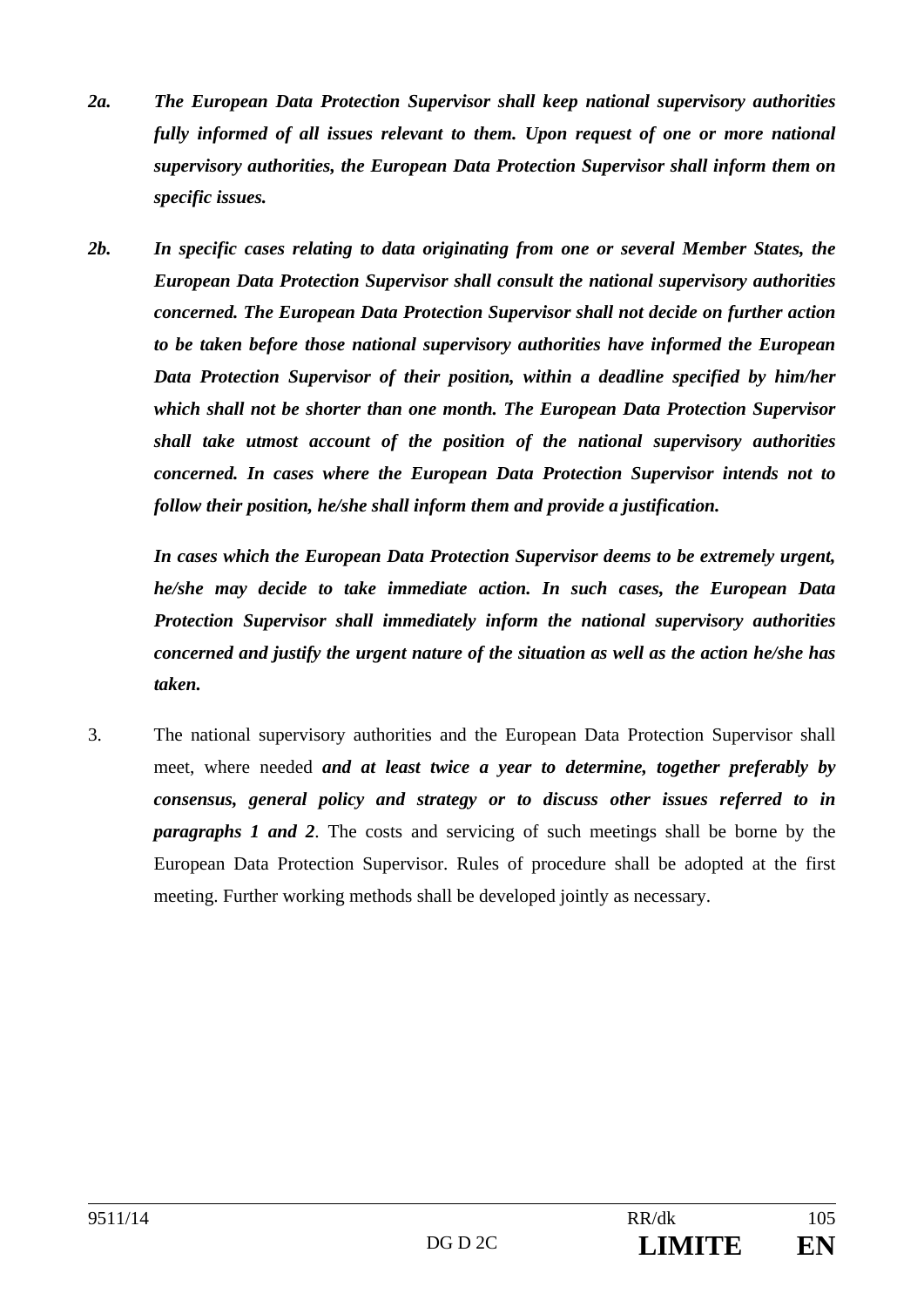# **Administrative personal data and Staff data**

Regulation (EC) No 45/2001 shall apply to all personal data of Europol staff members as well as administrative personal data held by Europol.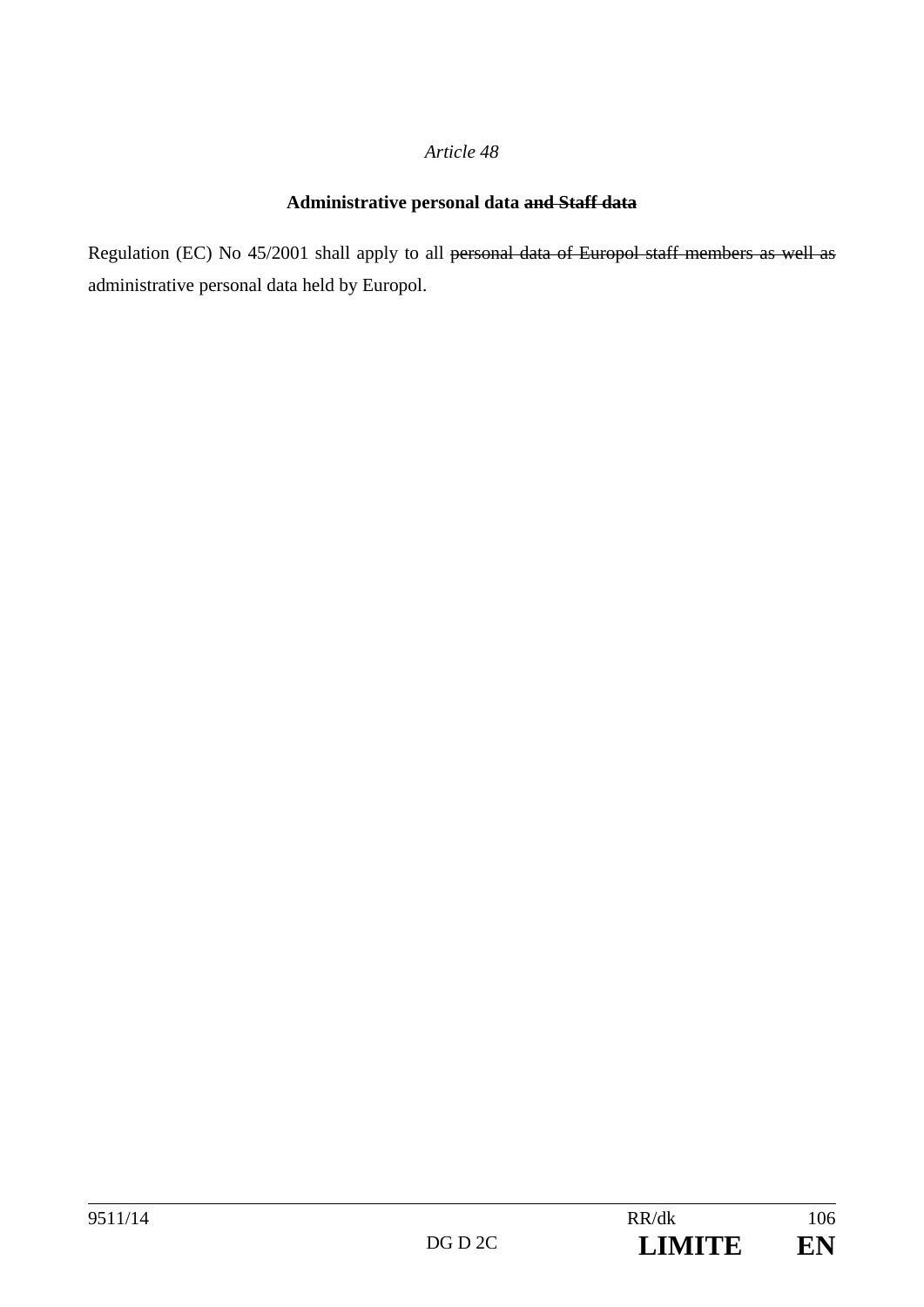# **Chapter VIII**

# **REMEDIES AND LIABILITY**

### *Article 49*

### **Right to lodge a complaint with the European Data Protection Supervisor**

- 1. Any data subject shall have the right to lodge a complaint with the European Data Protection Supervisor, if he/she considers that the processing *by Europol* of personal data relating to him/her does not comply with the provisions of this Regulation.
- 2. Where a complaint relates to a decision as referred to in Article 39 or 40, the European Data Protection Supervisor shall consult the national supervisory bodies or the competent judicial body in the Member State that was the source of the data or the Member State directly concerned. The decision of the European Data Protection Supervisor, which may extend to a refusal to communicate any information, shall be taken in close cooperation with *taking into account the opinion of* the national supervisory body or competent judicial body**<sup>103</sup>**.
- 3. Where a complaint relates to the processing of data provided by a Member State to Europol, the European Data Protection Supervisor shall ensure that the necessary checks have been carried out correctly in close cooperation with *taking into account the opinion of* the national supervisory body of the Member State that provided the data.

<sup>103</sup> **<sup>103</sup>** ES reservation.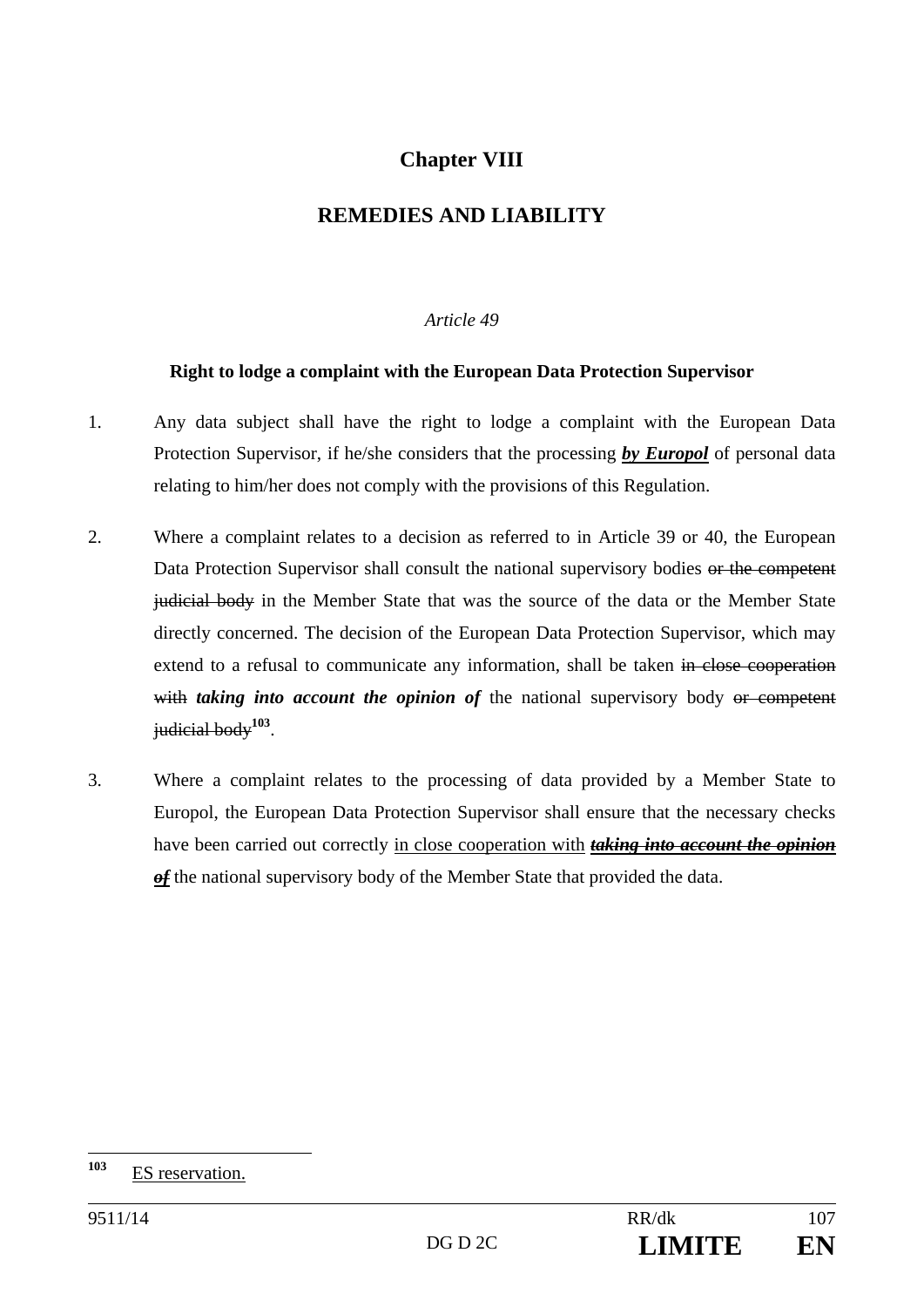4. Where a complaint relates to the processing of data provided to Europol by EU entities *Union bodies*, third countries or international organisations, *or data retrieved by Europol from publicly-available sources or which result from Europol's own analyses* the European Data Protection Supervisor shall ensure that Europol has carried out the necessary checks.

#### Article 50

#### **Right to a judicial remedy against the European Data Protection Supervisor**

Actions against the decisions of the European Data Protection Supervisor shall be brought before the Court of Justice of the European Union.

### *Article 51*

#### **General provisions on liability and the right to compensation**

- 1. Europol's contractual liability shall be governed by the law applicable to the contract in question.
- 2. The Court of Justice of the European Union shall have jurisdiction to give judgment pursuant to any arbitration clause in a contract concluded by Europol.
- 3. Without prejudice to Article 52, in the case of non-contractual liability, Europol shall, in accordance with the general principles common to the laws of the Member States, make good any damage caused by its departments or by its staff in the performance of their duties.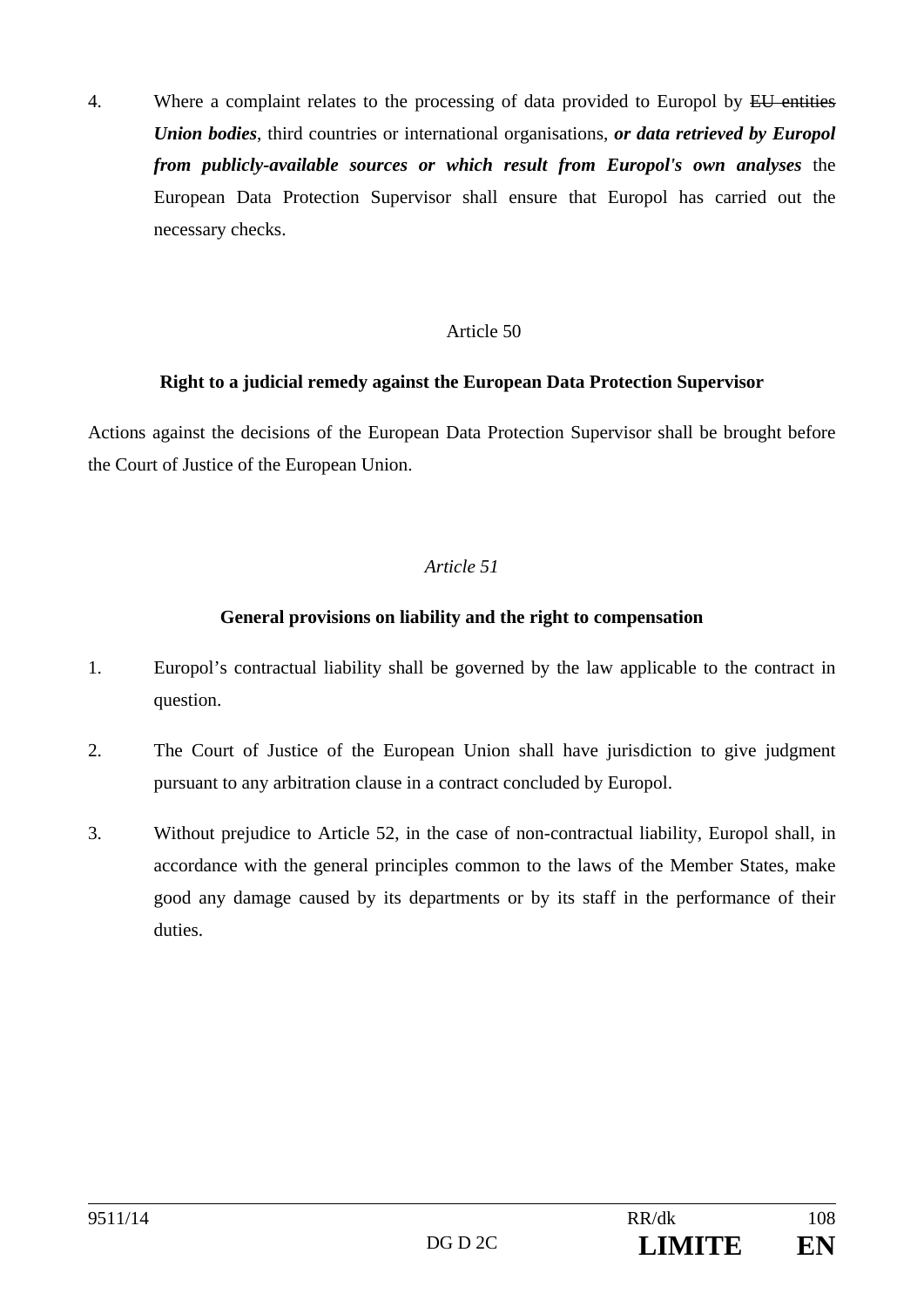- 4. The Court of Justice of the European Union shall have jurisdiction in disputes over compensation for damages referred to in paragraph 3.
- 5. The personal liability of Europol staff towards Europol shall be governed by the provisions laid down in the Staff Regulations or Conditions of Employment applicable to them.

# **Liability for incorrect personal data processing and the right to compensation**

- 1. Any individual who has suffered damage as a result of an unlawful data processing operation shall have the right to receive compensation for damage suffered either from Europol in accordance with Article 340 of the Treaty, or from the Member State in which the event that gave rise to the damage occurred, in accordance with its national law. The individual shall bring an action against Europol to the Court of Justice of the European Union or against the Member State to a competent national court of this Member State.
- 2. Any dispute between Europol and Member States over the ultimate responsibility for compensation awarded to an individual in accordance with paragraph 1 shall be referred to the Management Board, which shall decide by a majority of two-third of its members, without prejudice of the right to challenge this decision in accordance with a*A*rticle 263 TFEU *Treaty*.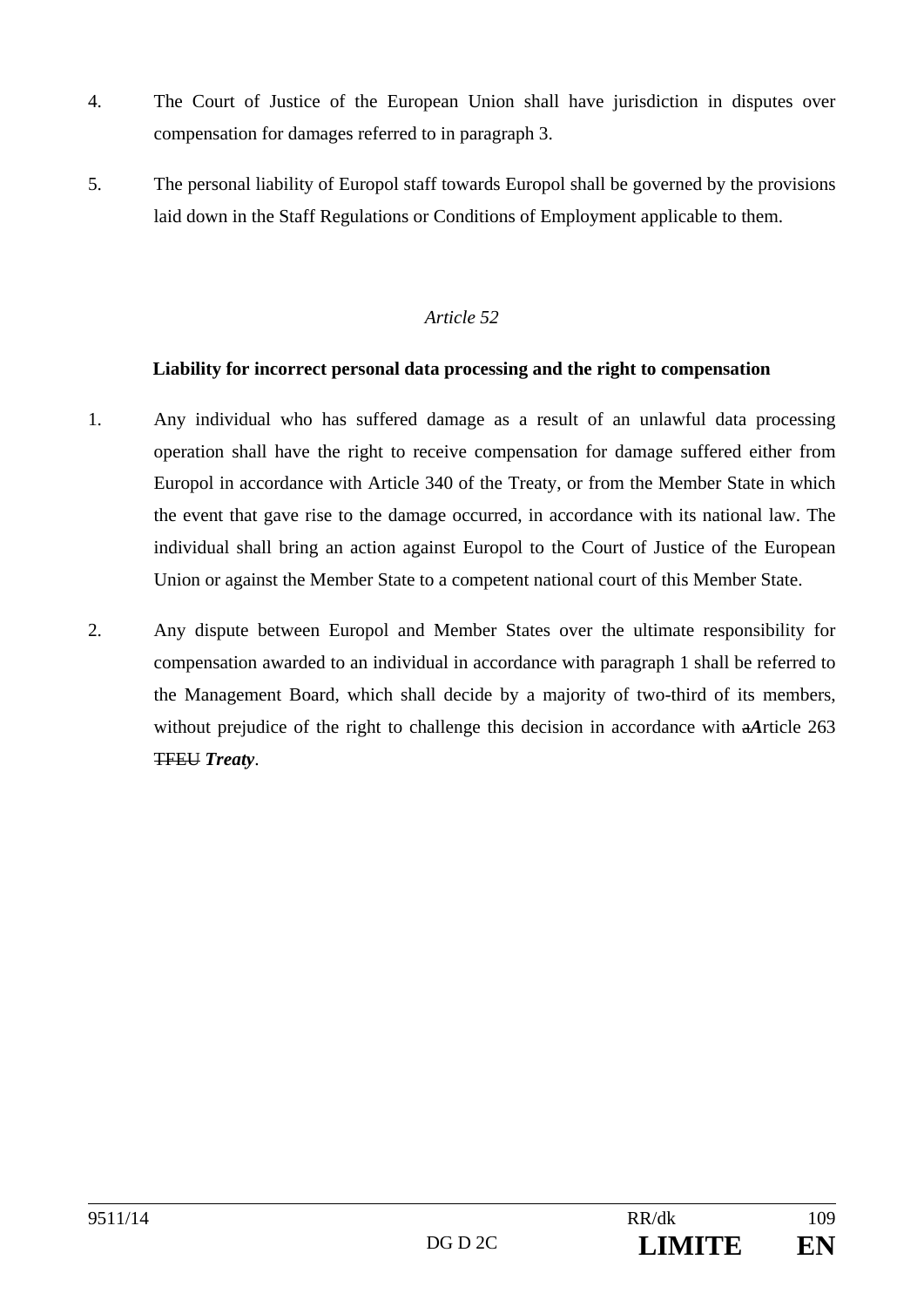# **Chapter IX**

# **PARLIAMENTARY SCRUTINY**

## *Article 53*

#### **Parliamentary scrutiny**

- 1. The Chairperson of the Management Board and*/or* the Executive Director *or their Deputies* shall appear before the European Parliament, *where appropriate* jointly with national Parliaments, at their request to discuss *non-operational* matters relating to Europol, taking into account the obligations of discretion and confidentiality.
- 2. Parliamentary scrutiny by the European Parliament, together with national Parliaments, of Europol's activities shall be exercised in accordance with this Regulation *taking into account Europol´s character as an operational law enforcement agency***.**
- 3. In addition to the obligations of information and consultation set out in this Regulation, Europol shall *where relevant* transmit to the European Parliament and to the national p*P*arliaments, taking into account the obligations of discretion and confidentiality, for information:
	- (a) threat assessments, strategic analyses and general situation reports relating to Europol's objective as well as the results of studies and evaluations commissioned by Europol;
	- (b) the working *administrative* arrangements adopted pursuant to Article 31(1).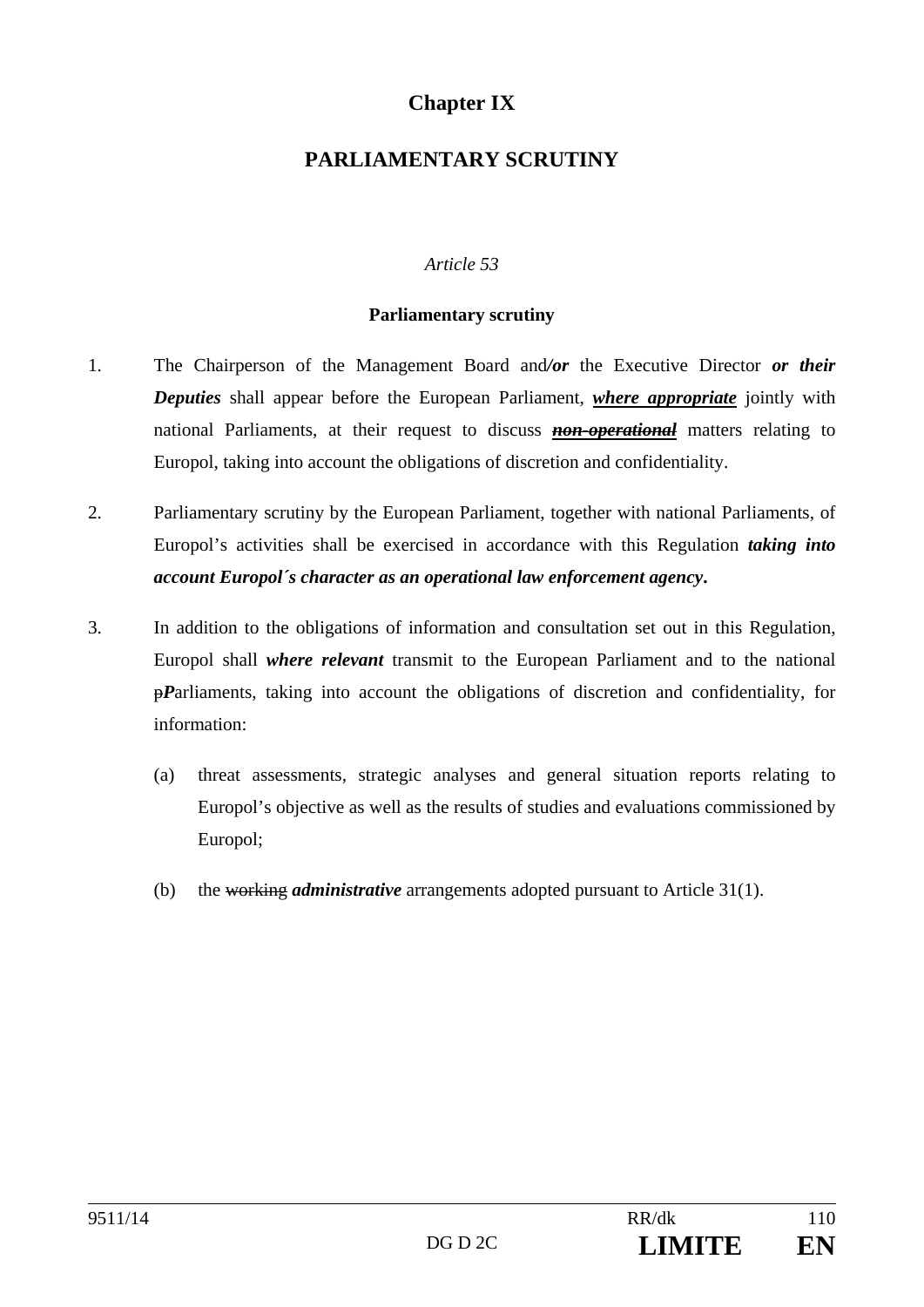# **Access of the European Parliament to** *sensitive non-classified and* **Classified Information processed by or through Europol**

- 1. For the purpose of enabling it to exercise parliamentary scrutiny of Europol's activities in accordance with Article 53*(2)*, access to *sensitive non-classified and* European Union Classified Information and sensitive non-classified information processed by or through Europol may be granted to the European Parliament and its representatives upon request<sup>104</sup>.
- 2. Access to *sensitive non-classified and* European Union Classified Information and sensitive non-classified information *processed by or through Europol* shall be in compliance with the basic principles and minimum standards as referred to in *the rules referred to in* Article 69. The details shall be governed by a working arrangement concluded between Europol and the European Parliament *which shall be consistent with the basic principles of the Interinstitutional Agreement between the European Parliament and the Council concerning the forwarding to and handling by the European Parliament of classified information held by the Council on matters other than those in the area of the common foreign and security policy*.

 $104$ **<sup>104</sup>** DE, FR reservation.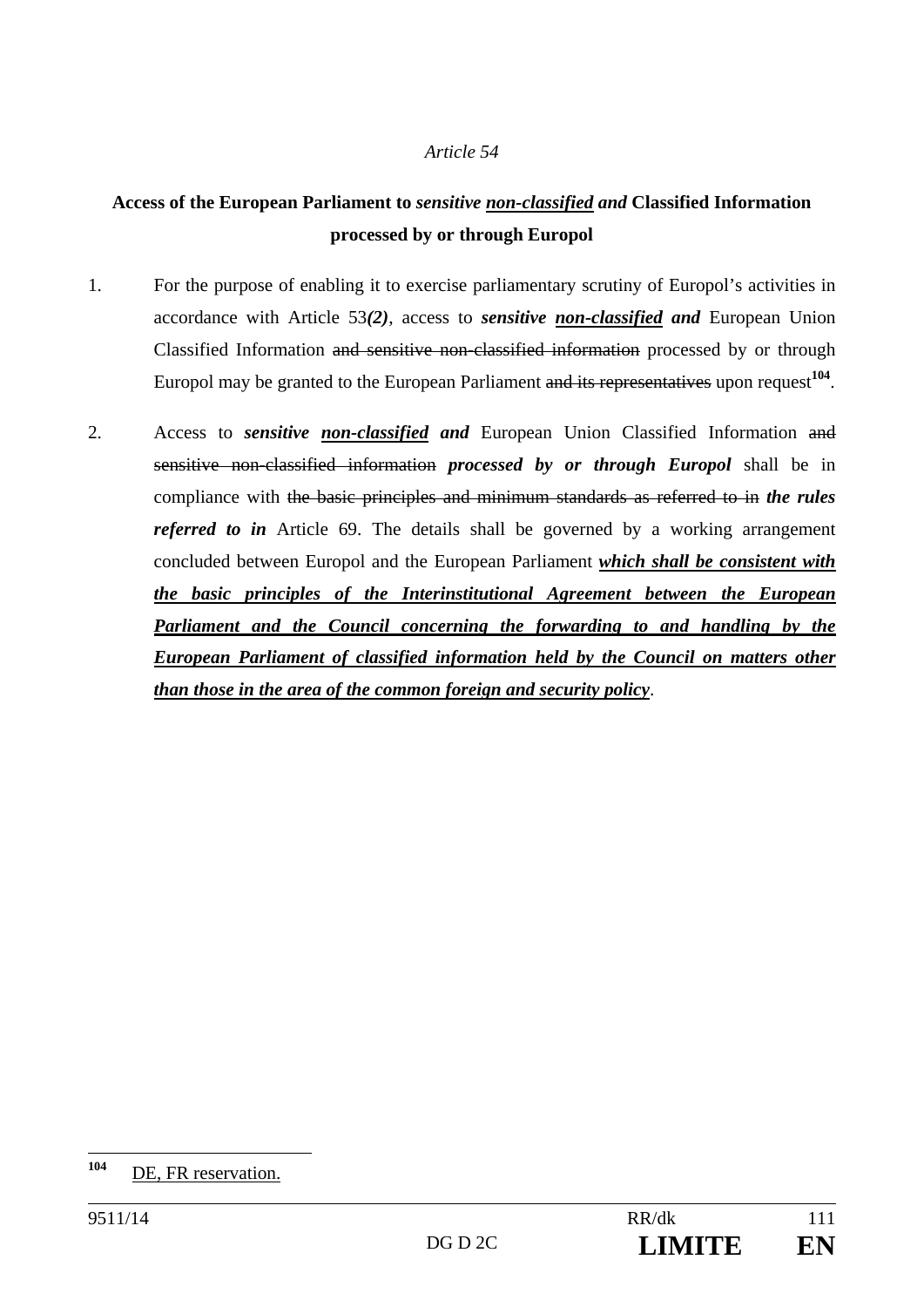# **Chapter X**

# **STAFF**

*Article 55* 

### **General provisions**

- 1. The Staff Regulations and the Conditions of Employment of Other Servants and the rules adopted by agreement between the institutions of the Union for giving effect to those Staff Regulations and the conditions of Employment of other Servants shall apply to the staff of Europol with the exception of staff who at the date of application of this Regulation are under contracts concluded by Europol as established by the Europol Convention *without prejudice to Article 75(5)*.
- 2. Europol staff shall consist of temporary staff and/or contract staff. *The Management Board shall be informed on a yearly basis in so far as the Director grants contracts of indefinite duration*. The Management Board shall decide which temporary posts provided for in the establishment plan can be filled only by staff engaged from the competent authorities of the Member States. Staff recruited to occupy such posts shall be temporary agents and may be awarded only fixed-term contracts renewable once for a fixed period. *Member States shall take the necessary measures to ensure that staff engaged from the competent authorities of the Member States may, at the end of the service at Europol, return to the civil service to which they belong.105*

<sup>105</sup> **RO** reservation.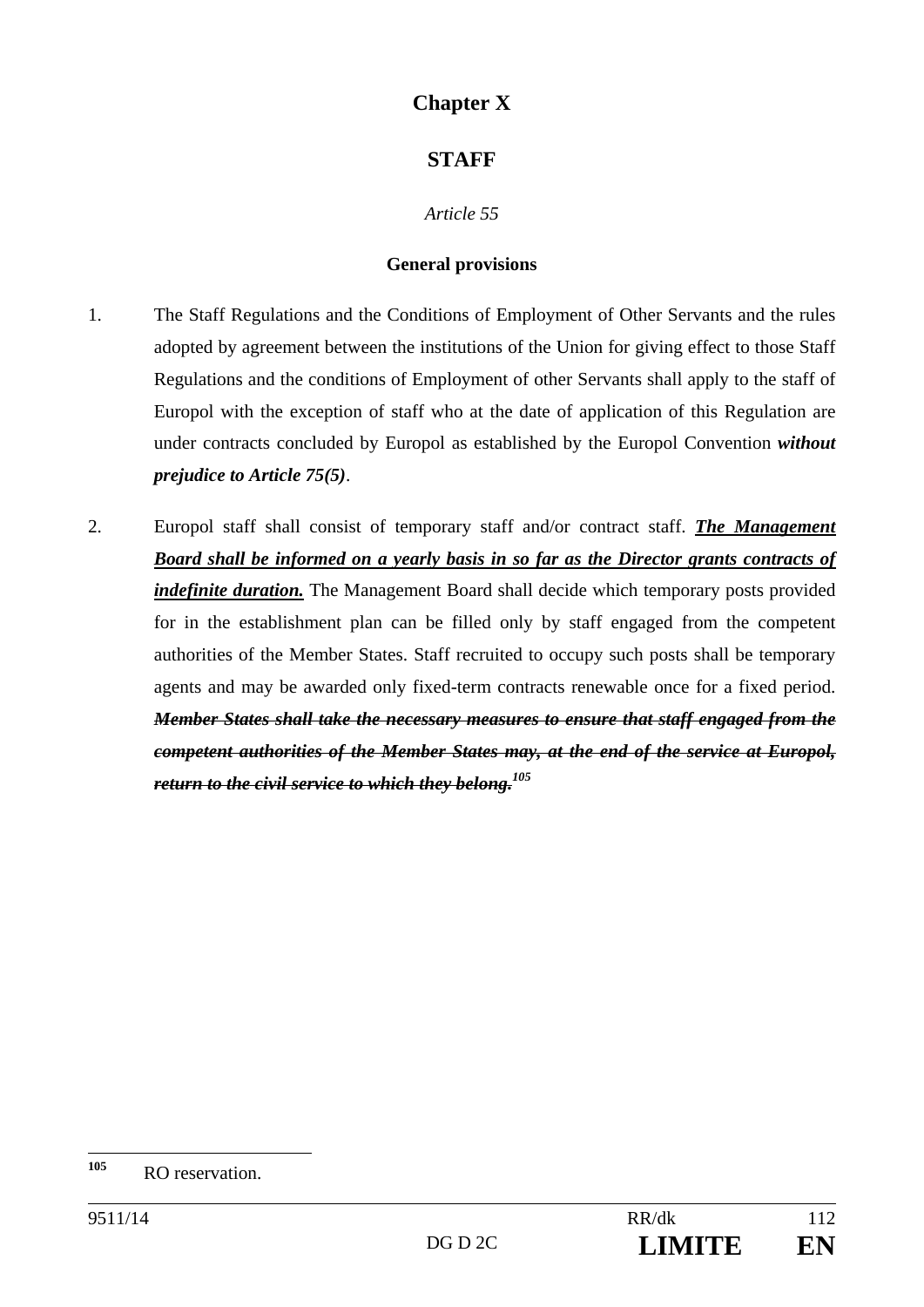## **Executive Director**

- 1. The Executive Director shall be engaged as a temporary agent of Europol under Article 2(a) of the Conditions of Employment of Other servants.
- 2. The Executive Director shall be appointed by the Management Board *Council acting by qualified majority*, from a list of candidates proposed by the Commission *Management Board*, following an open and transparent selection procedure.

For the purpose of concluding the contract with the Executive Director, Europol shall be represented by the Chairperson of the Management Board.

Before appointment, the candidate selected by the Management Board may be invited to make a statement before the competent committee of the European Parliament and to answer questions put by its members.

- 3. The term of office of the Executive Director shall be five *four* years. By the end of that period, the Commission, *in association with the Management Board107,* shall undertake an assessment that takes into account an evaluation of the Executive Director's performance and Europol's future tasks and challenges.
- 4. The Management Board *Council*, acting on a proposal from the Commission *Management Board* that takes into account the assessment referred to in paragraph 3, may extend the term of office of the Executive Director once, for no more than five *four* years.
- 5. The Management Board shall inform the European Parliament if it intends to extend the Executive Director's term of office. Within the month before any such extension, the Executive Director may be invited to make a statement before the competent committee of the Parliament and answer questions put by its members.

<sup>106</sup> <sup>106</sup> FI, UK, COM reservations on the changes made in this Article.

CZ, PT reservation.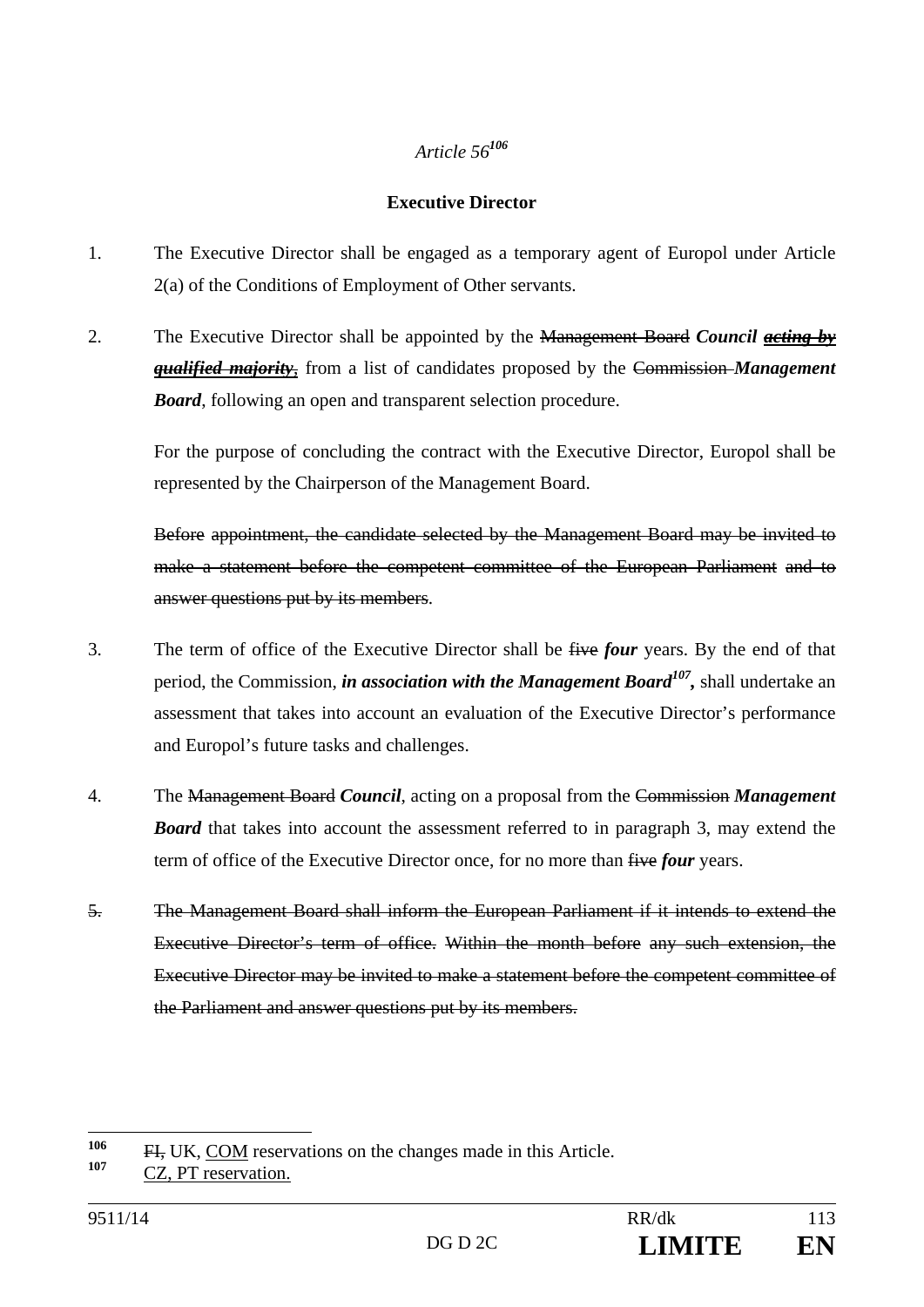- 6. An Executive Director whose term of office has been extended may not participate in another selection procedure for the same post at the end of the overall period.
- 7. The Executive Director may be removed from office only upon a decision of the Management Board *Council* acting on a proposal from the Commission *Management Board*.
- 8. The Management Board shall reach decisions *regarding the proposals to be made to the Council* on appointment, extension of the term of office and removal from office of the Executive Director and/or Deputy Executive Director(s) on the basis of a two-thirds majority of its members with voting rights.

# **Deputy Executive Directors**

- 1. Four *Three* Deputy Executive Directors, including one responsible for training, shall assist the Executive Director. The Deputy Executive Director for Training shall be responsible for managing the Europol Academy and its activities. The Executive Director shall define the *their* tasks of the others.
- 2. Article 56 shall apply to the Deputy Executive Directors. The Executive Director shall be consulted prior to their appointment*, the extension of their mandate* or *their* removal from office.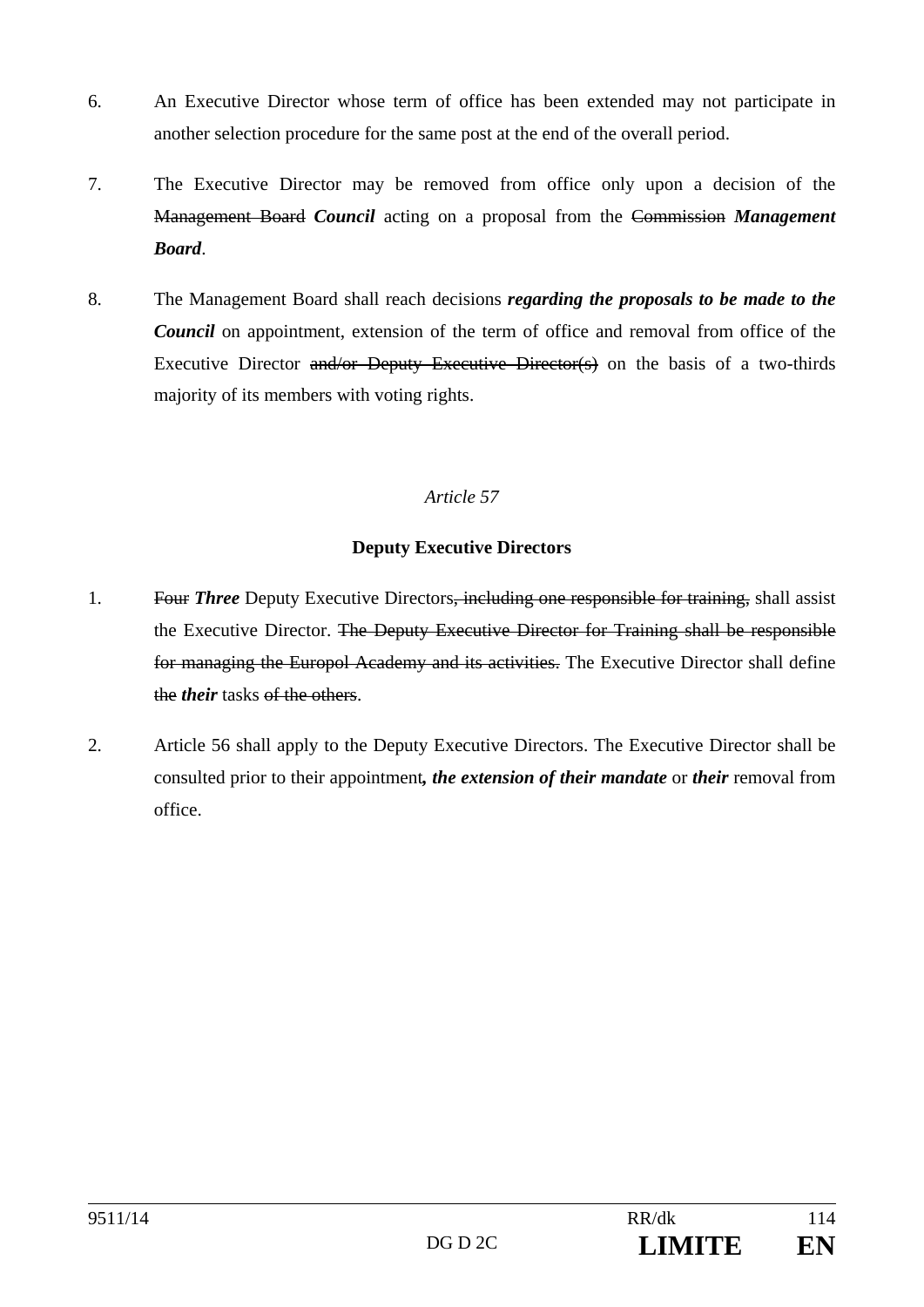# **Seconded national experts and other staff**

- 1. Europol may make use of seconded national experts or other staff not employed by the agency.
- 2. The Management Board shall adopt a decision laying down rules on the secondment of national experts to Europol.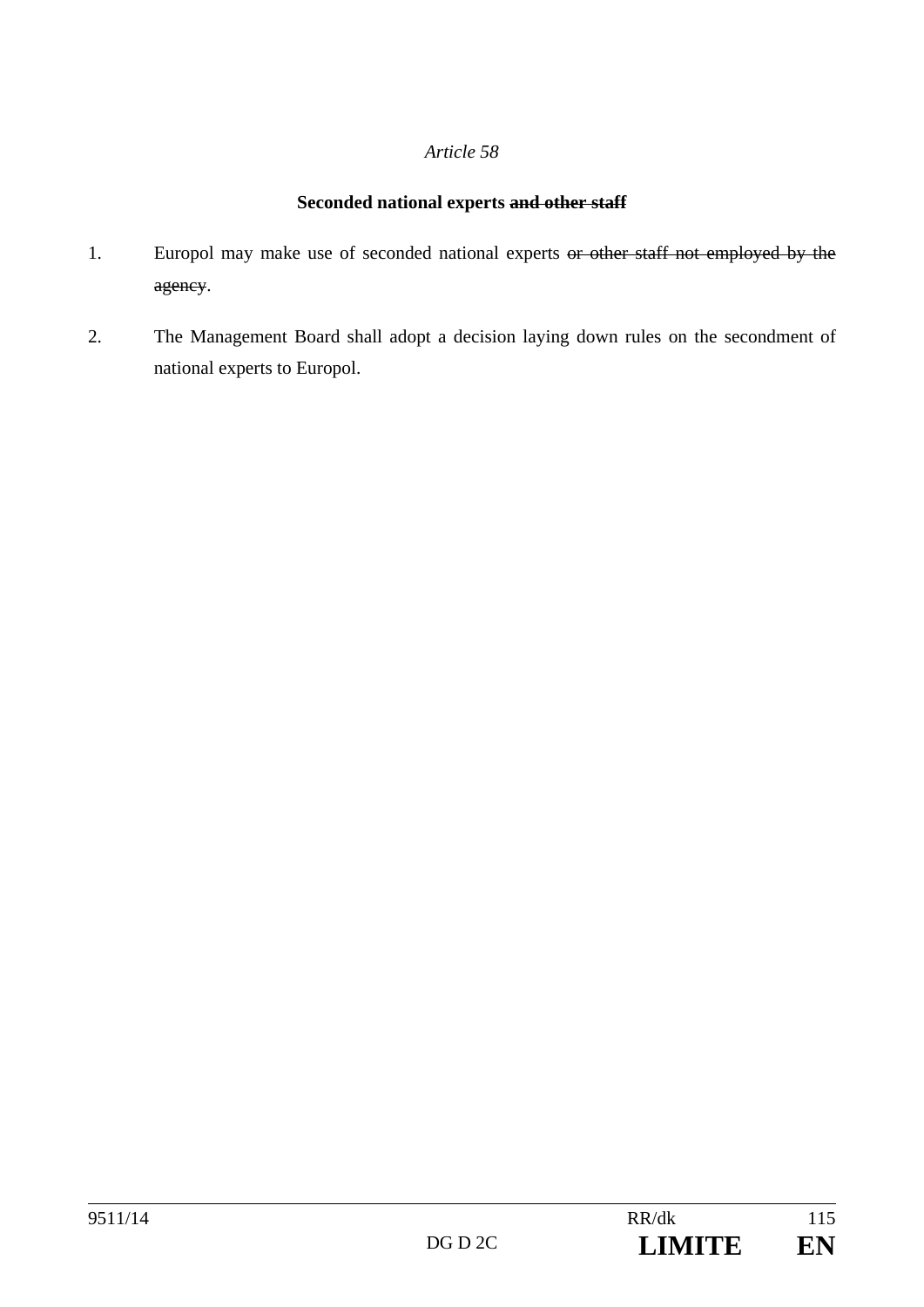# **Chapter XI**

# **FINANCIAL PROVISIONS**

### *Article 59*

### **Budget**

- 1. Estimates of all revenue and expenditure for Europol shall be prepared each financial year, corresponding to the calendar year, and shall be shown in Europol's budget.
- 2. Europol's budget shall be balanced in terms of revenue and of expenditure.
- 3. Without prejudice to other resources, Europol's revenue shall comprise a contribution from the Union entered in the general budget of the European Union.
- 4. Europol may benefit from Union funding in the form of delegation agreements or ad-hoc and exceptional grants in accordance with *its financial rules referred to in Article 63 and* the provisions of the relevant instruments supporting the policies of the Union.
- 5. The expenditure of Europol shall include staff remuneration, administrative and infrastructure expenses, and operating costs.
- *6. Budgetary commitments for actions relating to large scale projects extending over more than one financial year may be broken down over several years into annual instalments.*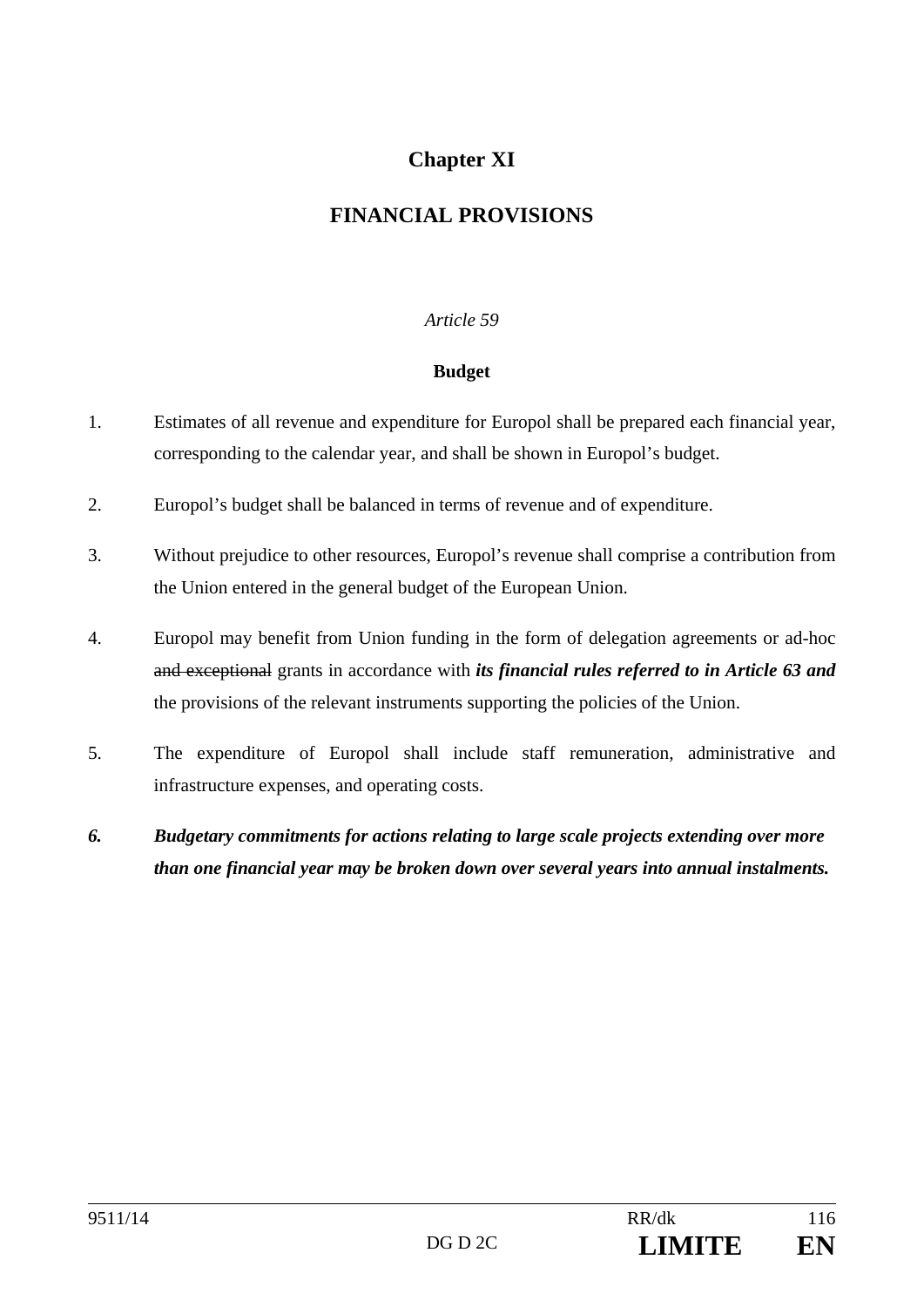#### **Establishment of the budget**

- 1. Each year the Executive Director shall draw up a draft statement of estimates of Europol's revenue and expenditure for the following financial year, including the establishment plan, and send it to the Management Board**<sup>108</sup>**.
- 2. The Management Board shall, on the basis of that draft, produce *adopt* a provisional draft estimate of Europol's revenue and expenditure for the following financial year. The provisional draft estimate of Europol's revenue and expenditure shall be sent to the Commission each year by <del>[date set out in the framework Financial Regulation]</del> *31 January*. The Management Board shall send a final draft estimate, which shall include a draft establishment plan, to the Commission, the European Parliament and the Council by 31 March.
- 3. The Commission shall send the statement of estimates to the European Parliament and the Council (the budgetary authority) together with the draft general budget of the European Union.
- 4. On the basis of the statement of estimates, the Commission shall enter in the draft general budget of the European Union the estimates it considers necessary for the establishment plan and the amount of the contribution to be charged to the general budget, which it shall place before the budgetary authority in accordance with Articles 313 and 314 of the Treaty.
- 5. The budgetary authority shall authorise the appropriations for *the contribution to* Europol's contribution.
- 6. The budgetary authority shall adopt Europol's establishment plan.

<sup>108</sup> **HU** reservation.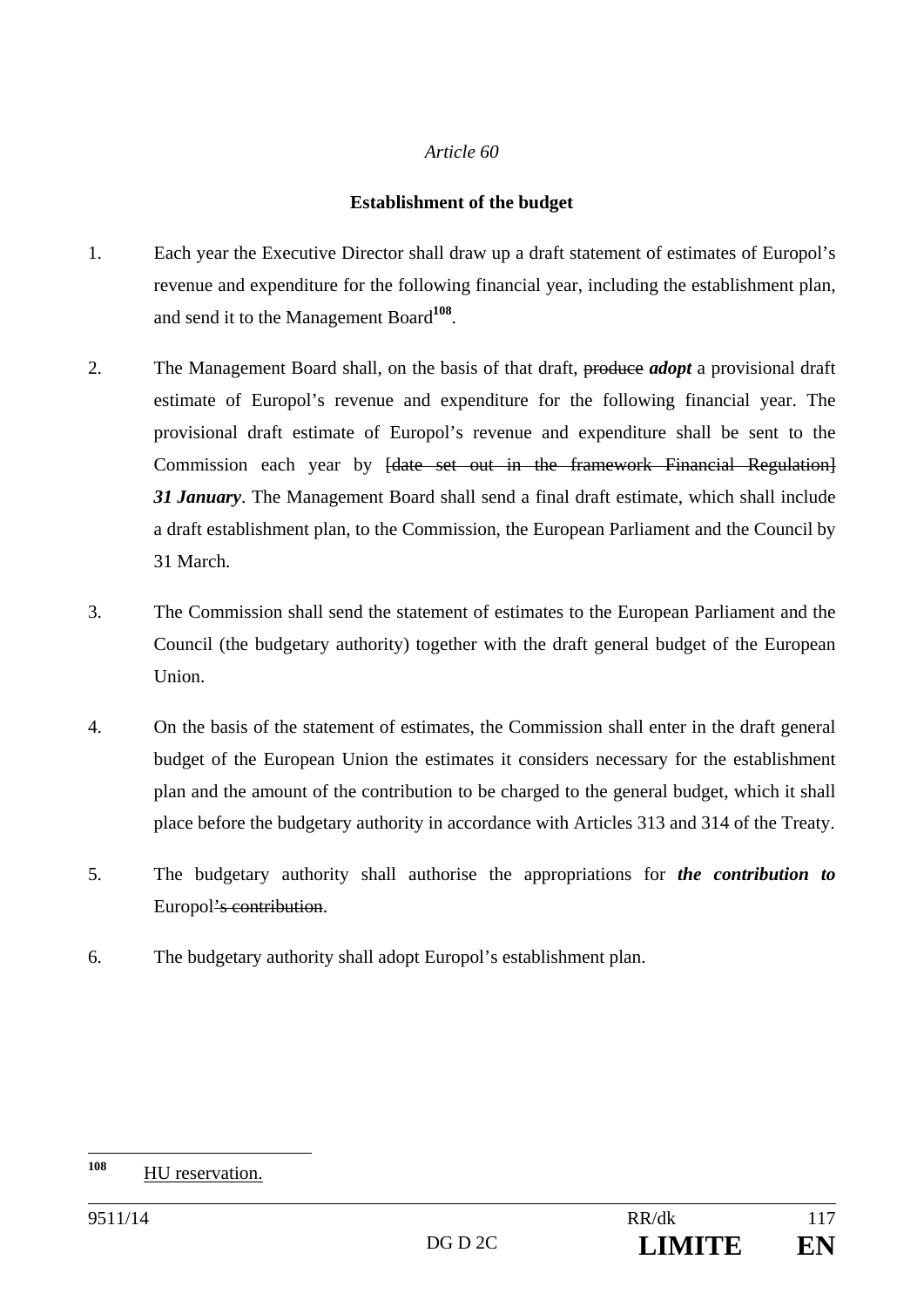- 7. Europol's budget shall be adopted by the Management Board. It shall become final following final adoption of the general budget of the Union. Where necessary, it shall be adjusted accordingly.
- 8. For any project, in particular building projects likely to have significant implications for the *Europol's* budget, the provisions of [the framework Financial Regulation] *Commission Delegated Regulation (EU) No 1271/2013<sup>109</sup>* shall apply.

# **Implementation of the budget**

- 1. The Executive Director shall implement Europol's budget.
- 2. Each year the Executive Director shall send to the budgetary authority all information relevant to the findings of *any* evaluation procedures.

## *Article 62*

## **Presentation of accounts and discharge**

- 1. By 1 March following each financial year, Europol's accounting officer shall communicate the provisional accounts to the Commission's A*a*ccounting O*o*fficer and to the Court of Auditors.
- 2. Europol shall send the report on the budgetary and financial management to the European Parliament, the Council and the Court of Auditors by 31 March of the following financial year.

<sup>109</sup> **<sup>109</sup>** Commission Delegated Regulation (EU) No 1271/2013 of 30.9.2013 on the framework financial regulation for the bodies referred to in Article 208 of Regulation (EU, Euratom) No 966/2012 of the European Parliament and of the Council (OJ L 328, 7.12.2013, p. 42).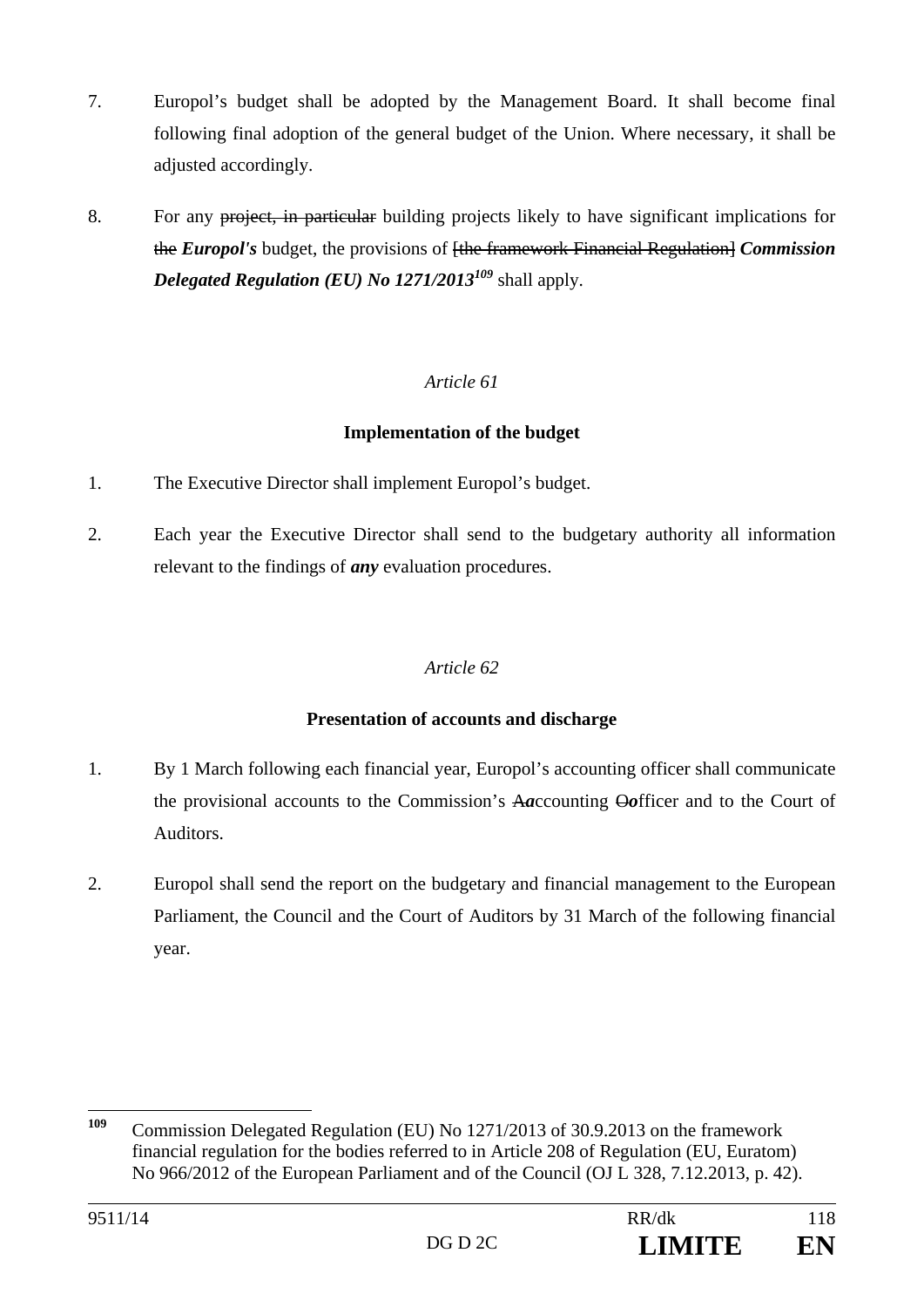- 3. By 31 March following each financial year, the Commission's accounting officer shall send Europol's provisional accounts consolidated with the Commission's accounts to the Court of Auditors.
- 4. On receipt of the Court of Auditors' observations on Europol's provisional accounts pursuant to Article 148 of the Financial Regulation, the *Europol's* accounting officer shall draw up Europol's final accounts. The Executive Director shall submit them to the Management Board for an opinion.
- 5. The Management Board shall deliver an opinion on Europol's final accounts.
- 6. The Executive Director *Europol's accounting officer* shall, by 1 July following each financial year, send the final accounts to the European Parliament, the Council, the Commission, the Court of Auditors and national Parliaments, together with the Management Board's opinion.
- 7. The final accounts shall be published.
- 8. The Executive Director shall send *to* the Court of Auditors a reply to the observations made in its annual report by [date set out in the framework Financial Regulation] *30 September of the following year at the latest*. He/she shall also send the reply to the Management Board.
- 9. The Executive Director shall submit to the European Parliament, at the latter's request, any information required for the smooth application of the discharge procedure for the financial year in question, as laid down in Article 165(3) of the Financial Regulation.
- 10. On a recommendation from the Council acting by a qualified majority, the European Parliament shall, before 15 May of year  $N + 2$ , give a discharge to the Executive Director in respect of the implementation of the budget for year N.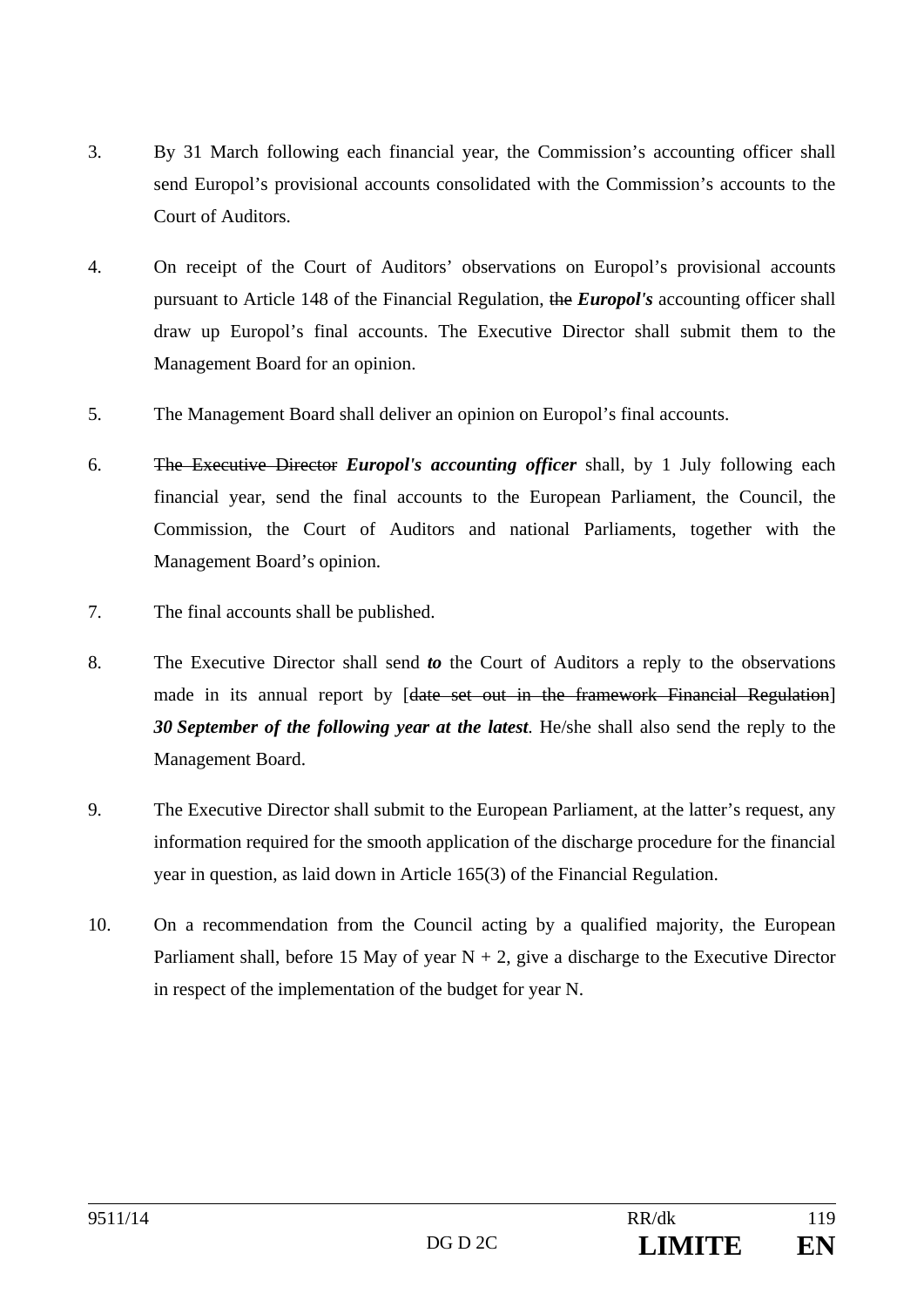### **Financial rules**

- 1. The financial rules applicable to Europol shall be adopted by the Management Board after consultation with the Commission. They shall not depart from [the framework Financial Regulation] *Commission Delegated Regulation (EU) No 1271/2013* unless such a departure is specifically required for Europol's operation and the Commission has given its prior consent.
- *[*2. Because of the specificity of the Members of the Network of National Training Institutes which are the only bodies with specific characteristics and technical competences to perform relevant training activities, these members may receive grants without a call for proposals in accordance with Article 190(1)(d) of the Commission Delegated Regulation (EU) No 1268/2012.**<sup>110</sup>***]*
- *3. Europol may award grants related to the fulfilment of tasks as referred to in Article 4.*
- *4. Grants may be awarded without a call for proposals to the Member States for performing their cross-border operations and investigations and for providing training in relation to the tasks referred to Article 4(1)(h) and Article4(1)(i).*

<sup>110</sup> **<sup>110</sup>** OJ L 362, 31.12.2012, p. 1.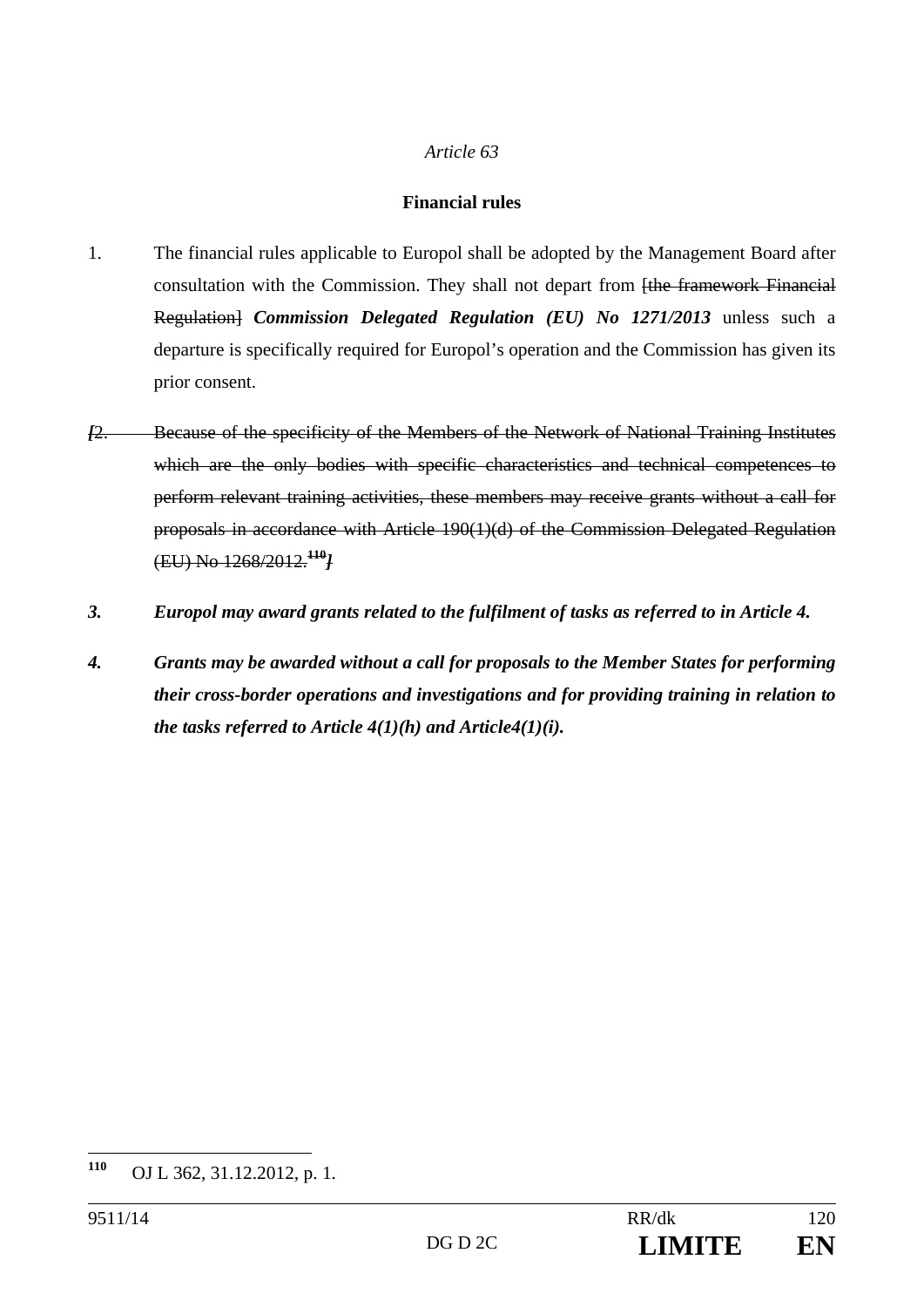# **Chapter XII**

# **MISCA***E***LLANEOUS PROVISIONS**

## *Article 64*

#### **Legal status**

- 1. Europol shall be a body *an agency* of the Union. It shall have legal personality.
- 2. In each of the Member States Europol shall enjoy the most extensive legal capacity accorded to legal persons under their laws. Europol may, in particular, acquire and dispose of movable and immovable property and be a party to legal proceedings.
- 3. *In accordance with Protocol N° 6 on the location of the seats of the institutions and of certain bodies, agencies and departments of the European Union, annexed to the Treaties, The seat of Europol shall be have its seat in The Hague, in the Netherlands.*

#### *Article 65*

## **Privileges and immunity**

- 1. The Protocol on the Privileges and Immunities of the European Union shall apply to Europol and its staff.
- 2. Privileges and immunities of liaison officers and members of their families shall be subject to an agreement between the Kingdom of Netherlands and the other Member States. That agreement shall provide for such privileges and immunities as are necessary for the proper performance of the tasks of liaison officers.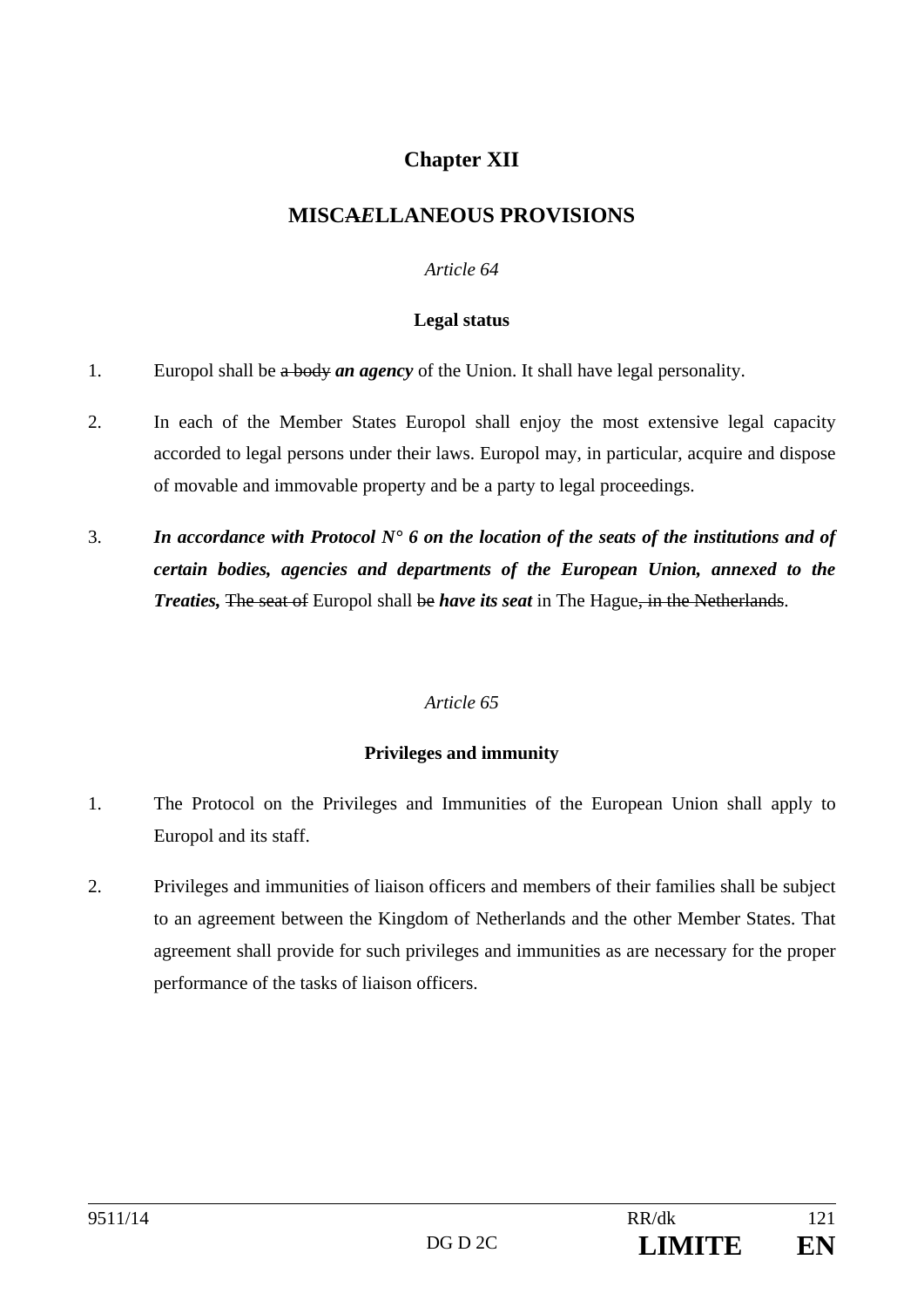#### **Language arrangements**

1. The provisions laid down in Regulation No 1**<sup>111</sup>** shall apply to Europol.

# *1a. The Management Board shall decide by a majority of two-thirds of its members on the internal language arrangements of Europol.*

2. The translation services required for the functioning of Europol shall be provided by the Translation Centre of the bodies of the European Union.

## *Article 67*

#### **Transparency**

- 1. Regulation (EC) No 1049/2001**<sup>112</sup>** shall apply to documents held by Europol**<sup>113</sup>**.
- 2. On the basis of a proposal by the Executive Director, and by six months after the entry into force of this Regulation at the latest, the Management Board shall adopt the detailed rules for applying Regulation (EC) No 1049/2001 with regard to Europol documents.
- 3. Decisions taken by Europol under Article 8 of Regulation (EC) No 1049/2001 may form the subject of a complaint to the Ombudsman or of an action before the Court of Justice of the European Union, under the conditions laid down in Articles 228 and 263 of the Treaty respectively.

<sup>111</sup> **111** OJ 17, 6.10.1958, p. 385/58.

<sup>&</sup>lt;sup>112</sup> OJ L 145, 31.5.2001, p. 43.

<sup>&</sup>lt;sup>113</sup> L 145, 31.5.2001, p. 43.

CZ, NL reservation.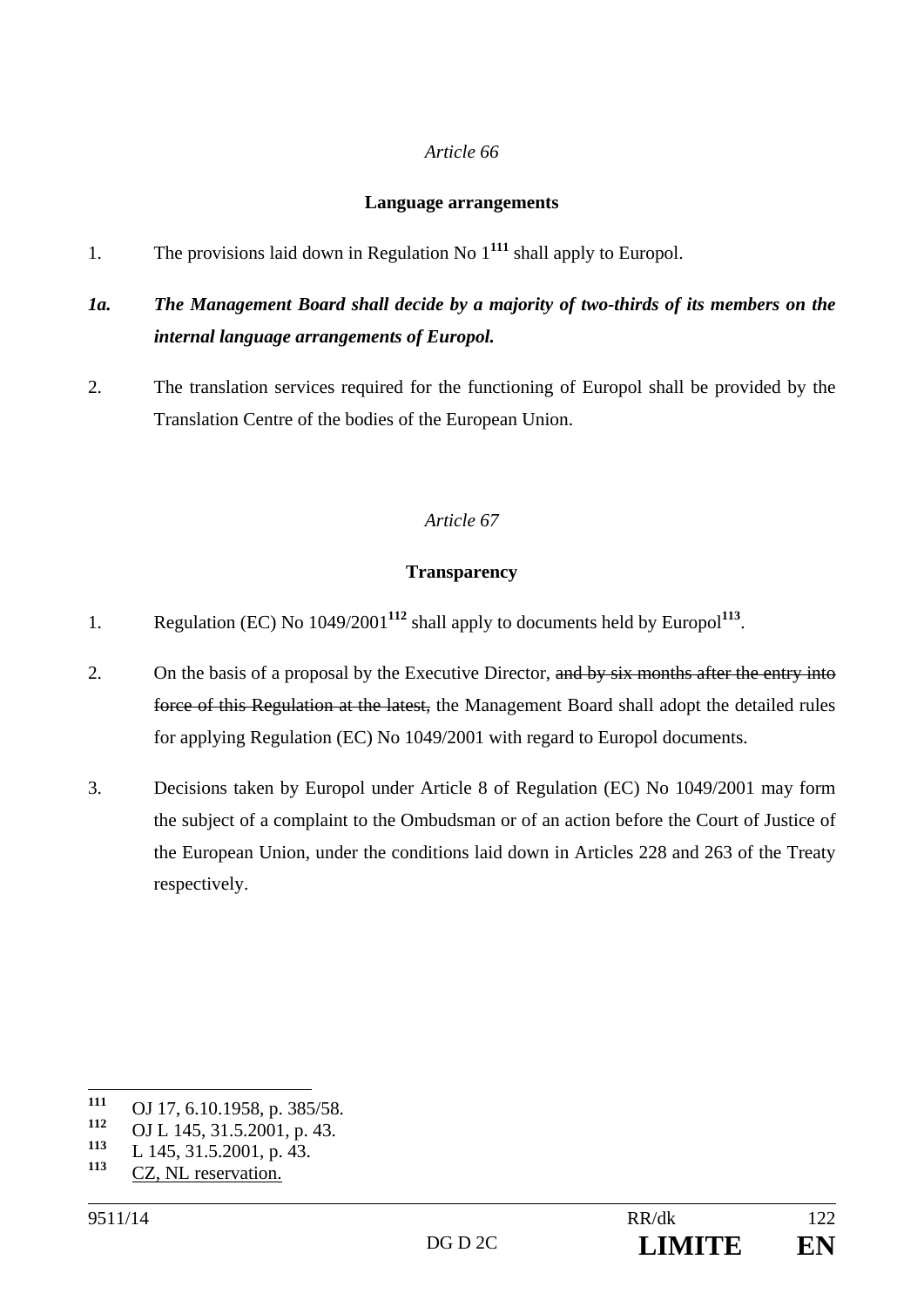#### **Combating fraud**

- 1. In order to facilitate combating fraud, corruption and other unlawful activities under Regulation (EC) No 1073/1999 *(EU) No 883/2013*, within six months from *… [*the day Europol becomes operational *date of application of this Regulation]*, it *Europol* shall accede to the Interinstitutional Agreement of 25 May 1999 concerning internal investigations by the European Anti-Fraud Office (OLAF)**<sup>114</sup>** and adopt appropriate provisions applicable to all employees of Europol using the template set out in the Annex to that agreement.
- 2. The European Court of Auditors shall have the power of audit, on the basis of documents and on the spot, over all grant beneficiaries, contractors and subcontractors who have received Union funds from Europol.
- 3. OLAF may carry out investigations, including on-the-spot checks and inspections, with a view to establishing whether there has been fraud, corruption or any other illegal activity affecting the financial interests of the Union in connection with a grant or a contract funded by Europol, in accordance with the provisions and procedures laid down in Regulation (EC) No 1073/1999 of the European Parliament and of the Council of 25 May 1999 concerning investigations conducted by the European Anti-Fraud Office (OLAF) *(EU) No 883/2013* and Council Regulation (Euratom, EC) No 2185/96 of 11 November 1996 concerning on-the-spot checks and inspections carried out by the Commission in order to protect the European Communities' financial interests against fraud and other irregularities.**<sup>115</sup>**

<sup>114</sup> **<sup>114</sup>** OJ L 136, 31.5.1999, p. 15.

**<sup>115</sup>** OJ L 292, 15.11.1996, p. 2.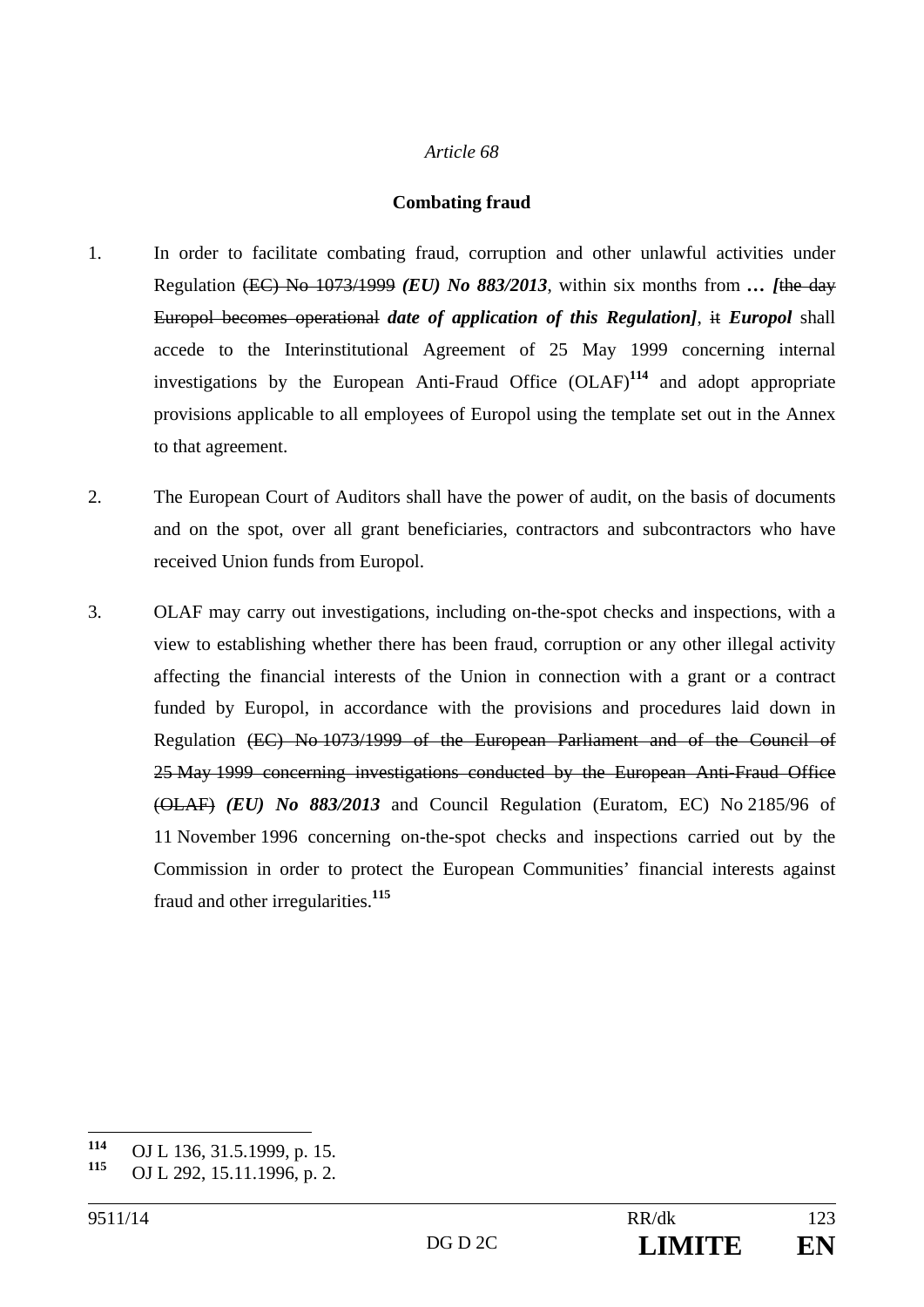4. Without prejudice to paragraphs 1, 2 and 3, cooperation agreements with third countries and international organisations, contracts, grant agreements and grant decisions of Europol shall contain provisions expressly empowering the European Court of Auditors and OLAF to conduct such audits and investigations, according to their respective competences.

#### *Article 69*

#### **Security r***R***ules on the protection of** *sensitive non-classified and* **classified information**

Europol shall establish its own rules on the obligations of discretion and confidentiality, and on the protection of *sensitive non-classified and* European Union classified information and sensitive nonclassified information, taking into account*. The rules on the protection of European Union classified information shall be consistent with* the basic principles and minimum standards of Decision 2011/292/EU 2013/488/EU<sup>116</sup>. This shall cover, inter alia, provisions for the exchange, processing and storage of such information.

#### *Article 70*

#### **Evaluation and review**

1. No later than five years after ... [the date of application of this Regulation], and every five years thereafter, the Commission shall commission an evaluation to assess particularly the impact, effectiveness and efficiency of Europol and its working practices. The evaluation shall, in particular, address the possible need to modify the objectives of Europol, and the financial implications of any such modification. *also address the necessity and possible impact of direct exchanges of personal data with private parties.* 

<sup>116</sup> DE reservation.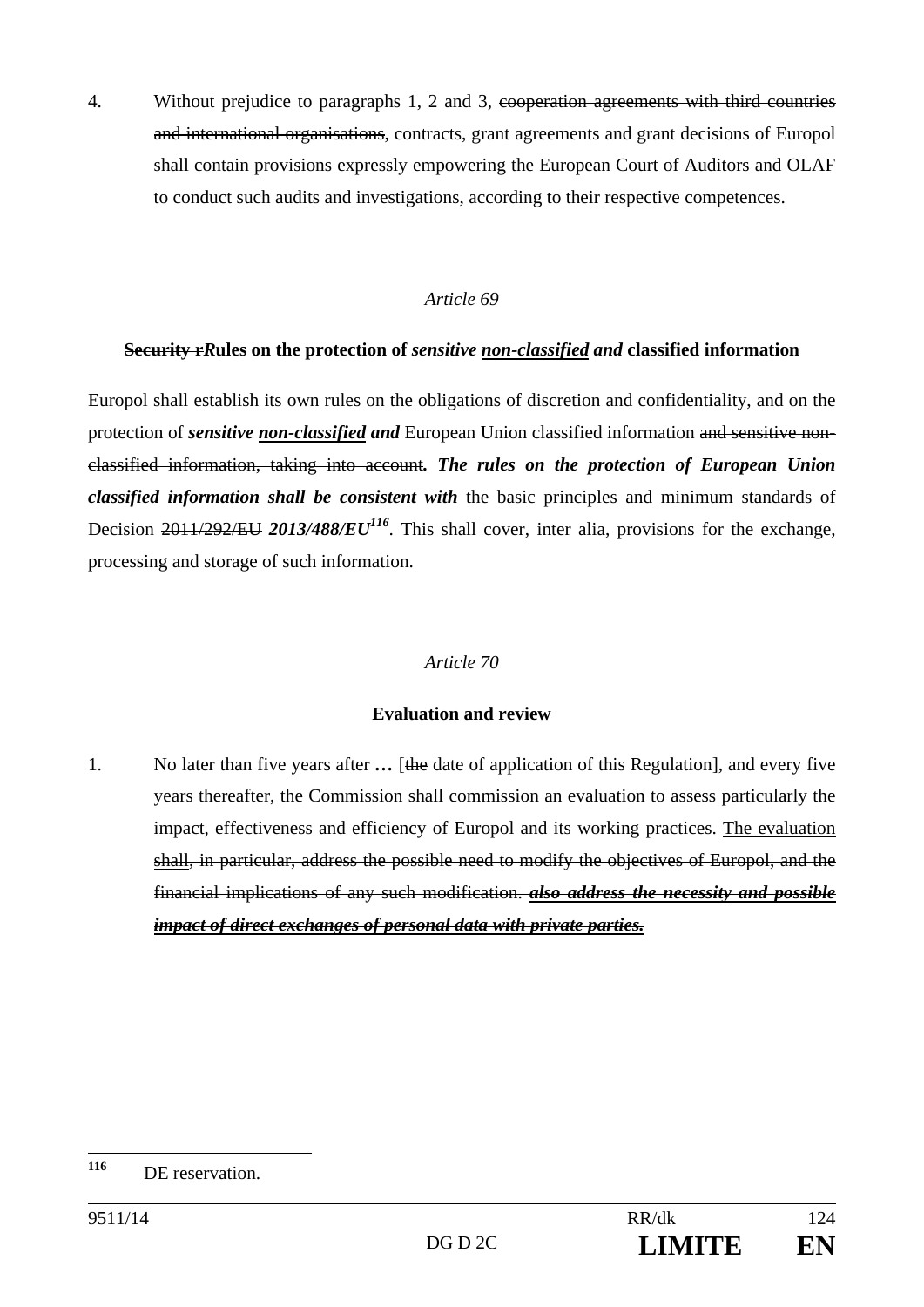- 2. The Commission shall forward the evaluation report together with its conclusions *and the observations of the Management Board* on the report to the European Parliament, the Council, *and* the national *pP*arliaments and the Management Board.
- 3. On the occasion of every second evaluation, the Commission shall also assess the results achieved by Europol having regard to its objective, mandate and tasks. If the Commission considers that the continuation of Europol is no longer justified with regard to its assigned objectives and tasks, it may propose that this Regulation be amended accordingly or repealed.

## **Administrative inquiries**

The activities of Europol shall be subject to the controls *inquiries* of the European Ombudsman in accordance with Article 228 of the Treaty.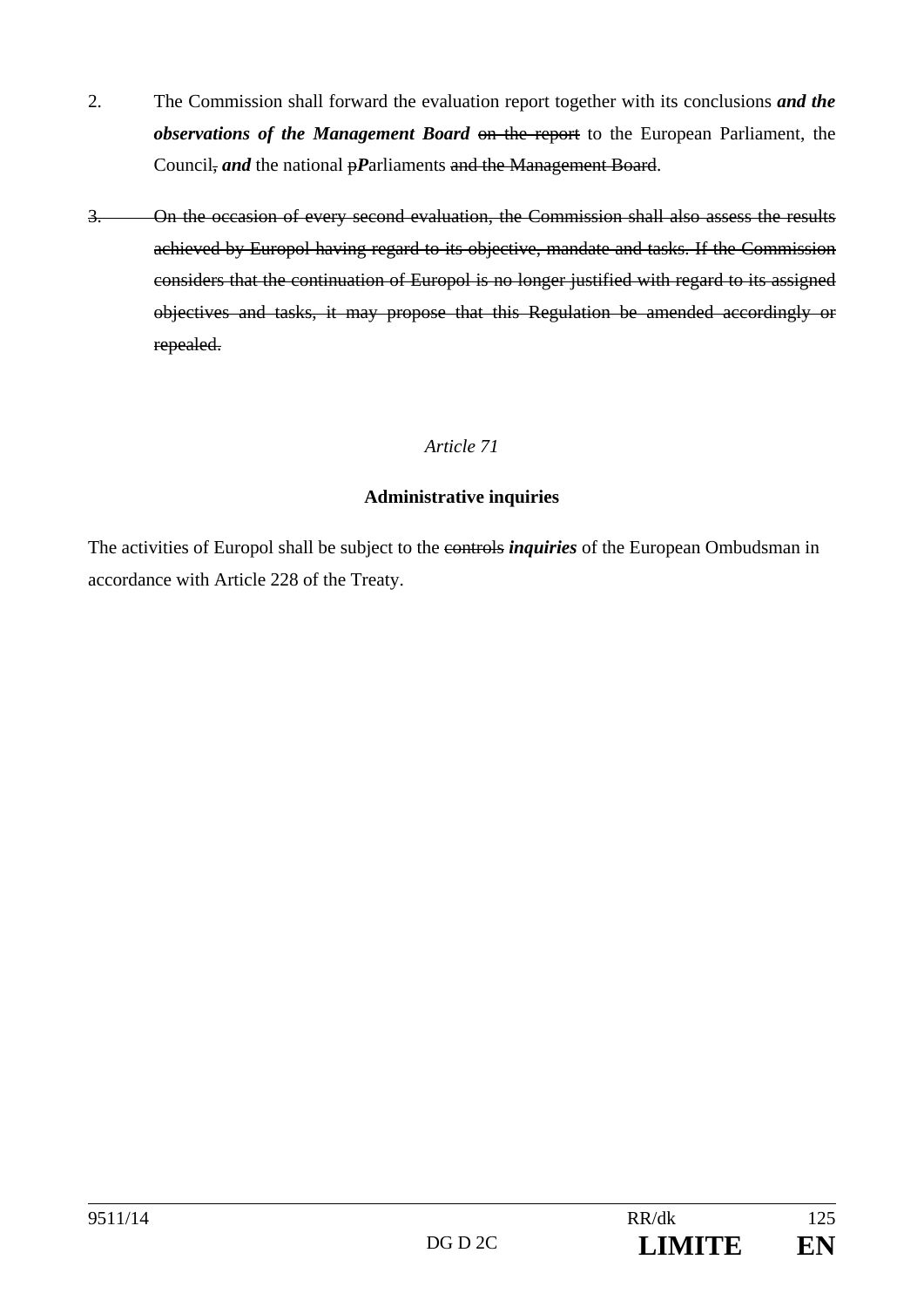### **Headquarter***s*

- 1. The necessary arrangements concerning the accommodation to be provided for Europol in the host Member State *Kingdom of the Netherlands* and the facilities to be made available by that Member State *the Kingdom of the Netherlands* together with the specific rules applicable in the host Member State *there* to the Executive Director, members of the Management Board, Europol's staff and members of their families shall be laid down in a Headquarters Agreement between Europol and Member State where the seat is located *the Kingdom of the Netherlands in line with Article 64(3) Protocol N° 6 on the location of the seats of the institutions and of certain bodies, agencies and departments of the European Union, annexed to the Treaties*, concluded after obtaining the approval of the Management Board and no later than [2 years after the entry into force of this Regulation].
- 2. Europol's host Member State shall provide the best possible conditions to ensure the functioning of Europol, including multilingual, European-oriented schooling and appropriate transport connections**<sup>117</sup>**.

<sup>117</sup> DE, HU, NL reservations.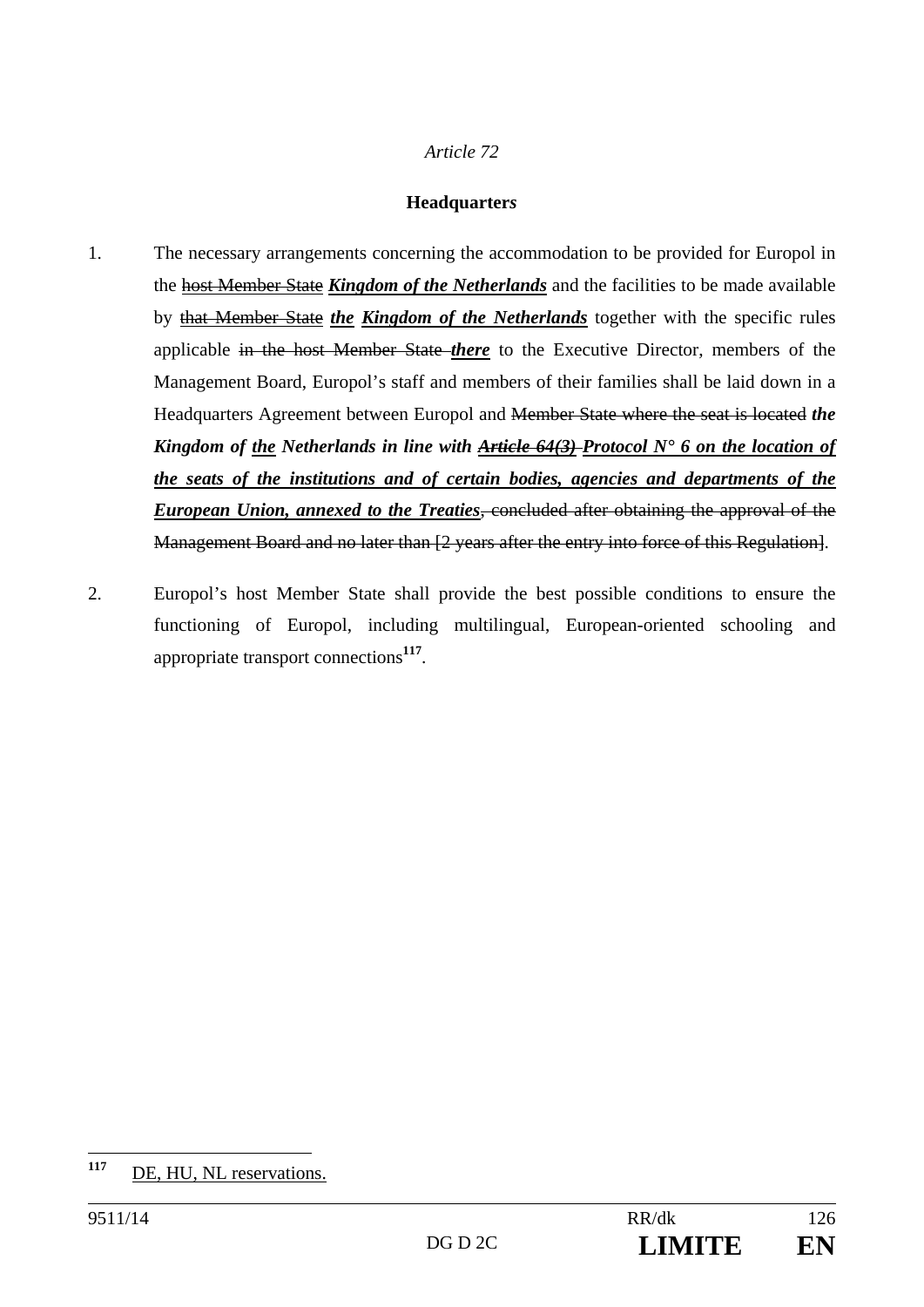# **Chapter XIII**

# **TRANSITIONAL PROVISIONS**

# *Article 73*

### **General legal succession**

- 1. Europol, as established by this Regulation, shall be the general legal successor in respect of all contracts concluded by, liabilities incumbent on, and properties acquired by Europol, as established by Decision 2009/371/JHA, and CEPOL, as established under Decision 2005/681/JHA.
- 2. This Regulation shall not affect the legal force of agreements concluded by Europol as established by Decision 2009/371/JHA before *… [*the date of entry into force of this Regulation*] or of agreements concluded by Europol as established by the Europol Convention before 1 January 2010*.
- 3. This Regulation shall not affect the legal force of agreements concluded by CEPOL as established by Decision 2005/681/JHA before the date of entry into force of this Regulation.
- 4. By way of derogation from paragraph 3, the Headquarters Agreement concluded on the basis of the Decision 2005/681/JHA shall be terminated from the date of entry into application of this Regulation.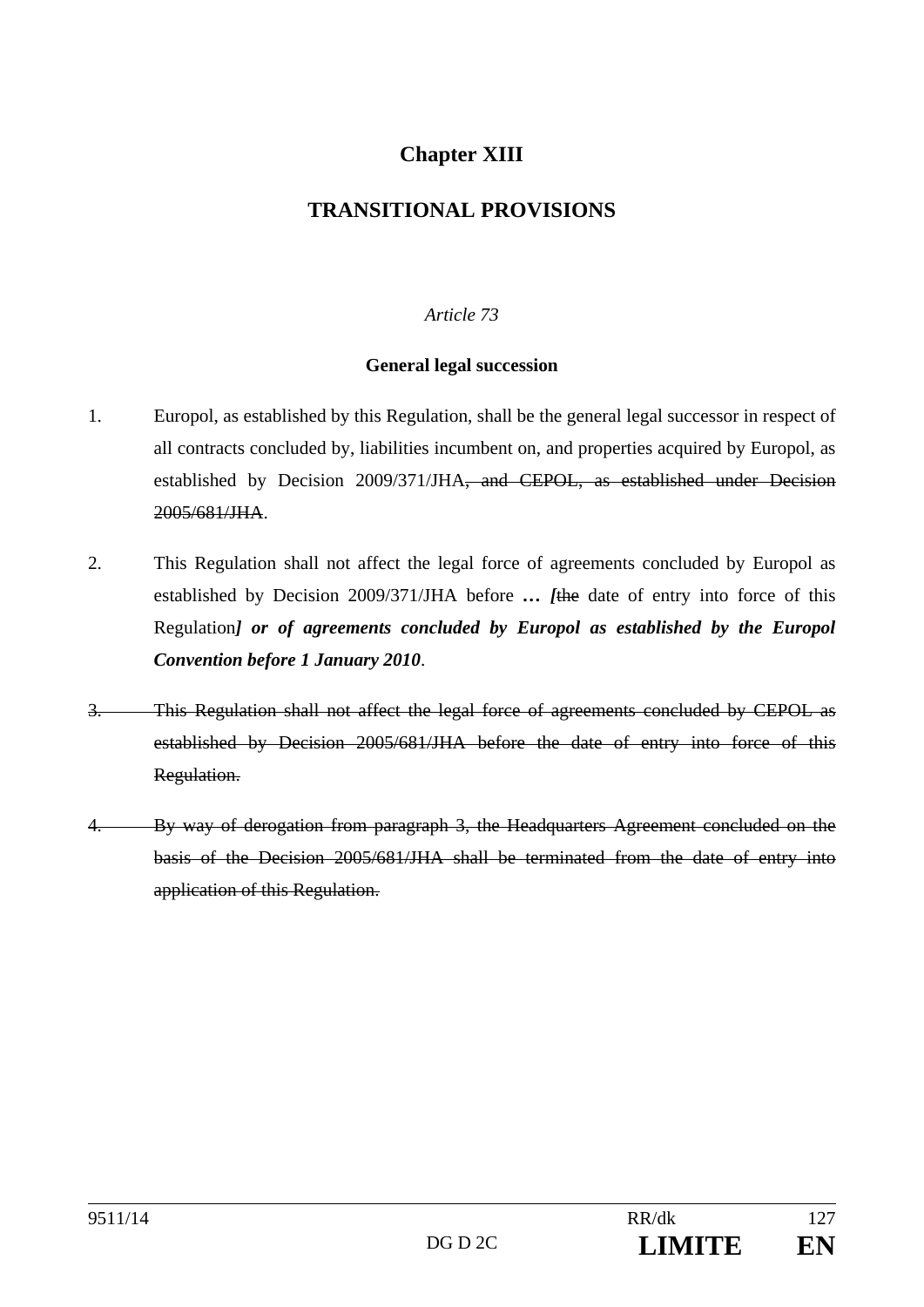#### **Transitional arrangements concerning the Management Board**

- 1. The term of office of the members of the Governing Board of CEPOL as established on the basis of Article 10 of Decision 2005/681/JHA shall terminate on *…* [date of entry into force of this Regulation.
- 2. The term of office of the members of the Management Board of Europol as established on the basis of Article 37 of Decision 2009/371/JHA shall terminate on *…* [date of entry into application of this Regulation].
- 3. The Management Board as established on the basis of Article 37 of Decision 2009/371/JHA shall within the period between *… [*the date of entry into force *of this Regulation]* and *… [*the date of entry into application *of this Regulation]*:
	- (a) exercise the functions of the Management Board as referred to in Article 14 of this Regulation;
	- (b) prepare the adoption of the rules *for applying Regulation (EC) No 1049/2001 with regard to Europol documents referred to in Article 67 of this Regulation and* on the obligations of confidentiality and discretion, and the protection of *sensitive and* EU classified information referred to in Article 69 of this Regulation;
	- (c) prepare any instrument necessary for the application of this Regulation, *in particular and if deemed necessary any transitional measures relating to Chapter V*; and
	- (d) revise *review* the non-legislative measures implementing *the internal rules and measures adopted by the Management Board on the basis of* Decision 2009/371/JHA so as to allow the Management Board established pursuant *to* Article 13 of this Regulation to take a decision pursuant to Article 78(2) *thereof*.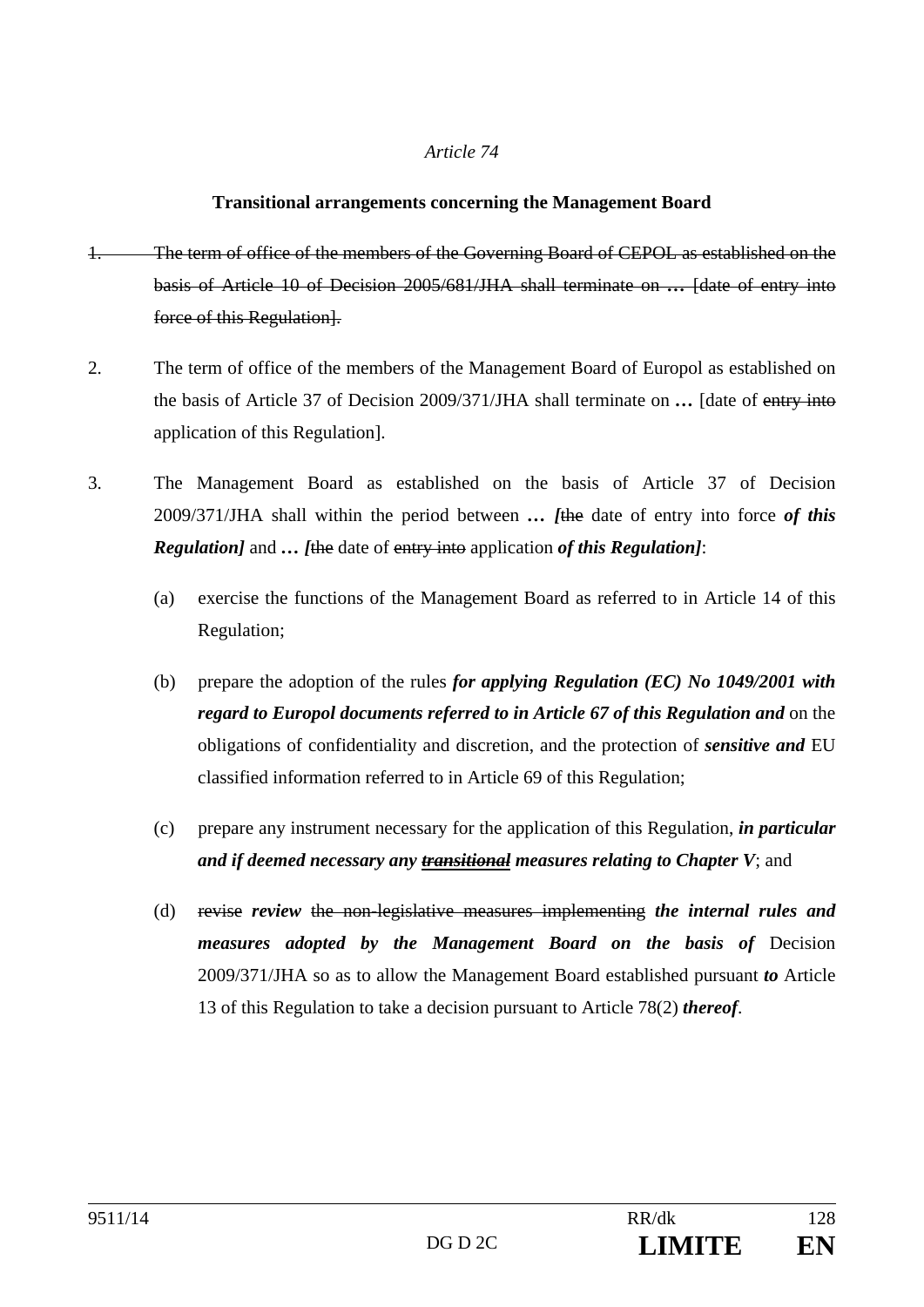- 4. The Commission shall take the measures necessary without delay after *… [*the *date of* entry into force of this Regulation*]* to ensure that the Management Board established in accordance with Article 13 starts its work at *…* [date of entry into application of the *this* Regulation];
- 5. By *… [*6 months from the date of entry into force of this Regulation*]* at the latest the Member States shall notify the Commission of the names of the persons whom they have appointed as member and alternate member of the Management Board, in accordance with Article 13.
- 6. The Management Board established pursuant to Article 13 of this Regulation shall hold its first meeting on ... [the date of entry into application of this Regulation]. On that occasion it shall, if necessary, take a decision*s* as referred to in Article 78(2).

## **Transitional arrangements concerning the Executive Directors, and the Deputy Directors**

# *and staff*

1. The Executive Director appointed on the basis of Article 38 of Decision 2009/371/JHA shall, for the remaining periods of his/her term of office, be assigned to the responsibilities of the Executive Director as provided for in Article 19 of this Regulation. The other conditions of his/her contract remain unchanged. If the term of office ends after ... [the date of entry *into force* of this Regulation] but before ... [the date of application of this Regulation], it shall be extended automatically until one year after *… [*the date of application of this Regulation*]*.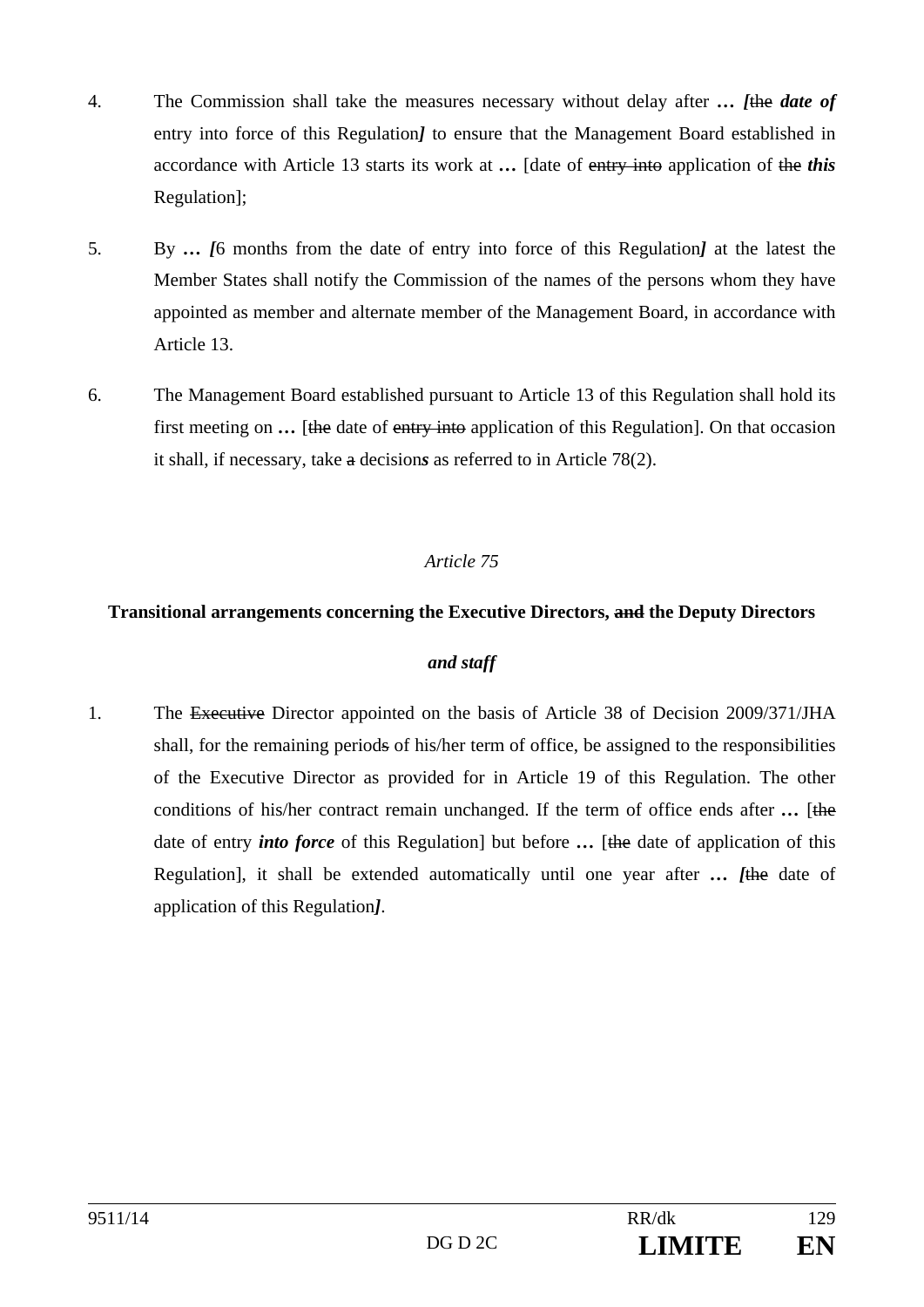- 2. Should the Executive Director be unwilling or unable to act in accordance with paragraph 1, the Commission *Management Board* shall designate a*n* Commission official to act as interim Executive Director and *to* exercise the duties assigned to the Executive Director for a period not exceeding 18 months, pending the appointments provided for in Article 56.
- 3. Paragraphs 1 and 2 shall apply to the Deputy Directors appointed on the basis of Article 38 of Decision 2009/371/JHA.
- The Executive Director of CEPOL appointed on the basis of Article 11(1) of Decision 2005/681/JHA shall, for the remaining periods of his/her term of office, be assigned to the functions of the Deputy Executive Director of training of Europol. The other conditions of his/her contract remain unchanged. If the term of office ends after [the date of entry into force of this Regulation] but before [the date of application of this Regulation], he/she shall be extended automatically until one year after the date of application of this Regulation.
- *5.118 In accordance with the Conditions of employment of other servants, the authority referred to in the first paragraph of Article 6 of the Conditions of employment shall offer employment of indefinite duration as a member of temporary or contract staff to any person who at … [the date of application of this Regulation] is employed under a contract of indefinite duration as a local staff member concluded by Europol as established by the Europol Convention. The offer of employment shall be based on the tasks to be performed by the servant as a member of temporary or contract staff. The contract concerned shall take effect at the latest on … [one year after the date of application of this Regulation]. A staff member who does not accept the offer referred to in this paragraph may retain his contractual relationship with Europol.*

<sup>118</sup> CZ, DE reservation.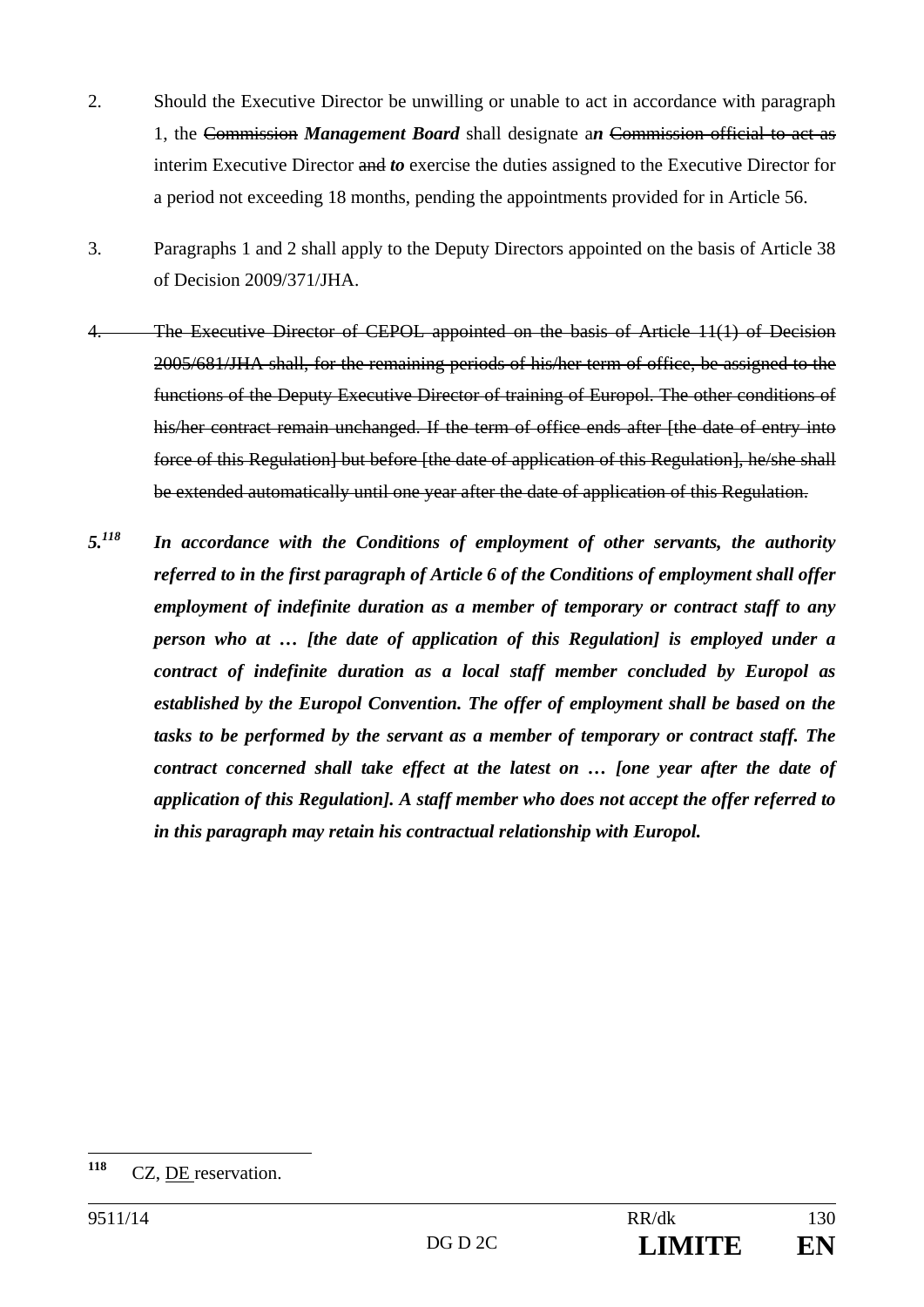## **Transitional budgetary provisions**

- 1. For each of the three budgetary years following the entry into force of this Regulation, at least EUR 8 million of the operational expenses of Europol shall be reserved for training, as described in Chapter III.
- 2. The discharge procedure in respect of the budgets approved on the basis of Article 42 of Decision 2009/371/JHA shall be carried out in accordance with the rules established by Article 43 of Decision 2009/371/JHA and the financial rules of Europol.

**119**

<sup>119</sup> **<sup>119</sup>** A transitional provision might be added here at a later stage depending on the date of application of this Regulation as the new rules on programming in the Framework Financial Regulation Art. 32-33, reflected in the revised Articles 14 and 15 of this Regulation, will only enter into force on 1 January 2016.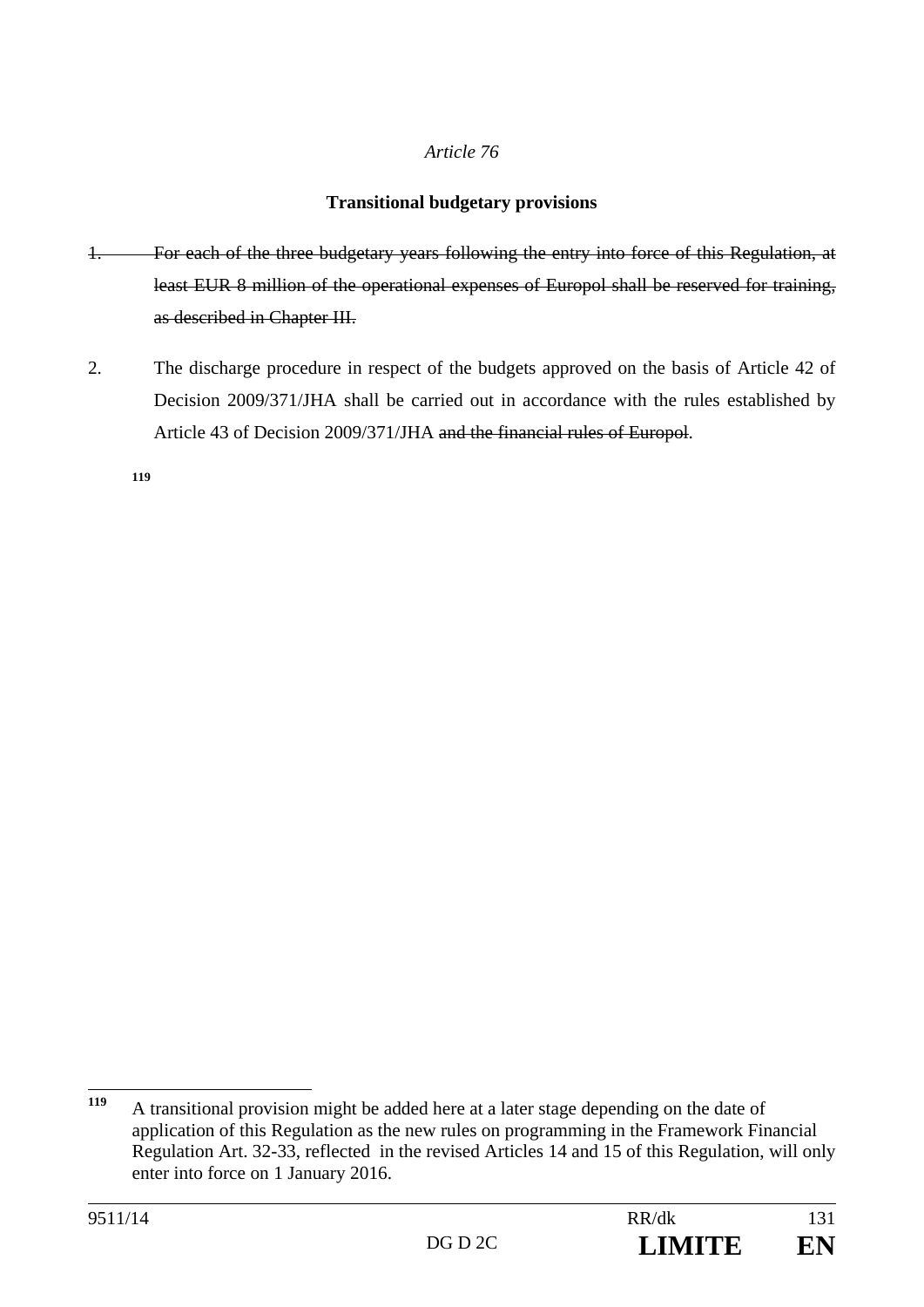# **Chapter XIV**

# **FINAL PROVISIONS**

*Article 77<sup>120</sup>*

## **Replacement**

- *1.* This Regulation replaces and repeals Decision 2009/371/JHA*, Decision 2009/934/JHA, Decision 2009/935/JHA, Decision 2009/936/JHA and Decision 2009/968/JHA* and Decision 2005/681/JHA *are hereby replaced for the Member States bound by this Regulation with effect from … [date of application of this Regulation]*.
- 2. For the Member States bound by this Regulation, rReferences to the replaced Decisions *referred to in paragraph 1* shall be construed as references to this Regulation.

### *Article 78*

#### **Repeal** *Maintenance in force of the internal rules adopted by the Management Board*

- 1. All legislative measures implementing the Decisions 2009/371/JHA and Decision 2005/681/JHA are repealed with effect from the date of application of this Regulation*.*
- 2. All non-legislative measures implementing *Internal rules and measures adopted by the Management Board on the basis of Decision 2009/371/JHA which sets up the European* Police Office (Europol) and Decision 2005/681/JHA which sets up CEPOL shall remain in force following the *after …* [date of application of this Regulation], unless otherwise decided by the Management Board of Europol in the implementation *application* of this Regulation.

<sup>120</sup> **<sup>120</sup>** COM additional reservation in relation to the changes in this Article.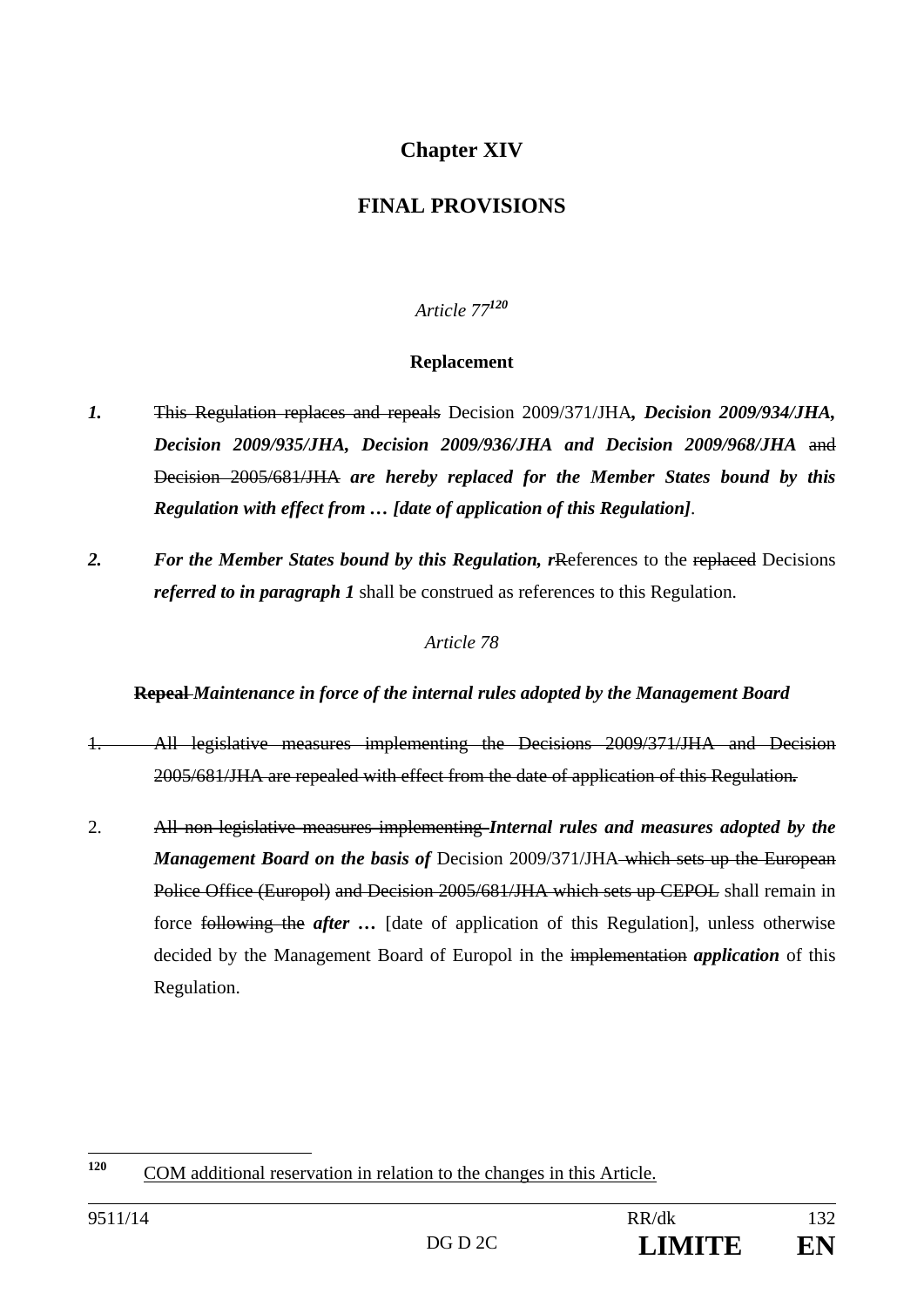# **Entry into force and application**

- 1. This Regulation shall enter into force on the 20th day following that of its publication in the *Official Journal of the European Union*.
- 2. It shall apply from *…* [date of application].

However, Articles 73, 74 and 75 shall apply from ... [the date of entry into force of this Regulation].

Done at Brussels,

*For the European Parliament For the Council* 

*The President* The *President*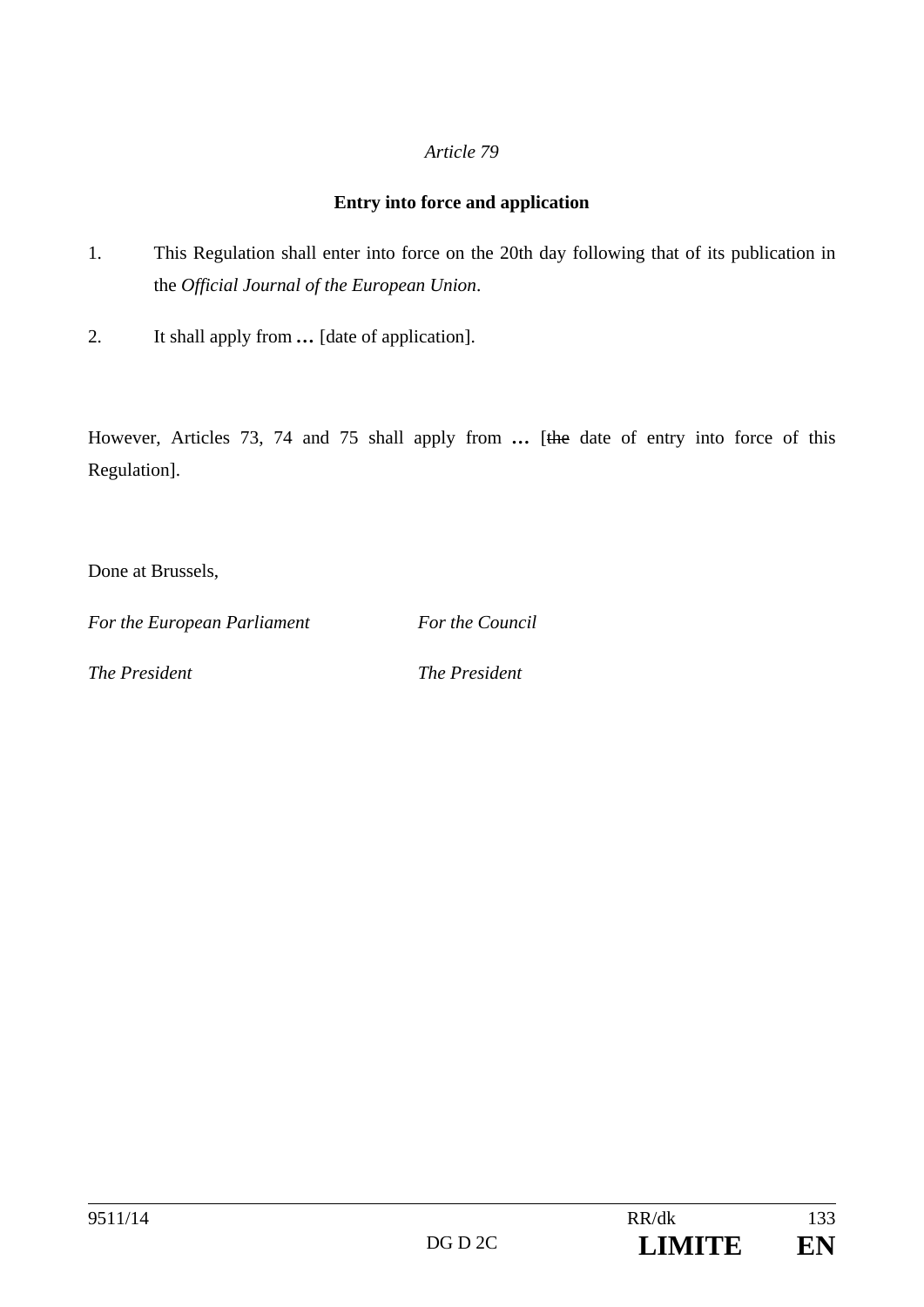## **ANNEX 1121,122**

List of <del>offences with respect to *forms of crime*</del> which Europol shall support and strengthen **action by the competent authorities of the Member States and their mutual cooperation** *is competent to deal with* **in accordance with Article 3(1) of this Regulation** 

- terrorism,

- organised crime,
- unlawful drug trafficking,
- illegal money-laundering activities,
- crime connected with nuclear and radioactive substances,
- illegal immigrant smuggling,
- trafficking in human beings,
- motor vehicle crime,
- murder, grievous bodily injury,
- illicit trade in human organs and tissue,
- kidnapping, illegal restraint and hostage taking,
- racism and xenophobia,
- robbery *and aggravated theft*,
- illicit trafficking in cultural goods, including antiquities and works of art,

<sup>121</sup> **<sup>121</sup>** The changes in this Annex are mainly made in order to align it with the one contained in the draft Eurojust Regulation.

**<sup>122</sup>** UK reservation.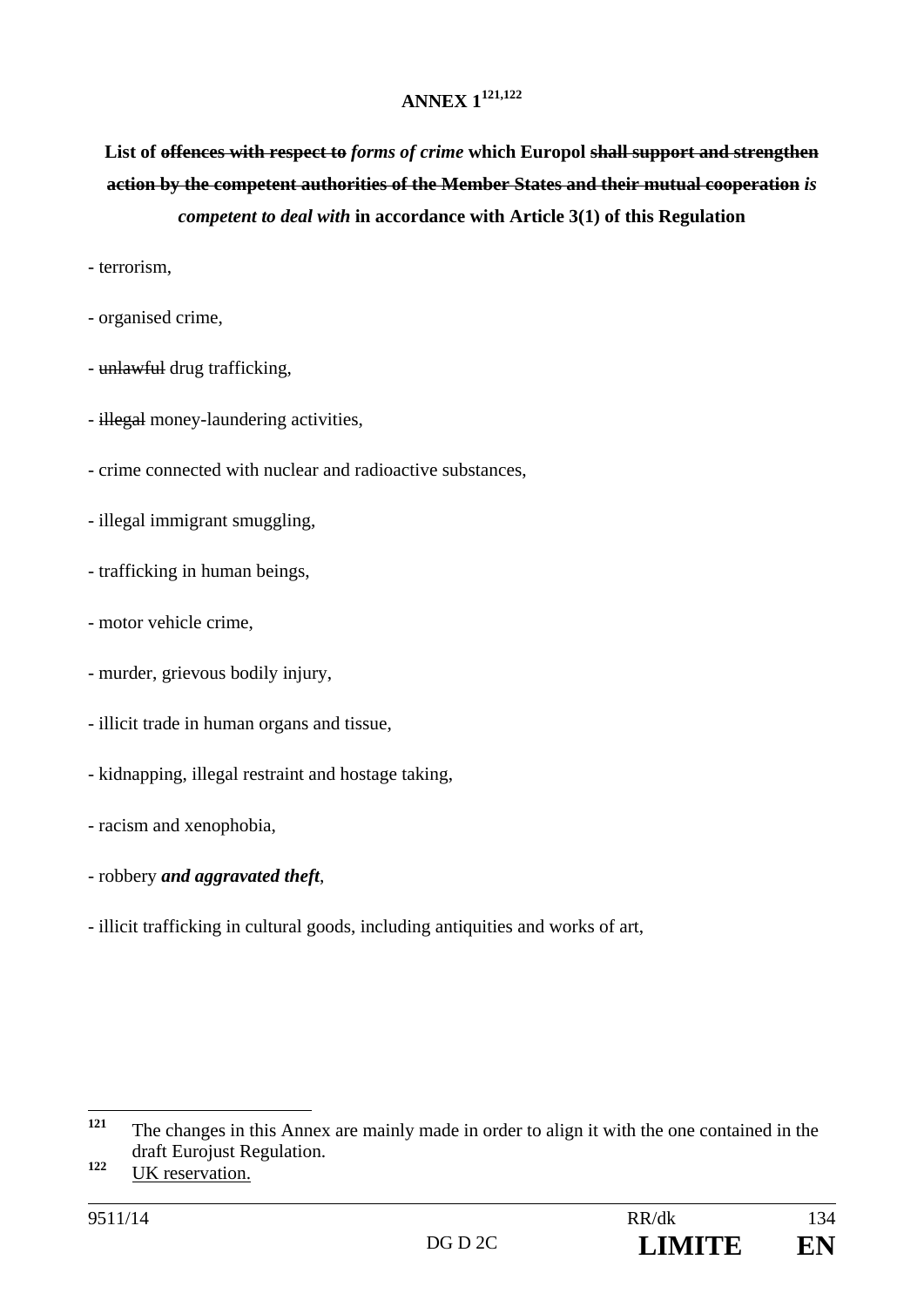- swindling and fraud, including fraud affecting the financial interests of the Union,
- *crime against the financial interests of the Union,*
- *insider dealing and financial market manipulation,*
- racketeering and extortion,
- counterfeiting and product piracy,
- forgery of administrative documents and trafficking therein,
- forgery of money and means of payment,
- computer crime,
- corruption,
- illicit trafficking in arms, ammunition and explosives,
- illicit trafficking in endangered animal species,
- illicit trafficking in endangered plant species and varieties,
- environmental crime, including ship source pollution,
- illicit trafficking in hormonal substances and other growth promoters,

- sexual abuse and sexual exploitation of women, and children*, including child pornography and solicitation of children for sexual purposes*,

*- genocide, crimes against humanity and war crimes.*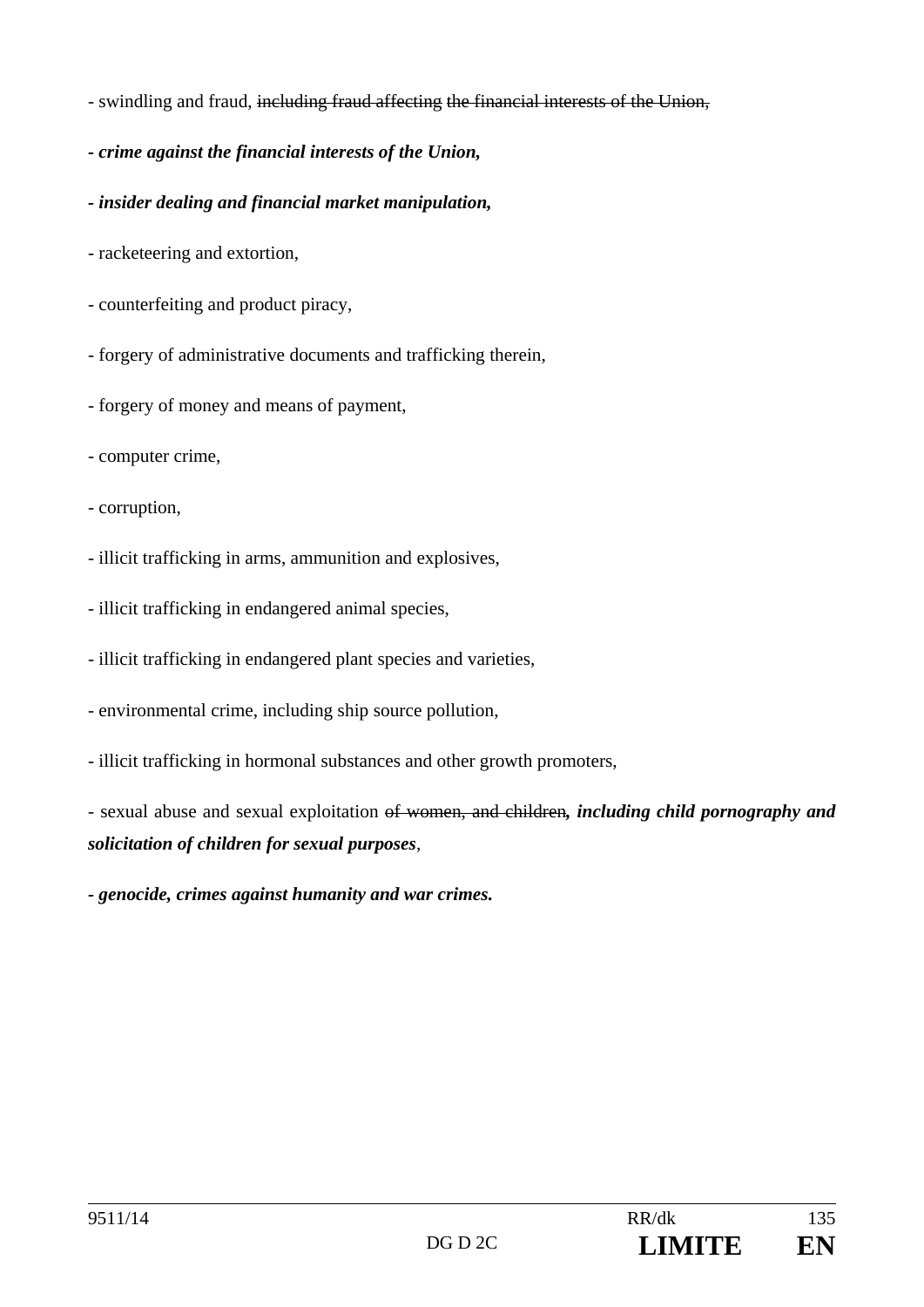### **ANNEX 2**

# **Categories of personal data and categories of data subjects whose data may be collected and processed for cross-checking purpose as referred to in Article 24(1)(a)** *of this Regulation*

1. Personal data collected and processed for cross-checking purposes shall relate to:

(a) persons who, in accordance with the national law of the Member State concerned, are suspected of having committed or having taken part in a criminal offence in respect of which Europol is competent or who have been convicted of such an offence:

(b) persons regarding whom there are factual indications or reasonable grounds under the national law of the Member State concerned to believe that they will commit criminal offences in respect of which Europol is competent.

- 2. Data relating to the persons referred to in paragraph 1 may include only the following categories of personal data:
	- (a) surname, maiden name, given names and any alias or assumed name;
	- (b) date and place of birth;
	- (c) nationality;
	- (d) sex;
	- (e) place of residence, profession and whereabouts of the person concerned;
	- (f) social security numbers, driving licences, identification documents and passport data; and

(g) where necessary, other characteristics likely to assist in identification, including any specific objective physical characteristics not subject to change such as dactyloscopic data and DNA profile (established from the non-coding part of DNA).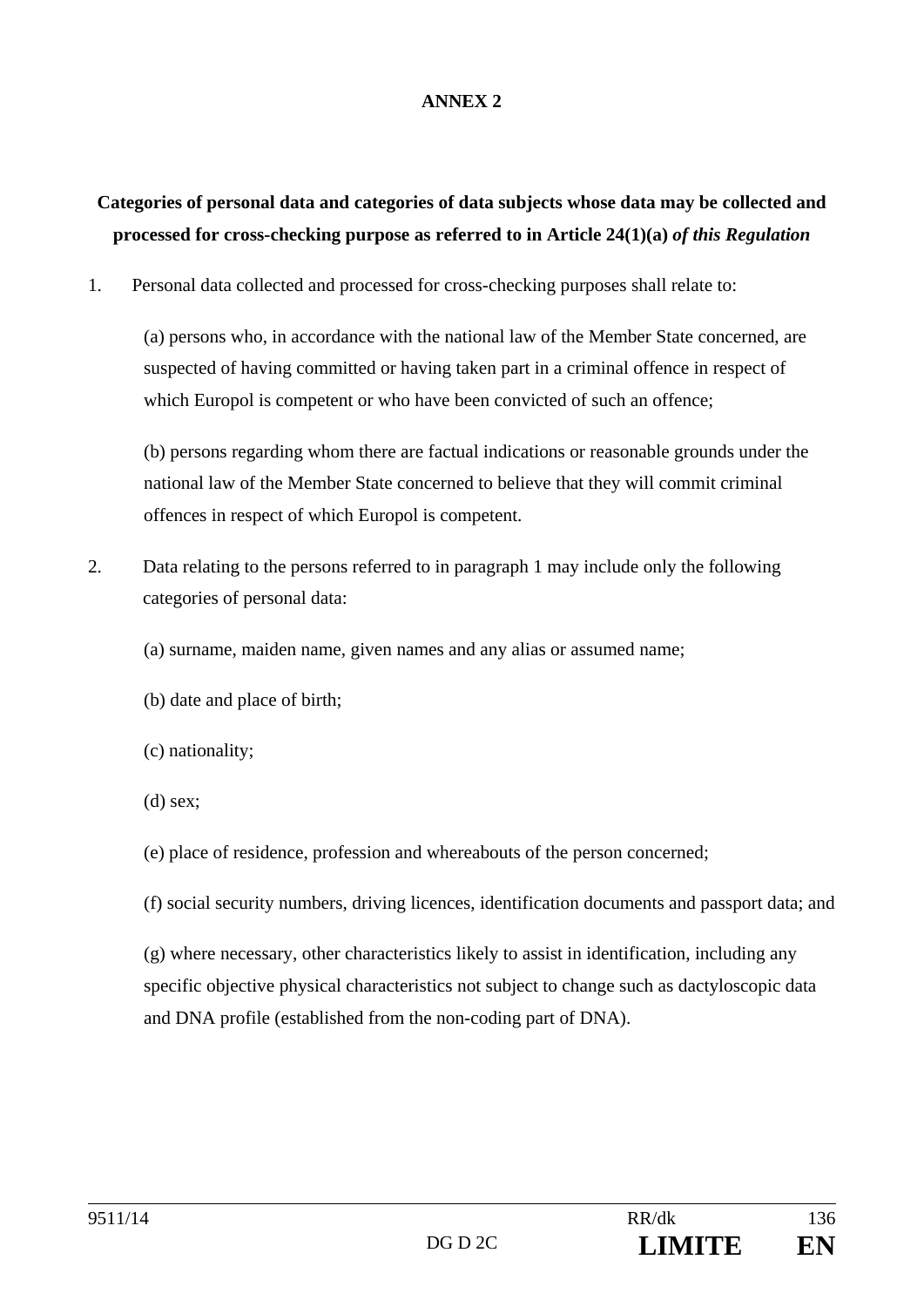3. In addition to the data referred to in paragraph 2, following categories of personal data concerning the persons referred to in paragraph 1 may be collected and processed:

(a) criminal offences, alleged criminal offences and when, where and how they were (allegedly) committed;

(b) means which were or may be used to commit those criminal offences including information concerning legal persons;

(c) departments handling the case and their filing references;

(d) suspected membership of a criminal organisation;

(e) convictions, where they relate to criminal offences in respect of which Europol is competent;

(f) inputting party.

These data may be provided to Europol even when they do not yet contain any references to persons.

- 4. Additional information held by Europol or National Units concerning the persons referred to in paragraph 1 may be communicated to any national unit or Europol should either so request. National units shall do so in compliance with their national law.
- 5. If proceedings against the person concerned are definitively dropped or if that person is definitively acquitted, the data relating to the case in respect of which either decision has been taken shall be deleted.

**Categories of personal data and categories of data subjects whose data may be collected and processed for the purpose of analyses of strategic or other general nature, and for the purpose of operational analyses** *and for the purpose of facilitating the exchange of information* **(as referred to in Article 24(1)(b)***,* **and (c)** *and (d)) of this Regulation*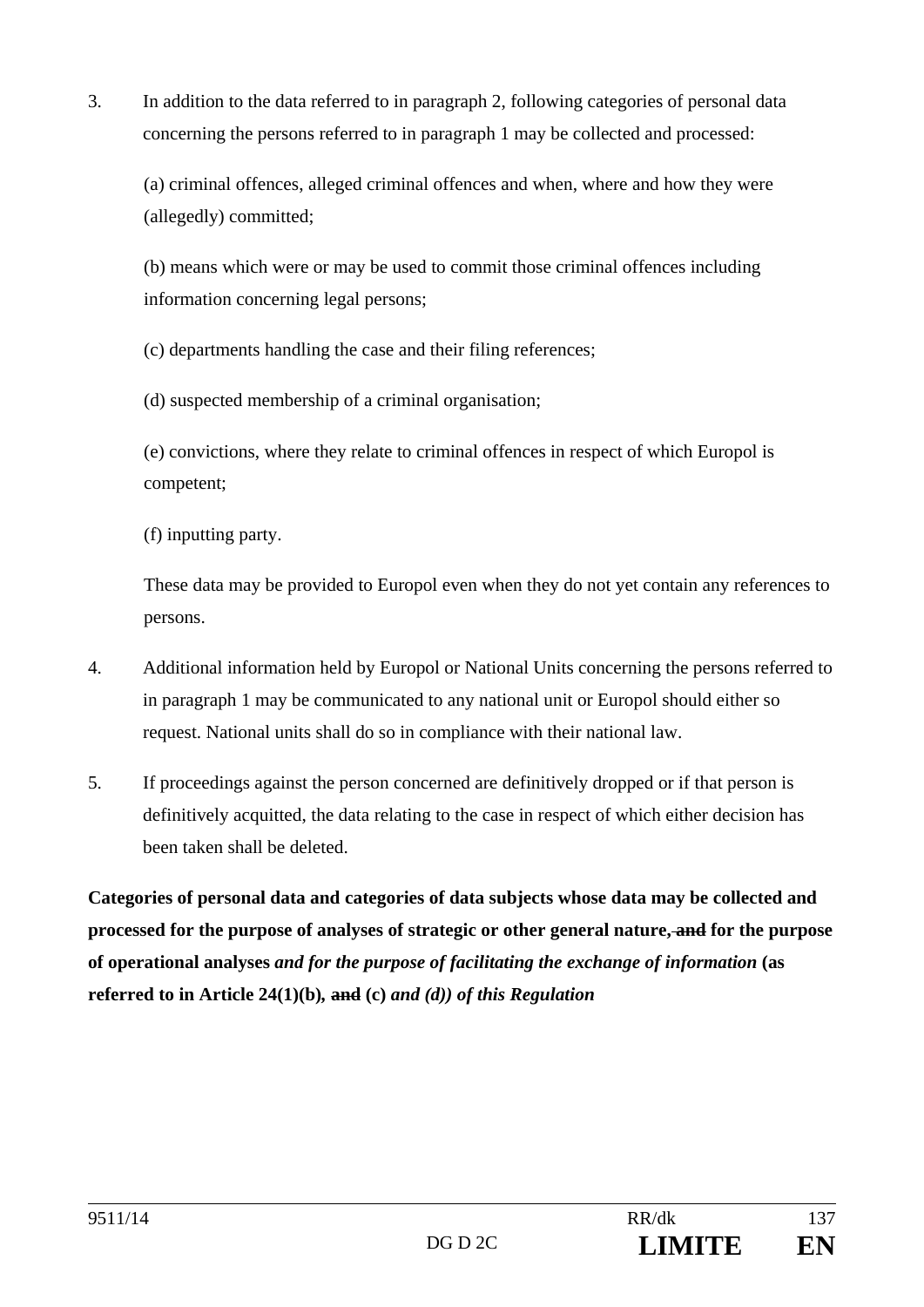1. Personal data collected and processed for the purpose of analyses of a strategic or other general nature*,* and operational analyses *and for the purpose of facilitating the exchange of information between Member States, Europol, other Union bodies, third countries and international organisations* shall relate to:

(a) persons who, in accordance with the national law of the Member State concerned, are suspected of having committed or having taken part in a criminal offence in respect of which Europol is competent or who have been convicted of such an offence;

(b) persons regarding whom there are factual indications or reasonable grounds under the national law of the Member State concerned to believe that they will commit criminal offences in respect of which Europol is competent.

(c) persons who might be called on to testify in investigations in connection with the offences under consideration or in subsequent criminal proceedings;

(d) persons who have been the victims of one of the offences under consideration or with regard to whom certain facts give reason to believe that they could be the victims of such an offence;

- (e) contacts and associates; and
- (f) persons who can provide information on the criminal offences under consideration.
- 2. The following categories of personal data, including associated administrative data, may be processed on the categories of persons referred to in paragraph 1 point (a) and (b):
	- (a) Personal details:
		- (i) Present and former surnames;
		- (ii) Present and former forenames;
		- (iii) Maiden name;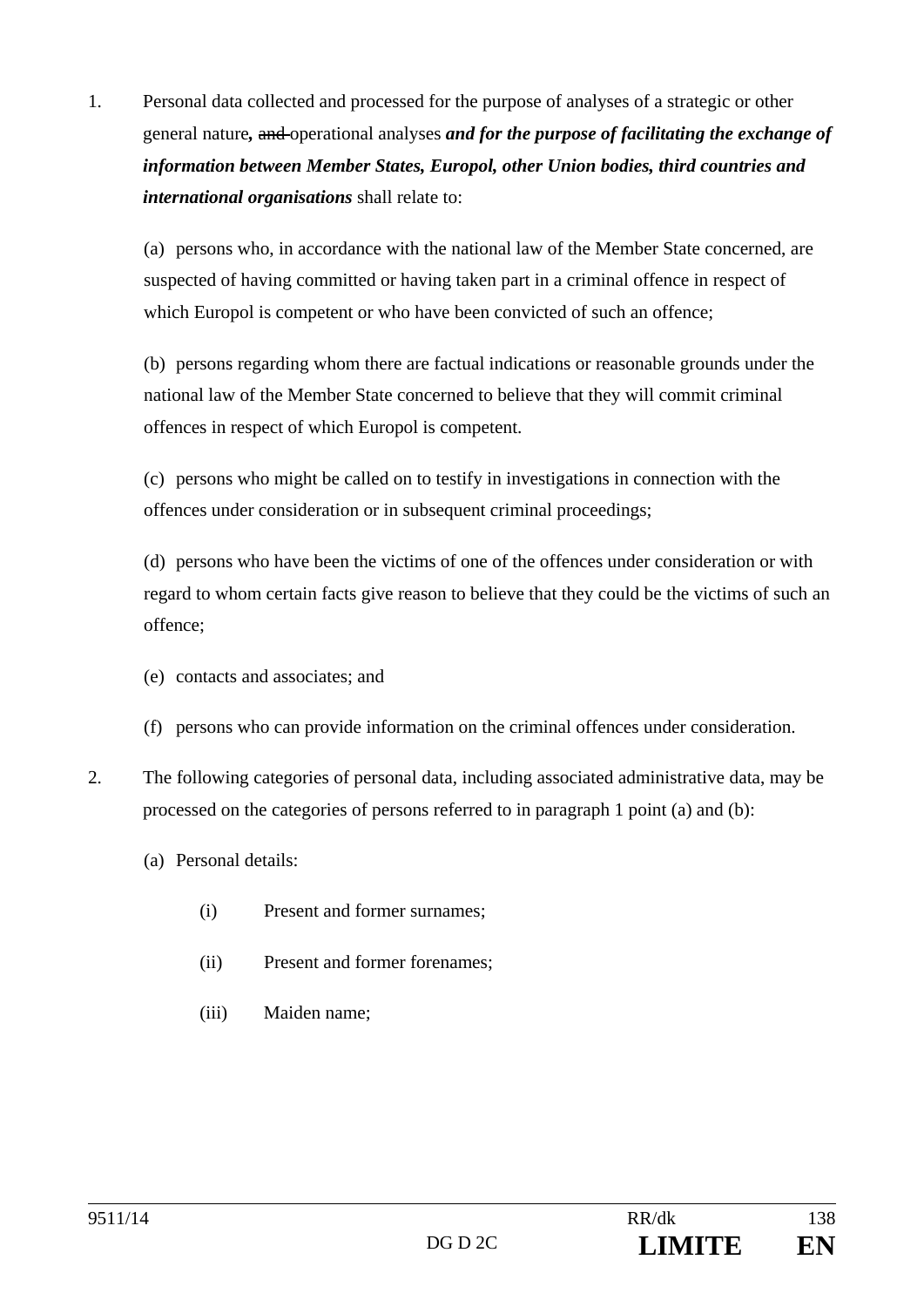- (iv) Father's name (where necessary for the purpose of identification);
- (v) Mother's name (where necessary for the purpose of identification):
- (vi) Sex;
- (vii) Date of birth;
- (viii) Place of birth;
- (ix) Nationality;
- (x) Marital status;
- (xi) Alias;
- (xii) Nickname;
- (xiii) Assumed or false name;
- (xiv) Present and former residence and/or domicile;
- (b) Physical description:
	- (i) Physical description;
	- (ii) Distinguishing features (marks/scars/tattoos etc.)
- (c) Identification means:
	- (i) Identity documents/driving licence;
	- (ii) National identity card/passport numbers;
	- (iii) National identification number/social security number, if applicable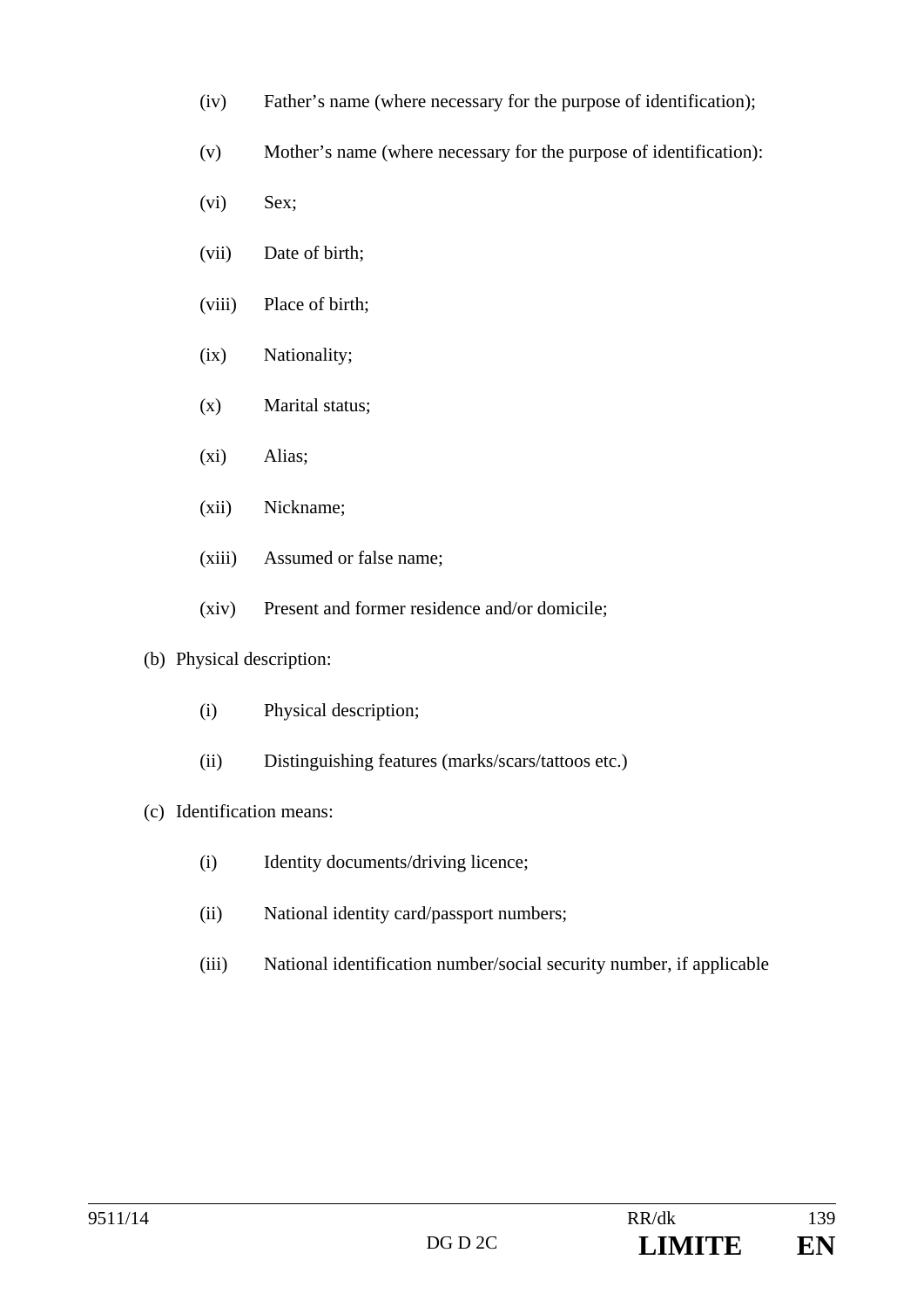- (iv) Visual images and other information on appearance
- (v) Forensic identification information such as fingerprints, DNA profile (established from the non-coding part of DNA), voice profile, blood group, dental information
- (d) Occupation and skills:
	- (i) Present employment and occupation;
	- (ii) Former employment and occupation;
	- (iii) Education (school/university/professional);
	- (iv) Qualifications;
	- (v) Skills and other fields of knowledge (language/other)
- (e) Economic and financial information:
	- (i) Financial data (bank accounts and codes, credit cards etc.);
	- (ii) Cash assets;
	- (iii) Share holdings/other assets;
	- (iv) Property data;
	- (v) Links with companies;
	- (vi) Bank and credit contacts;
	- (vii) Tax position;
	- (viii) Other information revealing a person's management of their financial affairs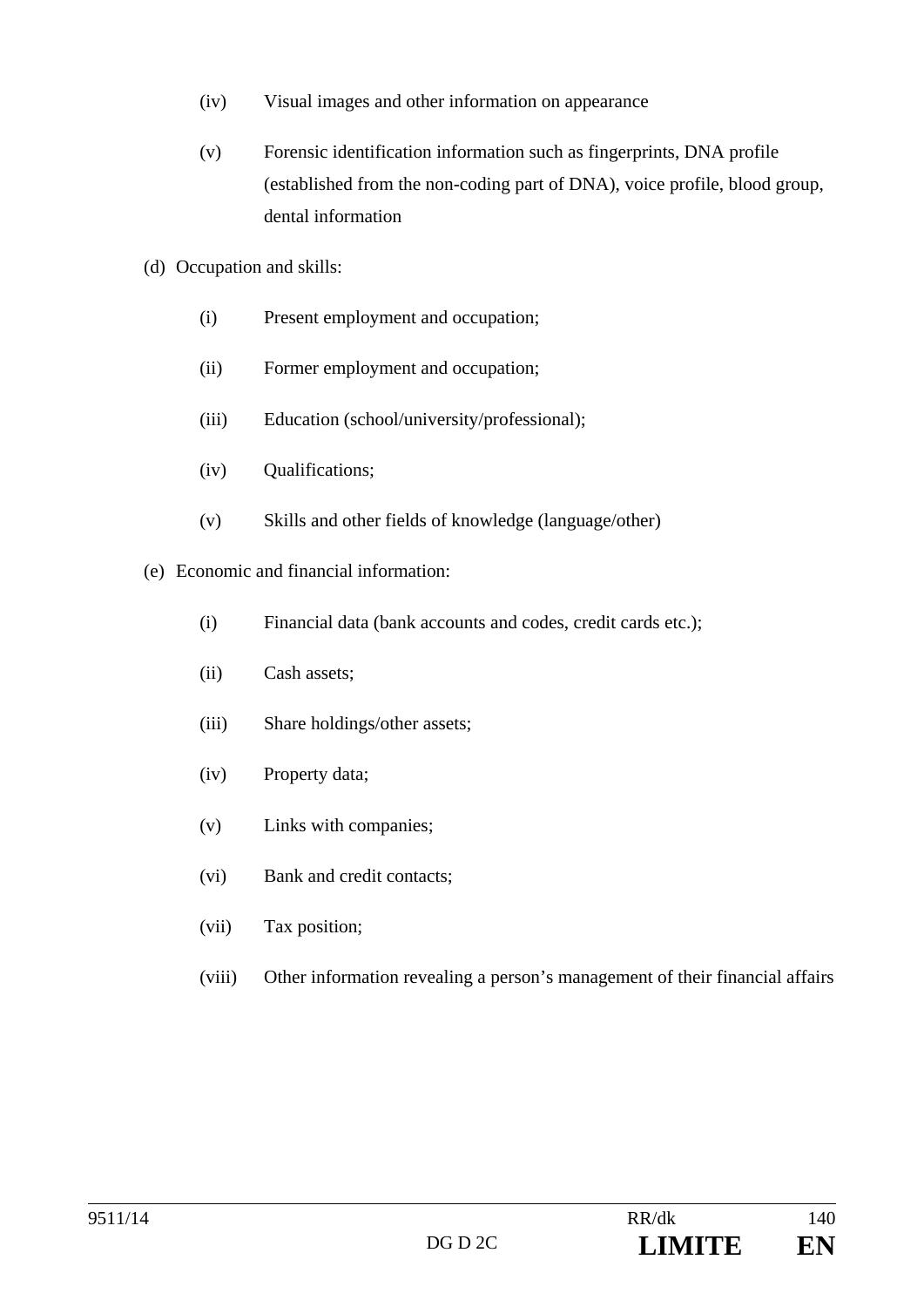### (f) Behavioural data:

- (i) Lifestyle (such as living above means) and routine;
- (ii) Movements;
- (iii) Places frequented;
- (iv) Weapons and other dangerous instruments;
- (v) Danger rating;
- (vi) Specific risks such as escape probability, use of double agents, connections with law enforcement personnel;
- (vii) Criminal-related traits and profiles;
- (viii) Drug abuse;
- (g) Contacts and associates, including type and nature of the contact or association;

(h) Means of communication used, such as telephone (static/mobile), fax, pager, electronic mail, postal addresses, Internet connection(s);

(i) Means of transport used, such as vehicles, boats, aircraft, including information identifying these means of transport (registration numbers);

- (j) Information relating to criminal conduct:
	- (i) Previous convictions;
	- (ii) Suspected involvement in criminal activities;
	- (iii) Modi operandi;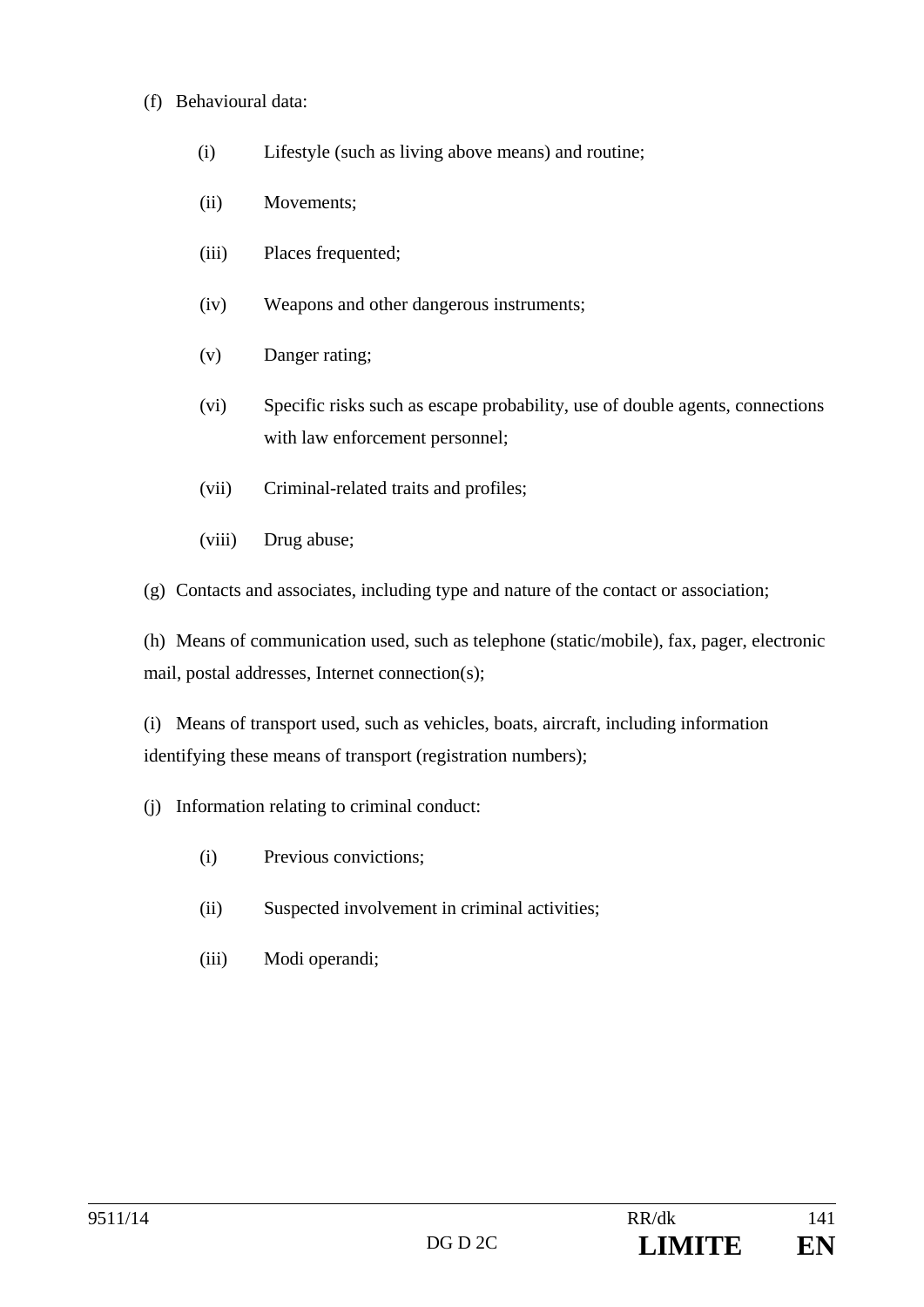- (iv) Means which were or may be used to prepare and/or commit crimes;
- (v) Membership of criminal groups/organisations and position in the group/organisation;
- (vi) Role in the criminal organisation;
- (vii) Geographical range of criminal activities;
- (viii) Material gathered in the course of an investigation, such as video and photographic images
- (k) References to other information systems in which information on the person is stored:
	- (i) Europol;
	- (ii) Police/customs agencies;
	- (iii) Other enforcement agencies;
	- (iv) International organisations;
	- (v) Public entities;
	- (vi) Private entities
- (l) Information on legal persons associated with the data referred to in points (e) and (j):
	- (i) Designation of the legal person;
	- (ii) Location;
	- (iii) Date and place of establishment;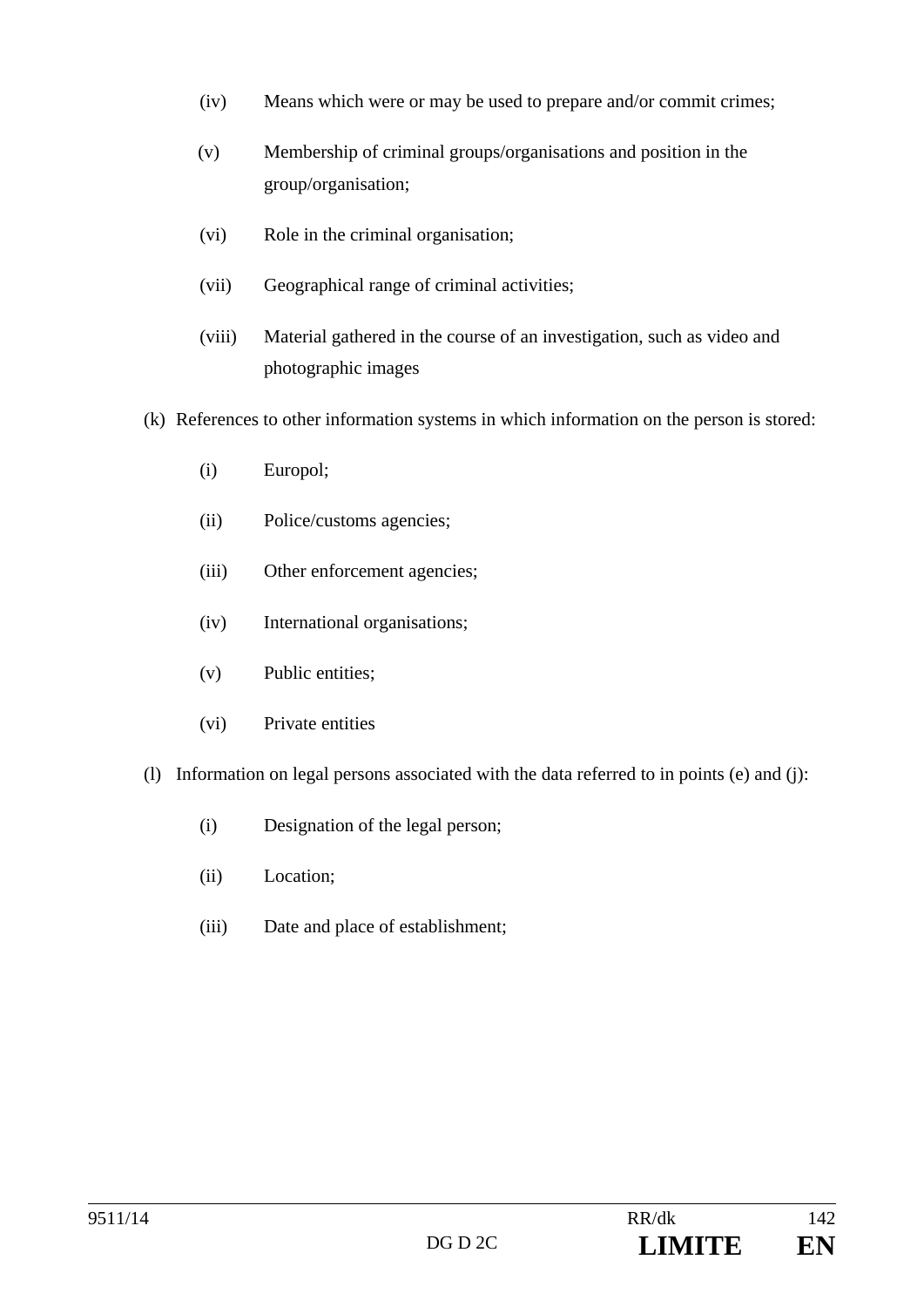- (iv) Administrative registration number;
- (v) Legal form;
- (vi) Capital;
- (vii) Area of activity;
- (viii) National and international subsidiaries;
- (ix) Directors;
- (x) Links with banks.
- 3. "Contacts and associates", as referred to in paragraph 1 point (e), are persons through whom there is sufficient reason to believe that information, which relates to the persons referred to in paragraph 1 point (a) and (b) of this Annex and which is relevant for the analysis, can be gained, provided they are not included in one of the categories of persons referred to in paragraphs 1 (a), (b), (c), (d) and (f). "Contacts" are those persons who have sporadic contact with the persons referred to in paragraph 1 point (a) and (b). "Associates" are those persons who have regular contact with the persons referred to in paragraph 1 point (a) and (b).

In relation to contacts and associates, the data pursuant to paragraph 2 may be stored as necessary, provided there is reason to assume that such data are required for the analysis of the role of such persons as contacts or associates.

In this context, the following shall be observed:

(a) the relationship of these persons with the persons referred to in paragraph 1 point (a) and (b) shall be clarified as soon as possible;

(b) if the assumption that a relationship exists between these persons and the persons referred to in paragraph 1 point (a) and (b) turns out to be unfounded, the data shall be deleted without delay;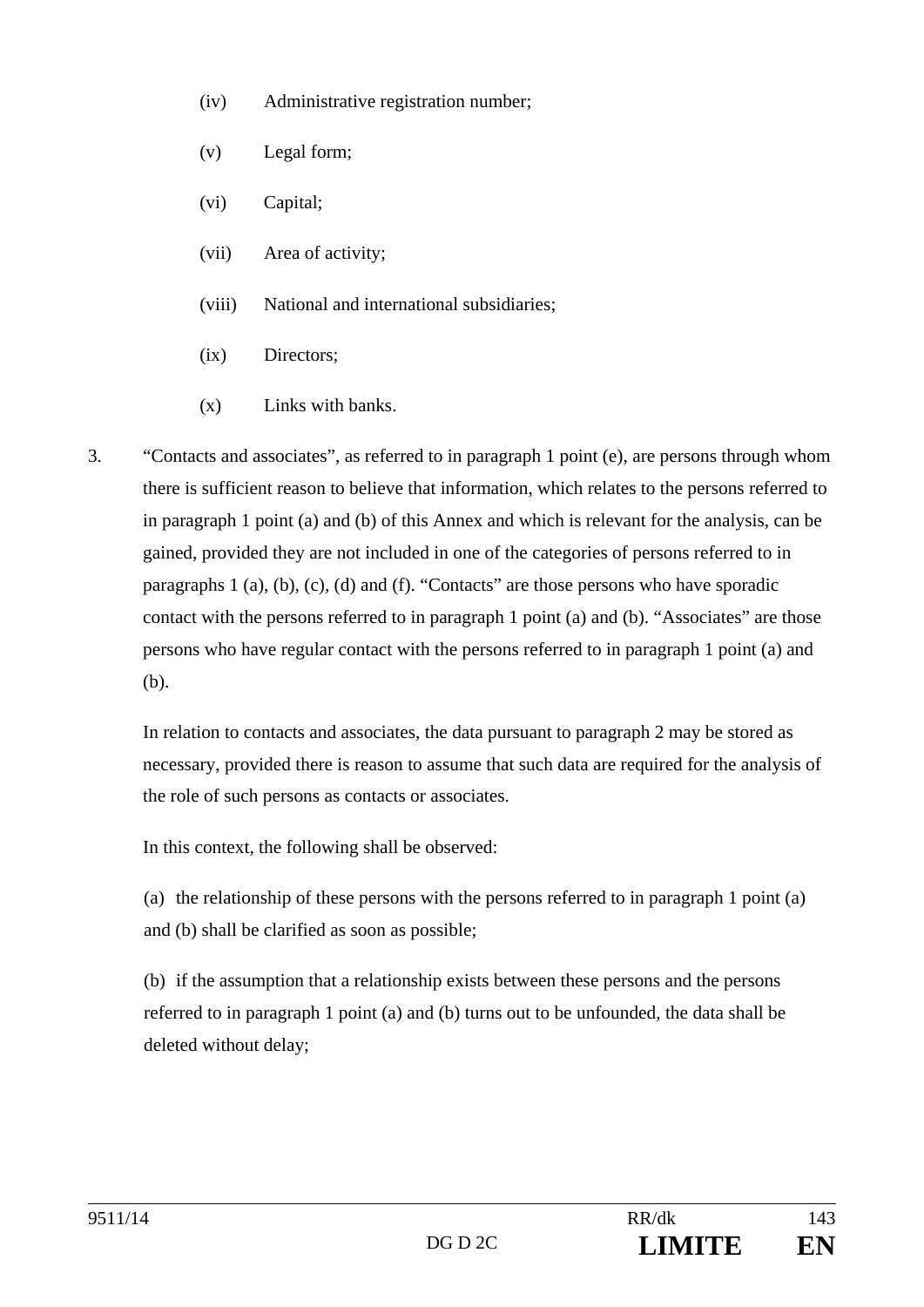(c) if such persons are suspected of committing an offence falling under Europol's objectives, or have been convicted for such an offence, or if there are factual indications or reasonable grounds under the national law of the Member State concerned to believe that they will commit such an offence, all data pursuant to paragraph 2 may be stored;

(d) data on contacts and associates of contacts as well as data on contacts and associates of associates shall not be stored, with the exception of data on the type and nature of their contacts or associations with the persons referred to in paragraph 1 point (a) and (b);

(e) if a clarification pursuant to the previous points is not possible, this shall be taken into account when deciding on the need and the extent of storage for further analysis.

- 4. With regard to persons who, as referred to in paragraph 1 point (d), have been the victims of one of the offences under consideration or who, certain facts give reason to believe, could be the victims of such an offence, data referred to in paragraph 2 point (a) intent 'i' to paragraph 2 (c) intent 'iii' of this Annex, as well as the following categories of data, may be stored:
	- (a) Victim identification data;
	- (b) Reason for victimisation;
	- (c) Damage (physical/financial/psychological/other);
	- (d) Whether anonymity is to be guaranteed;
	- (e) Whether participation in a court hearing is possible;

(f) Crime-related information provided by or through persons referred to in paragraph 1 point 'd', including information on their relationship with other persons, where necessary, to identify the persons referred to in paragraph 1 points 'a' and 'b'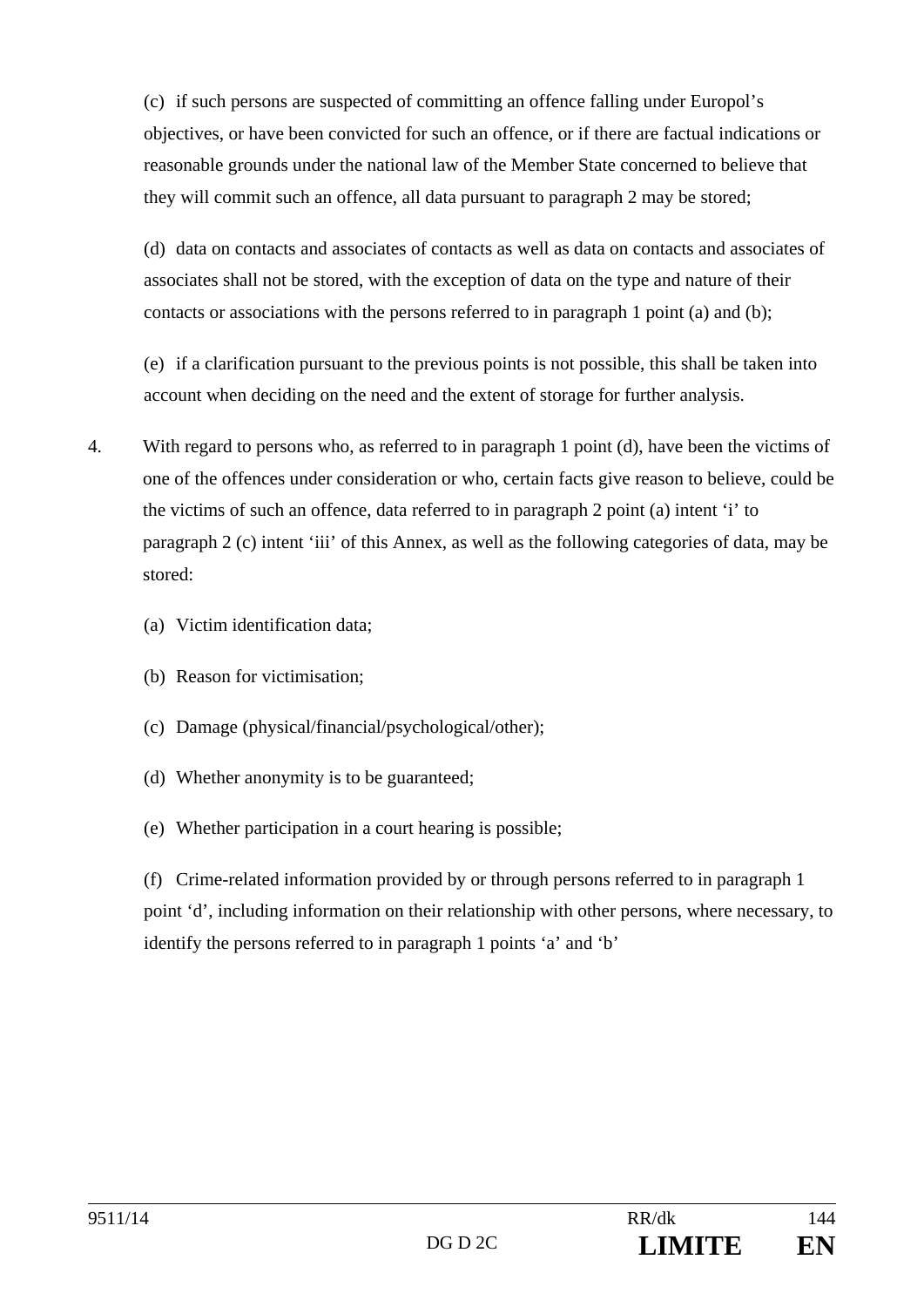Other data pursuant to paragraph 2 may be stored as necessary, provided there is reason to assume that they are required for the analysis of a person's role as victim or potential victim.

Data not required for any further analysis shall be deleted.

5. With regard to persons who, as referred to in paragraph 1 (c), might be called on to testify in investigations in connection with the offences under consideration or in subsequent criminal proceedings, data referred to in paragraph 2 point (a) indent 'i' to paragraph 2 (c) indent 'iii' of this Annex as well as categories of data complying with the following criteria, may be stored:

(a) crime-related information provided by such persons, including information on their relationship with other persons included in the analysis work file;

- (b) whether anonymity is to be guaranteed;
- (c) whether protection is to be guaranteed and by whom;
- (d) new identity;
- (e) whether participation in a court hearing is possible.

Other data pursuant to paragraph 2 may be stored as necessary, provided there is reason to assume that they are required for the analysis of such persons' role as witnesses.

Data not required for any further analysis shall be deleted.

- 6. With regard to persons who, as referred to in paragraph 1 point (f), can provide information on the criminal offences under consideration, data referred to in paragraph 2 point (a) indent 'i' to paragraph 2 (c) indent 'iii' of this Annex may be stored, as well as categories of data complying with the following criteria:
	- (a) coded personal details;
	- (b) type of information supplied;